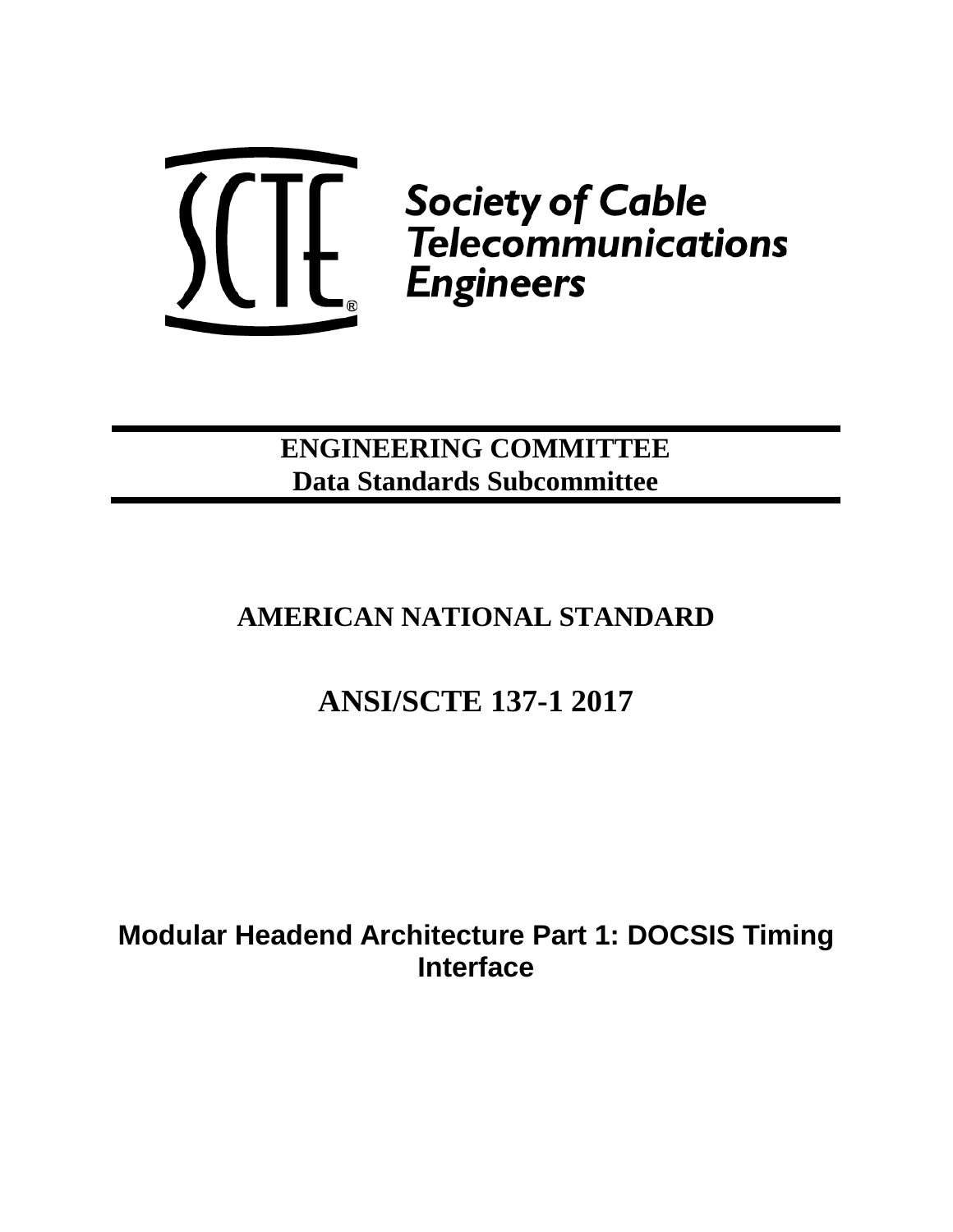## **NOTICE**

The Society of Cable Telecommunications Engineers (SCTE) Standards and Operational Practices (hereafter called "documents") are intended to serve the public interest by providing specifications, test methods and procedures that promote uniformity of product, interchangeability, best practices and ultimately the long term reliability of broadband communications facilities. These documents shall not in any way preclude any member or non-member of SCTE from manufacturing or selling products not conforming to such documents, nor shall the existence of such standards preclude their voluntary use by those other than SCTE members.

SCTE assumes no obligations or liability whatsoever to any party who may adopt the documents. Such adopting party assumes all risks associated with adoption of these documents, and accepts full responsibility for any damage and/or claims arising from the adoption of such documents.

Attention is called to the possibility that implementation of this document may require the use of subject matter covered by patent rights. By publication of this document, no position is taken with respect to the existence or validity of any patent rights in connection therewith. If a patent holder has filed a statement of willingness to grant a license under these rights on reasonable and nondiscriminatory terms and conditions to applicants desiring to obtain such a license, then details may be obtained from the standards developer. SCTE shall not be responsible for identifying patents for which a license may be required or for conducting inquiries into the legal validity or scope of those patents that are brought to its attention.

Patent holders who believe that they hold patents which are essential to the implementation of this document have been requested to provide information about those patents and any related licensing terms and conditions. Any such declarations made before or after publication of this document are available on the SCTE web site at [http://www.scte.org.](http://www.scte.org/)

All Rights Reserved

© Society of Cable Telecommunications Engineers, Inc. 2017 140 Philips Road Exton, PA 19341

DOCSIS® and M-CMTS™ are trademarks of Cable Television Laboratories, Inc. (CableLabs) and used in this document with permission.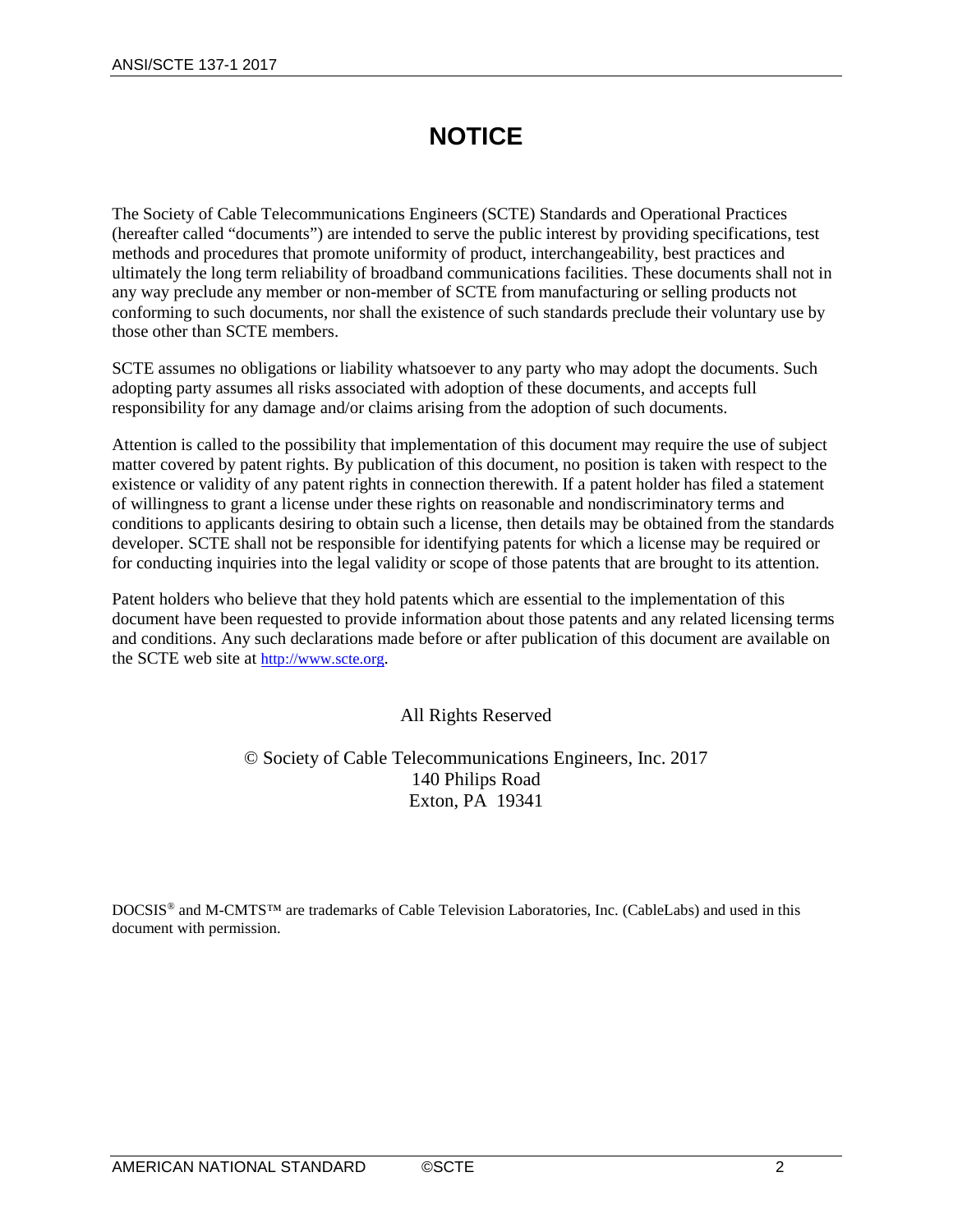## **Contents**

| 1              |            |  |
|----------------|------------|--|
|                | 1.1        |  |
|                | 1.1.1      |  |
|                | 1.1.2      |  |
|                | 1.1.3      |  |
|                | 1.1.4      |  |
|                | 1.1.5      |  |
|                | 1.2        |  |
| $\overline{2}$ |            |  |
|                |            |  |
|                | 2.1<br>2.2 |  |
|                | 2.3        |  |
|                |            |  |
| 3              |            |  |
| 4              |            |  |
| 5              |            |  |
|                | 5.1        |  |
|                | 5.2        |  |
|                | 5.3        |  |
|                | 5.4        |  |
|                | 5.4.1      |  |
|                | 5.4.2      |  |
|                | 5.4.3      |  |
|                | 5.4.4      |  |
|                | 5.4.5      |  |
|                | 5.4.6      |  |
| 6              |            |  |
|                | 6.1        |  |
|                | 6.2        |  |
|                | 6.3        |  |
|                | 6.3.1      |  |
|                | 6.4        |  |
|                | 6.4.1      |  |
|                | 6.4.2      |  |
|                | 6.4.3      |  |
|                | 6.5        |  |
| 7              |            |  |
|                | 7.1        |  |
|                | 7.1.1      |  |
|                | 7.1.2      |  |
|                | 7.1.3      |  |
|                | 7.1.4      |  |
|                | 7.2        |  |
|                | 7.2.1      |  |
|                | 7.2.2      |  |
|                | 7.2.3      |  |
|                | 7.2.4      |  |
|                | 7.2.5      |  |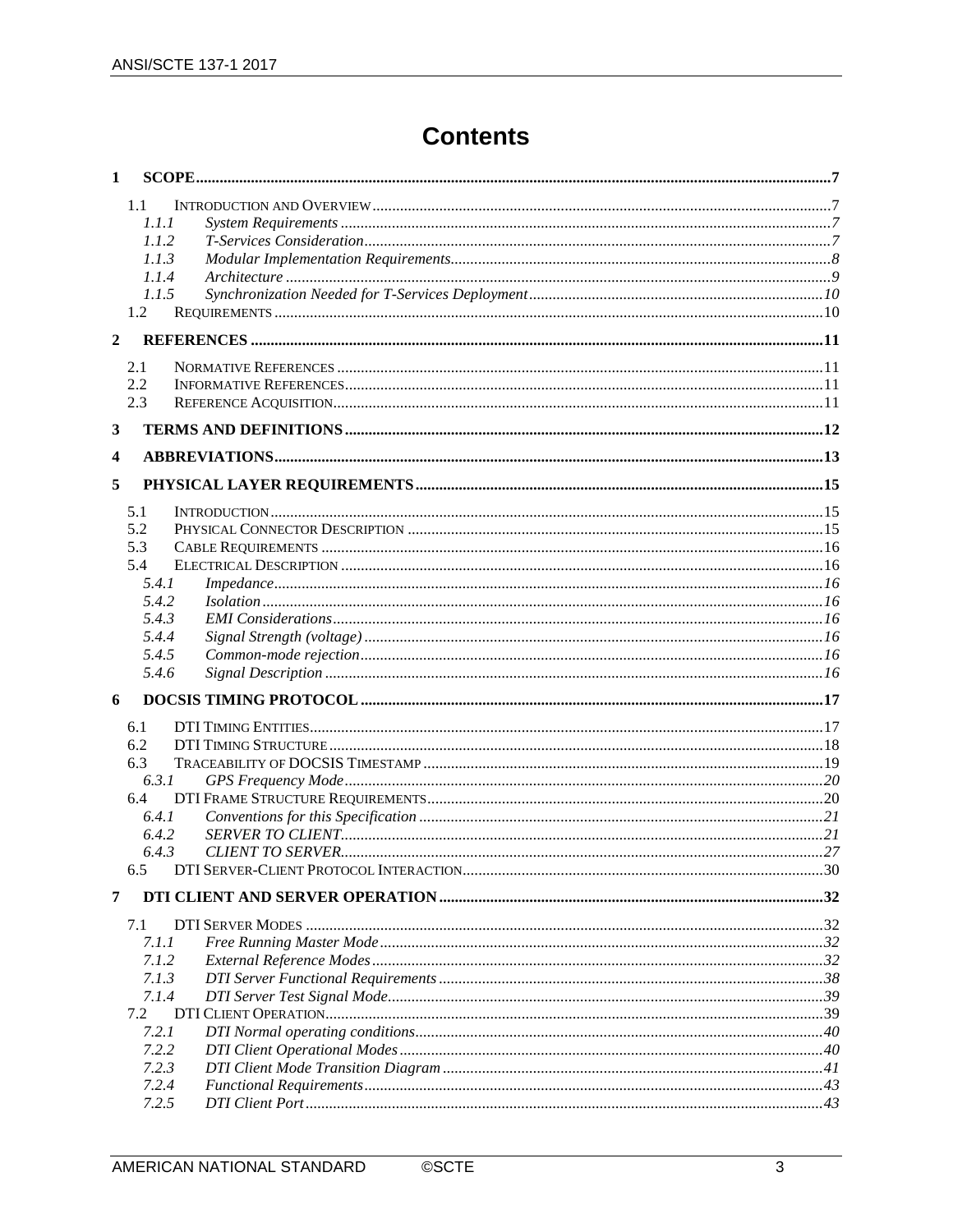| 7.2.6               |  |                                                                |  |
|---------------------|--|----------------------------------------------------------------|--|
| 7.2.7               |  |                                                                |  |
| 7.2.8               |  |                                                                |  |
| 7.2.9               |  |                                                                |  |
| 7.3                 |  |                                                                |  |
| <b>ANNEX A</b>      |  |                                                                |  |
| A.1                 |  |                                                                |  |
| <b>ANNEX B</b>      |  |                                                                |  |
| <b>ANNEX C</b>      |  |                                                                |  |
| <b>APPENDIX I</b>   |  |                                                                |  |
| I.1                 |  |                                                                |  |
| <b>APPENDIX II</b>  |  |                                                                |  |
| $\Pi.1$             |  |                                                                |  |
| $\Pi$ .2            |  |                                                                |  |
| II.3                |  |                                                                |  |
| <b>APPENDIX III</b> |  |                                                                |  |
| III.1               |  |                                                                |  |
| III.2               |  |                                                                |  |
| III.2.1             |  |                                                                |  |
| III.2.2             |  |                                                                |  |
| III.2.3             |  |                                                                |  |
| III.2.4             |  |                                                                |  |
| <b>APPENDIX IV</b>  |  |                                                                |  |
| <b>APPENDIX V</b>   |  |                                                                |  |
| <b>APPENDIX VI</b>  |  | M-CMTS SYSTEM ISSUES REGARDING USE OF DTI CONVEYED TIMEBASE BY |  |
|                     |  |                                                                |  |
| VI.1                |  |                                                                |  |
|                     |  |                                                                |  |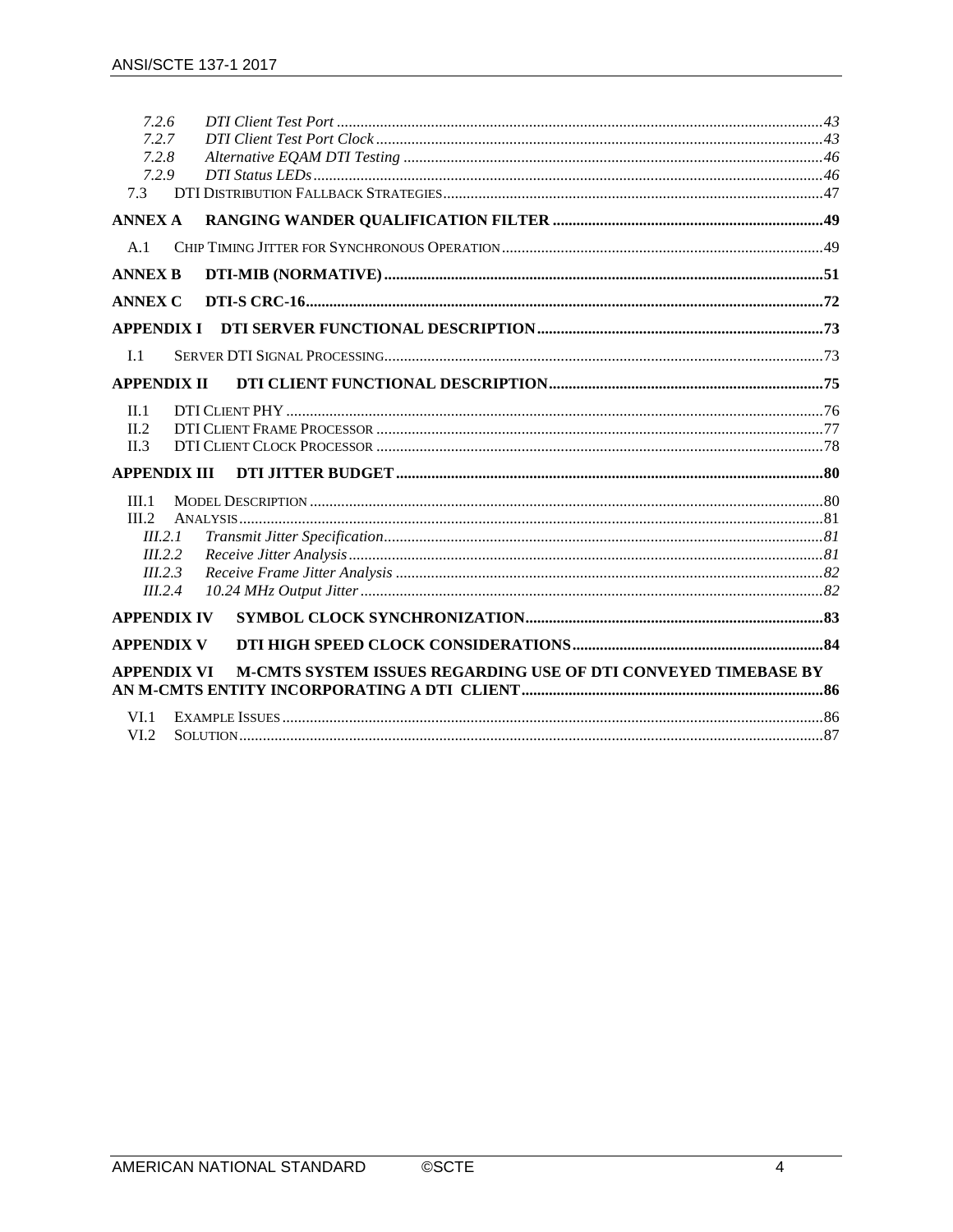# **Figures**

| FIGURE I-1 - SERVER TOD/GPS/NETWORK SIGNAL PROCESSING REFERENCE BLOCK DIAGRAM |  |
|-------------------------------------------------------------------------------|--|
|                                                                               |  |
|                                                                               |  |
|                                                                               |  |
|                                                                               |  |
|                                                                               |  |
|                                                                               |  |
|                                                                               |  |
|                                                                               |  |
|                                                                               |  |

## **Tables**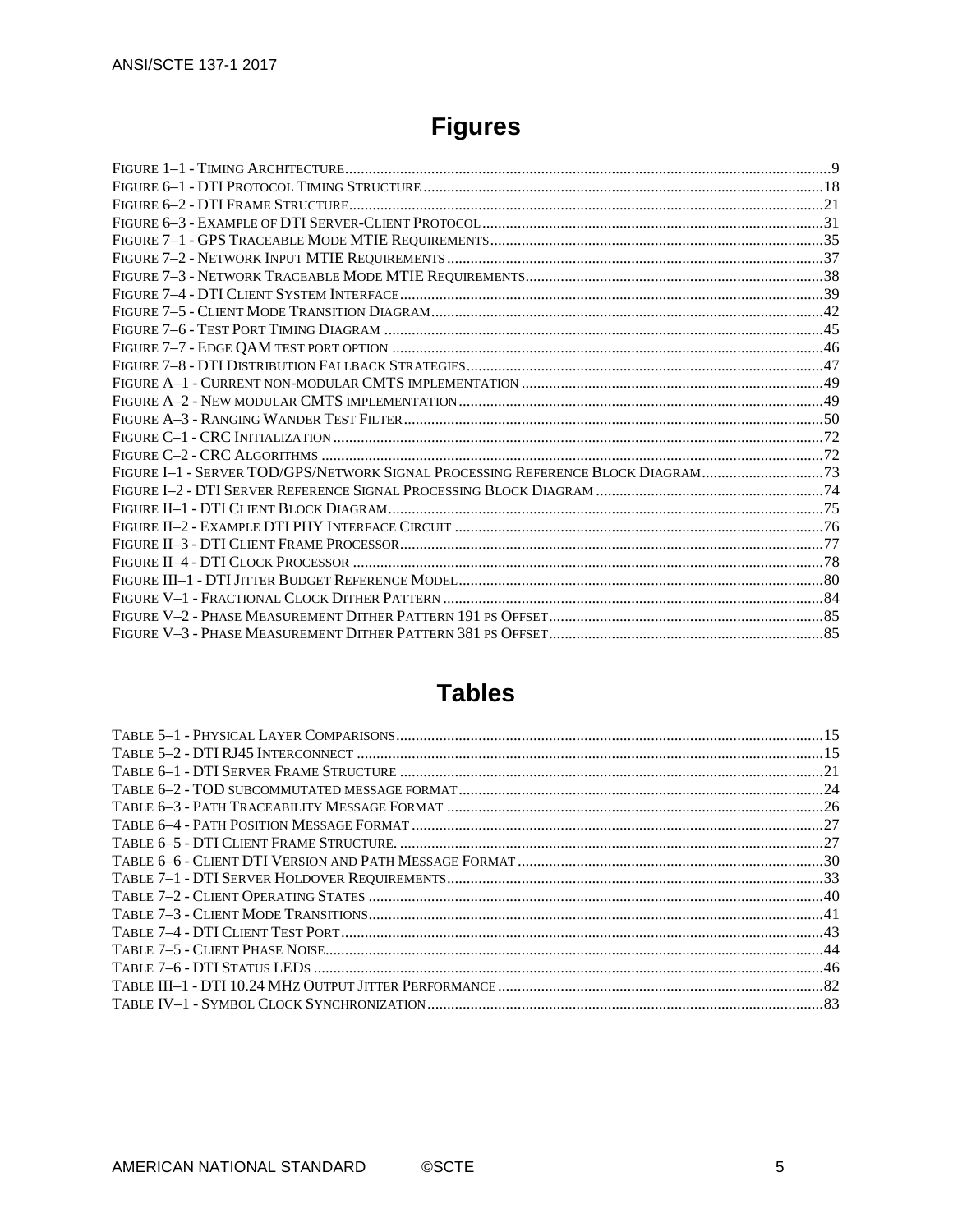This page intentionally left blank.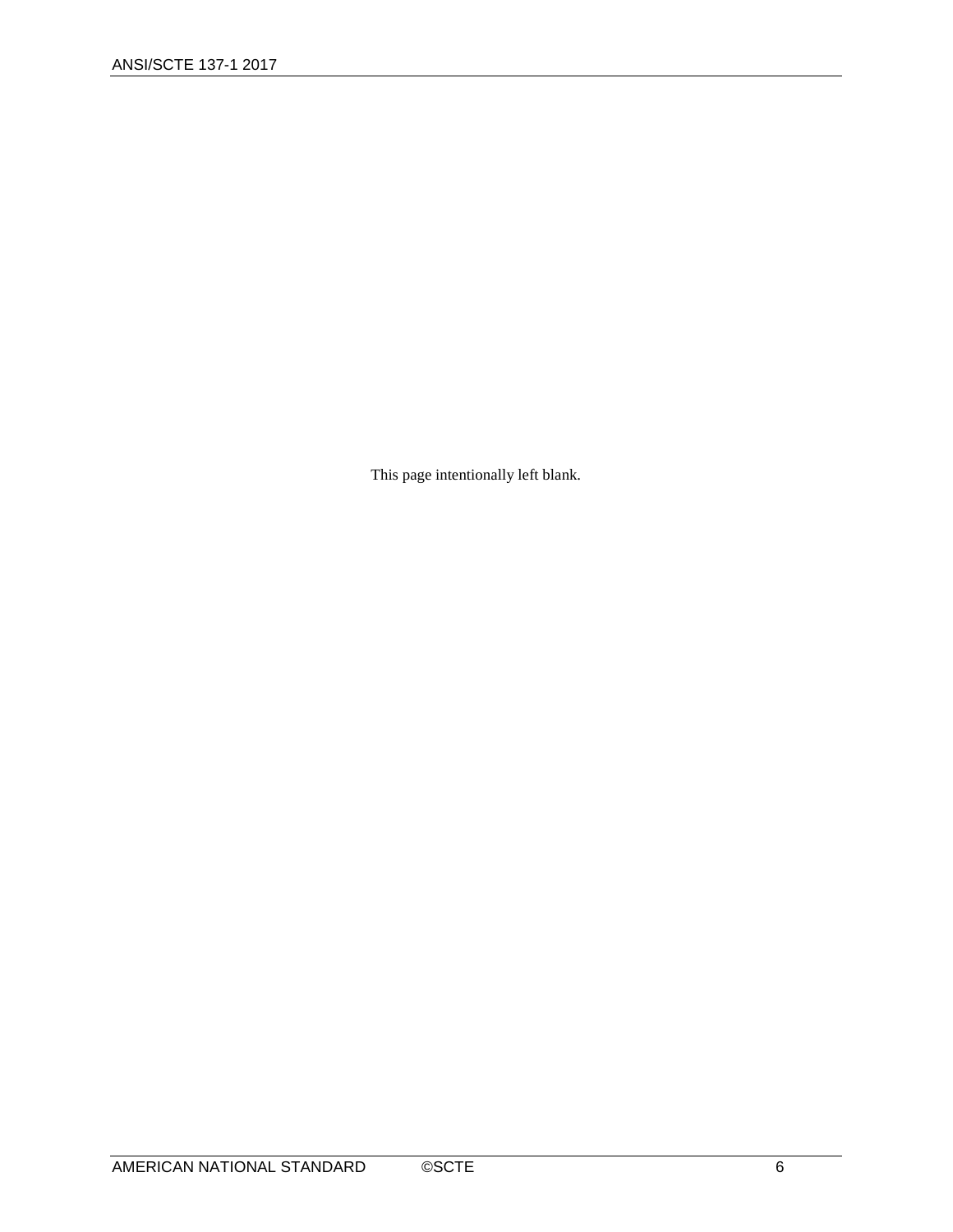## <span id="page-6-0"></span>**1 SCOPE**

### <span id="page-6-1"></span>**1.1 Introduction and Overview**

The requirements for timing and synchronization of the DOCSIS system come from the following areas:

- Existing DOCSIS Specification & ATP Requirements
- Remote PHY System Requirements
- **Implementation Requirements**
- Emerging Services like T-Services and wireless

These requirements place definitions and constraints on the use of the 10.24 MHz DOCSIS master clock and the DOCSIS timestamp, which is delivered in the SYNC message. The DOCSIS standard [\[RFI2\]](#page-10-4) originally envisioned the M-CMTS Core, EQAMs, and upstream receive functions on one assembly, fed with a common clock. The timestamp counter resided in the M-CMTS Core function.

The M-CMTS™ Remote PHY architecture may result in three components: the M-CMTS CORE, the upstream receiver, and the EQAM being located in a different chassis, and potentially at different physical locations. As a system, the three components comply with the DOCSIS standar[d \[RFI2\]](#page-10-4) and any existing CMTS equipment.

The DOCSIS Timing Protocol (DTI) defined in this document supports the accurate and robust transport of the DTI server 10.24 MHz master clock, 32-bit DOCSIS timestamp, and Time of Day, to the DTI client within the DOCSIS M-CMTS cable network. The DTI protocol is structured to minimize the complexity and cost of the DTI client clocks, and the per port cost of the shared server function while supporting all S-CDMA and TDMA timing requirements.

#### <span id="page-6-2"></span>**1.1.1 System Requirements**

The DTI system requirements refer to the DOCSIS timing requirements as outlined in the DOCSIS standard [\[RFI2\].](#page-10-4) These requirements are presented independent of the CMTS architecture.

The sections of the DOCSIS standard [\[RFI2\]](#page-10-4) that are of interest are:

6.2.11.2 Mini-slot Numbering

6.2.21.8.2 Chip Timing Jitter for Synchronous Operation

- 6.3.7 CMTS Timestamp Jitter
- 6.3.8 CMTS Clock Generation
- 6.3.9 CMTS Downstream Symbol Clock Jitter for Synchronous Operation
- 6.3.10 CMTS Downstream Symbol Clock Drift for Synchronous Operation
- 9.3 Timing and Synchronization

#### <span id="page-6-3"></span>**1.1.2 T-Services Consideration**

To maintain compatibility with the T-Service synchronization hierarchy, the DTI Server clock operates with the specifications detailed in sectio[n 7.1,](#page-31-1) which integrate both the DOCSIS timing system requirements and the existing legacy synchronization network clock consistent with [\[G.812\]](#page-10-5) and [\[T1.101\].](#page-10-6) This is done to ensure that the CM supporting T-Services can derive its clocking and mee[t \[G.823\]](#page-10-7) or [\[G.824\]](#page-10-8) jitter and wander requirements for both traffic bearing and synchronization bearing transport clock sources.

Support of T-Services will require that the master clock and the downstream symbol clock be locked and upstream and downstream clocks be coherent.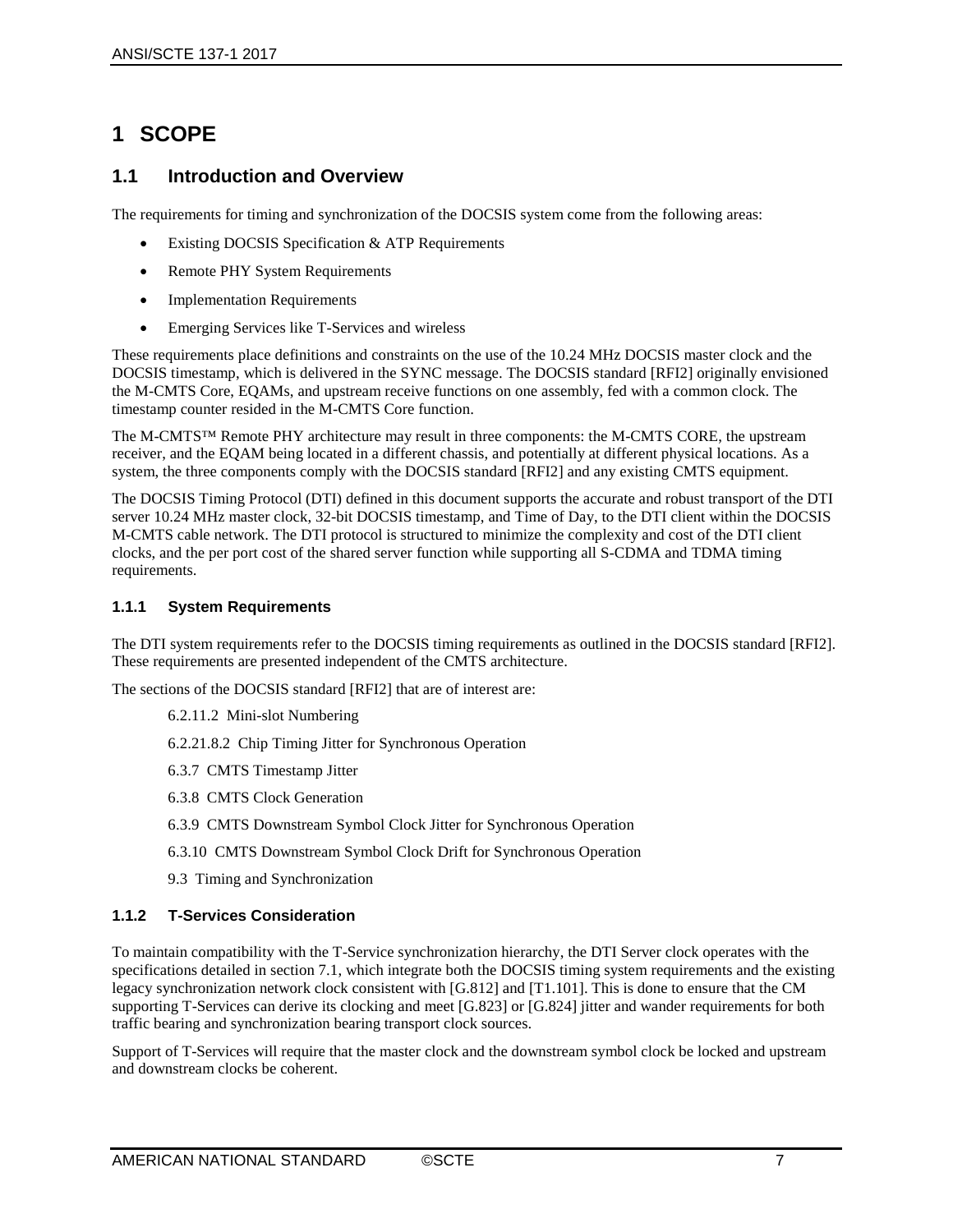#### <span id="page-7-0"></span>**1.1.3 Modular Implementation Requirements**

The M-CMTS CORE element:

- Uses the DTI server master clock for creating a timestamp
- Uses the timestamp for MAP generation

The Edge QAM element:

- Uses the DTI server master clock for symbol rate generation
- Uses the timestamp for inserting and/or correcting SYNC messages

The Upstream receive element:

- Uses the timestamp and/or S-CDMA frame and the MAP for determining when to look for the start of a receive burst
- Uses a clock locked to the master clock for reception of symbols in S-CDMA mode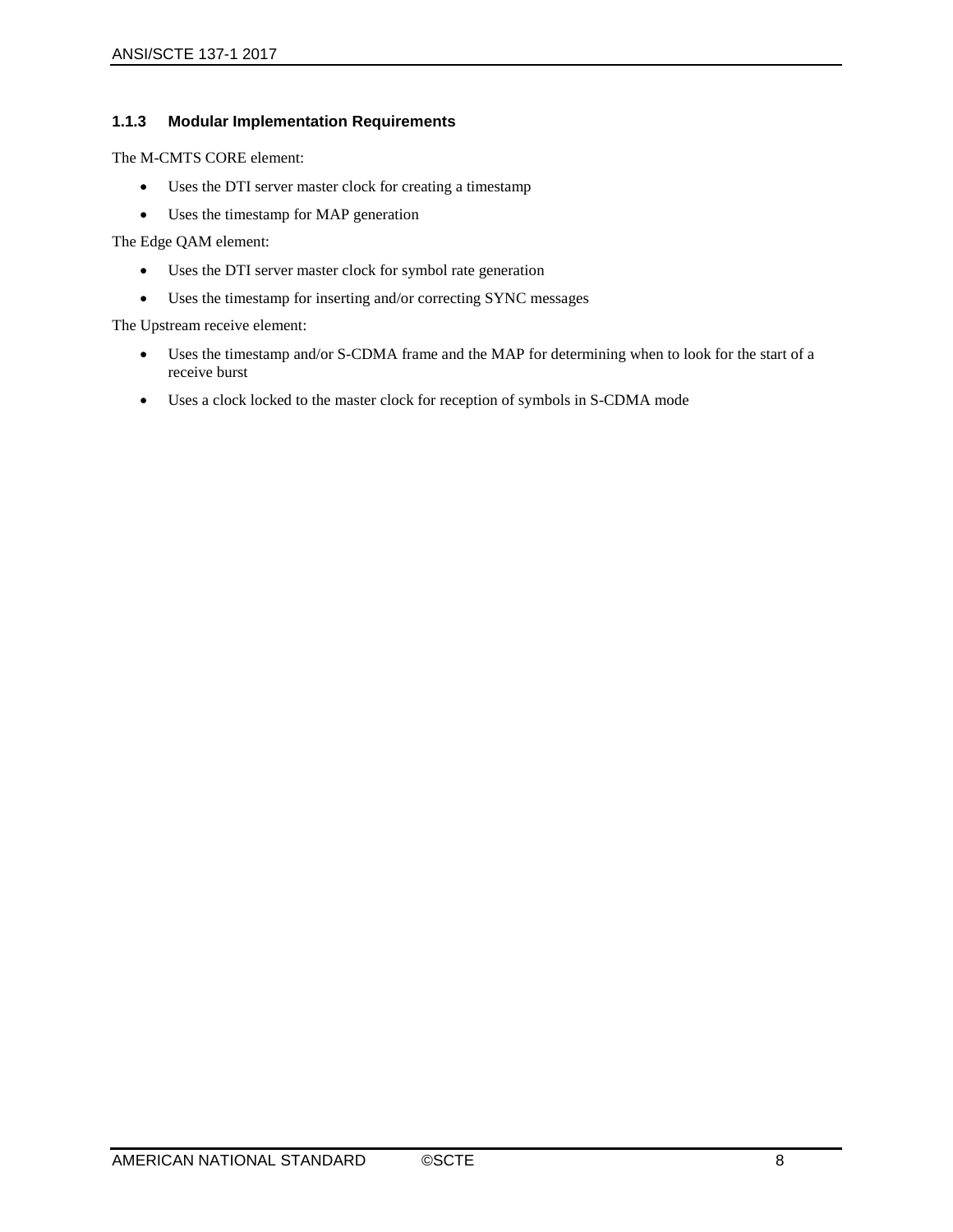### <span id="page-8-0"></span>**1.1.4 Architecture**





<span id="page-8-1"></span>[Figure](#page-8-1) 1–1 shows frequency and timing distribution examples for both headend and Hub. The DTI Server establishes the reference for the timing distribution network and synchronizes all connected DTI Clients via pointto-point connections between the server and each client. A single protocol initiated by the DTI server permits the client to perform frequency and time synchronization. As shown, upstream receive, Edge QAMs, and the M-CMTS CORE may have different uses for the synchronized frequency and time, but utilize a common client function.

The DTI protocol and server-client interactions are described in detail in Sections [6](#page-16-0) and [0.](#page-30-1) The essential characteristics are:

- The DTI server initiates the protocol, which the DTI client uses to establish its time and frequency synchronization.
- Using a ping-pong scheme, the client always immediately replies to the DTI server when it receives a transmission from the DTI server. The server uses this response to auto-compensate any delays with the effect that the client becomes precisely synchronized to the server.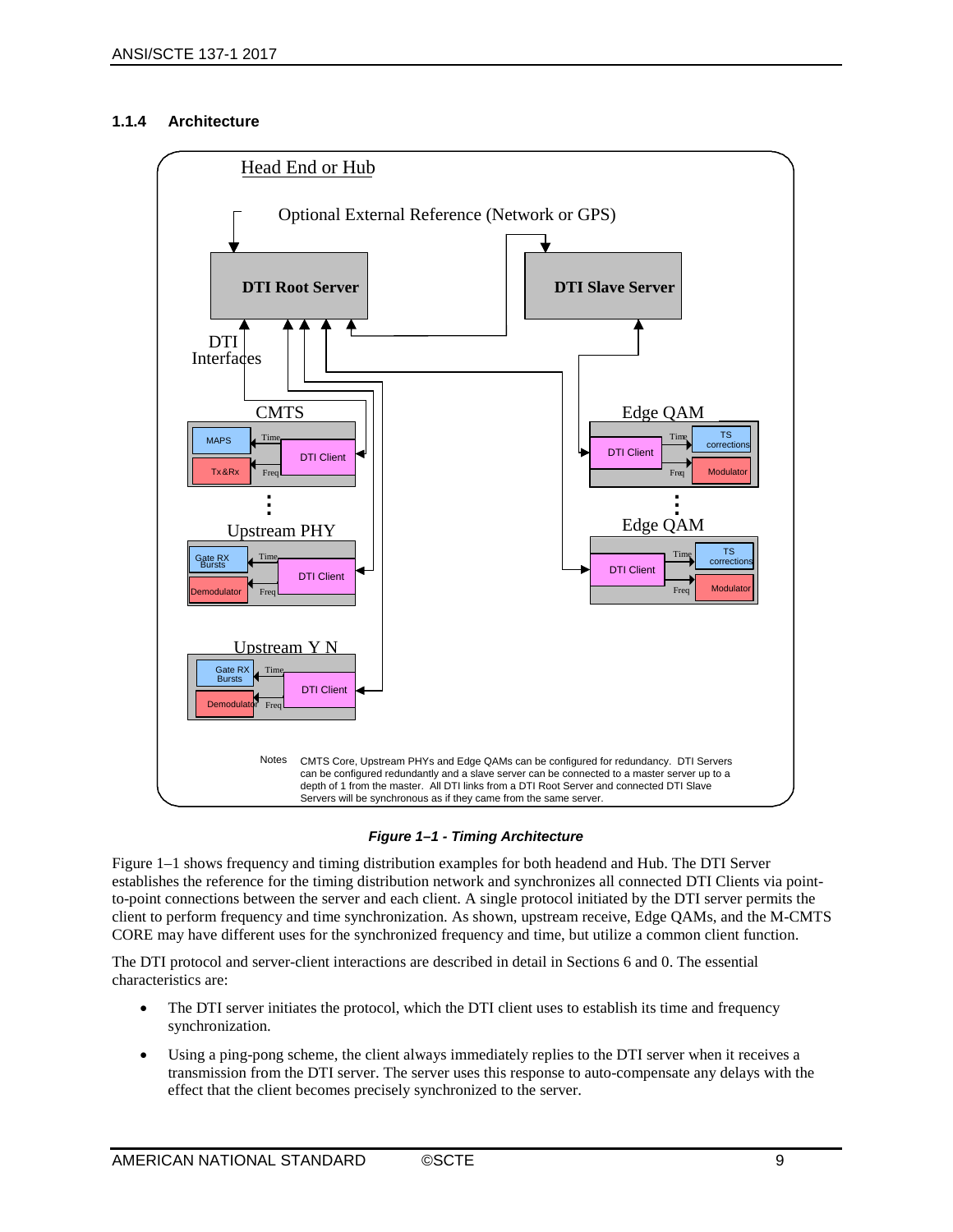• The server-to-client-to-server handshake continually repeats, assuring that a tight synchronization can be maintained.

The DTI protocol and components support accurate and robust transport of the server 10.24 MHz master clock and 32-bit DOCSIS timestamp to the client within a node or building. The protocol is structured to minimize the complexity and cost of the client clocks and the per port cost of the shared server function while supporting all the DOCSIS S-CDMA, TDMA, and future T-Services timing requirements in a modular system.

The high accuracy  $\langle$ <5 ns) and high stability  $\langle$ <1 ns timing jitter budget) is achieved by using a simple ping-pong layer 2 timing protocol over a single twisted pair connection using common passive PHY components in both directions. This structure provides delay reciprocity so that all cable delay processing can be performed in the server. The client's role in delay correction is to provide a fixed delay response to the server frame and to use the cable advance supplied by the server to advance the local 10 kHz DTI frame clock to correct for cable delay.

To ensure reliable transport and client clock operation, the client clock is required to report the current phase error of its local clock (frame clock) with respect to the delay-corrected server frame clock. This measurement is reported to the server at the 10 kHz frame rate. The server's role is to process this measurement data and verify the client's timing operation. This protocol supports real-time detection and mitigation of client clock faults.

The DTI client can be realized with a single digital component, a simple PHY and a low cost local oscillator, as holdover and filtering are supported in the shared server. A common definition of the DTI high-speed clock is necessary to ensure compatibility between all DOCSIS DTI client components.

#### <span id="page-9-0"></span>**1.1.5 Synchronization Needed for T-Services Deployment**

The deployment of T-Services compliant with the existing Telco T1/E1 standards will require both synchronization and traceability to a common external clock source. In this case, if a cable modem supporting T-Services is connected to an M-CMTS EQAM, the cable modem will need to be synchronized with the DTI Server operating with an external T-Service reference.

## <span id="page-9-1"></span>**1.2 Requirements**

Throughout this document, the words that are used to define the significance of particular requirements are capitalized. These words are:

| "MUST"       | This word means that the item is an absolute requirement of this specification.                                                                                                                                                                                                            |  |
|--------------|--------------------------------------------------------------------------------------------------------------------------------------------------------------------------------------------------------------------------------------------------------------------------------------------|--|
| "MUST NOT"   | This phrase means that the item is an absolute prohibition of this specification.                                                                                                                                                                                                          |  |
| "SHOULD"     | This word means that there may exist valid reasons in particular circumstances to<br>ignore this item, but the full implications should be understood and the case carefully<br>weighed before choosing a different course.                                                                |  |
| "SHOULD NOT" | This phrase means that there may exist valid reasons in particular circumstances when<br>the listed behavior is acceptable or even useful, but the full implications should be<br>understood and the case carefully weighed before implementing any behavior<br>described with this label. |  |
| "MAY"        | This word means that this item is truly optional. One vendor may choose to include<br>the item because a particular marketplace requires it or because it enhances the<br>product, for example; another vendor may omit the same item.                                                     |  |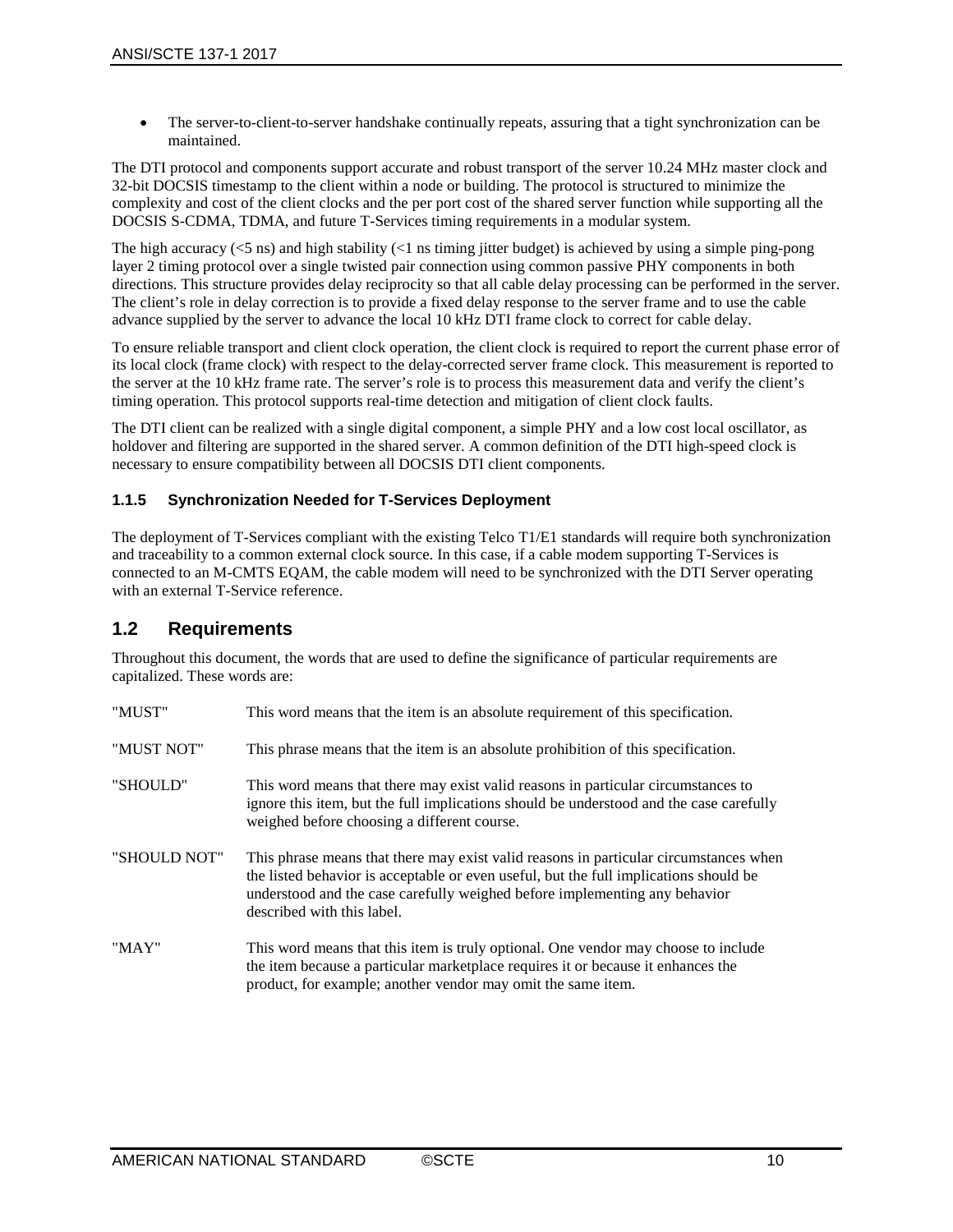## <span id="page-10-0"></span>**2 REFERENCES**

## <span id="page-10-1"></span>**2.1 Normative References**

The following documents contain provisions, which, through reference in this text, constitute provisions of this standard. At the time of publication, the editions indicated were valid. All standards are subject to revision, and parties to agreement based on this standard are encouraged to investigate the possibility of applying the most recent editions of the documents listed below.

<span id="page-10-8"></span><span id="page-10-7"></span><span id="page-10-5"></span><span id="page-10-4"></span>

| [RFI2]       | ANSI/SCTE 79-1 2016 DOCSIS 2.0 Part 1: Radio Frequency Interface                                                                                                 |
|--------------|------------------------------------------------------------------------------------------------------------------------------------------------------------------|
| [G.812]      | ITU-T Recommendation. Gr.812, Timing Requirements of slave clocks suitable for use as<br>node clocks in synchronization networks, June 1998.                     |
| [G.823]      | ITU-T Recommendation. Gr. 823, The control of jitter and wander within digital networks<br>which are based on the 2048 kbit/s hierarchy, March 2000.             |
| [G.824]      | ITU-T Recommendation. Gr. 824, The control of jitter and wander within digital networks<br>which are based on the 1544 kbit/s hierarchy, March 2000.             |
| [GR1244]     | Telcordia, Clocks for the Synchronization Network: Common Generic Requirements,<br>December 2000.                                                                |
| [IEEE 802.3] | IEEE Std. 802.3-2002, Part3: Carrier Sense Multiple Access with Collision Detection<br>(CSMA/CD) access method and physical layer specifications, March 8, 2002. |
| [T1.101]     | ANSI T1.101, Synchronization Interface Standard T1.101-1999, September 7, 1999.                                                                                  |

## <span id="page-10-9"></span><span id="page-10-6"></span><span id="page-10-2"></span>**2.2 Informative References**

This specification uses the following informative references.

| <b>DEPIL</b> | SCTE 137-2 2017, DOCSIS Downstream External PHY Interface.   |
|--------------|--------------------------------------------------------------|
| [ERMI]       | SCTE 137-4 2017, Edge Resource Manager Interface.            |
| [MOSSI]      | SCTE 137-3 2017, M-CMTS Operations Support System Interface. |

## <span id="page-10-3"></span>**2.3 Reference Acquisition**

- American Institute of Electrical Engineers, Internet:<http://www.ieee.org/portal/site>
- American National Standards Institute, Internet: [http://webstore.ansi.org](http://webstore.ansi.org/)
- International Telecommunications Union (ITU), Internet: [http://www.itu.int](http://www.itu.int/)
- Internet Engineering Task Force (IETF), Internet: [www.ietf.org](http://www.ietf.org/)
- Telcordia Technologies, Internet: [http://telecom-info.telcordia.com](http://telecom-info.telcordia.com/)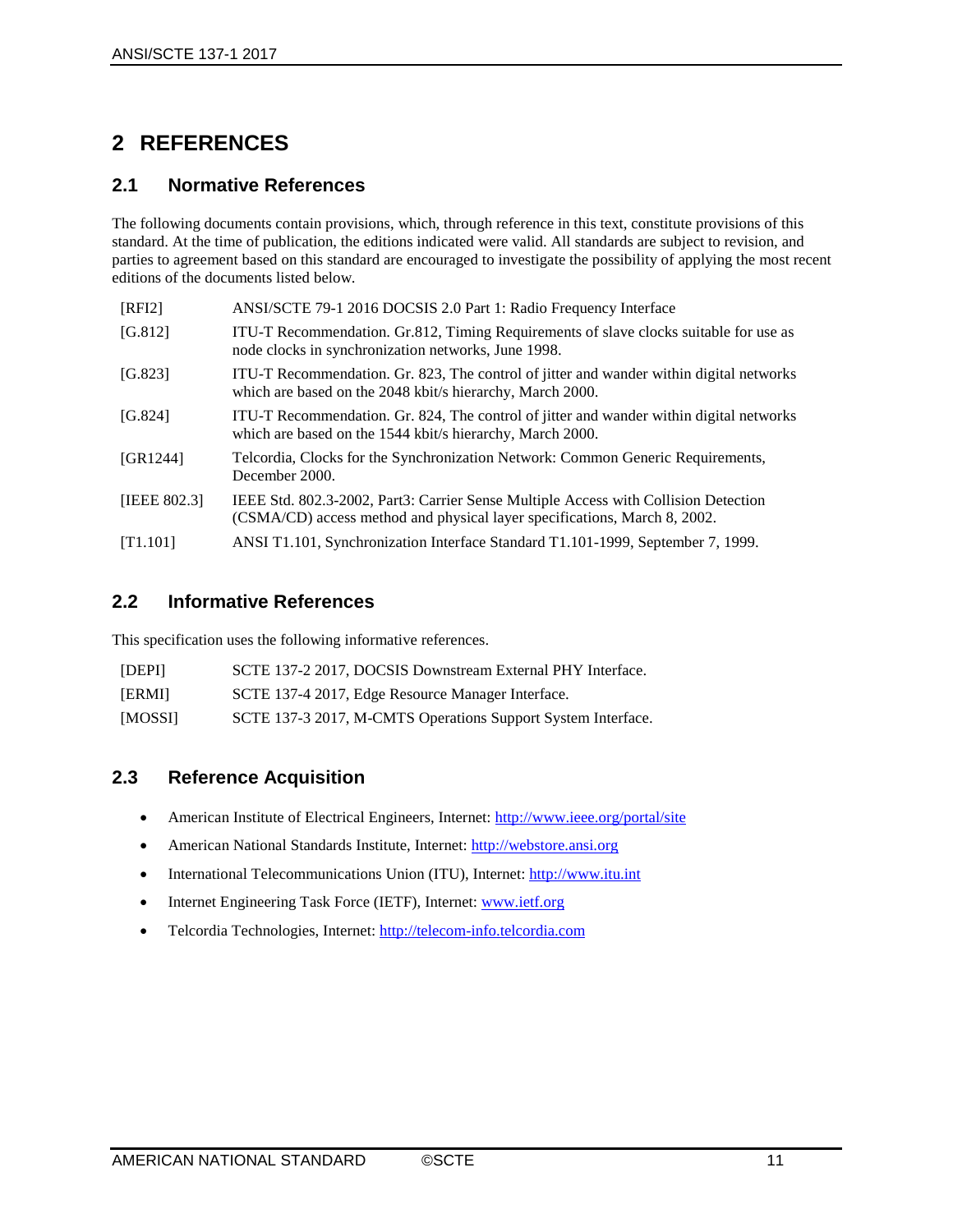## <span id="page-11-0"></span>**3 TERMS AND DEFINITIONS**

This specification uses the following terms:

| bridging mode                                 | A short-term operating condition of the DTI clock where the DTI client has recently lost its<br>controlling input and is using stored data, acquired while in normal or fast mode operation, to<br>control its output. While in bridging the degree of deviation of the output is deemed to be<br>such that DTI client clock is still performing within normal or acceptable limits. If an outage<br>period persists the DTI client clock will transition to the holdover mode indicating that the<br>DTI client clock output may be degraded.                       |  |  |
|-----------------------------------------------|----------------------------------------------------------------------------------------------------------------------------------------------------------------------------------------------------------------------------------------------------------------------------------------------------------------------------------------------------------------------------------------------------------------------------------------------------------------------------------------------------------------------------------------------------------------------|--|--|
| <b>DTI Minimum</b><br><b>Clock oscillator</b> | An oscillator that supports all the client clock performance requirements with holdover<br>limited to the minimum bridging time. A non-ovenized oscillator can be used to support this<br>oscillator category.                                                                                                                                                                                                                                                                                                                                                       |  |  |
| fast mode                                     | An operating condition of a clock in which it is locked to an external reference and is using<br>time constants, which are reduced to quickly bring the local oscillator's frequency into<br>approximate agreement with the synchronization reference frequency.                                                                                                                                                                                                                                                                                                     |  |  |
| free-run mode                                 | An operating condition of a DTI clock whose output signals are internally controlled by the<br>DTI server. The clock has never had, or has lost, external reference input and has no access<br>to stored data that was acquired from a previously connected external reference during the<br>time after the last power cycle. Free-run ends when the clock output is influenced by an<br>external reference or the process to achieve lock to an external reference. Free-run may<br>provide needed stability when external reference has been lost or not equipped. |  |  |
| geoid                                         | The equipotential surface of the Earth's gravity field which best fits, in a least squares sense,<br>global mean sea level.                                                                                                                                                                                                                                                                                                                                                                                                                                          |  |  |
| holdover mode                                 | An operating condition of a DTI clock that has lost its controlling input and is using stored<br>data, acquired while in normal or fast mode operation, to control its output. The stored data is<br>filtered to minimize the effects of short-term variations and to establish a predictor of<br>oscillator behavior during the reference outage. This permits the output deviation from<br>normal operation to be minimized.                                                                                                                                       |  |  |
| <b>Maximum</b> time                           | For a sequence of time delay samples $x_i$ , MTIE at observation time (S) is:                                                                                                                                                                                                                                                                                                                                                                                                                                                                                        |  |  |
| interval error<br>(MTIE)                      | $MTIE(S) = \max_{j=1}^{N-n+1} \left[ \max_{i=j}^{n+j-1} (x_i) - \min_{i=j}^{n+j-1} (x_i) \right]$<br><b>MTIE Measurement:</b>                                                                                                                                                                                                                                                                                                                                                                                                                                        |  |  |
|                                               | where:                                                                                                                                                                                                                                                                                                                                                                                                                                                                                                                                                               |  |  |
|                                               | $\tau_{o}$ = sample period                                                                                                                                                                                                                                                                                                                                                                                                                                                                                                                                           |  |  |
|                                               | $N =$ number of samples in the sequence<br>$n = [S/\tau_o] + 1$                                                                                                                                                                                                                                                                                                                                                                                                                                                                                                      |  |  |
|                                               | $S =$ observation time                                                                                                                                                                                                                                                                                                                                                                                                                                                                                                                                               |  |  |
|                                               | $x_i$ = time delay sample                                                                                                                                                                                                                                                                                                                                                                                                                                                                                                                                            |  |  |
| normal mode                                   | An operating condition of a clock in which the output signals are controlled by an external<br>input reference. The expected mode and state permits each clock within a distribution to have<br>the same long-term average frequency and time. Clocks in this mode are referred to as<br>locked, meaning that they are in tight relationship with the DTI root clock. A DTI server<br>clock in a fault free free-run mode will be considered in normal mode                                                                                                          |  |  |
| <b>Root DTI Server:</b>                       | The DTI server that is the source of traceable time and frequency for all subtending DTI<br>servers and clients in a building.                                                                                                                                                                                                                                                                                                                                                                                                                                       |  |  |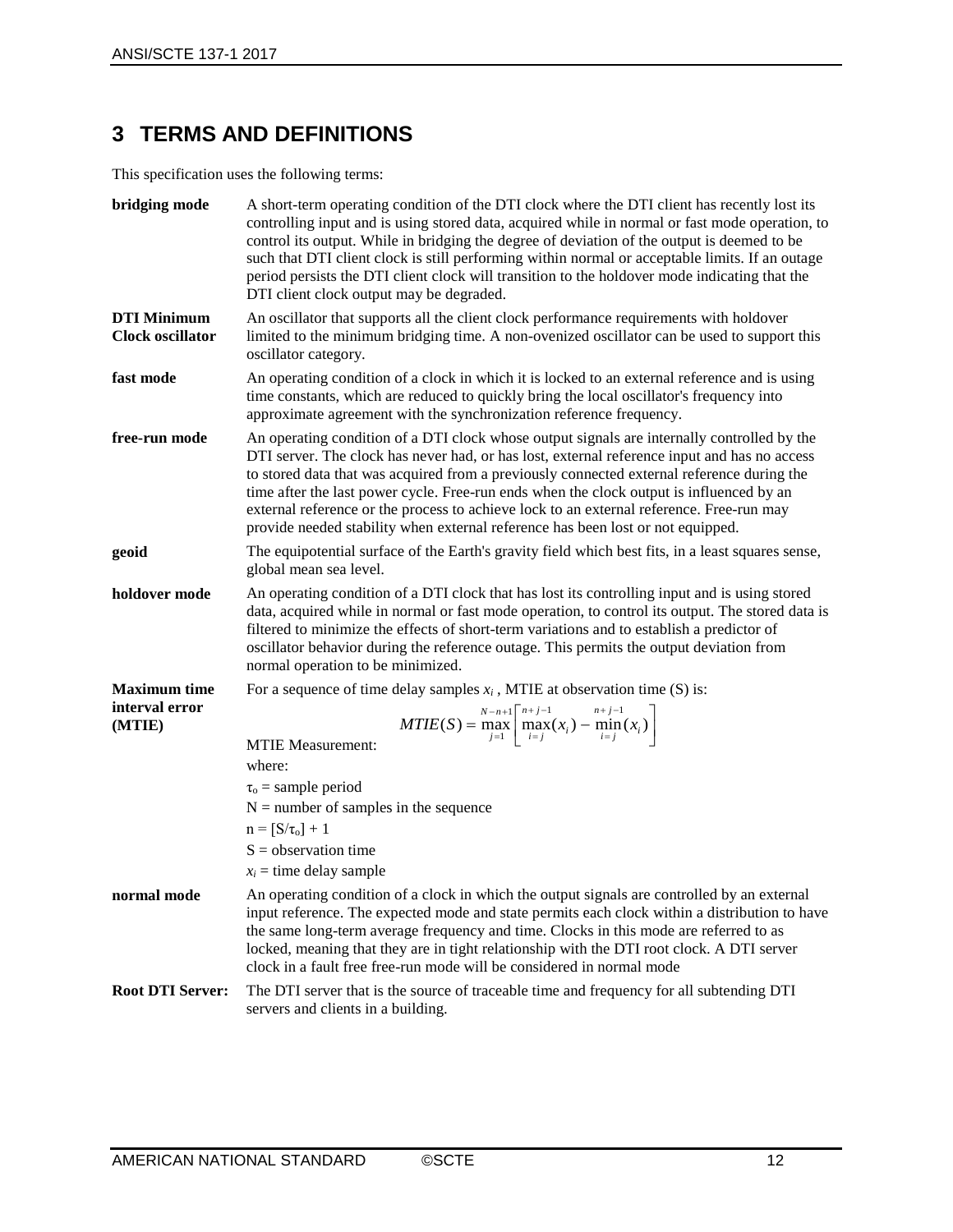## <span id="page-12-0"></span>**4 ABBREVIATIONS**

This specification uses the following abbreviations:

| (EQAM), Edge<br><b>QAM</b> | A network element which receives MPEG-TS frames over a network interface such as<br>Ethernet, and modulates them onto QAM carriers for use on a HFC plant. |  |
|----------------------------|------------------------------------------------------------------------------------------------------------------------------------------------------------|--|
| CM                         | Cable Modem                                                                                                                                                |  |
| <b>CMTS</b>                | Cable Modem Termination System                                                                                                                             |  |
| <b>CRC</b>                 | <b>Cyclic Redundancy Check</b>                                                                                                                             |  |
| <b>DEPI</b>                | Downstream External PHY Interface                                                                                                                          |  |
| <b>DOCSIS®</b>             | Data-Over-Cable Service Interface Specifications                                                                                                           |  |
| DS                         | Downstream                                                                                                                                                 |  |
| <b>DTI</b>                 | <b>DOCSIS</b> Timing Interface                                                                                                                             |  |
| <b>DTS</b>                 | 32-bit DOCSIS Time Stamp                                                                                                                                   |  |
| <b>ERMI</b>                | <b>Edge Resource Manager Interface</b>                                                                                                                     |  |
| GE                         | Gigabit Ethernet (1 Gbps)                                                                                                                                  |  |
| IE                         | Information Element. An element of a MAP message.                                                                                                          |  |
| IP                         | <b>Internet Protocol</b>                                                                                                                                   |  |
| <b>MAC</b>                 | Media Access Control. Used to refer to the layer 2 element of the system, which would<br>include DOCSIS framing and signaling.                             |  |
| <b>M-CMTS</b>              | <b>Modular CMTS</b>                                                                                                                                        |  |
| <b>MPEG</b>                | Motion Picture Experts Group                                                                                                                               |  |
| <b>MPEG-TS</b>             | Motion Picture Experts Group Transport Stream                                                                                                              |  |
| <b>MTIE</b>                | Maximum Time Interval Error                                                                                                                                |  |
| <b>PCR</b>                 | Program Clock Reference                                                                                                                                    |  |
| <b>PHY</b>                 | Physical Layer. Used to refer to the downstream QAM transmitters and the upstream burst<br>demodulators (receiver).                                        |  |
| <b>PID</b>                 | Packet Identifier used in MPEG-TS                                                                                                                          |  |
| <b>PUSI</b>                | Payload Unit Start Indicator                                                                                                                               |  |
| <b>QAM</b>                 | Quadrature Amplitude Modulation                                                                                                                            |  |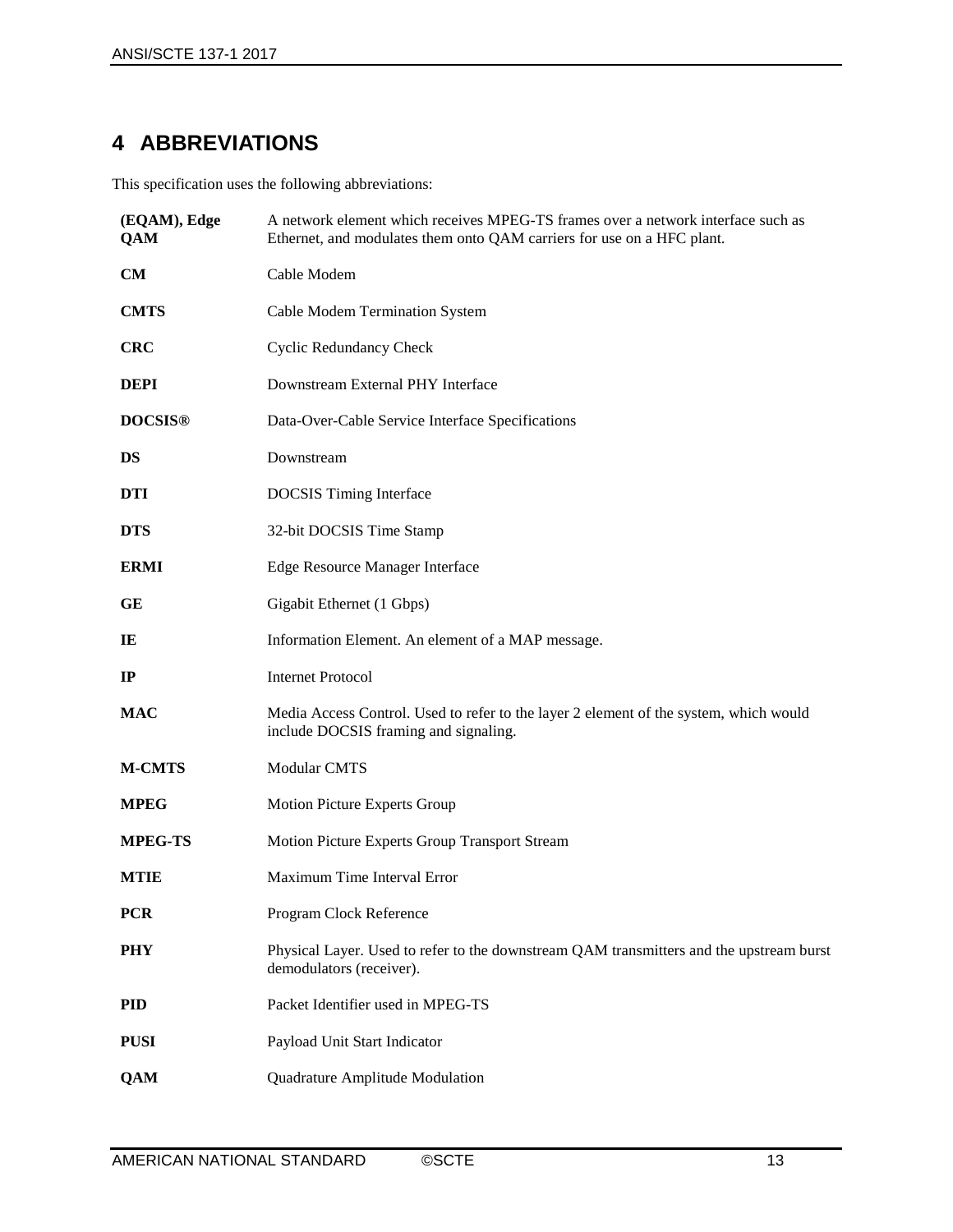| <b>S-CDMA</b>     | <b>Synchronous Code Division Multiple Access</b>                                 |  |
|-------------------|----------------------------------------------------------------------------------|--|
| <b>TBD</b>        | To Be Determined (or To Be Deferred)                                             |  |
| <b>TDM</b>        | Time Division Multiplexing                                                       |  |
| <b>TDMA</b>       | Time Division Multiple Access                                                    |  |
| <b>T-Services</b> | Legacy T1 or T3 voice and/or data transport                                      |  |
| <b>UDP</b>        | User Datagram Protocol                                                           |  |
| <b>US</b>         | Upstream                                                                         |  |
| <b>UTC</b>        | Coordinated Universal Time; also known as Greenwich Mean Time (GMT) or Zulu time |  |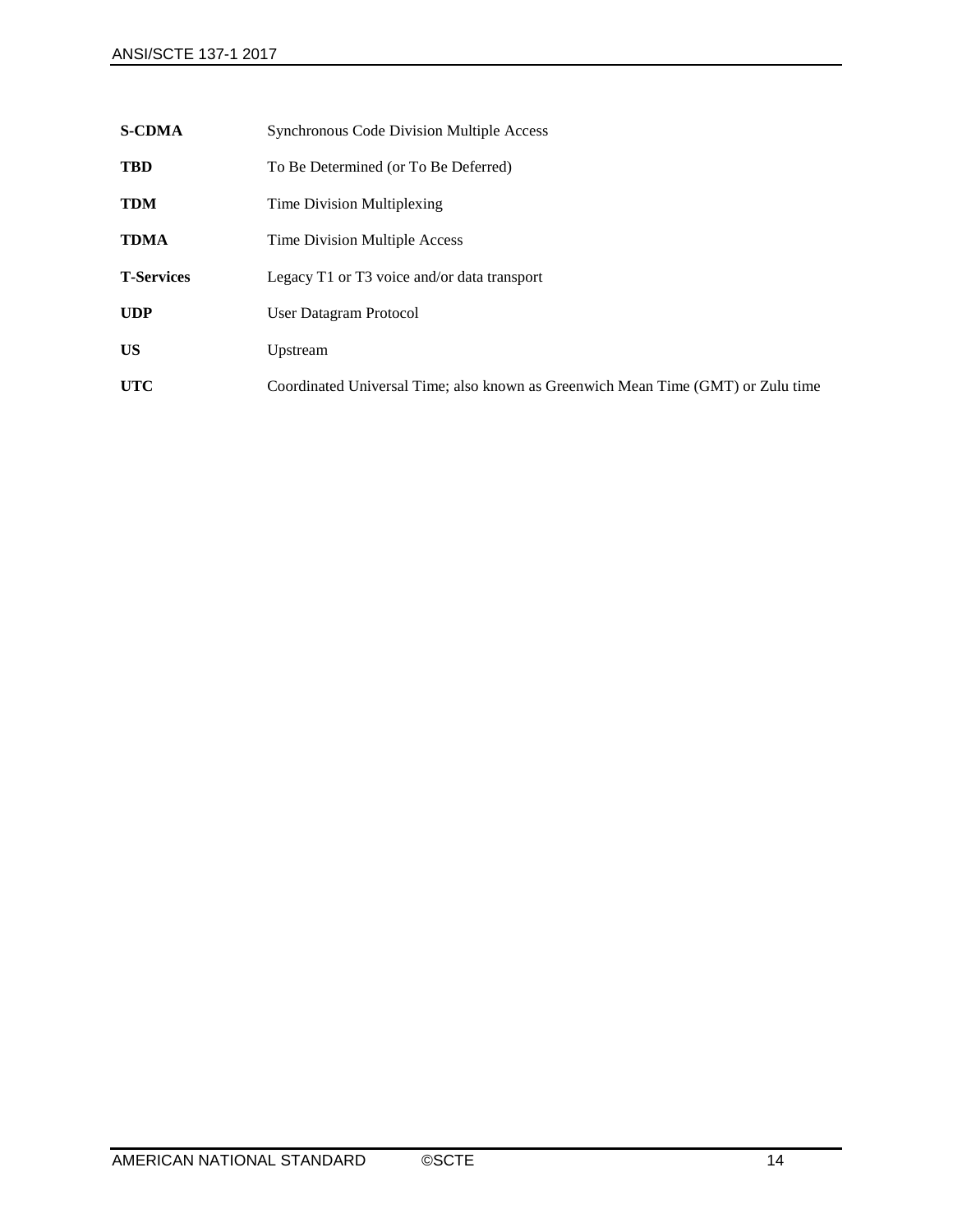## <span id="page-14-0"></span>**5 PHYSICAL LAYER REQUIREMENTS**

This section is normative and specifies the physical layer requirements of the DTI protocol.

## <span id="page-14-1"></span>**5.1 Introduction**

The DTI link comprises the connection between a DTI Server and various other elements, such as M-CMTS CORE, EQAM and US Receivers collocated in the node that derive their clocking (time and frequency) from the DTI Server. Since the link resembles an Ethernet (802.3) 10BaseT link, it is advantageous to leverage the availability and cost effectiveness of this standard. This document defines the differences between the DOCSIS Timing Interface and a conventional 802.3-10BaseT interface. [Table](#page-14-3) 5–1 indicates the similarity between the two links.

<span id="page-14-3"></span>

| <b>Characteristic</b>  | Ethernet 802.3-10BaseT | <b>DOCSIS Timing Interface</b>   |
|------------------------|------------------------|----------------------------------|
| Data Rate (Mbps)       | 10                     | 5.12                             |
| Accuracy               | Free-running; 100 ppm  | <b>Traceable to Master Clock</b> |
| Transmission mode(s)   | Full/half Duplex $(1)$ | Ping-Pong $^{(1)}$               |
| Topology               | $Star^{(2)}$           | $Star^{(2)}$                     |
| Maximum Segment Length | $100 \text{ m}$        | $200 \text{ m}$                  |
| Media                  | <b>UTP</b>             | <b>UTP</b>                       |
| Signaling method       | Baseband               | <b>Baseband</b>                  |
| Modulation             | Manchester             | Manchester                       |

*Table 5–1 - Physical Layer Comparisons*

#### **Table Notes:**

- 1. Conventional Ethernet 802.3 transceivers use separate wire pairs for transmission in the two directions. The DTI uses a ping-pong scheme whereby the same pair is used for transmission in both directions. This ensures the maximal reciprocity, minimizing the asymmetry in transmission delay between the two directions and minimizes crosstalk.
- 2. Conventional Ethernet installations utilize a star-wiring configuration where the "common" point is a switch or hub. In the DTI scenario the common point is the DTI Server.

The governing standard for Ethernet (physical layer) is [\[IEEE 802.3\].](#page-10-9) The physical layer specifications (primarily section 14 of the standard) are applicable here.

## <span id="page-14-2"></span>**5.2 Physical Connector Description**

The DTI Server, as well as the DTI Client, MUST have an RJ-45 (female) connector for each DTI link. This permits conventional Ethernet cabling techniques to be applied. See [\[IEEE 802.3\]](#page-10-9) section 14.5.1. One distinction is that the DTI utilizes a single pair for transmission in both directions. Therefore a crossover function is not required. Contacts 1 and 2, labeled "SIG+" and "SIG−" will be used for the ping-pong transmission.

<span id="page-14-4"></span>The cable interconnect MUST be as defined in [Table](#page-14-4) 5–2.

| <b>RJ45 Pin Number</b> | Signal | <b>Comment</b>    |
|------------------------|--------|-------------------|
|                        | $SIG+$ | 10BaseT Compliant |
|                        | $SIG-$ | 10BaseT Compliant |
|                        | NC.    |                   |
|                        | NC.    |                   |

*Table 5–2 - DTI RJ45 Interconnect*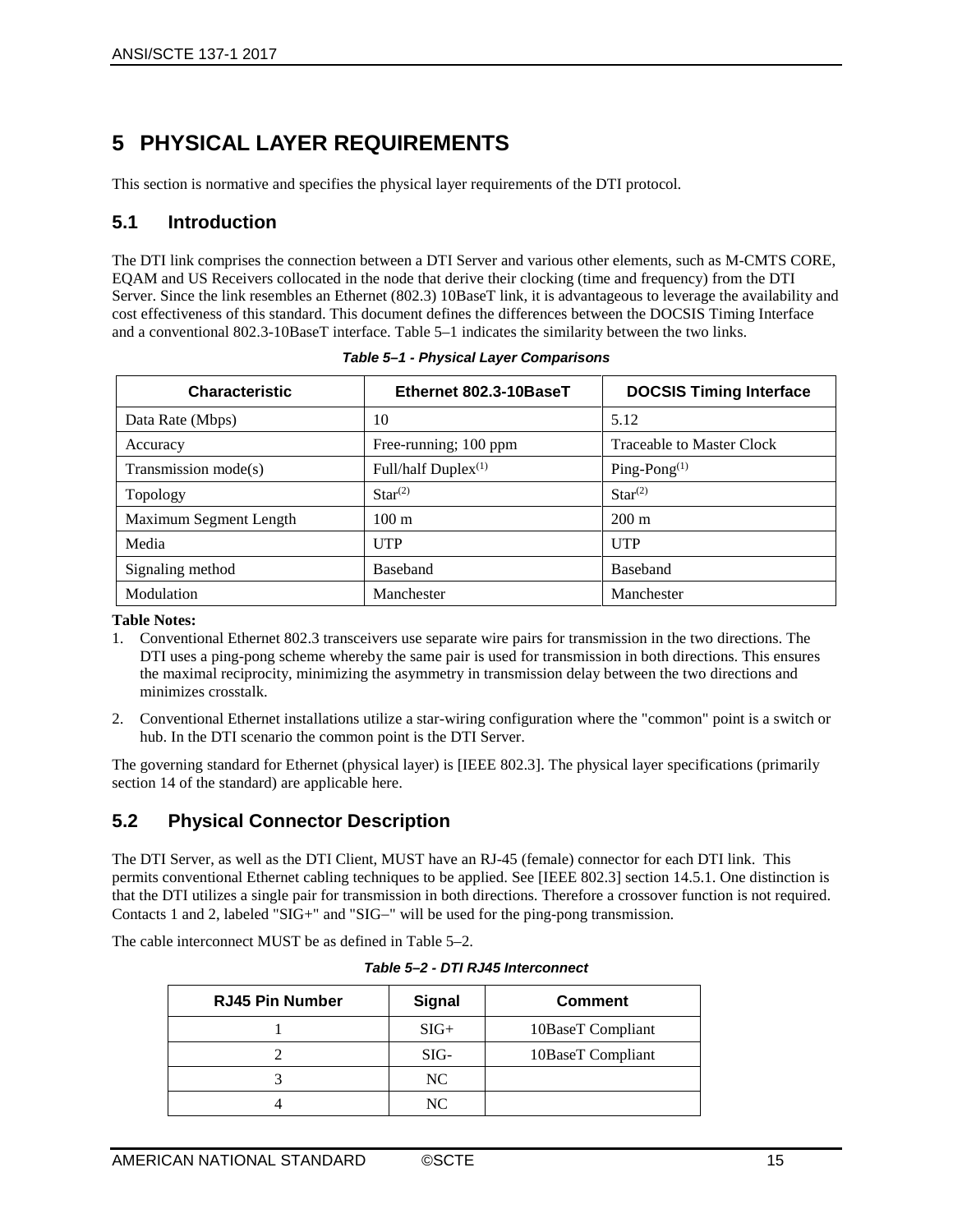| <b>RJ45 Pin Number</b> | <b>Signal</b> | <b>Comment</b> |
|------------------------|---------------|----------------|
|                        | NC            |                |
|                        | NC            |                |
|                        | NC            |                |
|                        | NC.           |                |

## <span id="page-15-0"></span>**5.3 Cable Requirements**

The DTI MUST operate normally over a maximum of 200 meters of UTP cable rated at category 5E or better.

## <span id="page-15-1"></span>**5.4 Electrical Description**

#### <span id="page-15-2"></span>**5.4.1 Impedance**

The termination impedance MUST be 100 ohms. The differential output impedance as measured on the TD circuit MUST be compliant with [\[IEEE 802.3\]](#page-10-9) section 14.3.1.2.2. The transmitter impedance balance, or the ratio of common-mode to differential-mode impedance balance of the TD circuit MUST exceed 29 − 17 log10(*f/*10) dB, where *f* is the frequency in MHz, over the frequency range 1.0 MHz to 20 MHz (see [\[IEEE 802.3\]](#page-10-9) section 14.3.1.2.4).

#### <span id="page-15-3"></span>**5.4.2 Isolation**

There MUST be isolation between the physical layer circuits, including frame ground, and all leads including those not used by the DTI link. The isolation requirement follows [\[IEEE 802.3\]](#page-10-9) section 14.3.1.

#### <span id="page-15-4"></span>**5.4.3 EMI Considerations**

The DTI link will comply with applicable local and national codes for limitation of electromagnetic interference.

#### <span id="page-15-5"></span>**5.4.4 Signal Strength (voltage)**

The per symbol peak differential voltage on the SIG $\pm$  signals at the DTI Server, when terminated in a 100  $\Omega$ resistive load MUST be between 2.2 Vpp (Volts peak-to-peak) and 2.8 Vpp for all data sequences. For an all-ones Manchester-encoded pattern, any even harmonic measured on the TD circuit MUST be at least 27 dB below the fundamental. The magnitude of the total common-mode output voltage MUST be less than 50 mV peak.

#### <span id="page-15-6"></span>**5.4.5 Common-mode rejection**

Given application of common-mode voltage of 15 V peak ~10 MHz sine wave (see [\[IEEE 802.3\]](#page-10-9) section 14.3.1.2.6) the differential-mode voltage MUST NOT change by more than 100 mV for all data sequences. The edge jitter introduced MUST be less than 3 ns.

#### <span id="page-15-7"></span>**5.4.6 Signal Description**

The transmission between the DTI Server and the DTI client MUST be ping-pong in nature, using the same pair of wires for transmission in both directions. The data pattern MUST be Manchester encoded with an underlying bitrate of 5.12 Mbps, locked to the DTI Master Clock.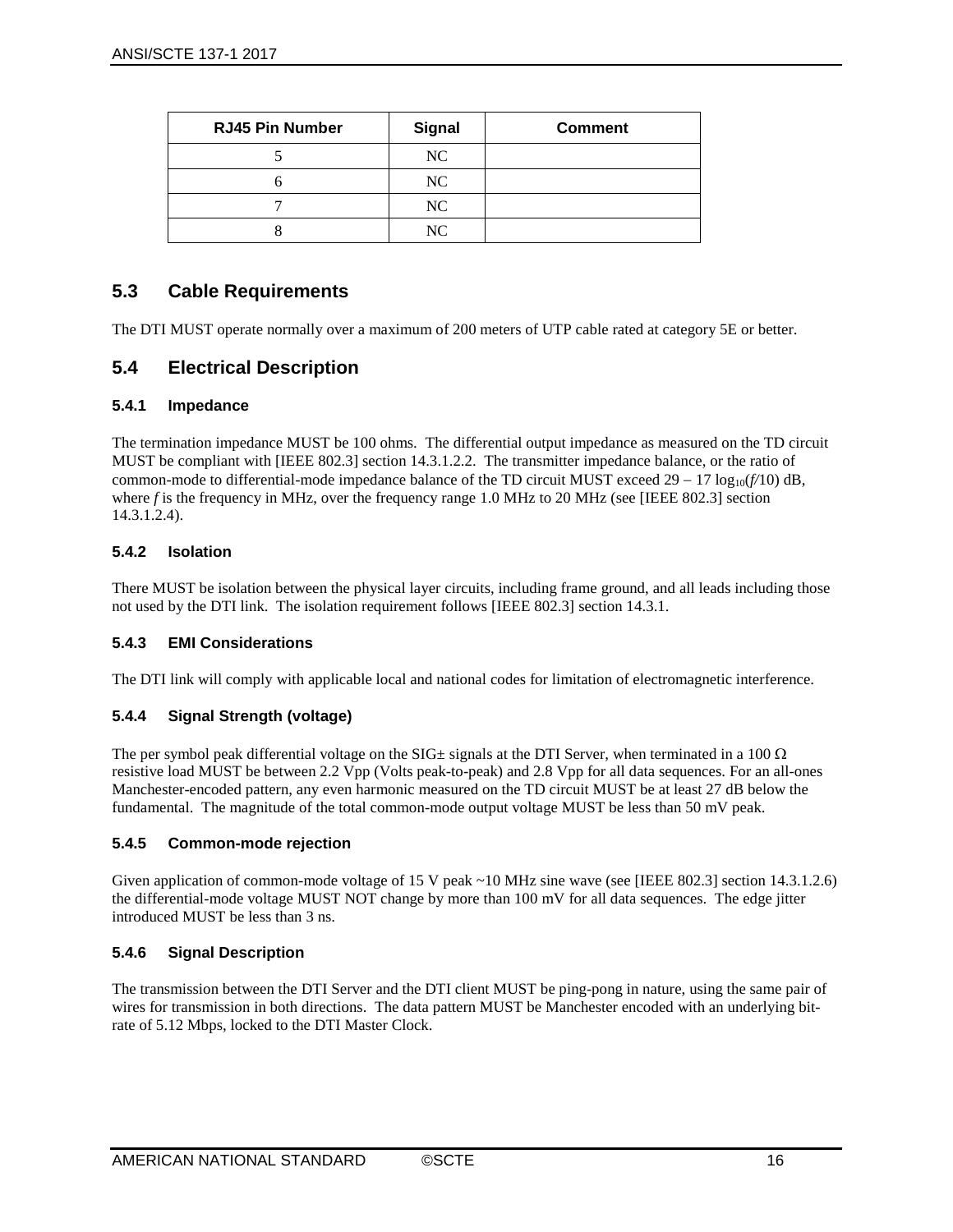## <span id="page-16-0"></span>**6 DOCSIS TIMING PROTOCOL**

This section is normative. See Section [1.1](#page-6-1) for an informational description of the DTI protocol.

## <span id="page-16-1"></span>**6.1 DTI Timing Entities**

The DTI protocol is supported by two terminated entities.

- 1. DTI Server
- 2. DTI Client

DTI Server and Client functional entities are part of M-CMTS architecture. The DOCSIS Client function is structured to permit a low cost client clock function within all EQAMs, upstream receivers, and M-CMTS CORE entities.

The DTI Server SHOULD support multiple client functions to support scalable growth of DTI port capacity within a node or building.

The DTI Server MUST support an SNMP management interface, IP addressing, and use RJ45 connectors.

DTI server in a single building MAY consist of active and backup servers components in a common shelf and/or DTI servers in subtending shelves.

A DTI server MAY support at least one of the following two capabilities:

- 1. Operation as a subtending server.
- 2. Provide DTI outputs capable of supporting DTI subtending servers.

The following accuracy requirements may be confirmed with a delay-calibrated client. A delay-calibrated client provides sufficient measurement points to determine current calibrated delay bias.

All DTI root server outputs MUST meet a 1.25 ns accuracy requirement when tested with a delay calibrated client with respect to the DTI root server master clock test port with correction for test port group delay.

All DTI subtending server outputs MUST meet a 2.5 ns accuracy requirement when tested with a delay calibrated client with respect to the DTI root server master clock test port with correction for test port group delay.

A DTI output that can support a subtending DTI server MUST meet a 1.25 ns accuracy requirement when tested with delay-calibrated client under normal operating conditions. An M-CMTS EQAM, M-CMTS CORE or a separate upstream receiver MUST support at least one DTI client interface.

A DTI server in slave mode is intended to only accept a DTI input from a root server.

An M-CMTS device MAY support multiple DTI clients if protection for a DTI interconnect cable loss is desired.

If an M-CMTS device has more than one DTI client, it MUST not switch to a protection client as a result of a loss of DTI input until a minimum timeout of 500 ms.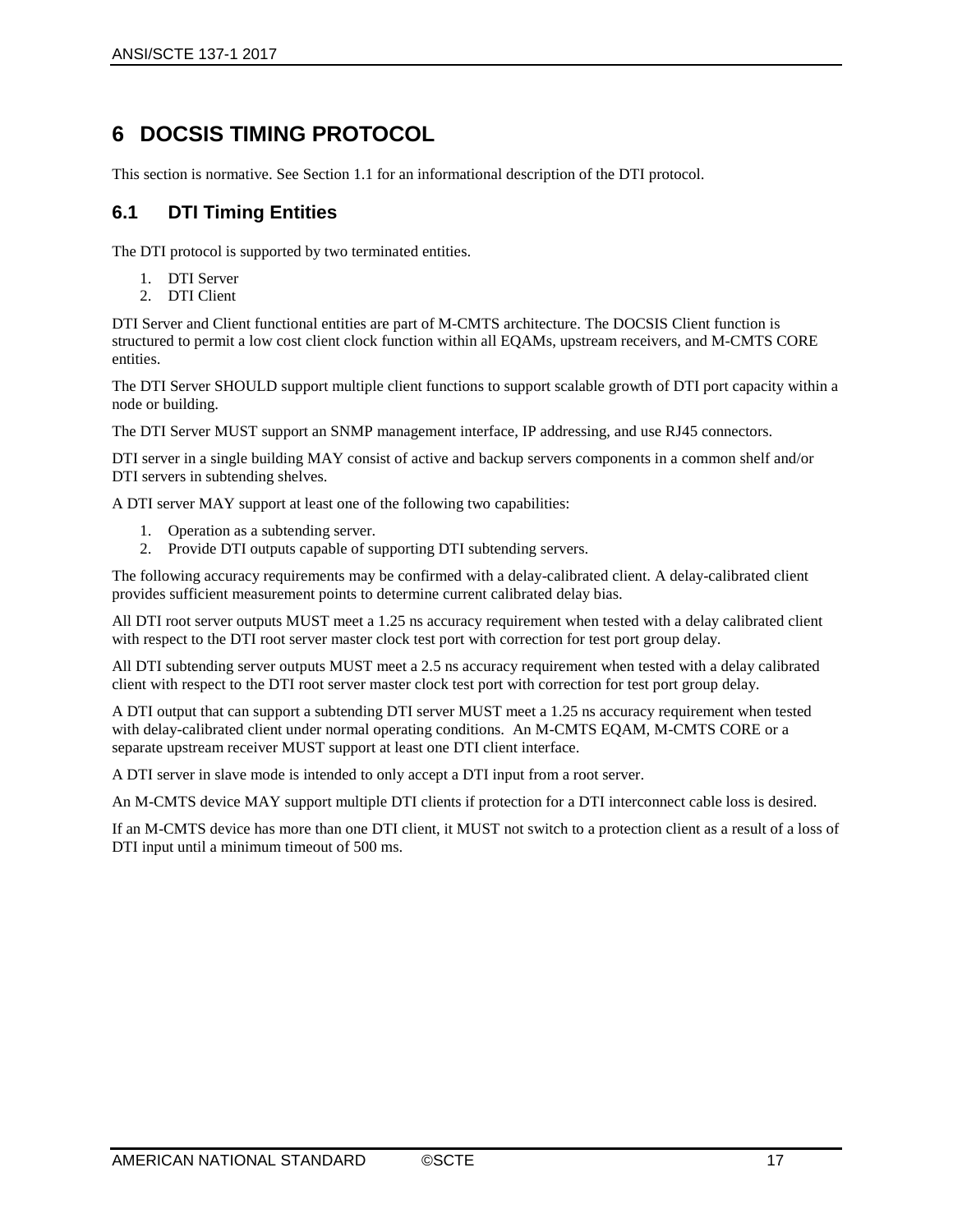## <span id="page-17-0"></span>**6.2 DTI Timing Structure**



*Figure 6–1 - DTI Protocol Timing Structure*

<span id="page-17-1"></span>[Figure](#page-17-1) 6–1 defines the structure of the DOCSIS Timing Protocol as (a) sent by the Server, (b) received by the Client after the cable delay, and (c) output at the Client Test Port after the cable advance correction. The highest-level structure is the DTI Timeslot. A DTI Timeslot occupies 1024 master clock (10.24 MHz) periods spanning 1/10 kHz  $= 100$  us. A bit period consists of two consecutive master clock counts starting with an even count, resulting in 512 bit periods in a DTI timeslot. The timeslot is synchronized to the DOCSIS 32-bit timestamp (DTS), such that the current bit period of a timeslot is the integer, as follows:

#### $current\_bit\_count = floor[(DTS \mod 1024)/2]$

The Client's received DTI Timeslot timing is offset from the Server's DTI Timeslot timing by the cable propagation delay (plus any group and logic delays). Since the Client when in steady state tracks the Server, the Client counts off a continuous succession of bit slots timed on its own 5.12 MHz bit clock, repeating DTI Timeslots seamlessly modulo 512 bits. The Client always receives the first preamble bit from the Server in bit slot 0. When it transmits, the Client MUST transmit the first bit of its preamble in bit slot 256.

The DTI protocol is ping-pong in nature. The Server and Client share the line using time division duplexing (TDD), one transmitting while the other receives. The DTI timeslot is divided into two equal intervals, the Server Timeslot and Client Timeslot. Layer 2 communication protocol data units (PDUs) are termed Frames. Both Server and Client Frames are 234 bits in length, and each is followed by a 22 bit Turnaround Guard Time (TGT). The purpose of TGT1, located after the Server Frame, is to allow time for the Client to complete its CRC processing and perform receive/transmit switching on the line after receipt of the Server Frame. The purpose of TGT2, located after the Client Frame, is to provide for the round-trip delay of the cable, ensuring that the Client Frame has been received by the Server before the Server begins transmitting the next Server Frame, including time for the Server to perform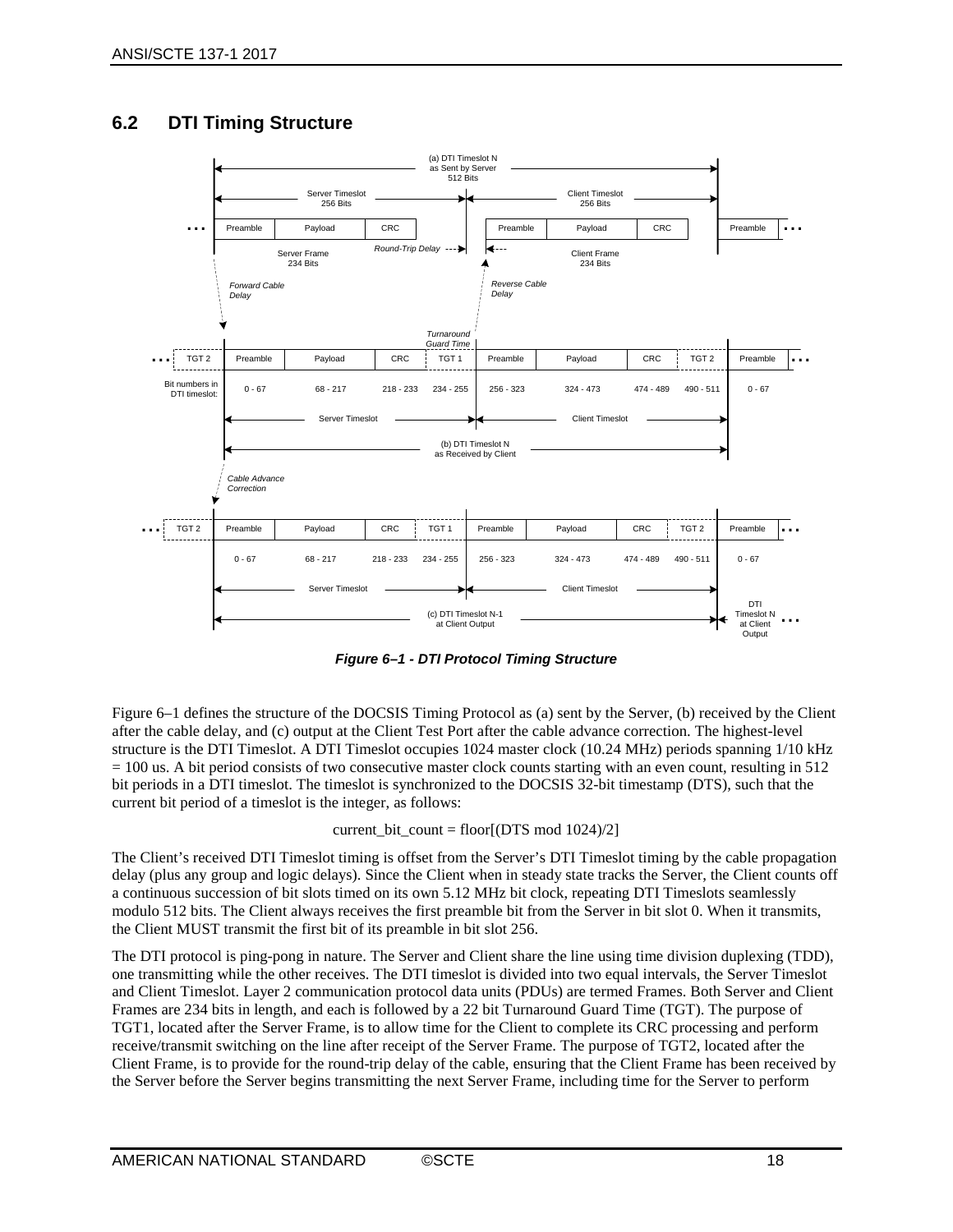receive/transmit switching on the line after receipt of the Client Frame. Each TGT provides approximately 4.3 µs of guard time, which well exceeds the maximum round-trip delay for 200 m cable of approximately 2 µs.

At the Client output, the DTI Frame timing is adjusted earlier in time by the cable advance correction sent by the Server, in order to align the Client output frame timing closely with the Server frame timing. To allow for causality, the data received during the previous frame is buffered and output by the Client after the CRC check has completed.

## <span id="page-18-0"></span>**6.3 Traceability of DOCSIS Timestamp**

Time of Coincidence (TOC) is an important concept to understand the relationship of any DTI Timestamp (DTS) 32-bit counter to GPS system time. GPS system time began on January 6, 1980. GPS receivers will provide a 32-bit gpssec timestamp that was zero at the January 6 start epoch. The gpssec is a 32-bit timestamp counter that is incremented every second. The DTS is also a 32-bit timestamp counter that is incremented every 10.24 MHz master clock. The objective is to map the current GPS system time to the current DOCSIS Timestamp in a coherent manner.

By definition, the DTS can be assigned the value of zero at the same January 6, 1980 start epoch. At the next second, the DOCSIS timestamp will advance 10,000 timeslots with 1024 master clocks per timeslot, so the DTS should be 10240000.

The TOC is the next integer gpssec when the DTS will be exactly zero. This will occur every 262144 seconds (~ every 3 days)<sup>[1](#page-18-1)</sup>. If a reset to zero process were used to synchronize every DTS counter in a server then it would require up to 3 days to align a server at start-up. The approach is to generate an initial value for DTS by a mapping function so that the alignment can occur on any one second boundary.

The mapping function from gpssec to DTS MUST be:

DTS= 2^10\*[10,000\*(gpssec mod 262144)} mod 2^22]

Or,

The mapping function from gpssec to DTS MUST be:

DTS= [2^10\*{10,000\*(gpssec mod 262144)}] mod 2^32

The four time-of-day setting modes are:

- 1. GPS
- 2. User Time Set
- 3. Default Time Set
- 4. Network Timing Protocol (NTP) version 4 or greater

The GPS traceability mode provides the most precise time setting capability. Regardless of the Time of Day mode, the DTI server MUST convert time of day information to the equivalent gpssec value.

The user time set permits a user to enter an approximate time of day setting through either a local or remote user interface. The default time set operation, if selected, will establish a coarse time of day setting after a reset or power cycle. The time of day is based on the current value of the real time clock in the server.

The NTP time set mode if supported will allow the DTI server to establish a time setting via the NTP protocol as currently configured in the DTI server. If NTP time mode is supported, the DTI server MUST support NTP version 3 or higher.

The DTI server MUST support a means to configure the time of day setting modes of User Time Set, Default Time Set, NTP or GPS.

<span id="page-18-1"></span><sup>&</sup>lt;sup>1</sup> The gpssec timescale will rollover every 136 years. Since there are exactly 16,384 TOC events between rollovers, there is no disruption of the DTS.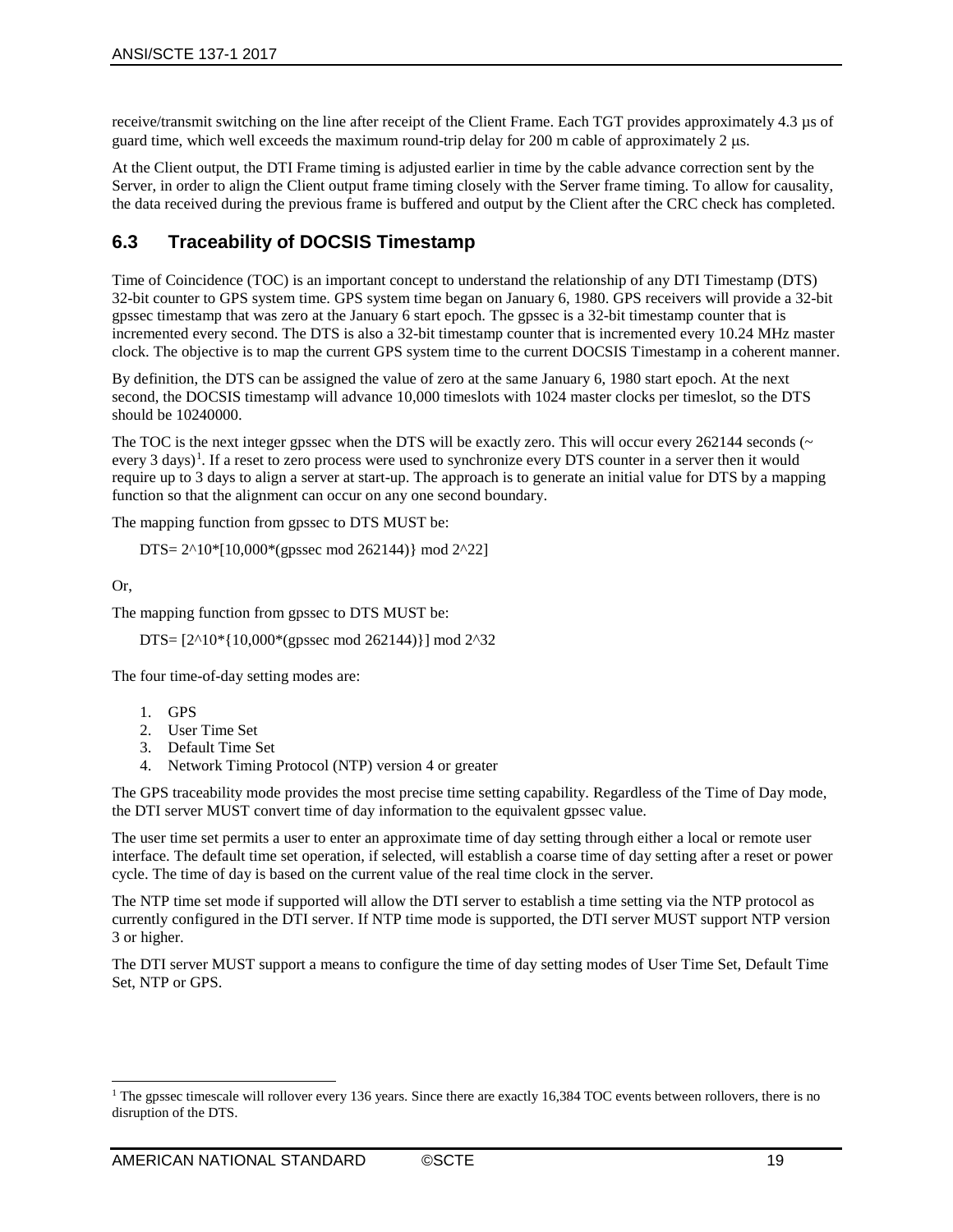### <span id="page-19-0"></span>**6.3.1 GPS Frequency Mode**

In order to provide continuity in the DTI timebase when transitioning from free run mode or network mode to GPS mode, an intermediate state, "GPS frequency mode," is defined. When the DTI server transitions from free run or network mode to GPS frequency mode, the DTI server's 10.24 MHz output frequency is adjusted smoothly so as to track the GPS system frequency, while maintaining continuity of the DTI time counters. The system may remain in GPS frequency mode for an extended period of time. If and when the DTI server transitions from GPS frequency mode to GPS mode, the DTI time counters are realigned to GPS time; this may be done in a discontinuous manner during a scheduled maintenance period.

When transitioning from free-run or network mode to GPS mode, the DTI server MUST enter the GPS frequency mode first.

In GPS frequency mode the DTI server MUST maintain the existing time setting mode and validity state unless changed as a result of user time setting input.

The DTI server MUST support a user input to schedule a transition time from GPS frequency mode to GPS mode.

The DTI server operating in normal lock in GPS frequency mode MUST meet the same MTIE requirements as in GPS mode.

During the transition from free-run to GPS frequency mode normal lock, all DTI server free run requirements MUST be meet.

During the transition from normal lock network to GPS frequency mode normal lock, all DTI server normal lock network MTIE requirements MUST be met.

Under extended GPS holdover conditions it is possible to enter the degraded MTIE region of performance. The DTI server needs to support a graceful recovery from this state if it should arise. The following requirement applies:

When recovery from a GPS degraded condition, the DTI server MUST support the ability to slew the frequency to accommodate at least 1 ms of offset over a recovery period of less than 24 hours without exceeding the free run performance limits.

In user mode and default mode there are no requirements to adjust the DTI timescale and TOD output after the initial time setting. The DTI time services are for local use only and not traceable to GPS system time.

If the DTI server supports frequency adjustment of the timescale in NTP mode, the vendor SHOULD specify the time accuracy performance under vendor defined NTP configuration(s).

If the DTI server supports frequency adjustment of the timescale in NTP mode, the DTI server output performance requirements MUST meet the performance requirement of the system operation mode (freerun or network).

If frequency adjustment of the timescale in NTP mode needs to be suspending to prevent degradation of output, the DTI server MUST report this condition.

If the user requests a transition from user or default time setting to NTP after warmup, the DTI server MAY reject the request if the transition would degrade the output performance.

## <span id="page-19-1"></span>**6.4 DTI Frame Structure Requirements**

The DTI frame structure MUST consist of a preamble followed by the payload and finally by a 16 bit CRC as shown in [Figure](#page-20-2) 6–2. The length of the DTI frame, including the preamble and the CRC MUST be 234 bits. The CRC MUST be calculated only on the payload bits. The rising edge of the 10 kHz DTI frame clock MUST be aligned with the leading edge of the first bit of the preamble of the DTI server. The client digital clock recovery circuit MUST be tolerant to missing clocks since any bit error in the frame will prevent the CRC OK flag in the client CRC checker from being asserted.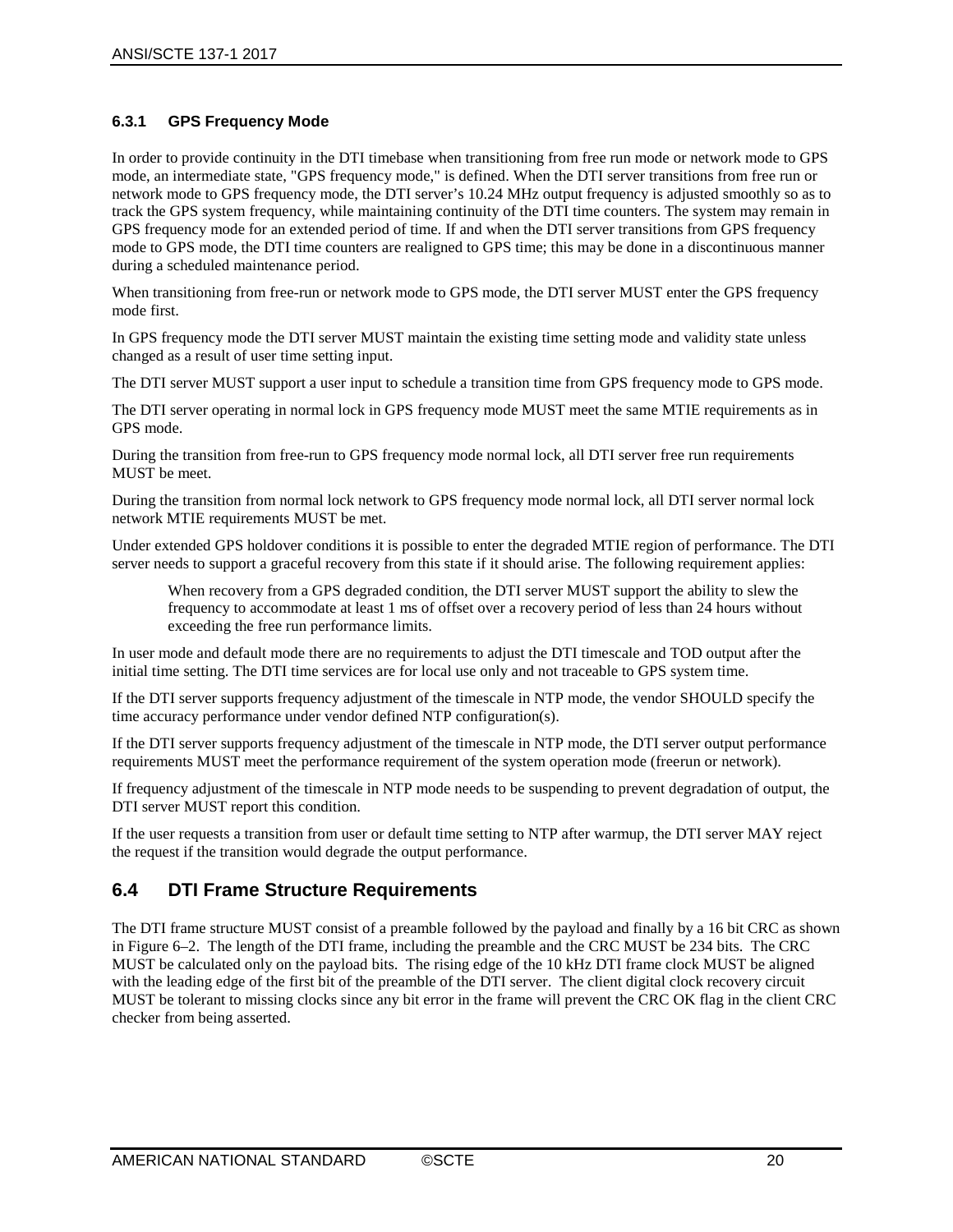#### <span id="page-20-0"></span>**6.4.1 Conventions for this Specification**

In this specification the following convention applies any time a bit field is displayed in a figure. The bit field should be interpreted by reading the figure from left to right, then from top to bottom, with the MSB being the first bit so read and the LSB being the last bit so read. The DTI frames are transmitted most significant element first. Within bit fields, the most significant bit MUST always transmitted on the wire first. There are nine bit fields that constitute a frame in each direction. Fields MUST transmit in numerical order from lower to highest value (see [Table](#page-20-3) 6–1 and [Table](#page-23-0) 6–2 for field order).



### **DTI Frame Structure**

#### *Figure 6–2 - DTI Frame Structure*

#### <span id="page-20-2"></span><span id="page-20-1"></span>**6.4.2 SERVER TO CLIENT**

<span id="page-20-3"></span>The frame structure in the server to client direction MUST operate as shown below in [Table](#page-20-3) 6–1.

| Table 6-1 - DTI Server Frame Structure |  |
|----------------------------------------|--|
|----------------------------------------|--|

| <b>DTI Server Frame Structure</b> |                                         |                       |                                                                          |  |
|-----------------------------------|-----------------------------------------|-----------------------|--------------------------------------------------------------------------|--|
| <b>FIELD</b>                      | <b>NAME</b>                             | <b>SIZE</b><br>(Bits) | <b>DESCRIPTION</b>                                                       |  |
|                                   | <b>PREAMBLE</b>                         | 68                    | Preamble of<br>0xAAAA AAAA AAAA AAAA 9 prior to Manchester<br>encoding   |  |
| $\mathfrak{D}$                    | <b>DEVICE TYPE</b>                      | 8                     | Byte describing type of server.                                          |  |
| 3                                 | <b>SERVER STATUS FLAGS</b>              | 8                     | 8 flag bits identifying server status.                                   |  |
| 4                                 | <b>DOCSIS UPPER</b><br><b>TIMESTAMP</b> | 22                    | 22 Most Significant Bits of the DTS                                      |  |
| 5                                 | <b>TIME OF DAY</b>                      | 10                    | Field supports serial TOD message over multiple frames.                  |  |
| 6                                 | <b>CABLE ADVANCE</b>                    | 24                    | Integer and Fractional Cable Advance                                     |  |
| 7                                 | PATH TRACEABLILITY<br><b>FIELD</b>      | 10                    | Field supports serial Path Traceability Message over multiple<br>frames. |  |
| 8                                 | <b>RESERVED</b>                         | 68                    | All bits set to one.                                                     |  |
| 9                                 | CRC <sub>16</sub>                       | 16                    | 16 bit CRC, which covers all bits except preamble.                       |  |
|                                   | <b>Total Payload Bits</b>               | 234                   |                                                                          |  |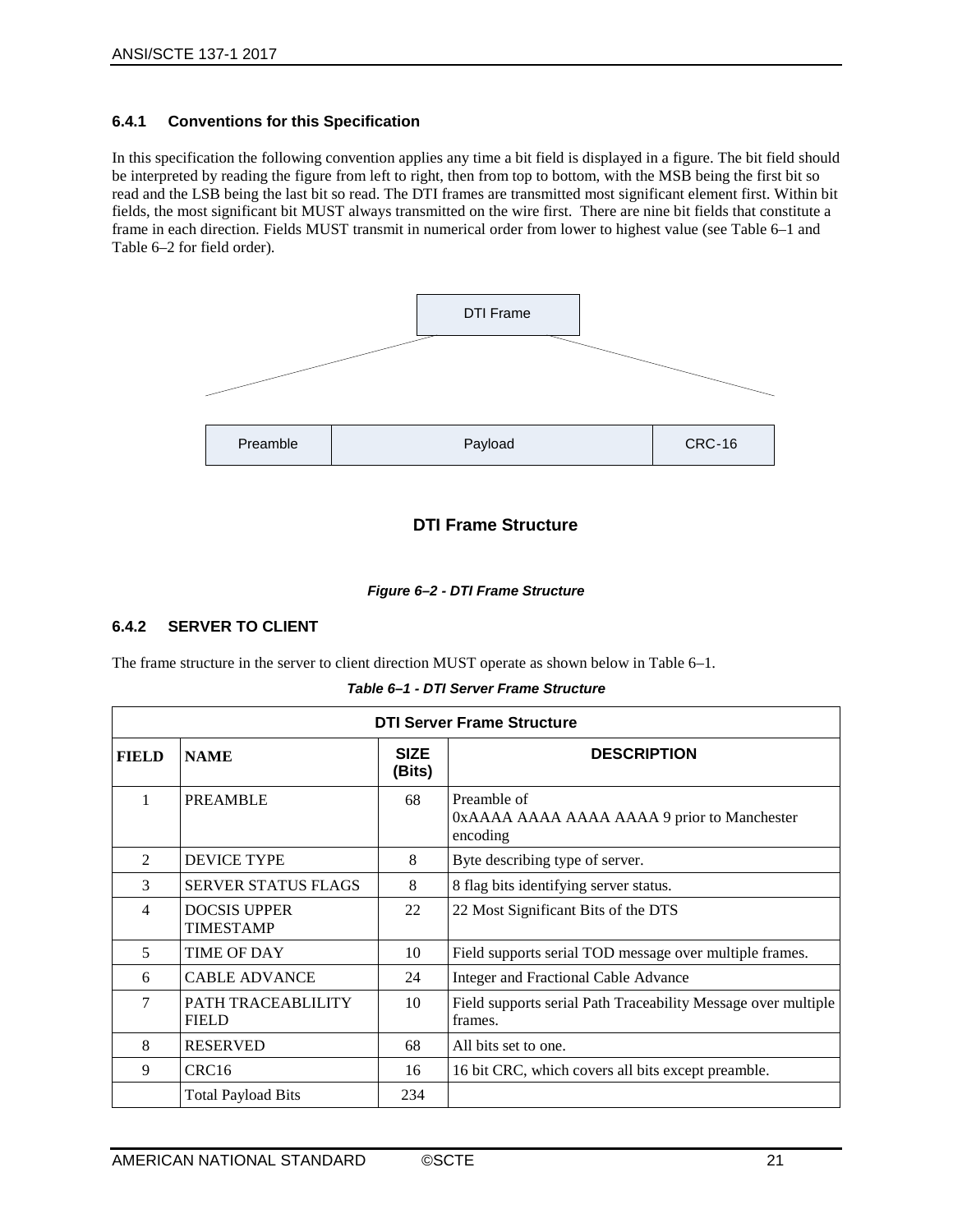In the server to client direction, the DTI frame structure details are as follows.

#### *6.4.2.1.1 Preamble*

The 68-bit preamble is used to align the digital clock recovery circuit on the client and to locate the bit transitions in the Manchester coding that contain information. 0x9 "1001" pattern at the end at of the preamble locates the beginning of the payload.

#### *6.4.2.1.2 Device type*

The 8-bit device type field is used to identify the type of server and its timing source. The bits in this field MUST be assigned as shown below:

#### *Bits 7:5 External Timing Source (for root server)*

- 000: Server has no external timing source
- 001: Server is receiving external time and frequency from GPS
- 010: Server is receiving timing from a network
- 011: Server is receiving external frequency only from GPS (no time)
- 111: Reserved

#### *Bit 4:3 Server Hop Count*

- 00: Server is the root DTI Server for the office distribution
- 01: Server is directly connected to root DTI server.
- 10-11: Reserved

#### *Bits 2:0 Root Server Clock Type:*

- 000: Server clock is ITU type I
- 001: Server clock is ITU type II
- 010: Server clock is ITU type III
- 011: Server clock is ANSI T1.101 ST3 (back-up operation only)
- 100-111 reserved

#### *6.4.2.1.3 Server Status Flags*

This 8-bit field is used to send the server status to a client. The information in this field relates to the DTI Server transmitting the DTI protocol. The bits MUST be assigned as shown below:

#### *Bit 7: Reserved*

#### *Bit 6: Client Performance Stable*

This bit, when set to 1, indicates that the server verifies the client phase error measurement is within acceptable operating performance.

#### *Bit 5: Cable Advance*

This bit, when set to 1, indicates that the cable delay has been calculated and that the value in the cable advance field is valid.

#### *Bit 4: Holdover mode*

This bit, when set to 1, indicates that the server has lost its timing reference and is in holdover.

#### *Bit 3: Normal mode*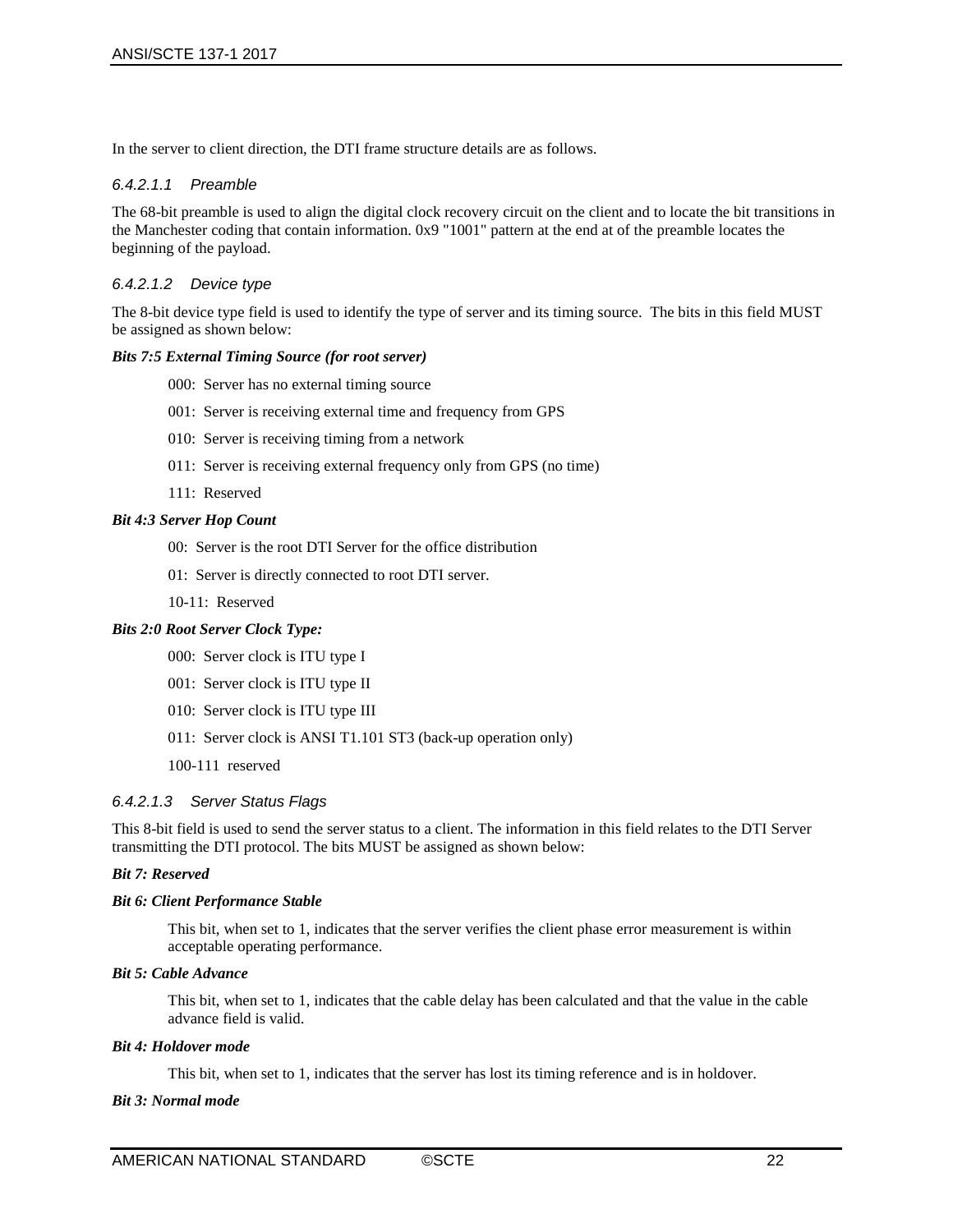This bit, when set to 1, indicates that the clock is stable, has locked on to the timing reference, and is compliant with the appropriate clock standard.

#### *Bit 2: Fast mode*

This bit, when set to 1, indicates that the clock is using a short time constant. A shorter time constant is used in the clock circuit to shorten the initial lock time when the server first powers up or receives a reference for the first time.

#### *Bit 1: Freerun mode*

This bit, when set to 1, indicates that the server is operating with output frequency that has not been influenced by local external reference signals.

#### *Bit 0: Warmup*

This bit is set to 1 to indicate that the reference oscillator has not stabilized yet.

#### *6.4.2.1.4 DOCSIS Upper Time Stamp*

These 22 bits MUST contain the most significant portion of the DOCSIS 32-bit timestamp, which is the portion of the timestamp that remains constant for an entire DTI Frame period  $(1/10 \text{ kHz} = 100 \text{ us})$ . These bits are used to load and/or monitor the upper 22 bits of the 32-bit DOCSIS timestamp counter in the client. The 10 least significant bits of the DOCSIS timestamp counter in the client represent the number of 10.24 MHz clocks since the beginning of the DTI Frame. Together, these two fields create the entire 32-bit DOCSIS timestamp.

#### *6.4.2.1.5 Time of Day*

The Time of Day (TOD) message provides time in binary format and optionally in ASCII format, each with 1 second resolution. The gpssec time and leap second are sent in binary format. When in verbose mode, calendar time in ASCII format is also sent, including a modified Julian date and local date/time information. The TOD message is transmitted at a rate of 10 bits (one byte of payload and two control bits) per DTI frame, and is subcommutated to span multiple DTI frames. The first control bit indicates that the location of the pulse per second will be coincident with the beginning of the next frame. The second control bit is a data valid flag which applies to the payload byte. The data valid flag may be used to stop and start the subcommutated byte stream. When the data valid flag is 0, the payload byte MUST contain all ones. When the data valid flag, is 1, the payload byte MUST contain the next serial byte in the TOD message. The TOD message corresponding to a given PPS count MUST start transmission one or more frames after the frame where the PPS flag bit has been set, and complete transmission within 100 ms. The bit assignments for the 10-bit TOD message field in each DTI frame MUST be as follows:

#### *Bit 9: PPS flag*

This bit MUST be set to '1' when the beginning of the next frame is coincident with the DTI server pulse per second<sup>[2](#page-22-0)</sup>. The asserted "1" indicates that the next DTI server frame PPS flag position bit is the on-time mark for PPS information just transferred during the last one second period. <sup>[3](#page-22-1)</sup>The PPS flag bit is asserted in every  $10,000$ <sup>th</sup> frame.

#### *Bit 8: Data Valid bit*

This bit is set to '1' to indicate that the data in the payload byte (following eight bits) contains valid data.

<span id="page-22-1"></span><span id="page-22-0"></span><sup>&</sup>lt;sup>2</sup> The Pulse Per Second is free-running except in GPS mode where it aligned to the GPS 1PPS.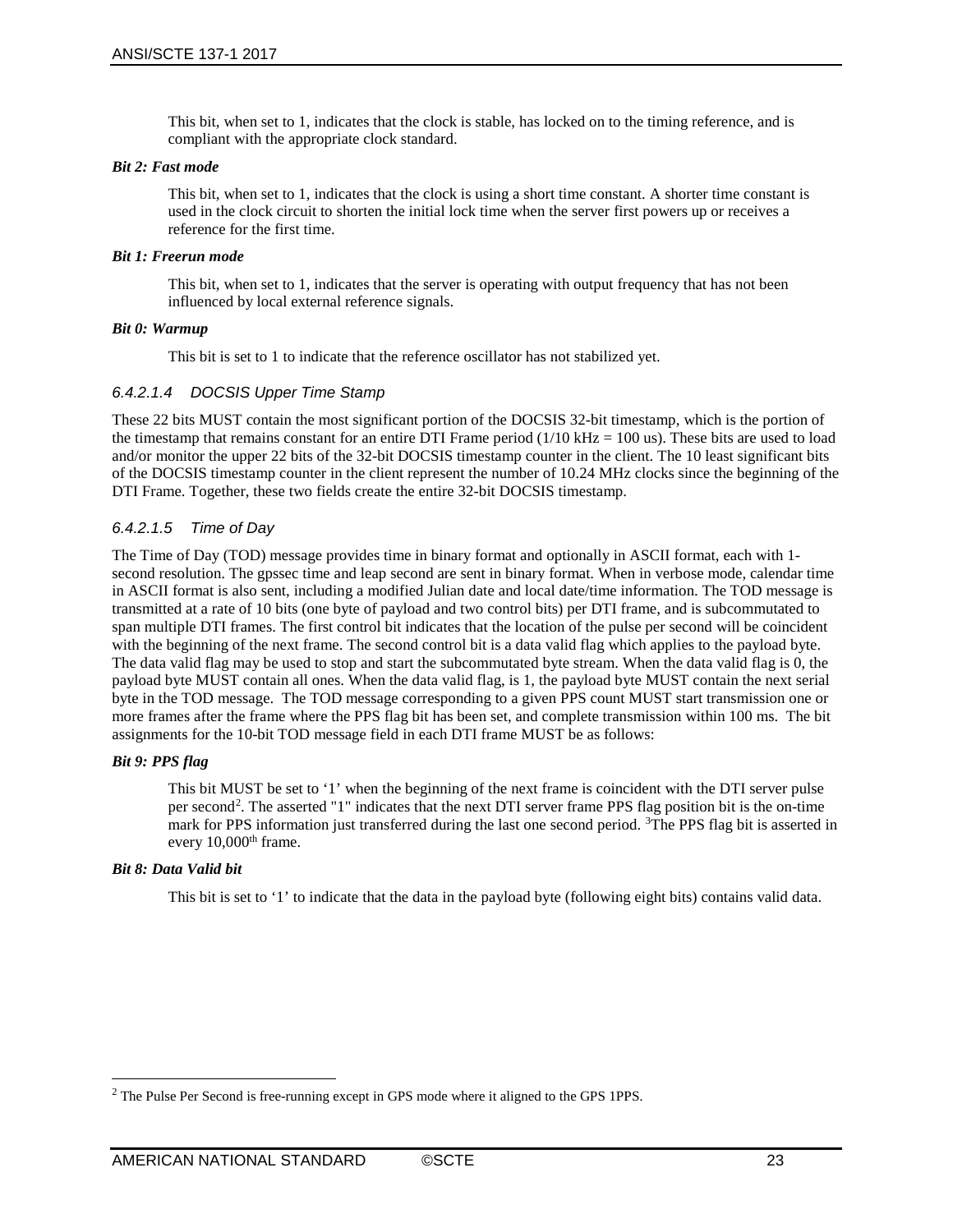#### *Bit 7-0:*

This field contains the subcommutated TOD payload byte, which MUST be in accordance with [Table](#page-23-0) 6–2.

<span id="page-23-0"></span>

| <b>Byte</b><br><b>Number</b> | Length         | <b>Type</b>           | Format                                                                                                            | <b>Name</b>                       | <b>Description</b>                                                                   |
|------------------------------|----------------|-----------------------|-------------------------------------------------------------------------------------------------------------------|-----------------------------------|--------------------------------------------------------------------------------------|
| $\mathbf{1}$                 | 1              | Binary                | See TOD Status Field<br>description below this table.                                                             | <b>TOD Status</b>                 |                                                                                      |
| $2 - 5$                      | $\overline{4}$ | Binary                |                                                                                                                   | gpssec                            | 32-bit gpssec timestamp (MSB is<br>most significant byte is zero)                    |
| 6                            | $\mathbf{1}$   | Binary                |                                                                                                                   | Leap Seconds                      | Cumulative leap seconds between<br>gpssec and UTC                                    |
| 7                            | 1              | 7-bit ASCII           | ASCII "*" (0x2A) denotes Valid<br><b>TODCalendar Time</b><br>ASCII "!" (0x21) denotes Invalid<br>Calendar TimeTOD | <b>TOD Calendar</b><br>Time Valid |                                                                                      |
| $8 - 12$                     | 5              | 7-bit ASCII           | <b>MMMMM</b><br>Where M is [0-9] ASCII                                                                            | <b>MJD</b>                        | Modified Julian Date (number of<br>days since November 17,1958)                      |
| 13                           | 1              | 7-bit ASCII           | ASCII Decimal Point "." (0x2E)                                                                                    |                                   |                                                                                      |
| 14-23                        | 10             | 7-bit ASCII           | Year/Month/Day<br>Year::[0000-9999]<br>Month:[1-12]<br>Day:[1-31]                                                 | Date                              | <b>Local Date</b>                                                                    |
| 24                           | 1              | 7-bit ASCII           | ASCII Decimal Point "." (0x2E)                                                                                    |                                   |                                                                                      |
| $25 - 32$                    | 8              |                       | 7-bit ASCII   Hour:Min:Sec<br>Hour: [00-23]<br>Min:[00-59]<br>Sec:[00-60] <sup>4</sup>                            | Time                              | Local Time                                                                           |
| 33                           | $\,1$          |                       | 7-bit ASCII   ASCII Decimal Point "." (0x2E)                                                                      |                                   |                                                                                      |
| 34:38                        | 5              | 7-bit ASCII           | SHH.F<br>S: $sign [+, -]$<br>H: offset in hours<br>F: $[0]$ or $([5]$ for 30 minute<br>offsets)                   | Time Zone<br>Offset               | Local time zone offset                                                               |
| 39                           | $\mathbf{1}$   | 7-bit ASCII           | <b>ASCII</b> Decimal<br>Point "." (0x2E)                                                                          |                                   |                                                                                      |
| 40 <sup>5</sup>              | $\mathbf{1}$   | 7-bit<br><b>ASCII</b> | Leap<br>Leap: $+, 0, -$                                                                                           | Leap Second<br>Indicator          | "+" for adding leapsecond<br>"0" for no leapsecond<br>"-" for subtracting leapsecond |
| 41                           | $\mathbf{1}$   |                       | 7-bit ASCII   ASCII Carriage Return (0x0D)                                                                        |                                   |                                                                                      |

## <span id="page-23-1"></span>*6.4.2.1.6 TOD Status Field*

The 8-bit is used to report the status of the Time Of Day Message. The bits in the TOD Status Field MUST be assigned as shown below:

#### *Bits 7: 4 Time Setting Mode*

<span id="page-23-3"></span><span id="page-23-2"></span> <sup>4</sup> 60 second indicator may be used to indicate a leap second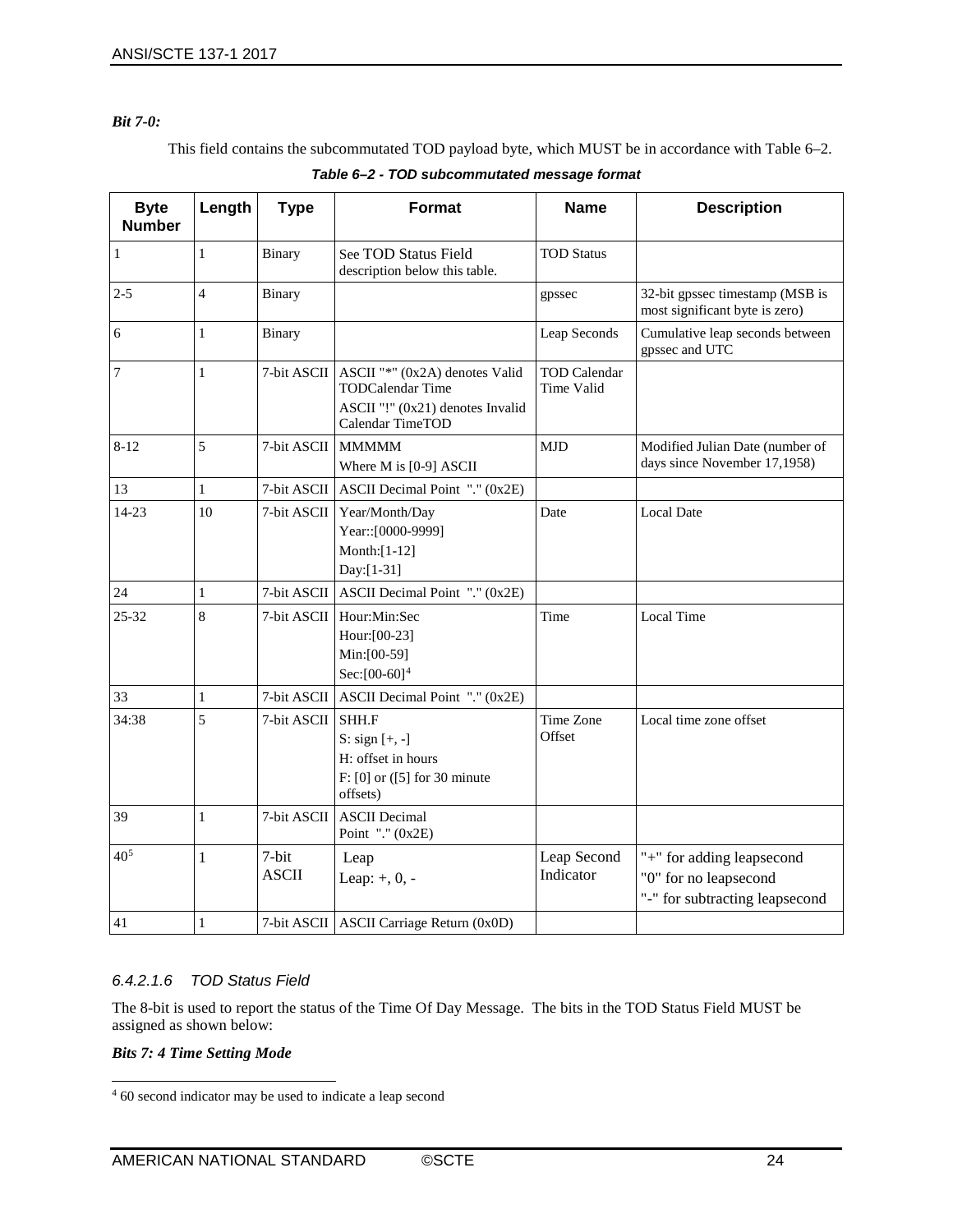- 0000: Default Time Setting Mode
- 0001: User Time Setting Mode
- 0010: NTP Time Setting Mode
- 0011: GPS Time Setting Mode
- 0100-1111: Reserved

#### *Bit 3:2 TOD state*

- 00: TOD is currently not valid
- 01: TOD is valid
- 10-11: Reserved

#### *Bits 1:0 TOD Message Mode*

- 00: Short Message Mode. Message bytes 0-5 (binary only)
- 01: Verbose Message Mode: Message includes all fields i[n Table](#page-23-0) 6–2
- 10-11: Reserved

The DTI server MUST support the Short Message Mode for TOD delivery.

The Verbose Message Mode SHOULD be supported by the DTI server.

If more than one TOD message mode is supported the default MUST be the Short Message Mode.

If more than one TOD message mode is supported the mode SHOULD be configurable on a port basis.

#### *6.4.2.1.7 Cable Advance*

Cable Advance is described in 7.1.2. The cable advance information MUST be contained in this 24-bit field. The 16 most significant bits of the cable advance MUST contain the integer portion of the cable advance value that is in 149.8 MHz[6](#page-24-0) sample clock cycles. The remaining 8 bits, the least significant byte of the cable advance, MUST be the fractional portion of the cable advance and is in 1/256 of a 149.8 MHz clock cycle.

#### *6.4.2.1.8 Path Traceability Field*

The path traceability field is used to transfer messages containing path information from a server to a client. A path message is a concatenated set of type, length, value (TLV) data items as defined in this section. Sub-commutating the path message over multiple DTI timeslots supports the transport of path messages. A path message slot is a 10ms time interval and MUST begin when the DTI upper time-stamp modulo 100 is equal to zero. By design the maximum length of a path message MUST be less than or equal to 64 bytes. If a message is pending, the server MUST assert the start of message flag within 1 ms of the start of a path message slot and MUST complete delivery within 9 ms of the start a path message slot. The message transmission MUST start coincident with the start of message flag or one frame after the start of message flag.

The DTI server MUST support path traceability message. For the path traceability message the maximum transfer rate MUST be less than or equal to one message per second. For the path traceability message the minimum transfer rate MUST be greater than or equal to one message every 5 seconds. The path traceability message MUST utilize the first path message slot after the frame where the PPS flag bit has been set.

After a path traceability message is transferred, the DTI server MUST NOT transmit other messages until the next 1PPS event.

The Path Traceability Field is 10-bit field that MUST be used to send byte oriented data to the client. The path traceability field MUST be filled as follows:

#### *Bit 9: Start of Message*

<span id="page-24-0"></span> <sup>6</sup> The 149.8 MHz high-speed clock is more precisely 10.24MHz \* 512/35.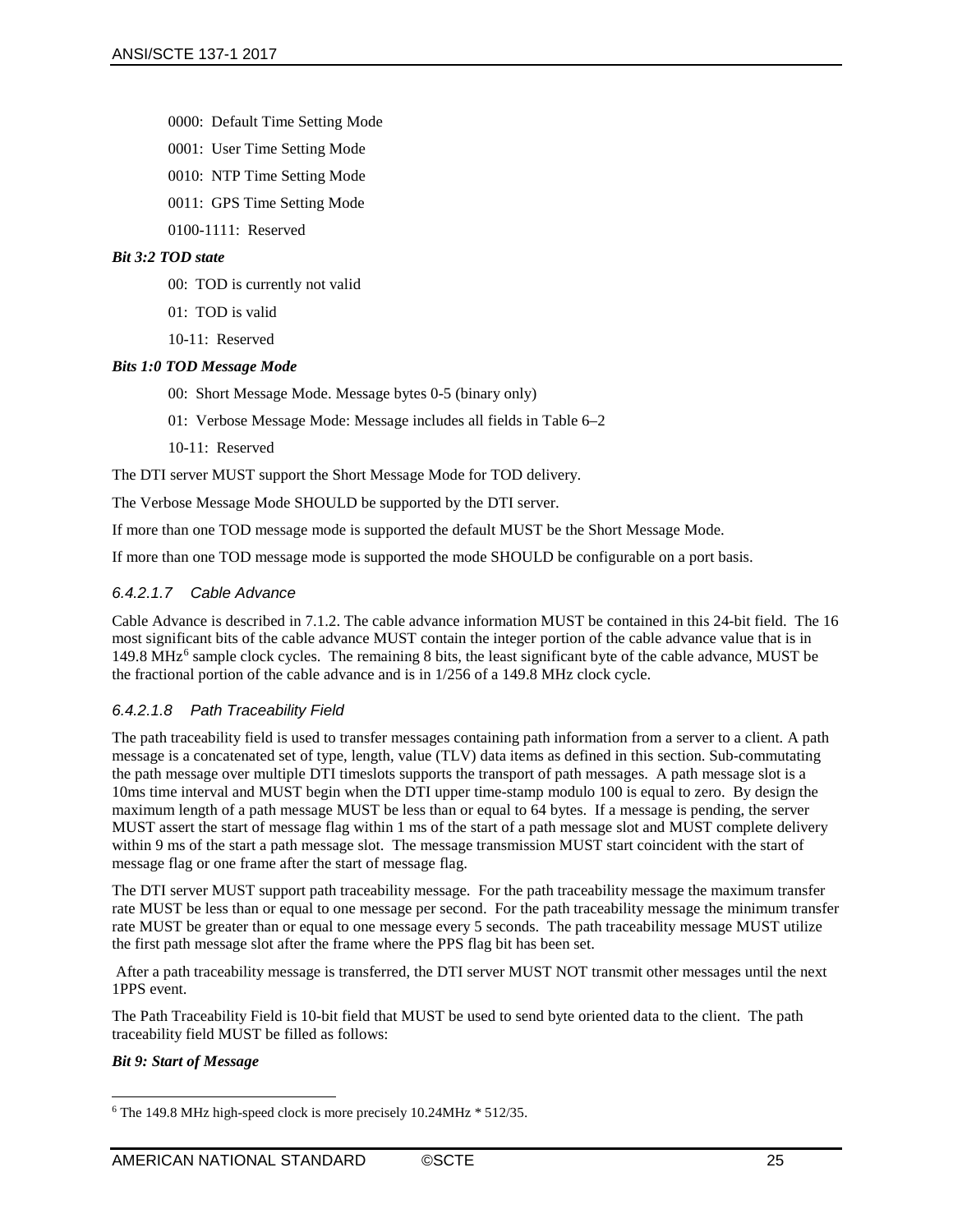The path traceability field start of message bit MUST be set high for one frame to indicate the beginning of a status message.

#### *Bit 8: Data Valid Bit*

The path traceability field data valid bit MUST be set to '1' to indicate that the next eight data bits contain valid data. When the path traceability field data valid bit is '0', the client MUST ignore the contents of the eight data bits that follow.

#### *Bit 7:0: Data Byte*

This data byte MUST contain the serial message data bytes.

<span id="page-25-0"></span>

| <b>Name</b>                                     | Type<br>$(1 \text{ byte})$ | Length<br>$(1 \text{ byte})$ | Value<br>(variable length)                                                                                              |
|-------------------------------------------------|----------------------------|------------------------------|-------------------------------------------------------------------------------------------------------------------------|
| Root DTI Server IPV4<br>Address                 |                            | 4                            | IP address of Root DTI Server (highest level in tree)                                                                   |
| Root DTI Server Output<br>Port $#$              | $\overline{c}$             |                              | Root server output port number for this DTI interface. Output<br>port number counting starts at 0 and goes through 255. |
| DTI Server IPV4 Address<br>(if not root server) | 3                          | $\overline{4}$               | IP address of DTI Server source DTI interface (if not root<br>server)                                                   |
| DTI Server Output Port #                        | 4                          |                              | Server output port number for this DTI interface. Ports start<br>counting at 0 and continue to 255.                     |
| Root DTI Server IPV6<br><b>Address</b>          | 5                          | 16                           | IP address of Root DTI Server (highest level in tree)                                                                   |
| DTI Server IPV6 Address<br>(if not root server) | 6                          | 16                           | IP address of Root DTI Server (highest level in tree)                                                                   |
| Root DTI Server DTI<br>Version <sup>7</sup>     | 7                          |                              | DTI version number running on Root Server                                                                               |
| DTI Server DTI Version                          | 8                          |                              | DTI version number running on DTI Server (if not root server)                                                           |
| <b>EOT</b>                                      | 9                          |                              | 0x00<br>The EOT identifies the end of the Path Traceability Field.                                                      |

*Table 6–3 - Path Traceability Message Format*

If there is subtending DTI Server, the root DTI server address MUST be passed through the subtending DTI server to DTI clients. In other words, a DTI client connected to a root server through an intermediate server will have both a Root Server IP address and a Server IP address in the path traceability field. The root server MUST not transmit the non-root IP information. The path traceability field MUST follow the Type, Length, and Value sequence, as shown below, and follows the bit/byte ordering already defined.

The DTI server MAY support the path location message [\(Table](#page-26-1) 6–4). The path location message provides the GPS positioning information (if available) associated with the root server. Since all clients are within a maximum radial distance of 400m from the root server, this position information can support position related algorithms, routing other related applications. For the path location message the maximum transfer rate MUST be less than or equal to one message per second. For the path location message the minimum transfer rate MUST be greater than or equal to one message every 5 seconds. A subtending server MUST relay the path location message from the root to all downstream DTI client ports.

<span id="page-25-1"></span> <sup>7</sup> For DTI servers compliant with the first release of this standard this value shall be zero.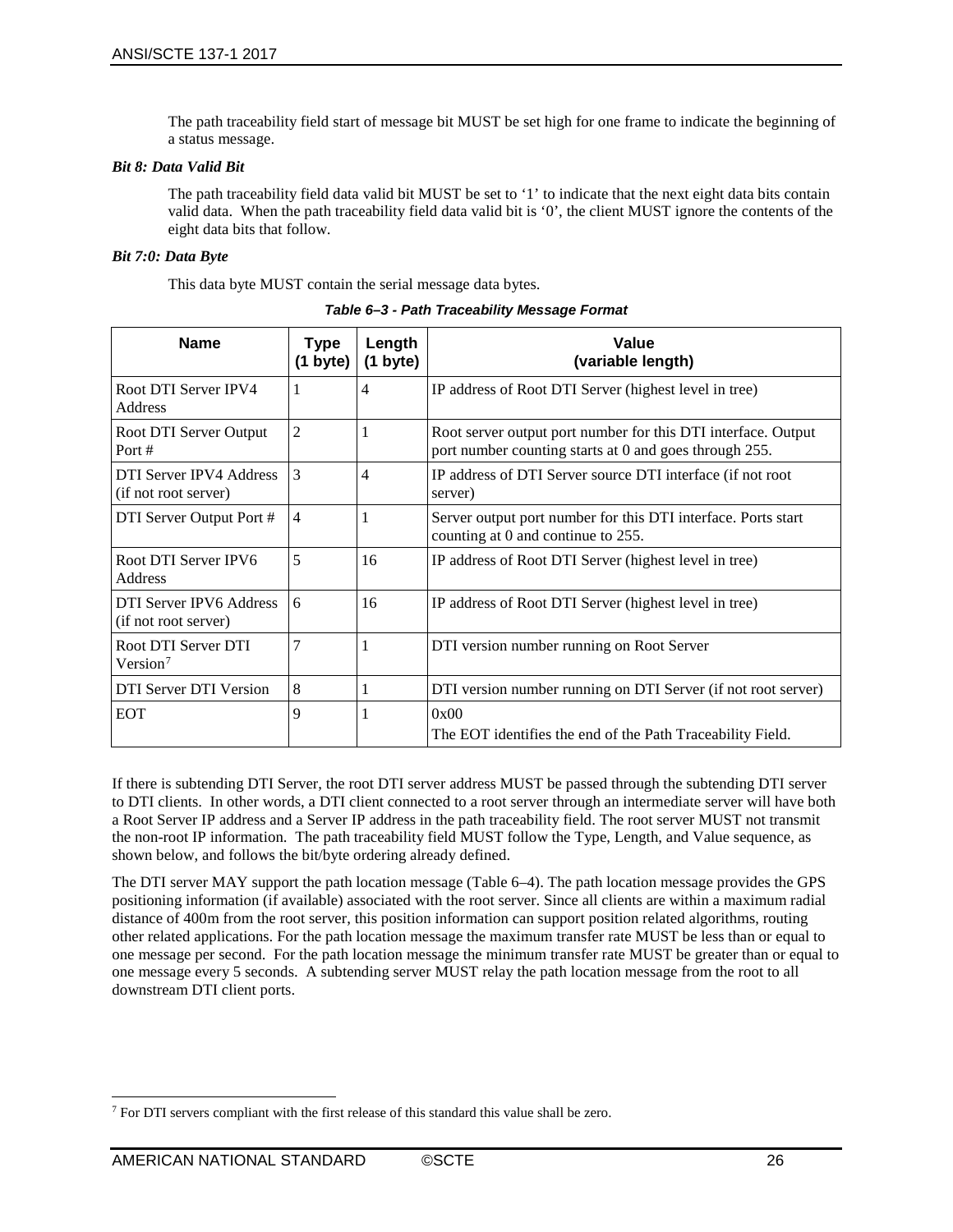<span id="page-26-1"></span>

| <b>Name</b>                               | <b>Type</b><br>$(1 \text{ byte})$ | Length<br>$(1 \text{ byte})$ | Value<br>(variable length)                                                                                                 |
|-------------------------------------------|-----------------------------------|------------------------------|----------------------------------------------------------------------------------------------------------------------------|
| <b>UTC Time Stamp</b>                     | 11                                | 6                            | UTC Time of position fix<br>"12": hh 00-23 hours<br>$"34"$ : mm 00-59 minutes<br>$"56"$ :ss 00-59 seconds                  |
| Latitude                                  | 12                                | 9                            | "34": degree 00-90<br>"44": minute (integer) $00-59$<br>"0000":minute (fractional) 0000-9999<br>"N": North/South N or S    |
| Longitude                                 | 12                                | 10                           | "135": degree 000-180<br>" $44$ ": minute (integer) 00-59<br>"0000":minute (fractional) 0000-9999<br>"E": East/West E or W |
| GPS Quality Indication                    | 13                                | 1                            | "0" Fix not available or invalid<br>"1" Fix is valid                                                                       |
| No. of satellites used for<br>positioning | 14                                | $\overline{2}$               | $00-12$                                                                                                                    |
| <b>Dilution of Precision</b>              | 15                                | 5                            | 02.34 Note 00.00 when position is interrupted or<br>suspended                                                              |
| Altitude                                  | 16                                | 9                            | "+" +/- sign relative to geoid<br>12345.6 00000.0 to 04000.0<br>"M" unit meters                                            |
| <b>EOT</b>                                | 17                                | $\mathbf{1}$                 | 0x00 The EOT marks the end of the Path Position<br>Message.                                                                |

| Table 6-4 - Path Position Message Format |  |  |  |  |
|------------------------------------------|--|--|--|--|
|------------------------------------------|--|--|--|--|

#### *6.4.2.1.9 Reserved*

The remaining 68 bits MUST be reserved for future use. They will be filled with '1's until defined otherwise.

#### *6.4.2.1.10 CRC 16*

The CRC-16 field MUST contain the 16 bit CRC16 cyclic redundancy check. The CRC-16 algorithm is defined as [Annex C, DTI-S CRC-16.](#page-71-0)

#### <span id="page-26-0"></span>**6.4.3 CLIENT TO SERVER**

<span id="page-26-2"></span>The frame structure for the client to server direction MUST operate as shown below in [Table](#page-26-2) 6–5.

*Table 6–5 - DTI Client Frame Structure.*

| DTI CLIENT FRAME STRUCTURE |                 |             |                                                                        |  |
|----------------------------|-----------------|-------------|------------------------------------------------------------------------|--|
| <b>Field</b>               | <b>Name</b>     | <b>Size</b> | <b>Description</b>                                                     |  |
|                            | <b>PREAMBLE</b> | 68          | Preamble of<br>0xAAAA AAAA AAAA AAAA 6<br>prior to Manchester encoding |  |
|                            | DEVICE TYPE     |             | Byte describing type of client                                         |  |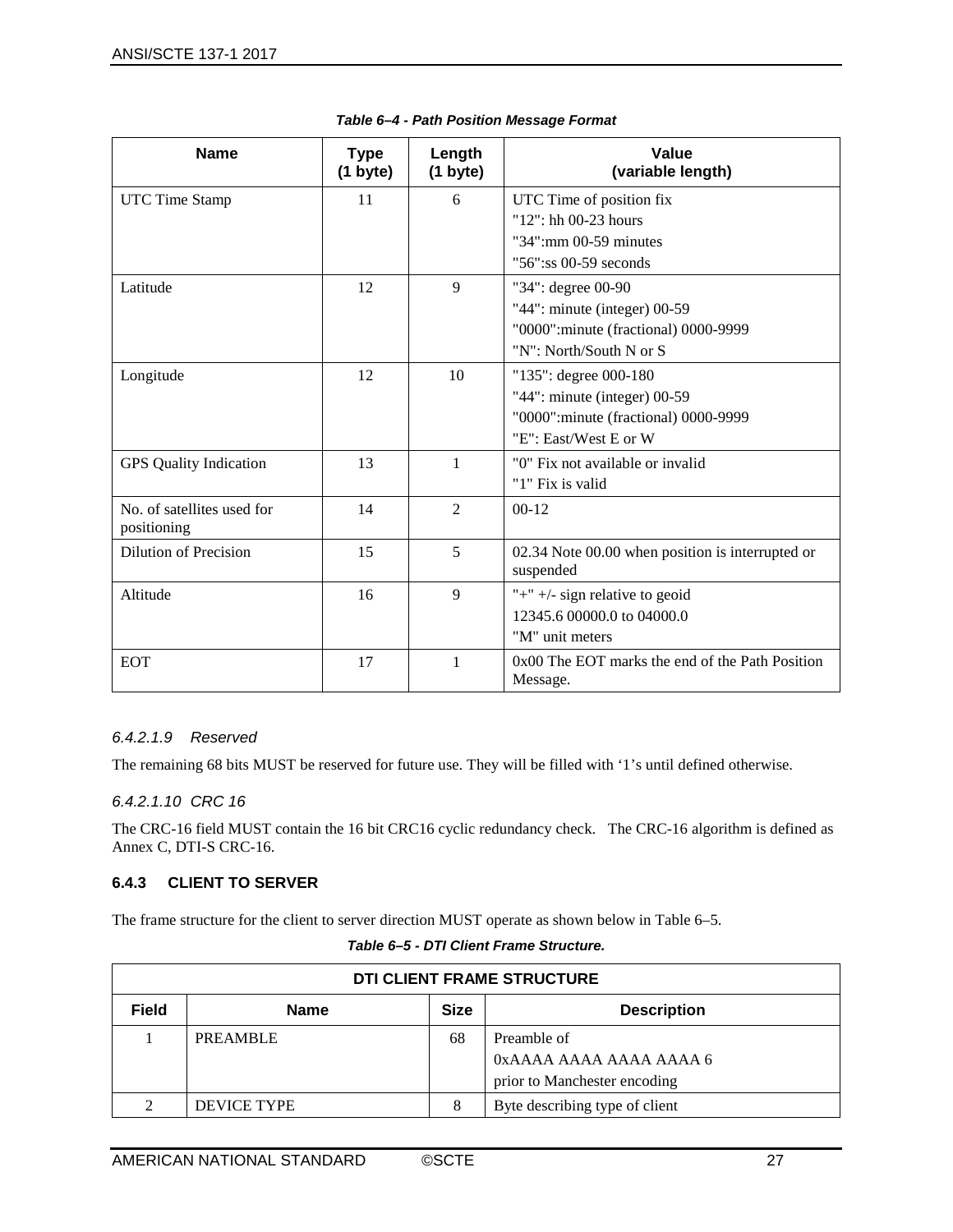| DTI CLIENT FRAME STRUCTURE |                                                |             |                                                    |  |  |
|----------------------------|------------------------------------------------|-------------|----------------------------------------------------|--|--|
| <b>Field</b>               | <b>Name</b>                                    | <b>Size</b> | <b>Description</b>                                 |  |  |
| 3                          | <b>CLIENT STATUS FLAGS</b>                     | 8           | 8 flag bits identifying client status              |  |  |
| 4                          | <b>RESERVED</b>                                | 22          | Not used; set to one.                              |  |  |
| 5                          | <b>RESERVED</b>                                | 10          | Not used; set to one.                              |  |  |
| 6                          | <b>CLIENT CLOCK INTEGRATED</b><br><b>PHASE</b> | 24          | 16-bit 2-complement value of the local frame clock |  |  |
|                            | <b>CLIENT DTI VERSION</b>                      | 10          | <b>Client DTI Version Number</b>                   |  |  |
| 8                          | <b>RESERVED</b>                                | 68          | All bits set to one.                               |  |  |
| 9                          | CRC <sub>16</sub>                              | 16          | 16 bit CRC, which covers all bits except preamble. |  |  |
|                            | <b>Total Payload Bits</b>                      | 234         |                                                    |  |  |

In the client to server direction the DTI frame structure details are shown below.

#### *6.4.3.1.1 Preamble*

The 68-bit preamble is used to align the clock recovery circuit on the server and to locate the bit transitions in the Manchester coding that contain information. 0x6 "0110" pattern at the end at of the preamble locates the beginning of the payload.

#### *6.4.3.1.2 Device type*

The 8-bit device type field is used to identify the type of client and its timing source. The bits in the device type MUST be defined as follows:

#### *Bits 7:4 Timing source*

Timing source does not have to be reported to the server

These bits are reserved and will be filled with 1's

#### *Bits 3:0 Client Clock Type*

- 0000: Client oscillator is an ITU type 1
- 0001: Client oscillator is an ITU type 2
- 0010: Client oscillator is an ITU type 3
- 0011: Client oscillator is an ITU Stratum 3
- 0100: Client oscillator is a DTI Minimum Clock oscillator
- 0101-1111: Reserved.

#### *6.4.3.1.3 Client Status Flags*

This 8-bit field is used to send the client status to a server. The client status flag bits MUST be defined as follows:

#### *Bits 6 & 7: Reserved for future use*

#### *Bit 5: Bridging mode*

This bit, when set to 1, indicates that the client has lost its timing reference and is maintaining acceptable performance.

#### *Bit 4: Holdover mode*

This bit, when set to 1, indicates that the client has lost its timing reference and is in holdover.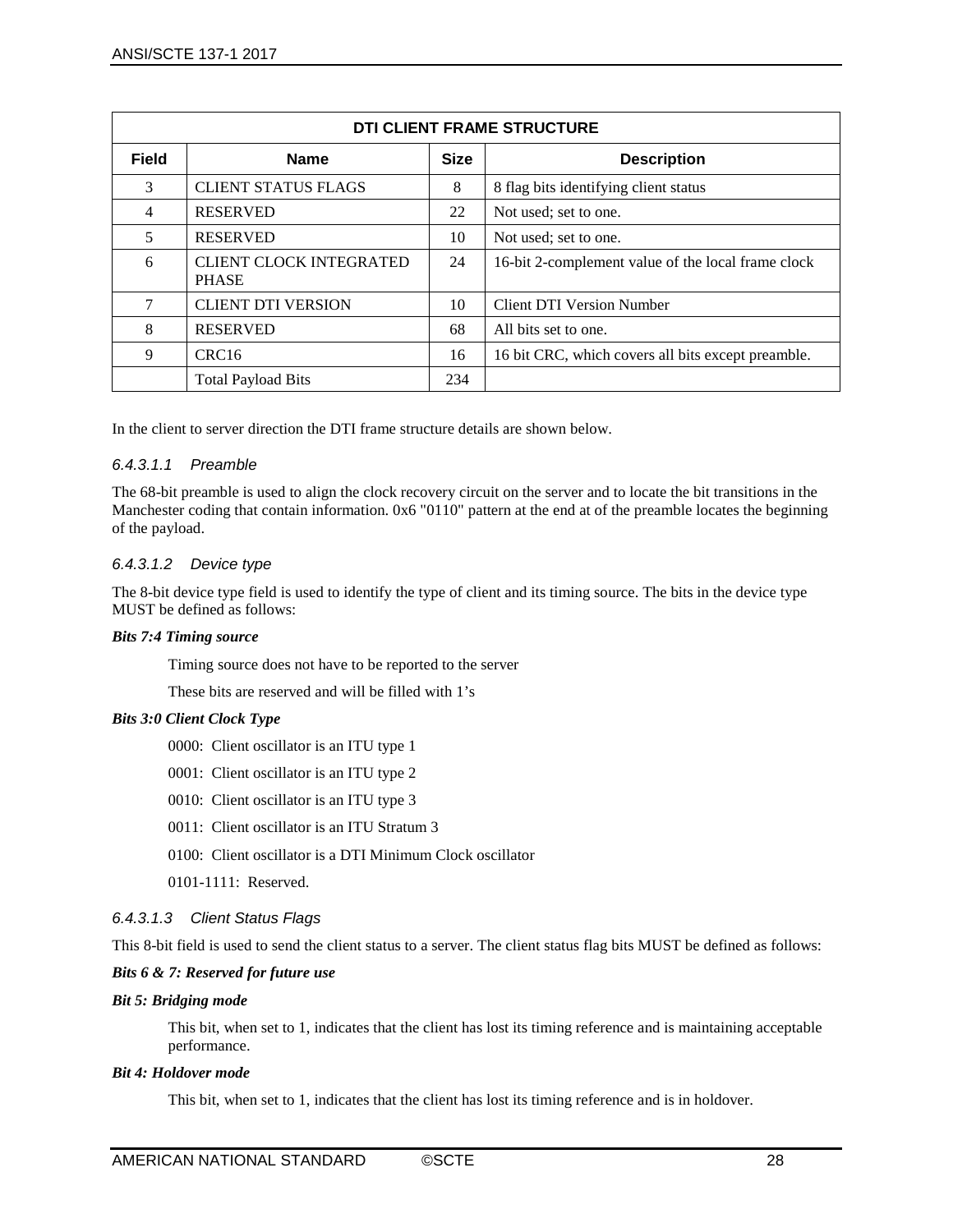#### *Bit 3: Normal mode*

This bit, when set to 1, indicates that the clock is stable, has locked on to the timing reference, and is compliant with the appropriate clock standard.

#### *Bit 2: Fast mode*

This bit, when set to 1, indicates that the clock is using a short time constant. A shorter time constant can be used in the clock circuit to reduce the initial lock time when the client first powers up or receives a reference for the first time.

#### *Bit 1: Freerun mode*

This bit, when set to 1, indicates that the client is operating with output frequency that has not been influenced by a client or DTI server.

#### *Bit 0: Warmup*

This bit when set to 1 indicates that the client oscillator has not stabilized yet.

#### *6.4.3.1.4 Client Clock Integer Phase Error*

This 24-bit field MUST return a snapshot of the client phase error. The value will be in units of 149.8 MHz sample clock cycles and will reside in the 16 most significant bits. The lower eight bits of the 24-bit field MUST be padded with zeros and MUST NOT be used by the DTI server. The value MUST be a signed 2's complement number. If the DTI client supports more bits of resolution, the DTI client MUST round the reported value to the nearest integer sample clock cycle.

#### *6.4.3.1.5 Client DTI Version & Path*

This 10-bit field MUST report the current DTI protocol version supported by the client expressed as an unsigned integer.

This 10-bit field MAY support reverse communication of path information from the client to server. If reverse communication is not supported then this field MUST be set to zero.

The Client DTI Version and Path is used to transfer messages containing version and path information from a client to the server. The Client DTI Version and Path message is a concatenated set of type, length, value (TLV) data items as defined i[n Table](#page-29-1) 6–6. Sub-commutating the message over multiple DTI timeslots supports the transport of the messages. A message slot is a 10ms time interval and MUST begin when the receive DTI upper time-stamp modulo 100 is equal to zero. By design the maximum length of a message MUST be less than or equal to 64 bytes. If a message is pending, the client MUST assert the start of message flag within 1 ms of the start of a message slot and MUST complete delivery within 9 ms of the start a message slot. The Client DTI Version and Path messaging is optional. A Client not supporting it then the field MUST be filled with all zeros. For the Client DTI Version and Path message the minimum transfer rate MUST be greater than or equal to one message every 5 seconds if this option is supported.

If used, the Client DTI Version and Path field MUST be filled as follows:

#### *Bit 9: Start of Message*

The Client DTI Version and Path field start of message bit MUST be set high for one frame to indicate the beginning of a status message.

#### *Bit 8: Data Valid Bit*

The Client DTI Version and Path field data valid bit MUST be set to '1' to indicate that the next eight data bits contain valid data. When the Client DTI Version and Path field data valid bit is '0', the client MUST ignore the contents of the eight data bits that follow.

#### *Bit 7:0: Data Byte*

This data byte MUST contain the serial message data bytes.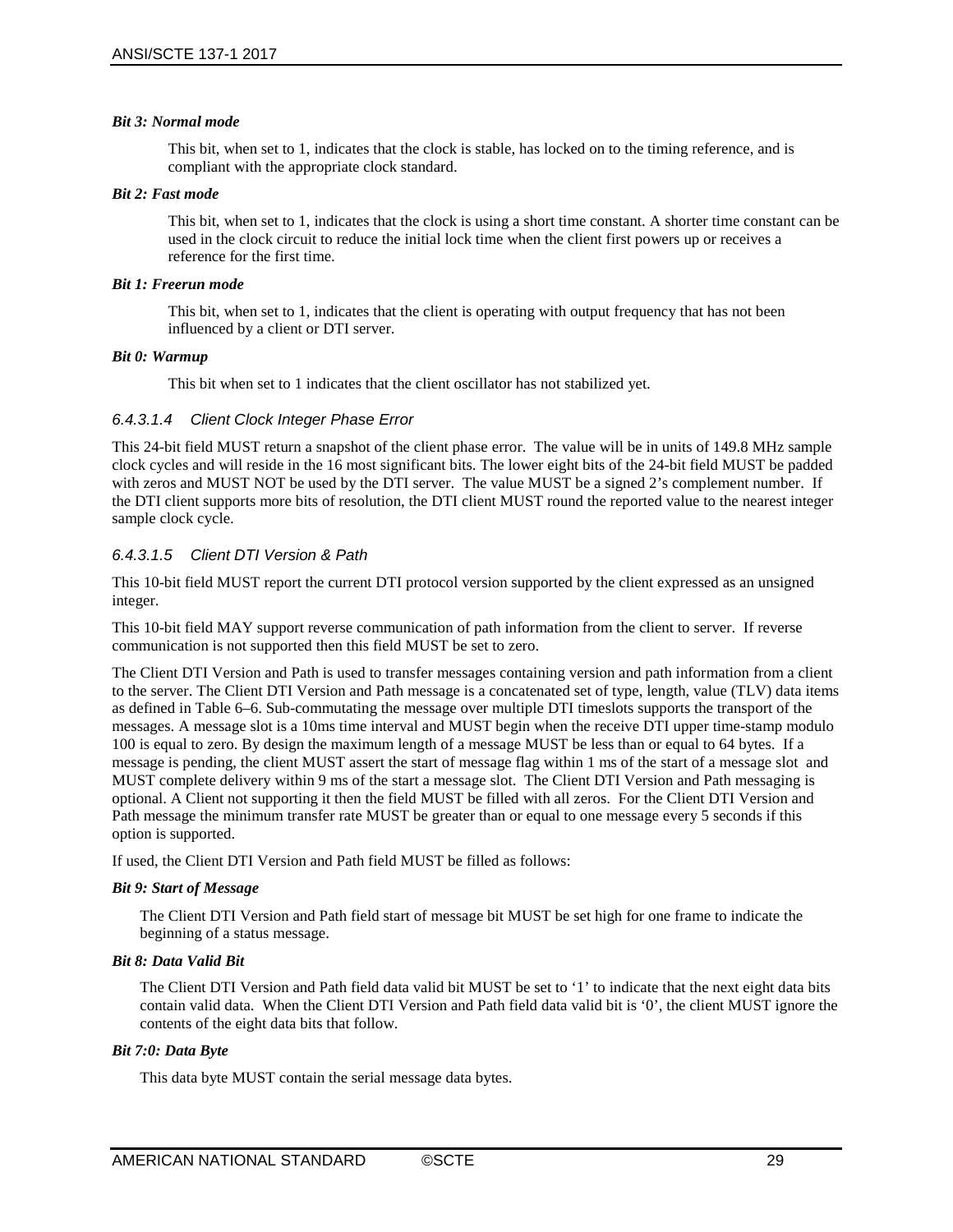<span id="page-29-1"></span>

| <b>Name</b>                         | <b>Type</b><br>$(1$ Byte) | Length<br>(1 Byte) | Value                                                                                                                    |
|-------------------------------------|---------------------------|--------------------|--------------------------------------------------------------------------------------------------------------------------|
| <b>DTI Client Version</b><br>Number | 1                         |                    | Most recent issue of the DTI specification that the client<br>supports. Range [0-255].<br>0 for $I01 & 102$<br>1 for I03 |
| DTI Client IPV4<br>Address          | $\mathcal{L}$             | $\overline{4}$     | IP Address of DTI client.                                                                                                |
| <b>DTI Client Port Number</b>       | 3                         |                    | Assigned port number for the physical DTI port range<br>$[0-255]$ .                                                      |
| DTI Client IPV6<br>Address          | 4                         | 16                 | IP Address of DTI client.                                                                                                |
| Client type                         | 5                         | 1                  | "C" "C" for DTI client not associated with a server; "S"<br>for subtending server.                                       |
| Number of client ports              | 6                         |                    | Number of client ports associated with the device. Client<br>port number starts at zero. Range [0-255].                  |
| Active client port                  | 7                         |                    | Port number of input signal currently in use by the client.<br>Range [0-255].                                            |
| <b>EOT</b>                          | 8                         |                    | 0x00 The EOT marks the end of the Path Position<br>Message.                                                              |

| Table 6-6 - Client DTI Version and Path Message Format |  |  |
|--------------------------------------------------------|--|--|
|--------------------------------------------------------|--|--|

## *6.4.3.1.6 Reserved*

The remaining 68 bits MUST be reserved for future use. They will be filled with '1's until defined otherwise.

## *6.4.3.1.7 CRC 16*

This 16-bit field MUST contain the CRC16 cyclic redundancy check. The CRC-16 algorithm is defined in [Annex C,](#page-71-0) [DTI-S CRC-16.](#page-71-0)

## <span id="page-29-0"></span>**6.5 DTI Server-Client Protocol Interaction**

The following protocol exchange diagram, [Figure](#page-30-0) 6–3, will be used to illustrate the protocol rule set. Specific requirements relative to server and client operation supporting the protocol are delineated in Section [0.](#page-30-1)

The exchange starts with both the Server and Client inactive (powered down). The first step is Server warmup. The principle sub-system requiring warmup in a DTI server is the local oscillator. During warmup, a server is transmitting DTI messages. with the warmup state indicated. The server will stay in the warmup until the oscillator is stable and a stable time of day setting is acquired. The Server transitions to the free-run state and will persist in this state until locked to an external reference. [Figure](#page-30-0) 6–3 illustrates the client power-up occurring during timeslot m. The client will not transmit until loss of receive frame condition has cleared (see Sectio[n 7.2.3\)](#page-40-0). During timeslot m, the DTI Server enters the normal condition as shown. The next server frame indicates this normal condition in the service status flags. Note that the client can begin locking, using valid server frames as soon as the server is out of warmup, establish a time of day setting, and is actively transmitting. Assuming that the client has established receive framing and it receives the current frame with a valid CRC, it responds with a client frame in timeslot m+1. The client clock is assumed to be in warmup at this time, as reflected in the client status flag lock, set to invalid. At timeslot m+2, the server can begin to process the client frame by measuring round-trip delay, as well as collect the client clock phase error measurement data returned in the client frame.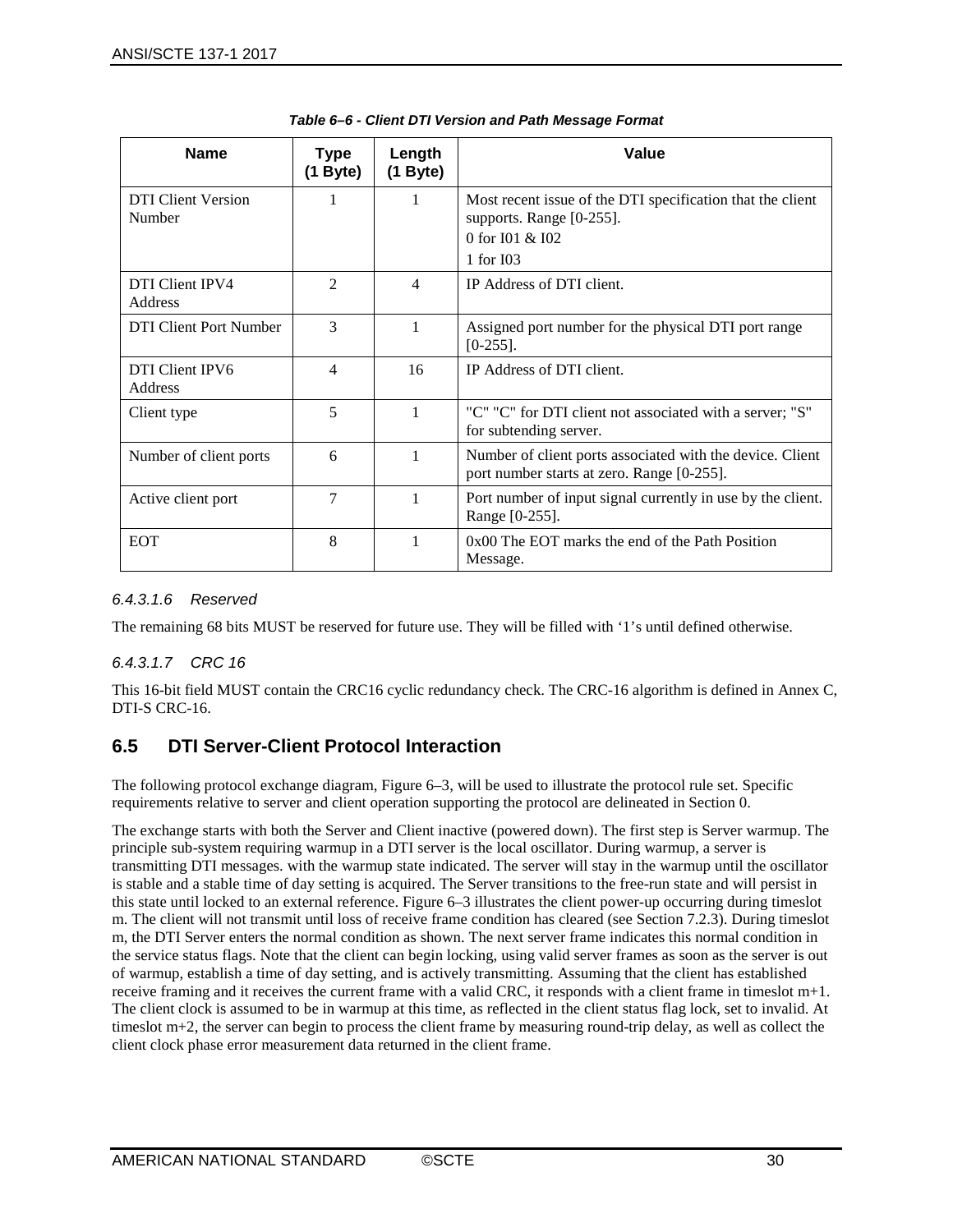

<span id="page-30-1"></span>*Figure 6–3 - Example of DTI Server-Client Protocol* 

<span id="page-30-0"></span>The server filters the round-trip measurement data to establish a stable cable advance correction that will not degrade the timing performance of the client clock. [Figure](#page-30-0) 6–3 illustrates the Server achieving stable cable advance just prior to timeslot p. At timeslot p, the Server transmit frame indicates this by setting the Cable Advance flag to valid. During the same timeslot, the client clock is assumed to achieve a local phase lock and the client message indicates fast mode. Finally, just prior to timeslot P+1 the server has verified, using the client clock phase error data since timeslot  $M+1$ , that the client is in proper phase lock with respect to master clock and reports this at  $P+1$  by setting the client stability condition flag to valid.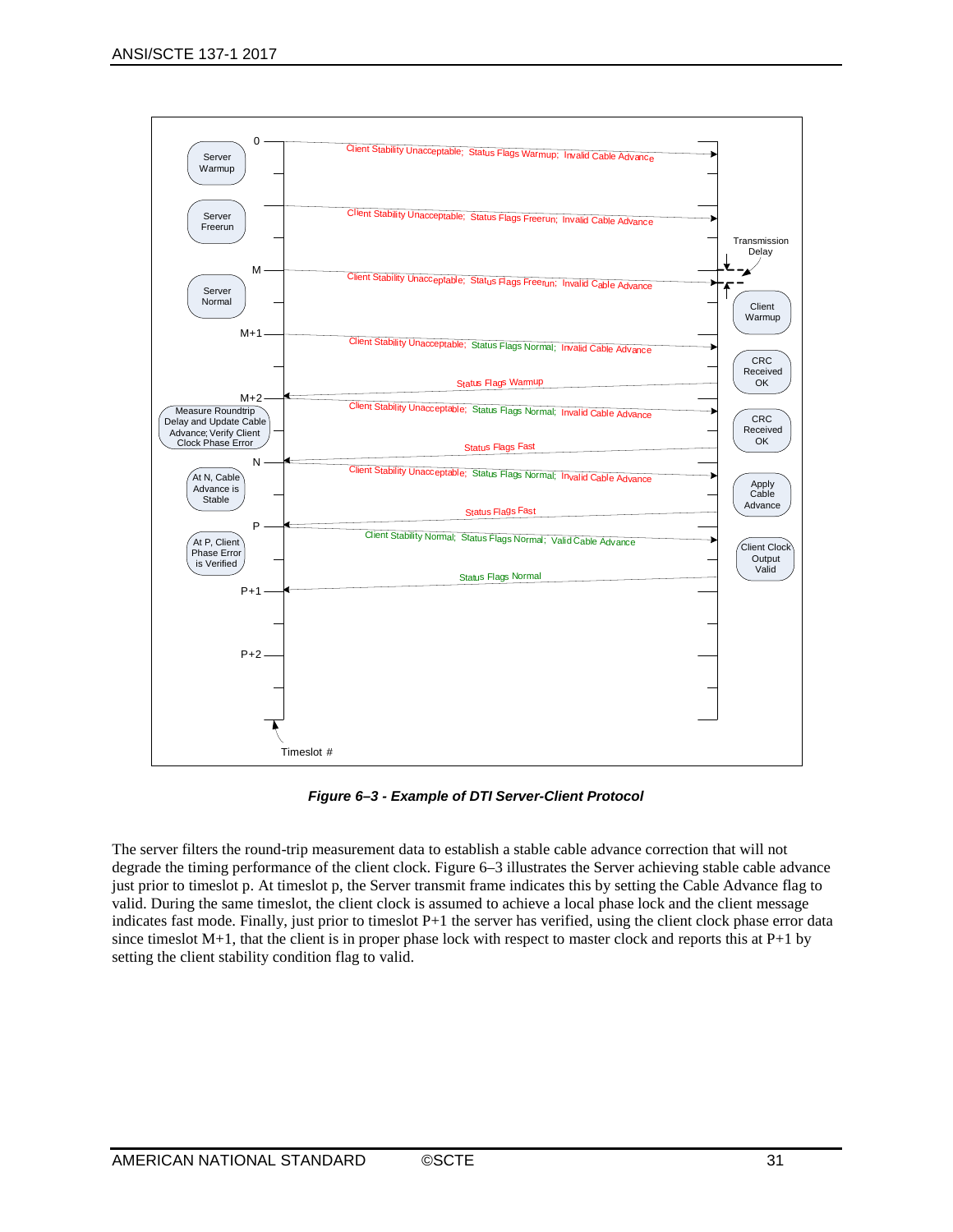## <span id="page-31-0"></span>**7 DTI CLIENT AND SERVER OPERATION**

This section is normative. See Section [1.1](#page-6-1) for an informational description of the DTI protocol.

## <span id="page-31-1"></span>**7.1 DTI Server Modes**

The DTI Server can support three modes of operation:

- 1. Free running Master: no external source is provided to control frequency or timestamp accuracy.
- 2. GPS Traceable: source of timestamp and frequency traceability is GPS.
- 3. Network Traceable: a standard network PDH, SONET, or SDH interface is used to provide traceability to a Stratum 1 frequency reference.

In M-CMTS, deployment where all the elements are collocated GPS traceability is not required.

The DTI server MUST support free-running master clock mode. In this mode, no external sources of traceability are required.

The DTI Server MAY support the GPS traceable mode of operation.

The DTI Server MAY support the network traceable mode of operation.

#### <span id="page-31-2"></span>**7.1.1 Free Running Master Mode**

The free-running master clock requirements are related closely to the existing DOCSIS Clocking Requirements, with additional margin included to ensure the DTI client master clock output performance meets all requirements.

To support common tracking of all downstream elements including DTI clients, the free running master mode MUST limit output frequency slew rate to less than 1e-9 over a ten second period.

The free-running master mode output frequency accuracy MUST be better than 1 ppm over a temperature range of 0 to 40 C for up to 10 years from the date of manufacturer.

The DTI server high frequency jitter (above 10 Hz) in free running master mode MUST be less than 50 ps RMS.

The DTI server ranging wander when observed through the ranging wander qualification filter<sup>[8](#page-31-4)</sup> MUST be less than 250 ps RMS.

DTI server port-to-port performance applies to ports on a single root server or ports between a root server and a subtending server. The DTI server port-to-port ranging wander when observed through the ranging wander qualification filter MUST be less than 125 ps RMS.

#### <span id="page-31-3"></span>**7.1.2 External Reference Modes**

#### *7.1.2.1 Common Synchronization Performance Requirements*

**Note:** The requirements in this section do not apply in Free Run Master mode.

#### *7.1.2.1.1 DTI Server Holdover Performance*

To maintain compatibility with the T-Service synchronization hierarchy, the DTI Server clock MUST operate with holdover performance in one of the categories specified i[n Table](#page-32-0) 7–1. These categories are consistent with controlling standards for existing T-services [\[G.812\]](#page-10-5) and [\[T1.101\].](#page-10-6)

<span id="page-31-4"></span> <sup>8</sup> The ranging wander measurement filter is described in [Appendix IV.](#page-82-0)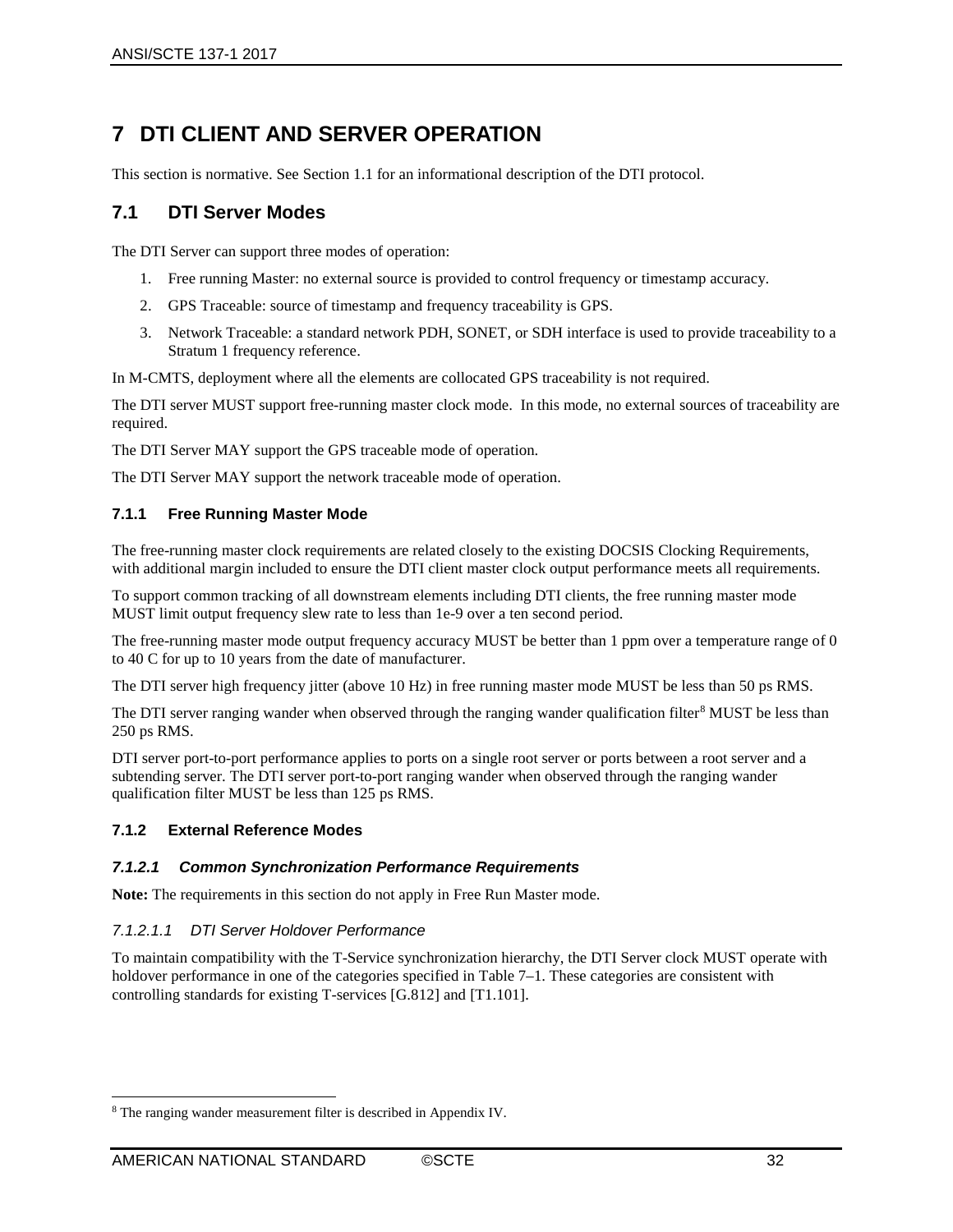<span id="page-32-0"></span>

| <b>ITU G.812</b><br>Type | ANSI T1.101-1999<br><b>Stratum Level</b> | <b>Holdover Aging</b><br><b>Allowance</b><br>(ppb per day) <sup>9</sup> | <b>Holdover Temperature</b><br>Allowance <sup>10</sup> ppb | 24-hour Holdover Total<br><b>Allocation (aging and</b><br>temperature) ppb |
|--------------------------|------------------------------------------|-------------------------------------------------------------------------|------------------------------------------------------------|----------------------------------------------------------------------------|
| Type II                  | Stratum 2                                | NA                                                                      | NA                                                         | 0.1                                                                        |
| Type I                   | NA                                       | 0.2                                                                     | 2.0                                                        | 2.2                                                                        |
| Type III                 | Stratum 3E                               | 1.0                                                                     | 10.0                                                       | 11.0                                                                       |

### *7.1.2.1.2 DTI Server Slew Rate Performance*

The DTI server needs to constrain the phase slew rate during the 35 seconds of the DOCSIS maximum ranging interval. The DTI Server MUST maintain a phase slew rate of 5 ns over a ten second period during normal and acceptable operation.

#### *7.1.2.1.3 DTI Server Timing Jitter Performance*

The DTI server ranging timing wander over a 35 second period with the mean subtracted needs to be allocated as part of the 1 ns RMS requirement for chip timing jitter for synchronous operation as discussed in Appendix III. Two collocated servers supporting two clients and the associated PHY components need to be considered in the overall budget. The following requirements support a 400 ps RMS allocation of the 1 ns RMS requirement to the DTI components.

- The DTI server high frequency jitter (above 10 Hz) in free running master mode MUST be less than 50 ps RMS.
- The DTI server ranging wander, when observed through the ranging wander bandpass filter, MUST be less than 250 ps RMS.
- DTI server port-to-port performance applies to ports on a single root server or ports between a root server and a subtending server. The DTI server port-to-port ranging wander, when observed through the ranging wander qualification filter, MUST be less than 125 ps RMS

#### *7.1.2.2 GPS Traceable*

 $\overline{a}$ 

The DTI server is required to support both DOCSIS system timing requirements as well as the synchronization timing requirements of the T-services that may need to be supported. With the modular CMTS architecture, DTI elements, such as upstream receivers, EQAMS, and M-CMTS Cores may be in different nodes or buildings. The DTI servers in different buildings MUST operate with sufficient coherence to support all time and frequency dependent functions particularly ranging, latency management and T-service synchronization when operating in GPS mode.

<span id="page-32-2"></span><span id="page-32-1"></span><sup>&</sup>lt;sup>9</sup> Represents the average frequency drift caused by aging. This value is derived from typical aging characteristics after 60 days of continuous operation. It is not intended to measure this value on a per day basis, as the temperature effect will dominate. <sup>10</sup> Operating temperature conditions are in the range of 0-40C ambient at a maximum rate of 10C per hour.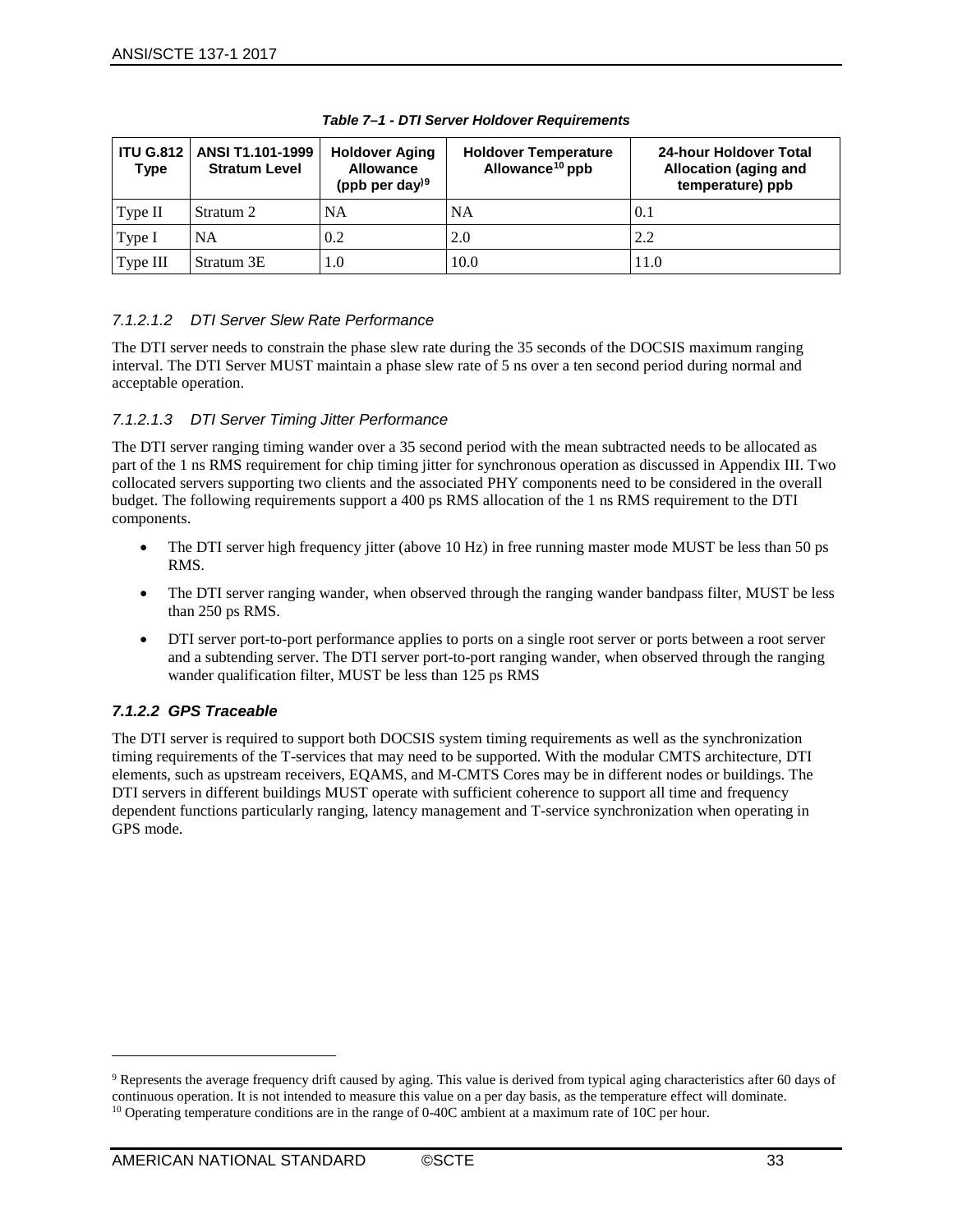The DTI server MUST operate within the Maximum Time Interval requirements specified in [Figure](#page-34-0) 7–1 in GPS traceable mode. [Figure](#page-34-0) 7–1 defines three levels of server operation:

- 1. Normal this is the performance level anticipated under the normal operating environment. While the server should operate over the full environmental requirements specified by the MSO, it is recommended that the vendor document the environmental limits, such as limited temperature slew associated with normal operation. Normal operation does not include loss of all external references.
- 2. Acceptable this is the performance level the Server MUST meet over the full environmental requirements specified by the MSO. The server MUST meet this level of MTIE over limited outage periods of the input references. It is recommended that the vendor document the outage periods that can be supported.
- 3. Degraded The server MUST NOT enter the degraded level of operation unless there is an extended duration outage beyond the vendor specified limit or the environmental limits are exceeded.

Additionally, the following operating conditions apply for normal and acceptable service levels:

- The maximum ambient temperature slew rate is less than  $10^{\circ}$ C per hour.
- If there is more than one valid input a reference switch from one valid input to another is considered normal and acceptable.
- The DTI server is not operating in warmup or free-run.
- The DTI server has been continuously powered for at least 1 hour.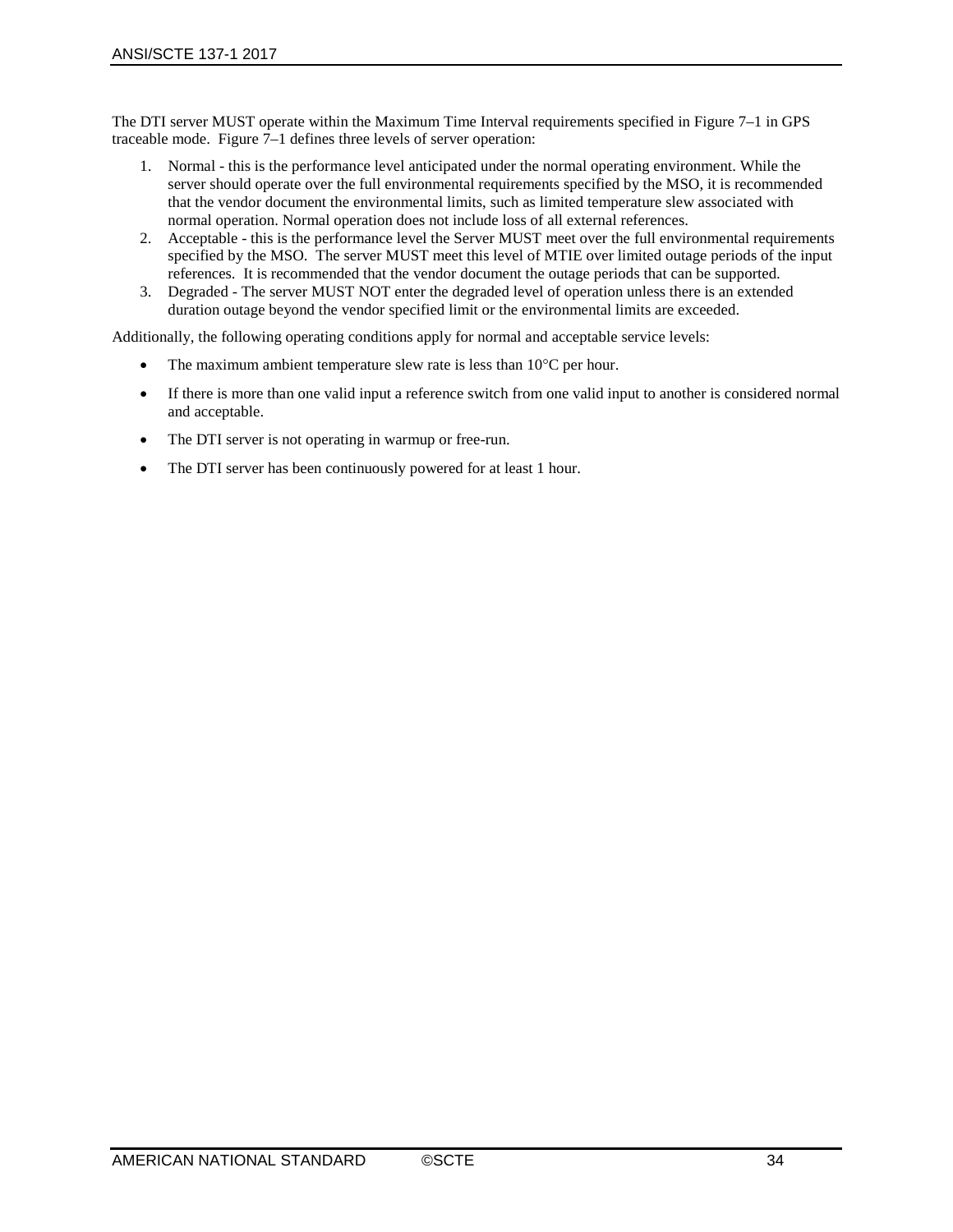

*Figure 7–1 - GPS Traceable Mode MTIE Requirements*

<span id="page-34-0"></span>When the GPS traceable DTI server is required to operate with a second GPS traceable server in a different location, the time error of the DTI server master clock with respect to UTC frequency reference<sup>[11](#page-34-1)</sup> over a 35 second time window with the mean subtracted MUST be less than 300 ps RMS under normal operating conditions.

## *7.1.2.3 Network Traceable Mode*

The Network Mode of operation utilizes synchronization embedded on PDH, SONET, and SDH physical layer and framing to provide frequency traceability to Stratum 1 network clock. Synchronization traceability can potentially be delivered by:

• A Plesiochronous Digital Network (PDH) DS1 signal that is a traffic-bearing signal. A traffic-bearing signal is either traceability to a stratum 1 clock within the transport network or stratum traceable source

<span id="page-34-1"></span><sup>&</sup>lt;sup>11</sup> In practice a cesium reference clock or equivalent may be used to approximate a UTC frequency reference.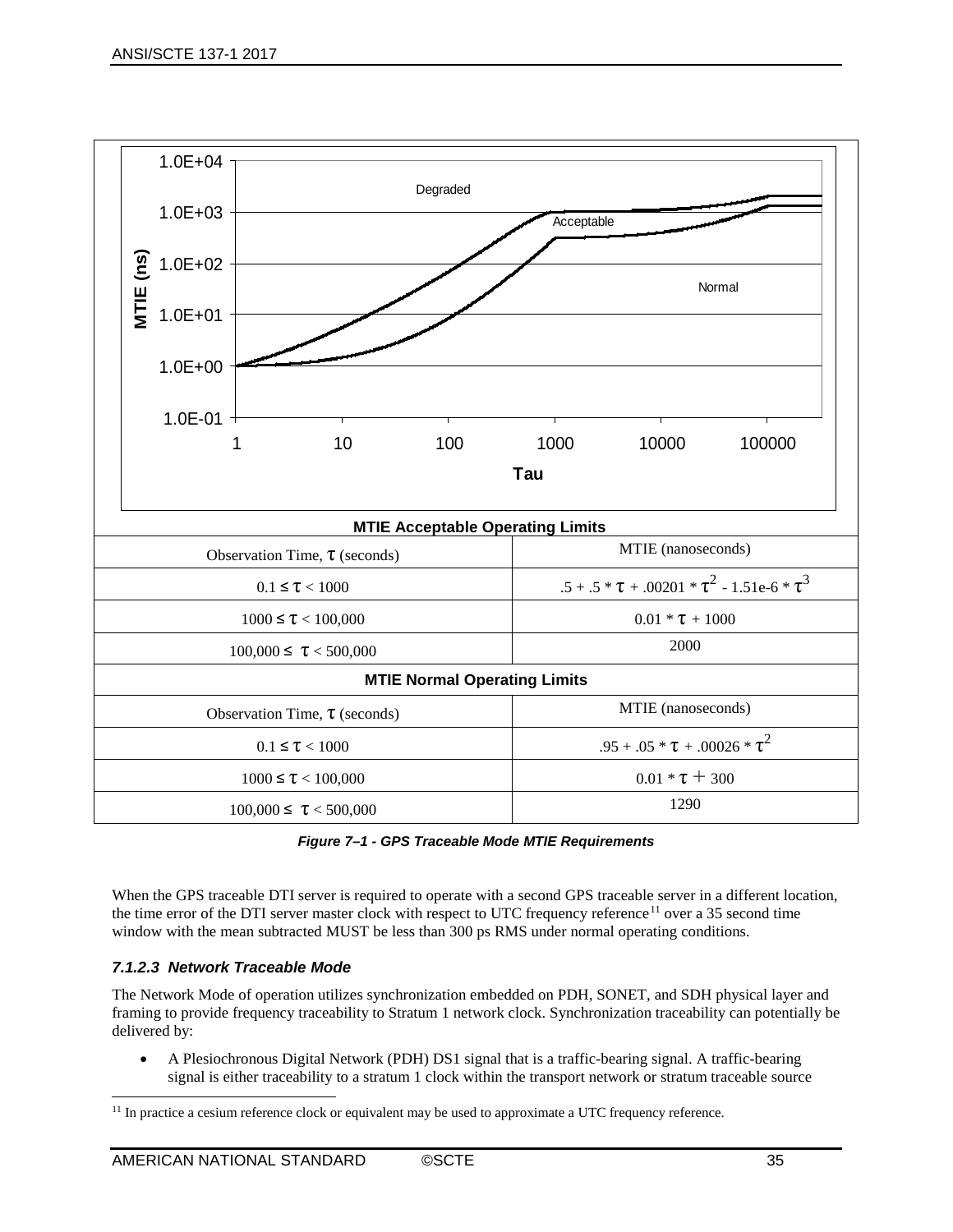from the remote terminating equipment. The wander and jitter requirements are less stringent than the synchronization-bearing mode described in the next paragraph. In addition, a traffic-bearing interface may incur transients associated with SONET or SDH pointer adjustment events.

- A PDH signal that is a synchronization-bearing signal. A synchronization-bearing signal is traceable to a stratum 1 clock within a transport network and is required to meet tighter wander and jitter bounds.
- A SONET/SDH signal from a traceable network element. SONET /SDH networks are required to be synchronous and supplied the traceable synchronization from a synchronization port on the terminating equipment. The derived synchronization interface port can support synchronization status message to provide a level of verification.

The Network Mode of operation SHOULD NOT utilize references operating at the traffic-bearing performance limits as specified in [\[G.824\].](#page-10-8) Vendors MAY support filtering of traffic bearing signals, but this operation is beyond the scope of this standard.

The Network Mode provides precise frequency (rate) synchronization, but not precise time synchronization. When the signal is used with a properly designed filter clock in a DTI server, the output DTI timing signals will support all M-CMTS requirements when all the DOCSIS elements are collocated. The Network Mode (as well as the GPS mode) will also enable delivery of synchronization required for commercial T1 services.

The DTI Server MUST meet the output MTIE and common synchronization requirements under both normal and acceptable input conditions (se[e 7.1.2.3.1\)](#page-35-0).

#### <span id="page-35-0"></span>*7.1.2.3.1 Normal and Acceptable Input Conditions*

Normal and acceptable input conditions are defined as follows:

- The maximum input jitter is less than 3.24 microseconds peak-to-peak from 10 Hz to 40 kHz.
- The maximum input wander is limited to the MTIE mask in [Figure](#page-36-0) 7–2.
- The maximum ambient temperature slew rate is less than  $10^{\circ}$ C per hour.
- If there is more than one valid input a reference switch from one valid input to another is consider normal and acceptable.
- The DTI server is not operating in warmup or free-run.
- The DTI server has been continuously powered for at least 1 hour.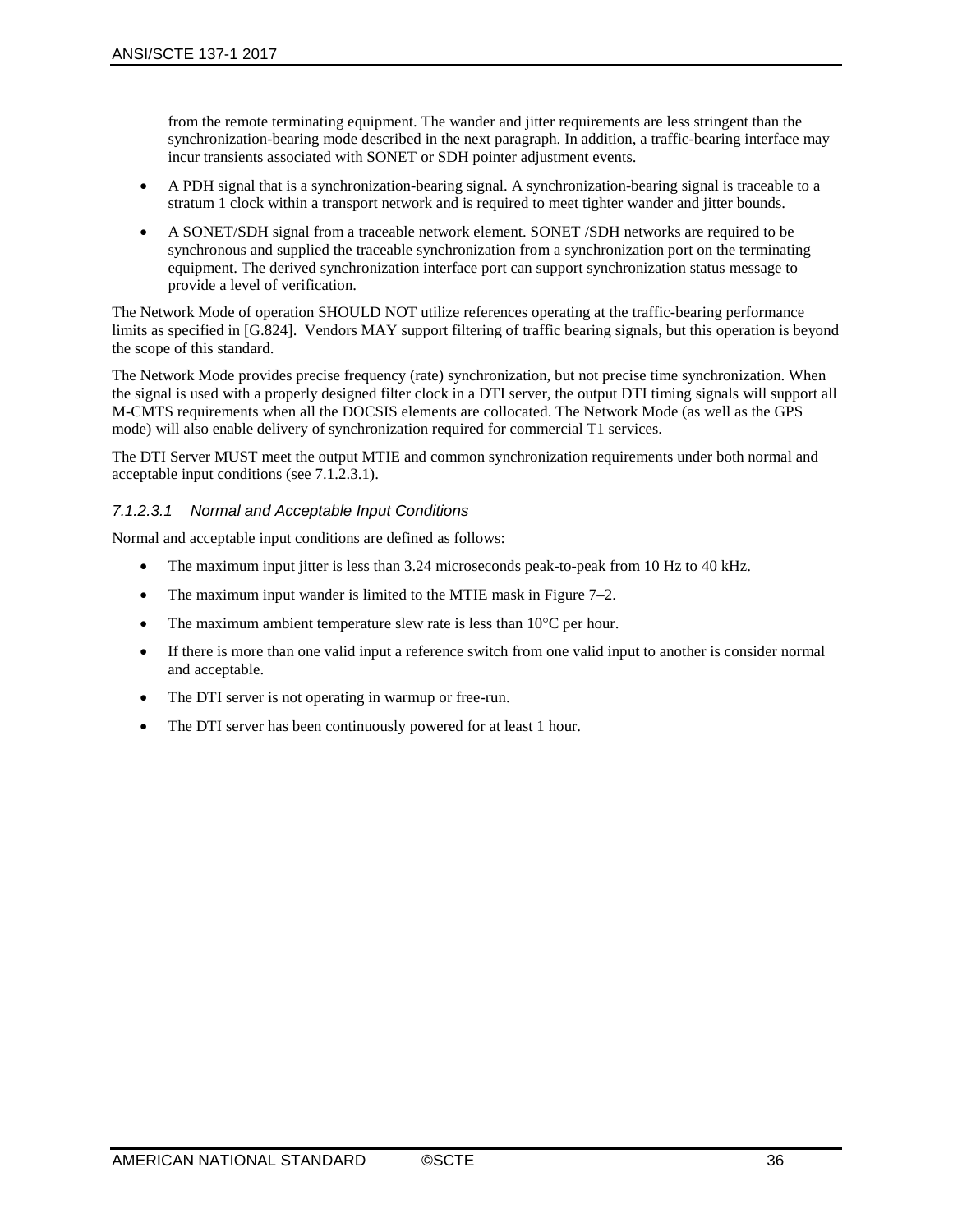

| <b>MTIE Synchronization-bearing Input Reference</b> |                    |  |
|-----------------------------------------------------|--------------------|--|
| Observation Time, $\tau$ (seconds)                  | MTIE (nanoseconds) |  |
| $0.1 \leq \tau < 280$                               | $2.5 * T + 300$    |  |
| $280 \leq \tau$                                     | $0.01 * T + 997$   |  |

*Figure 7–2 - Network Input MTIE Requirements*

## <span id="page-36-0"></span>*7.1.2.3.2 Network Traceable MTIE Performance Requirements*

The DTI server MUST meet the normal and acceptable MTIE performance requirements i[n Figure](#page-37-0) 7–3 under the input conditions stipulated in Section [7.1.2.3.1.](#page-35-0)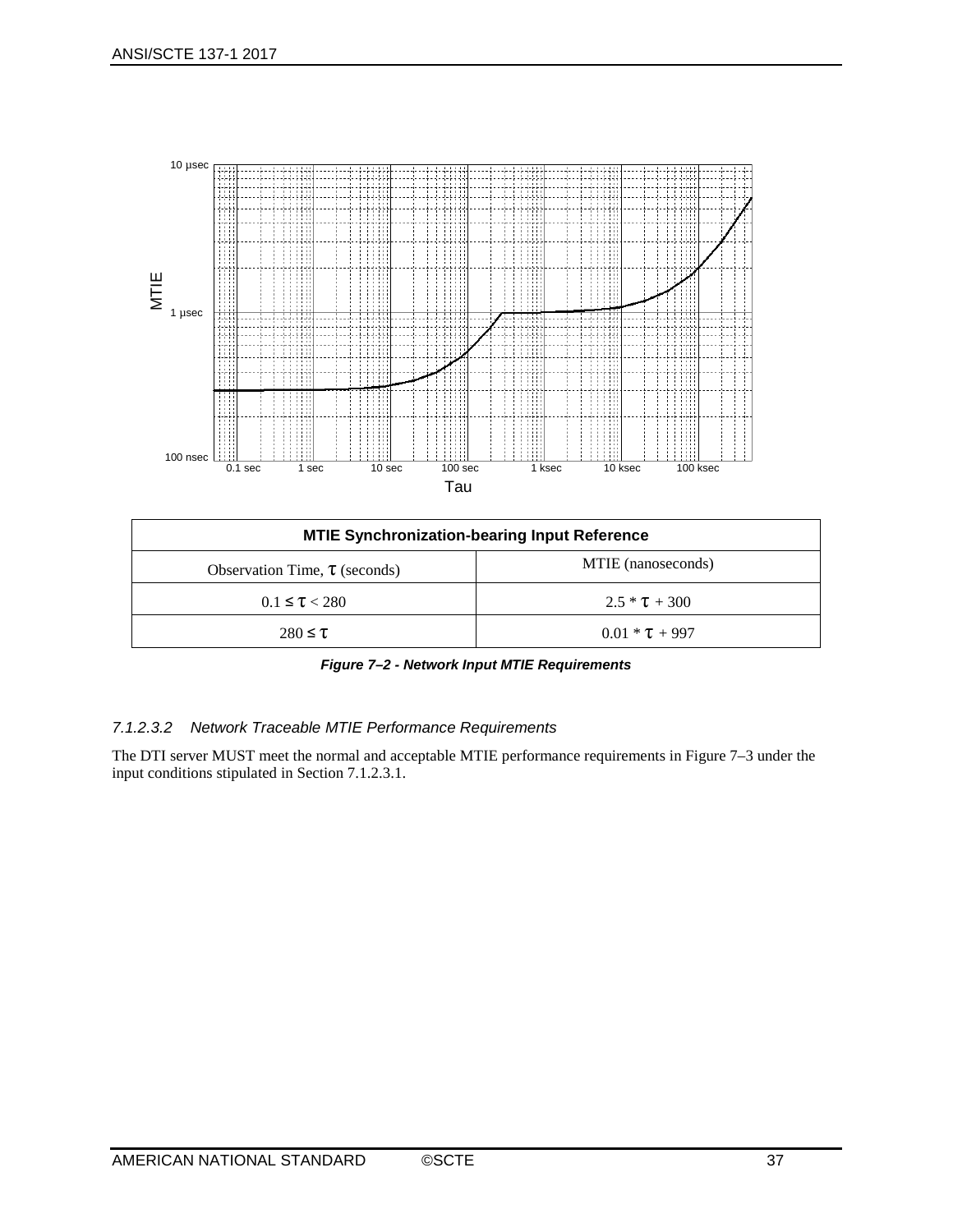

*Figure 7–3 - Network Traceable Mode MTIE Requirements*

## <span id="page-37-0"></span>**7.1.3 DTI Server Functional Requirements**

The Server Clock MUST support the clock fast mode, clock free-run mode, clock holdover mode, and clock normal mode, as defined in [\[T1.101\].](#page-10-0)

During warmup, a server MUST transmit DTI messages with the Client Performance Stable flag and the Cable Advance flag set to false.

The DTI server MUST NOT exit warmup until it has established an initial Time of Day setting.

Until a stable cable advance correction is established, the Server MUST indicate an invalid cable advance in the Server Status Flags.

Under normal operating condition with a properly functioning client clock and a normal transport bit error rate BER (<1 x 1e-8), the Server MUST establish a stable cable advance within 20 seconds from the first valid client response.

The DTI server MUST support both a manual and automatic mode for cable advance.

The DTI server cable advance mode MUST be settable on a per port basis.

Regardless of the cable advance mode, the DTI server MUST minimize changes in the cable advance value once the stable cable advance flag is asserted to ensure that all DTI server performance requirements are met.

In manual cable advance mode, the cable advance correction value MUST be unchanged unless the user requests an update is requested by the user. Transitioning from automatic mode to manual mode MUST freeze the current cable advance value. Transitioning from manual mode to automatic mode MUST resume automatic adjustment starting from the current cable advance value.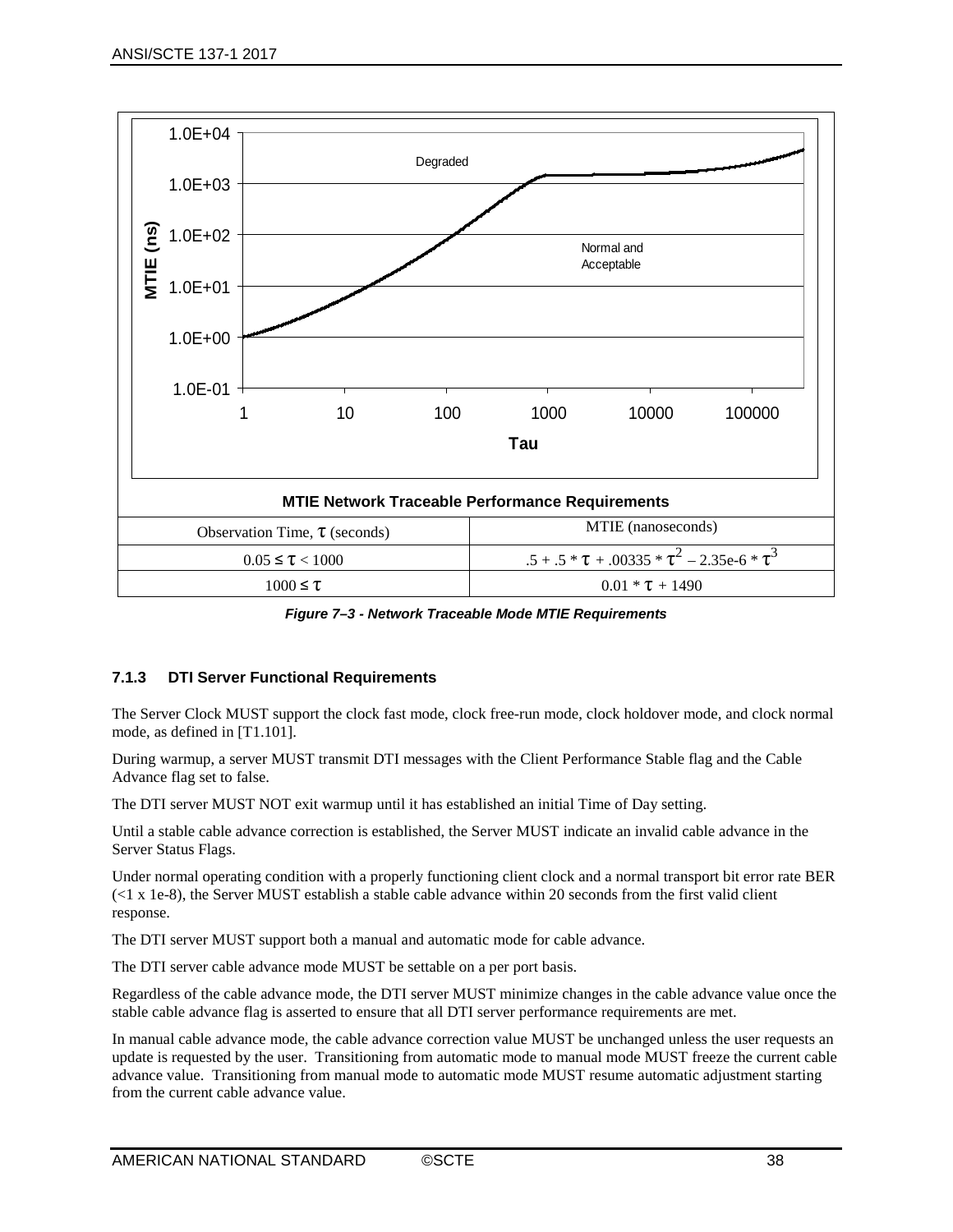In automatic cable advance mode, the DTI server MUST automatically adjust the cable advance to slow changes in the cable delay associated with normal environmental conditions.

In automatic cable advance mode under stable cable advance operation (server status cable advance flag  $= 1$ ), the rate of change of the cable advance MUST be no more than one LSB of the fractional cable advance word (26 ps) per second.

The DTI server MAY provide an option to set the cable advance to a user selectable value under manual cable advance mode.

When switching from a working DTI server to a protection DTI server in a common shelf, the DTI output signal MUST be active within 500 ms.

Under normal operating condition with a properly functioning client clock a normal transport BER ( $\lt 1$  x 1e-8), a protection DTI Server that has just become active MUST establish a stable cable advance within 1000 ms from the first valid client response.

#### **7.1.4 DTI Server Test Signal Mode**

The DTI Server MUST support a test mode for each output port of the Server. The test signal MUST be a continuous stream of all ones prior to Manchester encoding. The measurement of phase bias requires accounting for the group delay in any common path elements between the output port connector and the point where the transmit and receive paths split within the server. The delay bias measurement should be referenced to this transmit receive split point.

The DTI Server MUST support a 10.24 MHz master clock test port. This port MUST be phase accurate with less than 2500 ps bias when compared to a delay calibrated DTI Client with correction for test port group delay. The master clock test port output jitter MUST be less than 25 ps RMS.

The DTI Server MUST support a 10 kHz master frame clock test port. This port MUST be phase accurate with less than 2500 ps bias when compared to a delay calibrated DTI Client with correction for test port group delay. The master frame clock test port output jitter MUST be less than 50 ps RMS.



## **7.2 DTI Client Operation**

*Figure 7–4 - DTI Client System Interface*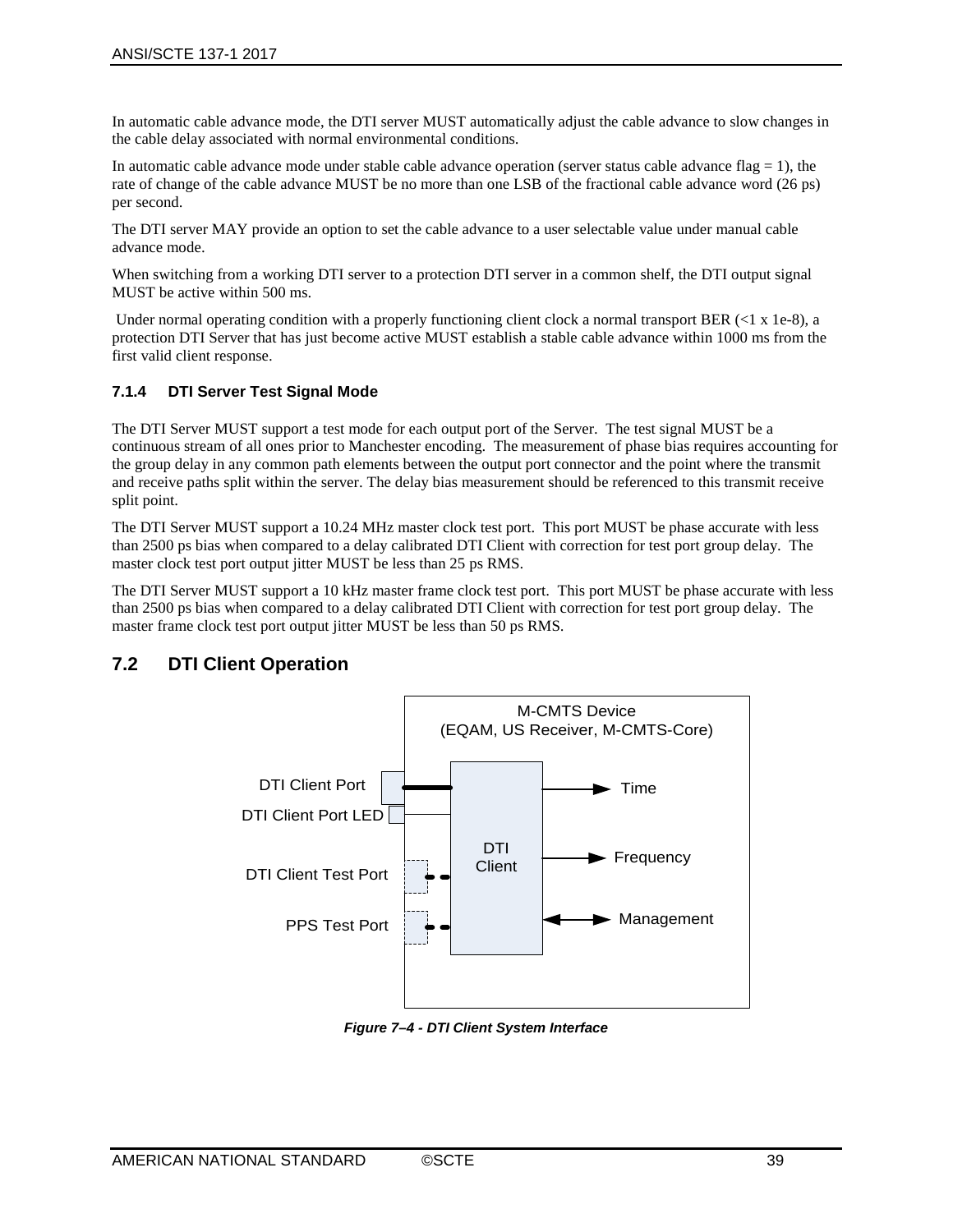The DTI Client is located within a host M-CMTS Device, such as an EQAM, US receiver, or M-CMTS Core. The function of the DTI Client is to interface with the DTI Server using the DTI Protocol, and to provide Time, Frequency, and Management interfaces to the M-CMTS Device.

Since the DTI Client is likely to be integrated into the M-CMTS Device, the internal Time, Frequency, and Management Interfaces may be proprietary, and as such are not defined by this specification. The test port requirements specified herein are intended to verify the performance of the corresponding operational signals.

DTI clients residing in EQAM, US Receiver, and M-CMTS Core Devices:

- MUST provide a DTI Client Port.
- MUST provide a DTI Status LED.
- MUST employ a one-sided 3 dB loop filter bandwidth in the range of 1-10 Hz to track the DTI Server timing.
- MUST support a pull-in range capable of locking to a properly functioning server over normal operating conditions, as specified in Section [7.2.1,](#page-39-0) for a period of 10 years from date of manufacturer.

DTI clients residing in US Receiver and M-CMTS Core Devices MUST provide a DTI Client Test Port.

DTI clients residing in EQAM M-CMTS Devices MAY provide a DTI Client Test Port.

DTI clients residing in M-CMTS EQAM devices that do not provide a DTI Client Test Port MUST provide a PPS Test Port and support verification of DTI Client operation as per Sectio[n 5.](#page-14-0)

Since the DTI Client Test Port and the EQAM DTI Test Port are not required for normal operation, it may be necessary to remove panels or covers on the M-CMTS Device in order to access these ports.

## <span id="page-39-0"></span>**7.2.1 DTI Normal operating conditions**

The DTI client MUST meet all specifications when under Normal Operating Conditions defined as:

- The ambient temperature range is between 0 to 40 C.
- The maximum ambient temperature slew rate is less than 10°C per hour.
- The DTI Transport BER is less than 1e-8.
- The cable length is between zero and 200 meters and is operating in compliance with Section [5.](#page-14-0)

## **7.2.2 DTI Client Operational Modes**

The DTI Client MUST support and report the operational modes described in [Figure](#page-36-0) 7–2.

*Table 7–2 - Client Operating States*

| <b>Mode</b>     | <b>Description</b>                                                                       |  |
|-----------------|------------------------------------------------------------------------------------------|--|
| <b>WARMUP</b>   | Oscillator has not yet stabilized.                                                       |  |
| <b>FREE-RUN</b> | Client has not had a valid timing source since reset, or has had to abort acquisition.   |  |
| <b>FAST</b>     | Client is using a short acquisition time constant so as to reduce the initial lock time. |  |
| <b>NORMAL</b>   | Clock is stable, has locked on to the timing reference, and is fully compliant.          |  |
| <b>BRIDGING</b> | Client has lost its timing reference but is maintaining acceptable performance.          |  |
| <b>HOLDOVER</b> | Client has lost its timing reference but is attempting to maintain last valid frequency. |  |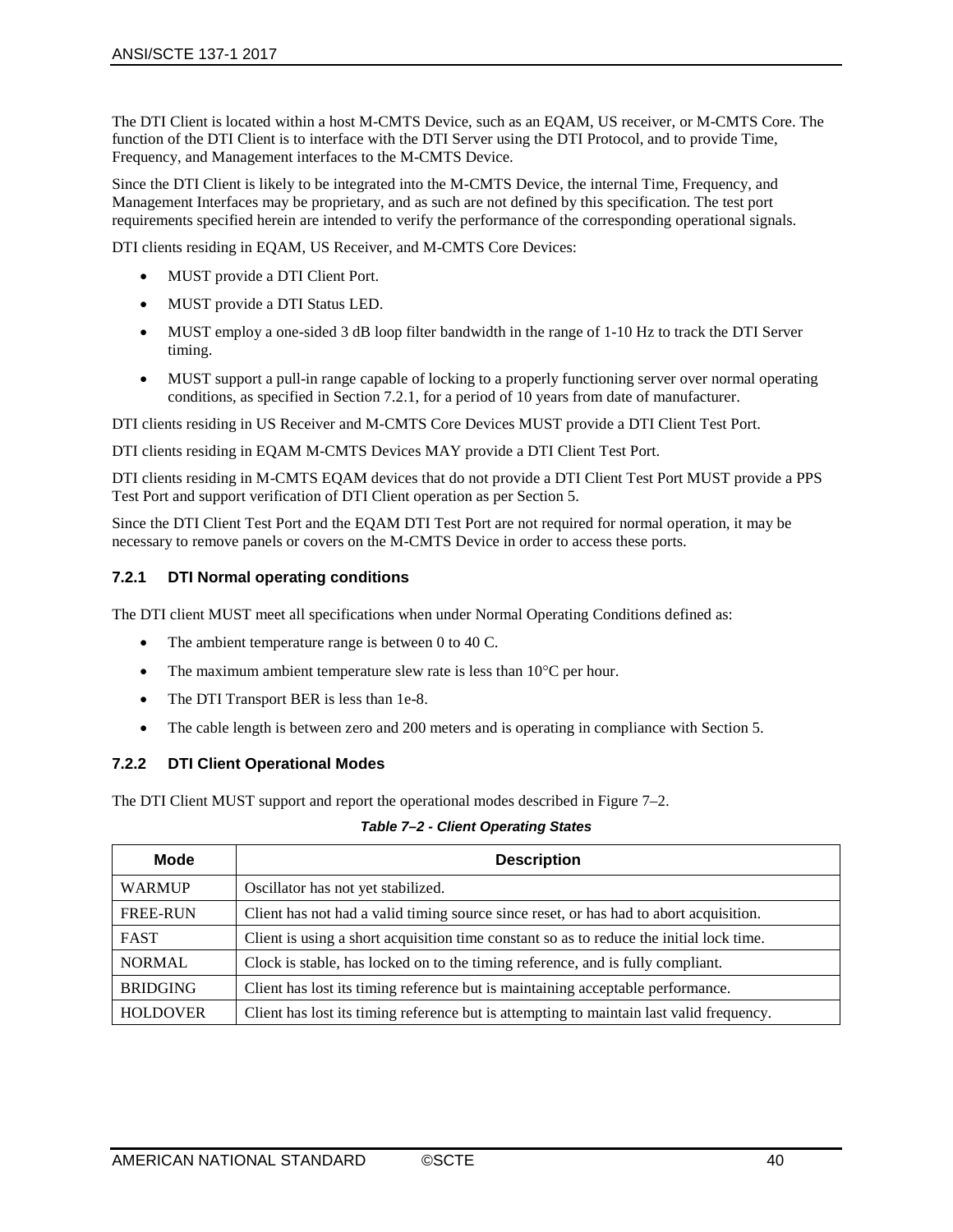## **7.2.3 DTI Client Mode Transition Diagram**

The DTI client MUST implement mode transition similar to those described i[n Table](#page-40-0) 7–3 and shown in [Figure](#page-41-0) 7–5.

With a valid Server connected, and under normal operating conditions, the DTI Client MUST transition from FREE-RUN to NORMAL within a period of 20 seconds.

<span id="page-40-0"></span>

| <b>Transition</b> | <b>From</b>     | To              | <b>Condition for Transition</b>                                                                                                                                                                        | <b>Comment</b>                                         |
|-------------------|-----------------|-----------------|--------------------------------------------------------------------------------------------------------------------------------------------------------------------------------------------------------|--------------------------------------------------------|
| T1                | <b>WARMUP</b>   | <b>FREE-RUN</b> | Vendor specific Timeout.<br>(Timeout less than 20 ms)                                                                                                                                                  | Allows sufficient time for<br>oscillator to stabilize. |
| T <sub>2</sub>    | <b>FREE-RUN</b> | FAST            | $FER \leq 0.02$ over 50 ms AND Server<br>Status Flag bit $0 \neq 1$ (warm-up)                                                                                                                          | Sufficient number of valid<br>frames from Server       |
| T <sub>3</sub>    | FAST            | <b>FREE-RUN</b> | $FER \ge 0.05$ over 50 ms OR Server<br>Status Flag bit $0 = 1$ (warm-up)                                                                                                                               | Acquisition aborted.                                   |
| T <sub>4</sub>    | <b>FAST</b>     | <b>NORMAL</b>   | $FER \leq 0.02$ over 50 ms AND Server<br>Status Flag bit $5 = 1$ (cable advance)<br>AND Server Status Flag bit $6 = 1$<br>(client performance)                                                         | Acquisition complete.                                  |
| T <sub>5</sub>    | <b>NORMAL</b>   | <b>BRIDGING</b> | $FER \ge 0.05$ over 50 ms<br>OR Server Status Flag bit $0 = 1$<br>(warm-up)<br>OR Server Status Flag bit $5 \neq 1$ (cable<br>advance)<br>OR Server Status Flag bit $6 \neq 1$ (client<br>performance) | Insufficient number of<br>valid frames from Server     |
| T <sub>6</sub>    | <b>BRIDGING</b> | <b>NORMAL</b>   | $FER \leq 0.02$ over 50 ms AND Server<br>Status Flag bit $5 = 1$ (cable advance)<br>AND Server Status Flag bit $6 = 1$<br>(client performance)<br>AND Server Status Flag bit $0 \neq 1$<br>(warm-up)   |                                                        |
| T <sub>7</sub>    | <b>BRIDGING</b> | <b>HOLDOVER</b> | 2 second Timeout.                                                                                                                                                                                      |                                                        |
| T <sub>8</sub>    | <b>HOLDOVER</b> | FAST            | $FER \leq 0.02$ over 50 ms                                                                                                                                                                             | Sufficient number of valid<br>frames from Server       |

*Table 7–3 - Client Mode Transitions*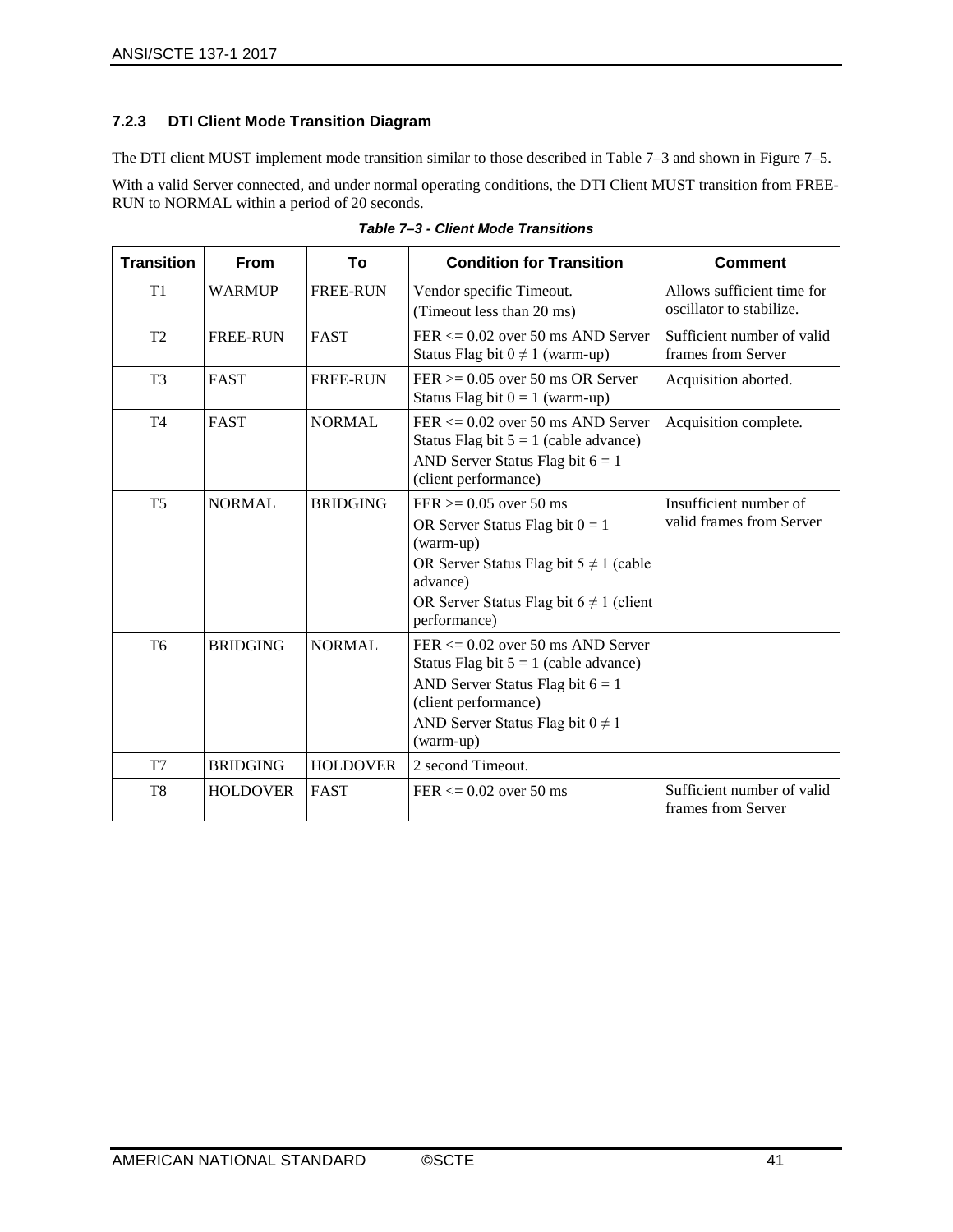

<span id="page-41-0"></span>*Figure 7–5 - Client Mode Transition Diagram*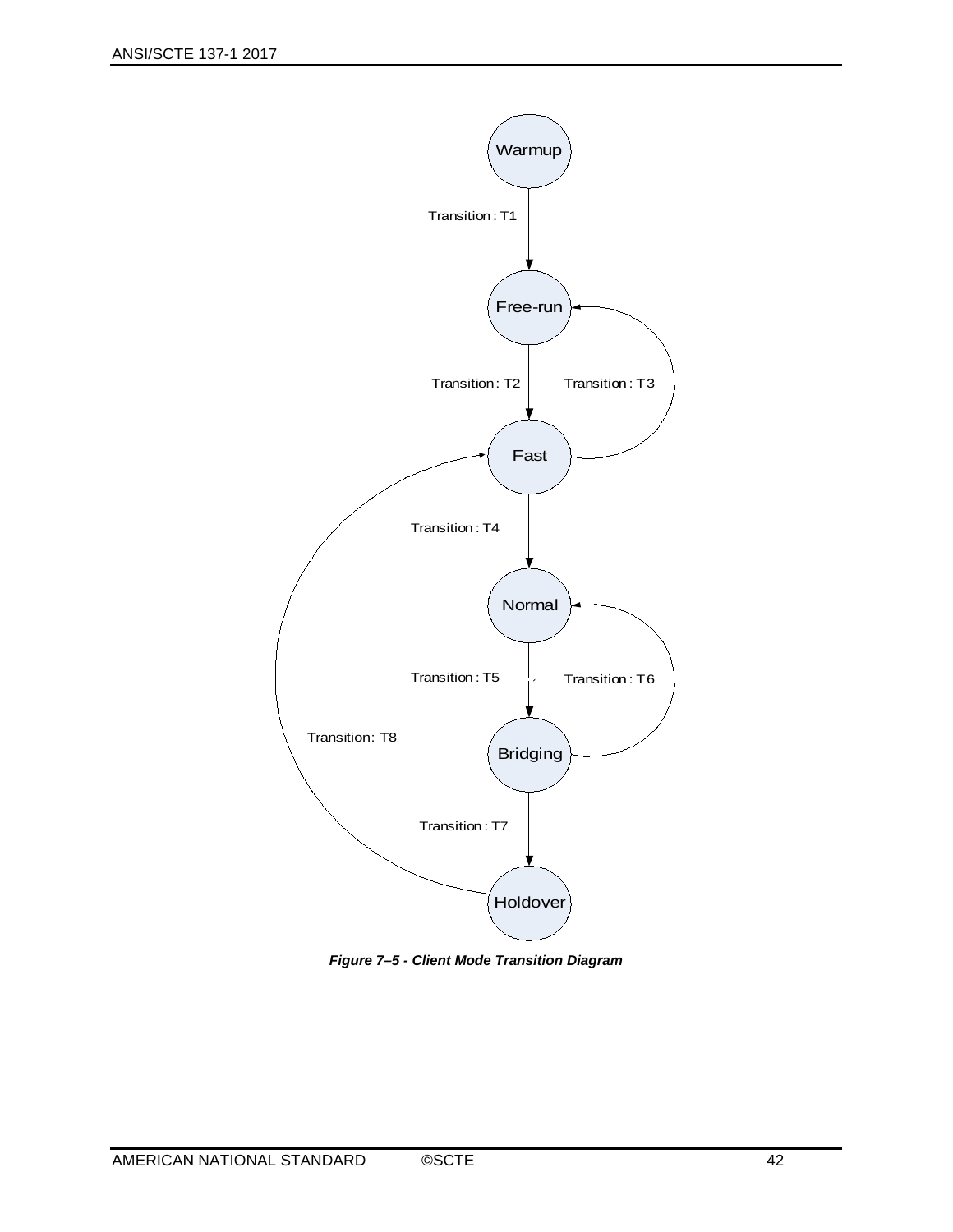## **7.2.4 Functional Requirements**

The client MUST NOT use the DTI frames as a timing reference while in the warm-up, free run, or hold-over modes. The client MUST NOT transmit unless the most recent CRC-16 received from the server is valid. This guarantees that transmission does not occur during periods of high frame error rates.

In order to support the cable advance ranging measurement, the client frame MUST have less than 15 ns peak-topeak jitter when in normal DTI client mode.

#### **7.2.5 DTI Client Port**

The DTI Client Port MUST be an RJ45 Female connector with pinout as described i[n Table](#page-42-0) 7–4.

#### **7.2.6 DTI Client Test Port**

The DTI Client Test Port MUST provide the following signals:

- 10.24 MHz clock (100 ohm differential LVDS)
- 10 kHz frame clock (50 ohm LVTTL)
- DTI frame serialized data (50 ohm LVTTL)

<span id="page-42-0"></span>The DTI Client Test Port MUST use a standard seven pin Serial-ATA header such as the Molex SD-67800-005 with the following pin assignments.

| Pin            | <b>Signal</b>                 |
|----------------|-------------------------------|
|                | <b>GND</b>                    |
| $\mathfrak{D}$ | $10.24$ MHz +                 |
| 3              | $10.24$ MHz $-$               |
|                | <b>GND</b>                    |
| 5              | 10 kHz frame clock            |
|                | Serialized Data (client only) |
|                | GND                           |

#### *Table 7–4 - DTI Client Test Port*

The 10.24 MHz clock will be a duplicate version of the master clock provided by the DTI client. Great care should be taken to minimize its delay and maximize its fidelity. This clock will be used for jitter, phase alignment and wander measurements

#### **7.2.7 DTI Client Test Port Clock**

The DTI Client Test Port Clock MUST meet the double sideband phase noise requirements shown i[n Table](#page-43-0) 7–5 over the specified frequency ranges. The DTI client clock MAY provide enhanced phase noise performance as described in Annex A.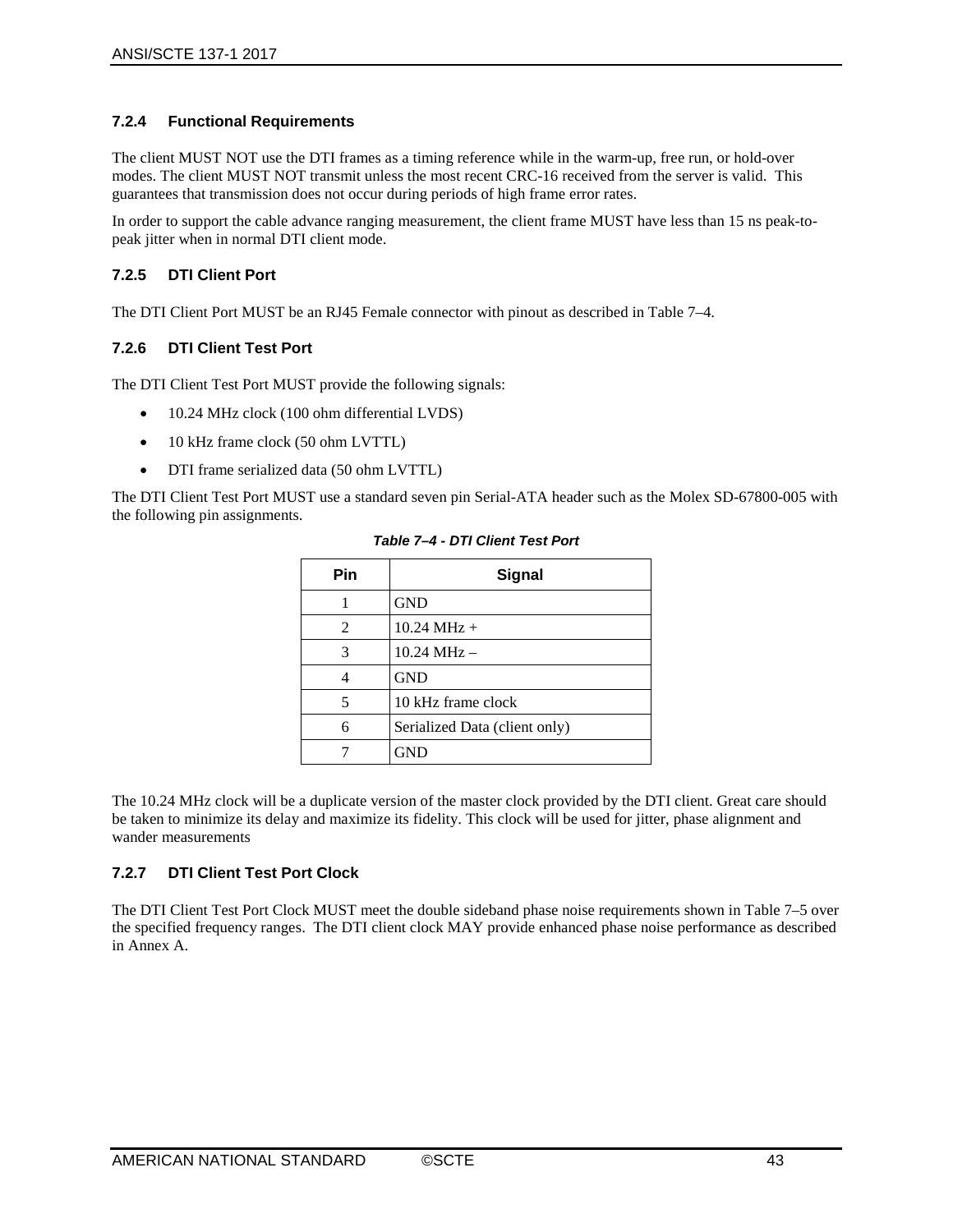<span id="page-43-0"></span>

|                      | <b>Double Sideband Phase Noise Requirements</b> | Jitter              |
|----------------------|-------------------------------------------------|---------------------|
| 10 Hz to $100$ Hz    | $\epsilon$ -53 dBc                              | $\leq 0.035$ ns RMS |
| 100 Hz to $1$ kHz    | $\epsilon$ -61 dBc                              | $\leq 0.014$ ns RMS |
| 1 kHz to 10 kHz      | $\epsilon$ -53 dBc                              | $\leq 0.035$ ns RMS |
| 10 kHz to $5.12$ MHz | $\epsilon$ -53 dBc                              | $\leq 0.035$ ns RMS |

| Table 7–5 - Client Phase Noise |
|--------------------------------|
|--------------------------------|

If the DTI Client is in the NORMAL or BRIDGING mode, the DTI Client Test Port Clock MUST exhibit wander below 10 Hz with a standard deviation of less than 270 ps relative to a properly functioning root DTI server 10.24 MHz test port clock.

If the DTI Client is in the NORMAL mode then the DTI Client Test Port Clock MUST maintain absolute phase alignment of  $\pm 5$  ns with a fixed offset less than  $\pm 50$  ns specified by the vendor. The measurement is made with respect to a properly functioning root DTI server 10.24 MHz test port clock over the full 0 to 200 meter cable length.

## *7.2.7.1 DTI Client Test Port Data*

The DTI Client Test Port Data is a delayed version of the 5.12 Mbps DTI frame data. The data present on the line during the previous frame N-1 is buffered and output by the Client during frame N after the client checks the CRC received from the server in frame N-1. If the CRC check on frame N-1 passes, the entire 512-bit DTI frame N-1 (server preamble, server payload, server CRC, TGT1, client preamble, client payload, client CRC, and TGT2, as illustrated in [Figure](#page-20-0) 6–2 (c) and detailed in Section [6.4\)](#page-19-0) MUST be output serially on the Client Test Port during frame N. Also when the CRC check passes, the Client Test Port MUST output 22 zeros during each turnaround guard time TGT1 and TGT2. If the check on the CRC received from the server in frame N-1 fails, the Client Test Port MUST output a dummy frame consisting of 512 ones during frame N. In any case, the Client Test Port Data output is always a continuous stream of data at a 5.12 Mbps rate. The data MUST be clocked out off a half rate of the 10.24 MHz clock where each bit corresponds to two 10.24 MHz clock cycles and the test port frame clock identifies both the start of the frame data, and the data bit alignment with respect to the 10.24 MHz clock. The alignment of the frame clock and test data is described in greater detail in the next section.

## *7.2.7.2 DTI Test Port Frame Clock*

The 10 kHz frame clock is used to frame both the serialized data and the 10.24 MHz clock edge for phase alignment measurements. Its rising edge serves a dual purpose: it identifies the first bit of the server-to-client frame preamble, and it identifies the 10.24 MHz ATP clock cycle edge that is phase aligned to the DTI server ATP output. The frame clock falling edge identifies the first bit of the client-to-server frame preamble.

Both the frame clock and serialized data MUST maintain a minimum of 20 nS setup time and a minimum of 0 ns hold time with respect to the 10.24 MHz clock.

A timing diagram of the frame clock and its relation to the 10.24 MHz clock and the serialized data is shown below.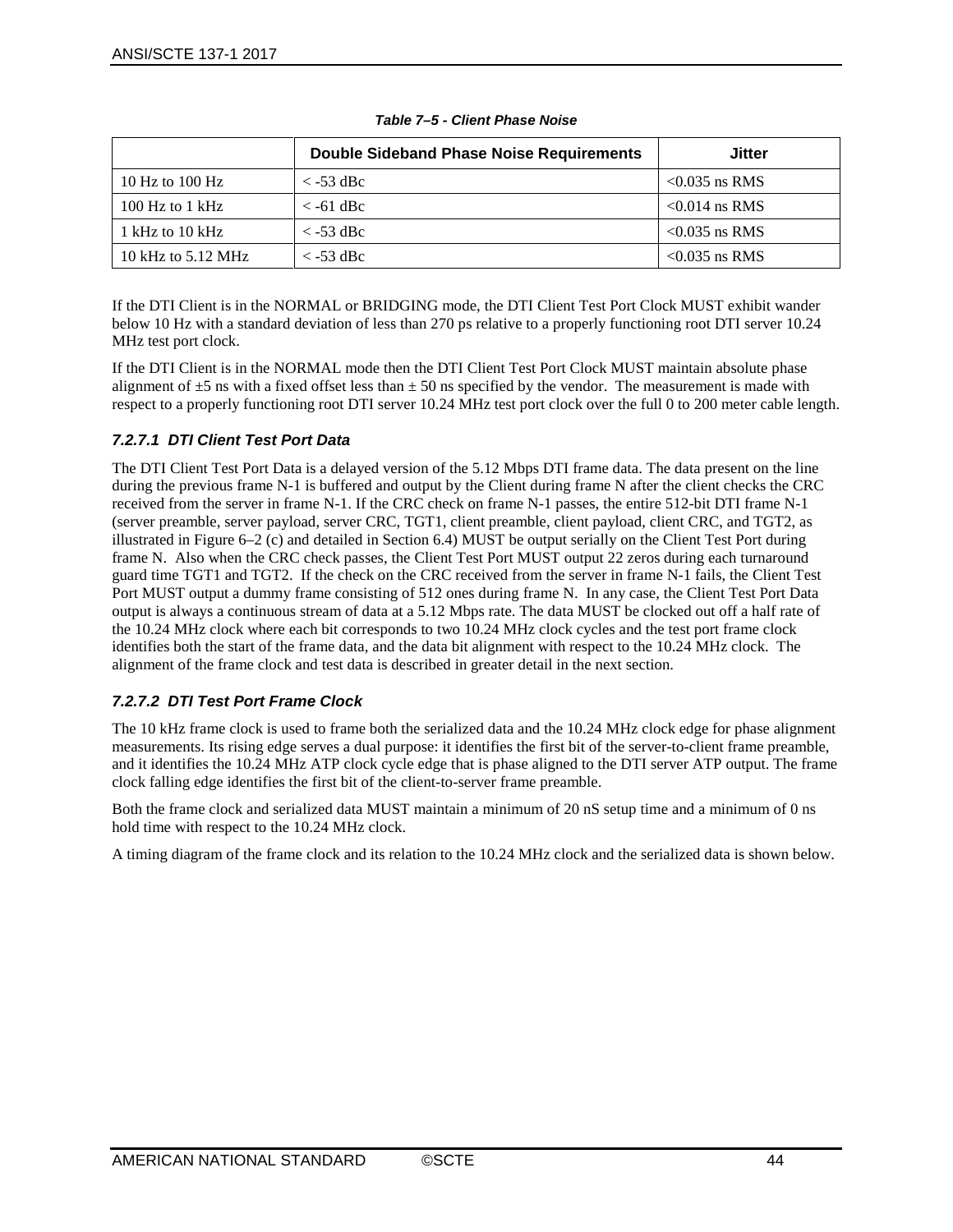

## 10.24MHz Phase Alignment





*Figure 7–6 - Test Port Timing Diagram*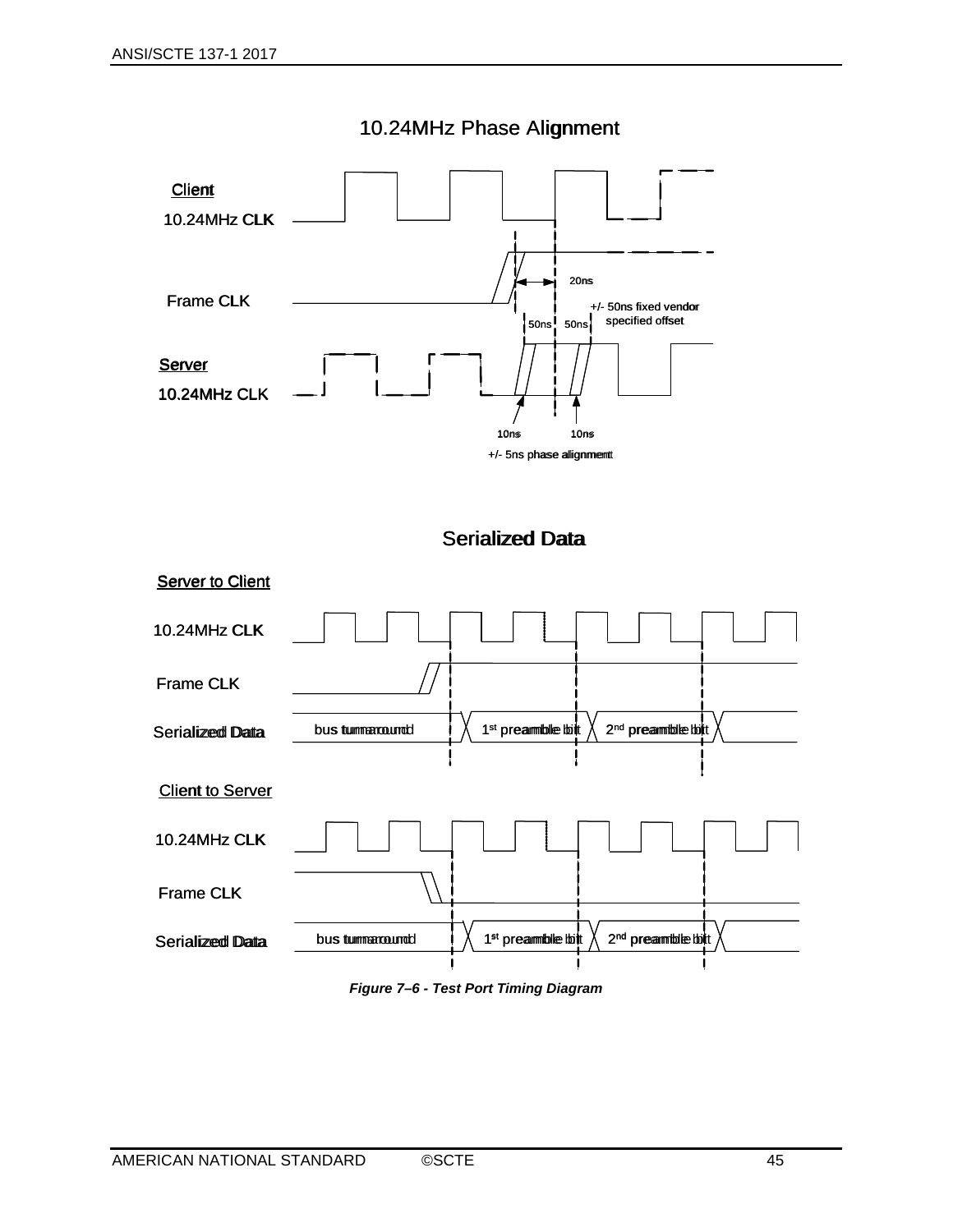## **7.2.8 Alternative EQAM DTI Testing**

EQAMs MAY use their RF port in conjunction with a PPS Test Port instead of their DTI client test port for DTI ATP testing. The downstream symbol clock integrated phase noise measurements are measured directly on the RF port in lieu of DTI master clock jitter measurements. The SYNC messages are observed on the RF port to check DTS synchronization. A PPS Test Port connector MUST be available for compliance test purposes.

The PPS Test Port connector MAY be normally externally accessible. In this case the PPS Test Port connector MUST be a female BNC 50ohm type connector.

The PPS Test Port connector MAY not be normally externally accessible and will only be provided for compliance test purposes. In this case the PPS Test Port connector MUST be a cable mounted male BNC 50ohm type connector and the cable which connects the PPS Test Port connector to the DTI Client MUST be less than 1 meter in length. The method of coupling this cable to the DTI Client is left to the discretion of the vendor.

[Figure](#page-45-0) 7–7 shows this alternative test arrangement.



*Figure 7–7 - Edge QAM test port option*

<span id="page-45-0"></span>The PPS Test Port servers a dual purpose: it identifies the gpssec time mark, and provides a phase timing reference to facilitate the measurement of two-way DTI ranging phase alignment with respect to a DTI server. If the DTI Client is in the NORMAL mode then the active edge of the PPS MUST maintain absolute phase alignment with respect to the Server master clock test port output of  $\pm 5$  ns peak, with a vendor-specified fixed offset of up to  $\pm 50$ ns.

## **7.2.9 DTI Status LEDs**

The DTI Status LEDs MUST be either a single Green/Yellow Bi-Color LED or a set of two LEDs, one Green and one Yellow.

The DTI Status LEDs MUST be externally viewable and be integrated into, or in close proximity to, the DTI Client Port Connector.

<span id="page-45-1"></span>The DTI Status LEDs MUST reflect the status of the DTI Client as described in [Table](#page-45-1) 7–6.

|  |  |  | Table 7-6 - DTI Status LEDs |  |
|--|--|--|-----------------------------|--|
|--|--|--|-----------------------------|--|

| <b>DTI Status LEDs</b><br><b>DTI Client Mode</b> |                              |
|--------------------------------------------------|------------------------------|
| Off                                              | WARMUP, FREE-RUN or HOLDOVER |
| Yellow                                           | <b>FAST</b>                  |
| Green                                            | <b>NORMAL or BRIDGING</b>    |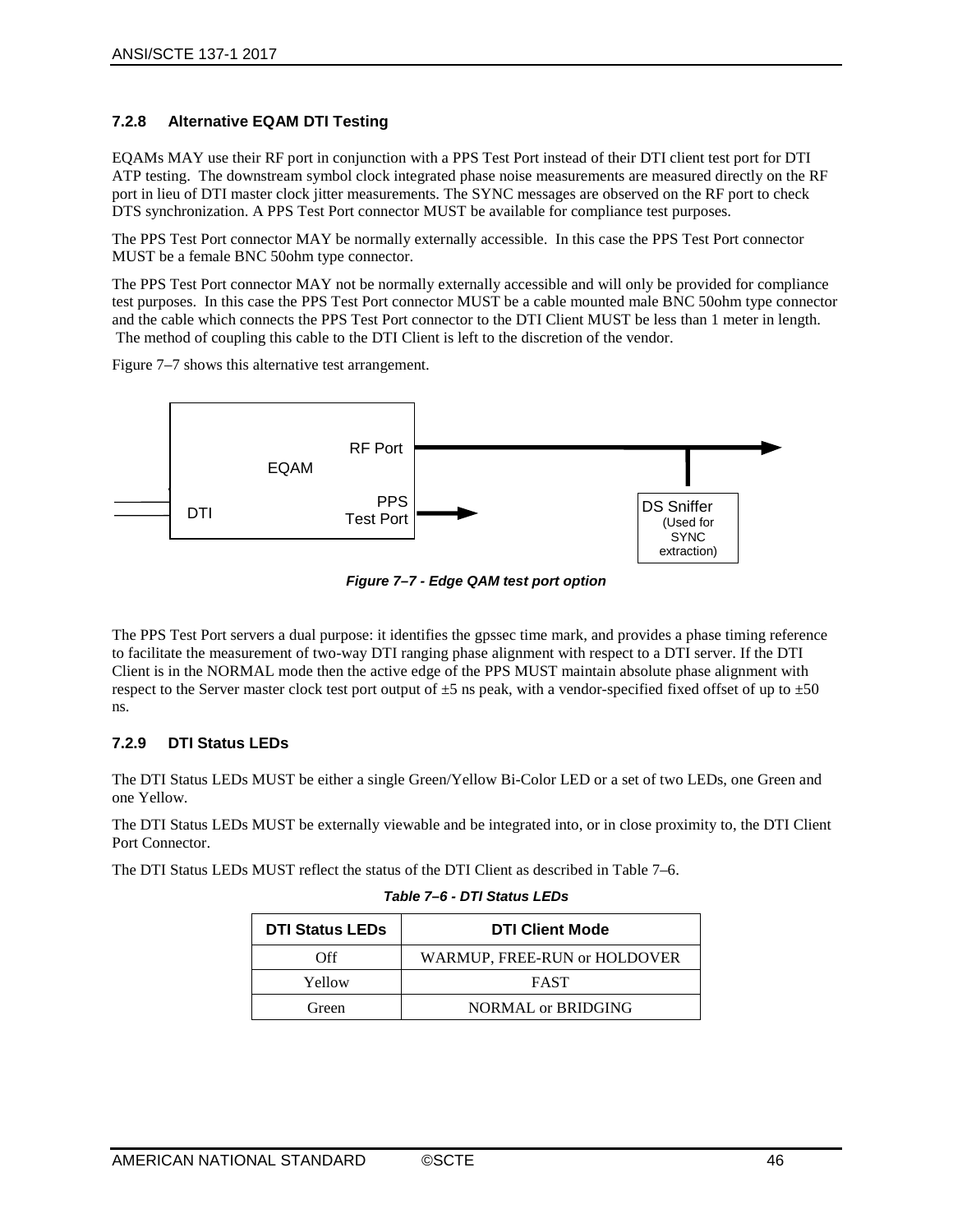## **7.3 DTI Distribution Fallback Strategies**

[Figure](#page-46-0) 7–8 shows several levels of protection that can be provisioned to establish various degrees of operational confidence in the timing distribution network.

The DTI server provides the point-to-point connections to the DTI clients. Each DTI link (a connection from server to client) is sourced from the server via a passive backplane where the physical connections are made. The server can be provisioned to provide backup for each of these connections via server-based protection cards. The protection is shown on Shelf A, but not on Shelf B. With protection cards, should an active card fail, the associated protection card provides seamless continuous function.



<span id="page-46-0"></span>*Figure 7–8 - DTI Distribution Fallback Strategies*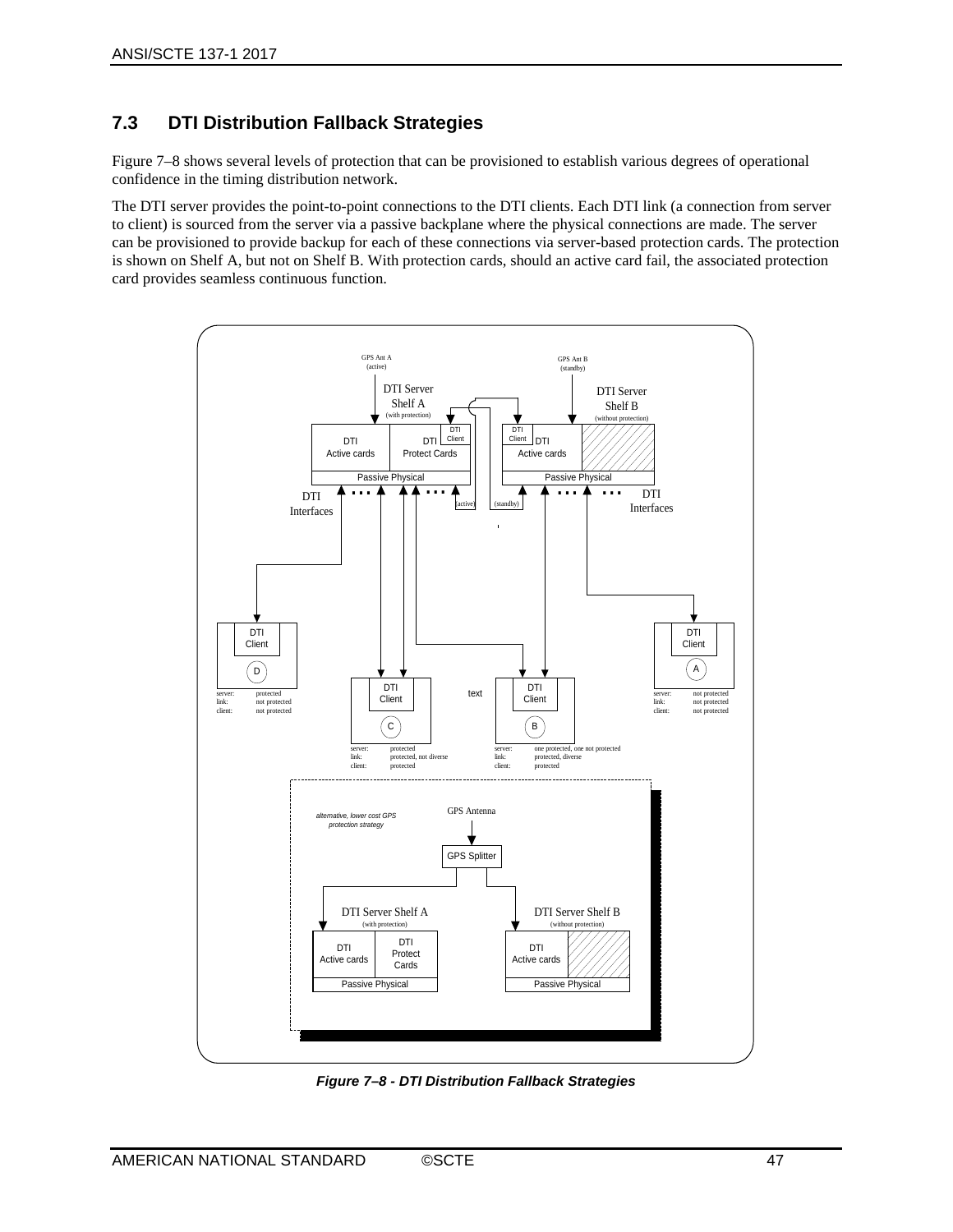The figure also shows several levels of fallback provisioning at the DTI client:

- DTI client A illustrates minimal fallback. A non-protected server has a single connection to a client.
- DTI client D illustrates a more robust fallback implementation. As with client A, client D accepts a single DTI connection, but in this case a protected server is providing it.
- DTI client C illustrates a more robust fallback implementation. Here the client accepts 2 DTI connections, allowing for normal operation in the event of a failure on either link.
- DTI client B illustrates a more robust fallback implementation. Client B has the same 2 DTI connections as client C, but in this implementation the links themselves are from diverse servers, which reduces the likelihood of both links failing (from the server side).

Multiple DTI server interconnections are also shown in [Figure](#page-46-0) 7–8. To ensure best coherence (overall alignment of all timing within the timing distribution network) the preferred method is to have a single reference driving the network.[12](#page-47-0) This reference is shown in the figure as GPS Antenna A, which is actively being used by DTI server shelf A. Note that a DTI link is shown as active between server shelf A and server shelf B. Server shelf B uses a standard DTI client interface as its reference (much like any client would).

In normal operation, server shelf B is essentially "slaved" to server shelf A. In the event of a fallback on server shelf A, such as a loss of GPS via antenna A, server shelf B can become the driving shelf, using GPS antenna B (which would now become active). Server shelves A and B would reverse roles so that A would now be driven from B via the DTI link from shelf B (labeled "standby") to the DTI client shown in server shelf A.

Regarding GPS fallback in general, the figure shows each of the server shelves connected to GPS from a different antenna, which provides fallback protection in the event of an individual antenna (or its cabling) becoming defective. The bottom of the figure shows an alternative, lower-cost approach where a single GPS antenna is shared by the server shelves via a splitter. Of course, the antenna and cable redundancy is lost, but this method still provides GPS-quality reference availability to the timing network in the event of a single DTI server shelf failure.

<span id="page-47-0"></span><sup>&</sup>lt;sup>12</sup> Alternatively when there is no need for external traceability, the root DTI server can be free running with no external references.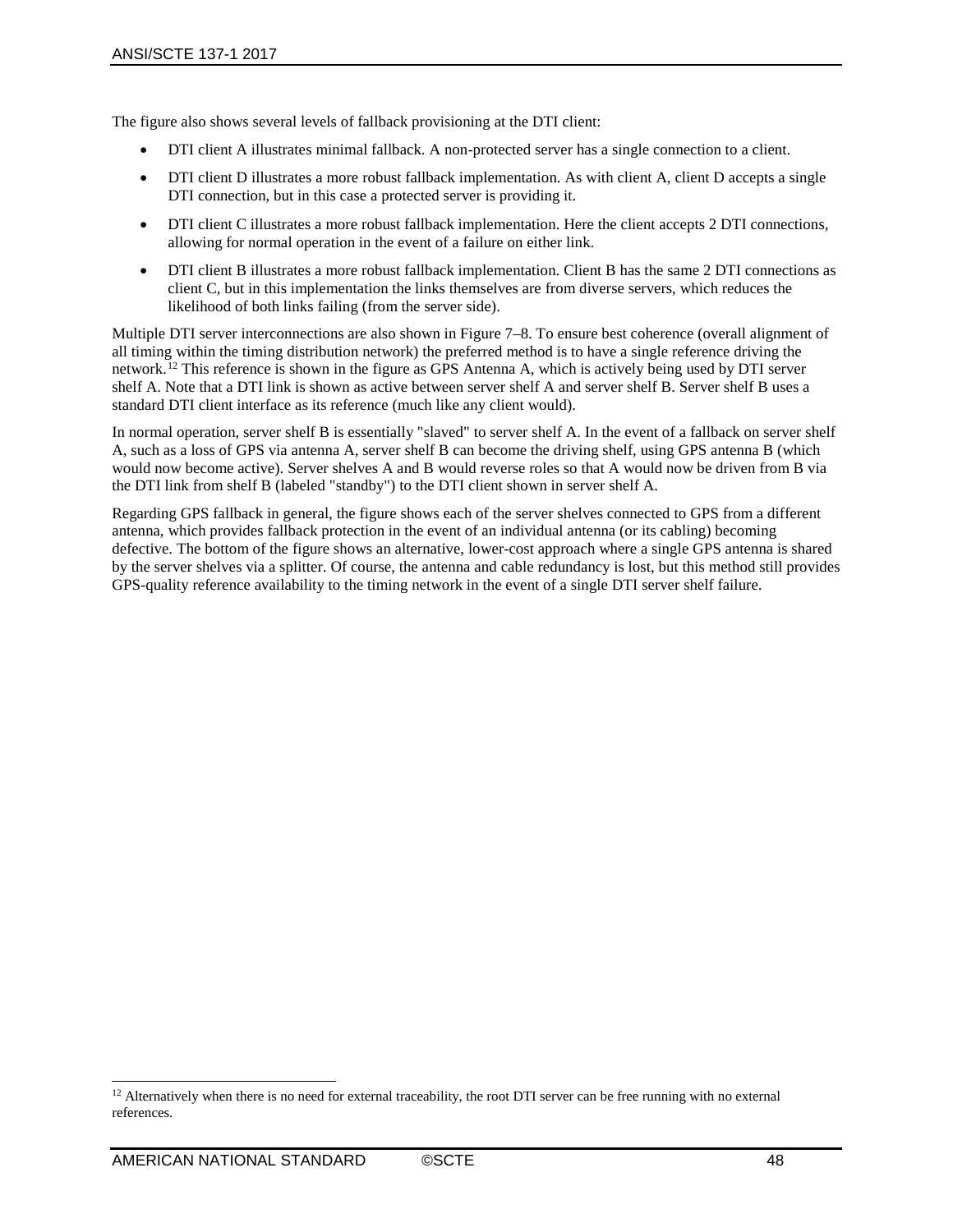# **Annex A Ranging Wander Qualification Filter**

This annex specifies an ATP test fixture or method that permits the measurement of server performance as it affects the wander between two DTI clients, due to the clients' tracking of the server. Unlike a CMTS where the upstream receiver and downstream EQAM share a common chassis and implicitly negligible wander associated with the master clock, a modular system introduces distributed components and requires an allocation of ranging wander to address practical limits. The controlling specification from [\[RFI2\]](#page-10-1) is cited for reference.

## **A.1 Chip Timing Jitter for Synchronous Operation**

For S-CDMA mode, upstream chip clock timing error (with the mean error subtracted out) relative to the CMTS master clock needs to be less than 0.005 RMS of the chip period over a 35-second measurement interval.

Note that 0.005 chip/5.12 Mcps = 1.0 ns RMS. The following figure illustrates this DOCSIS system timing specification.



*Figure A–1 - Current non-modular CMTS implementation*



*Figure A–2 - New modular CMTS implementation*

As can be seen in the second figure delay variation between the DS QAM version of the master clock and the US burst receiver version of the master clock will contribute to the 1 ns RMS overall system requirement. The proposed new budget is based on minimizing this effect while maintain practical cost constraints. The 1 ns RMS budget is partitioned into a 916 ps RMS component allocated to the existing CM ranging process and a 400 ps RMS allocation to the DTI related effects. The DTI allocation is further budgeted as shown:

- 1. DTI Server Port : 250 ps RMS ranging wander
- 2. Subtending Server Port additional wander: 125 ps RMS
- 3. Client Clock local oscillator: 100 ps RMS additional wander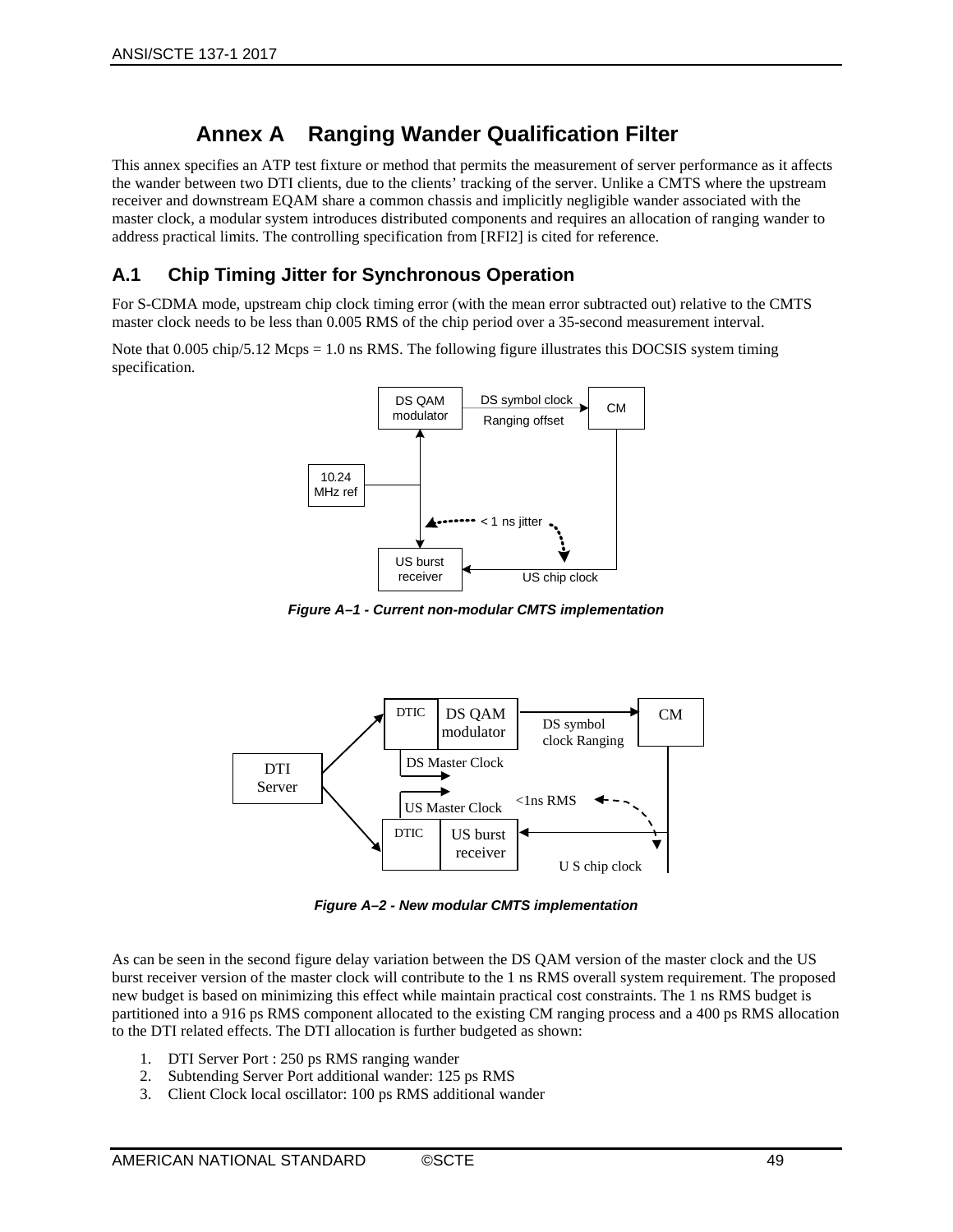Although a part of the wander will be common-mode between the two clients, the worse case boundary is to assume that each client clock will have sufficient variation in loop parameters (bandwidth and damping factor) so that wander is uncorrelated between the two clients. Vendor implementation and aging of components (varactor gain) may contribute to this effect.

To determine the level of ranging wander noise introduced by a DTI server, the critical issue is the degree to which a client clock can track the server. The model of the client tracking suggests a bandpass filter:

- 1. A low pass measurement filter to capture the capability of the client to filter high frequency server noise.
- 2. A high pass error signal filter to capture the client ability to track the server low frequency delay variations.

The overall ranging filter is a composite of these two sections generating a bandpass filter.

The jitter filter is bounded by the minimal jitter filtering capability of a client. The maximum bandwidth is 10 Hz and the assume filter is single pole (20 dB/decade).

The tracking filter is bounded by the minimum 1 Hz bandwidth allowance and assumes a damping factor of 3 and a type II PLL. This high pass filter will attenuate low frequency components with a 40 dB/decade roll off. The combination of these two filters performance can be seen below:



*Figure A–3 - Ranging Wander Test Filter*

The ranging wander qualification filter  $R(S)$  is defined to be:

 $R(S) = E(S)M(S)$ 

Where  $E(S)$  is the high pass tracking filter and  $M(S)$  is the low pass jitter filter.

 $E(S) = S^2/(S^2 + 5.934 S + 0.9784)$ 

M(S)=  $1/[1+(1/(2\pi^*10 \text{ Hz})S]$ 

In the special case where the DOCSIS EQAM and upstream receivers are not collocated, there is an additional allocation of 300 ps RMS for each root server to address the phase variation over a 35 second maximum ranging interval. Stated another way, each root server is allowed a 300 ps RMS wander with respect to UTC frequency (with the mean removed). The DTI servers will be required to be traceable to GPS in both locations to obtain this level of phase coherency.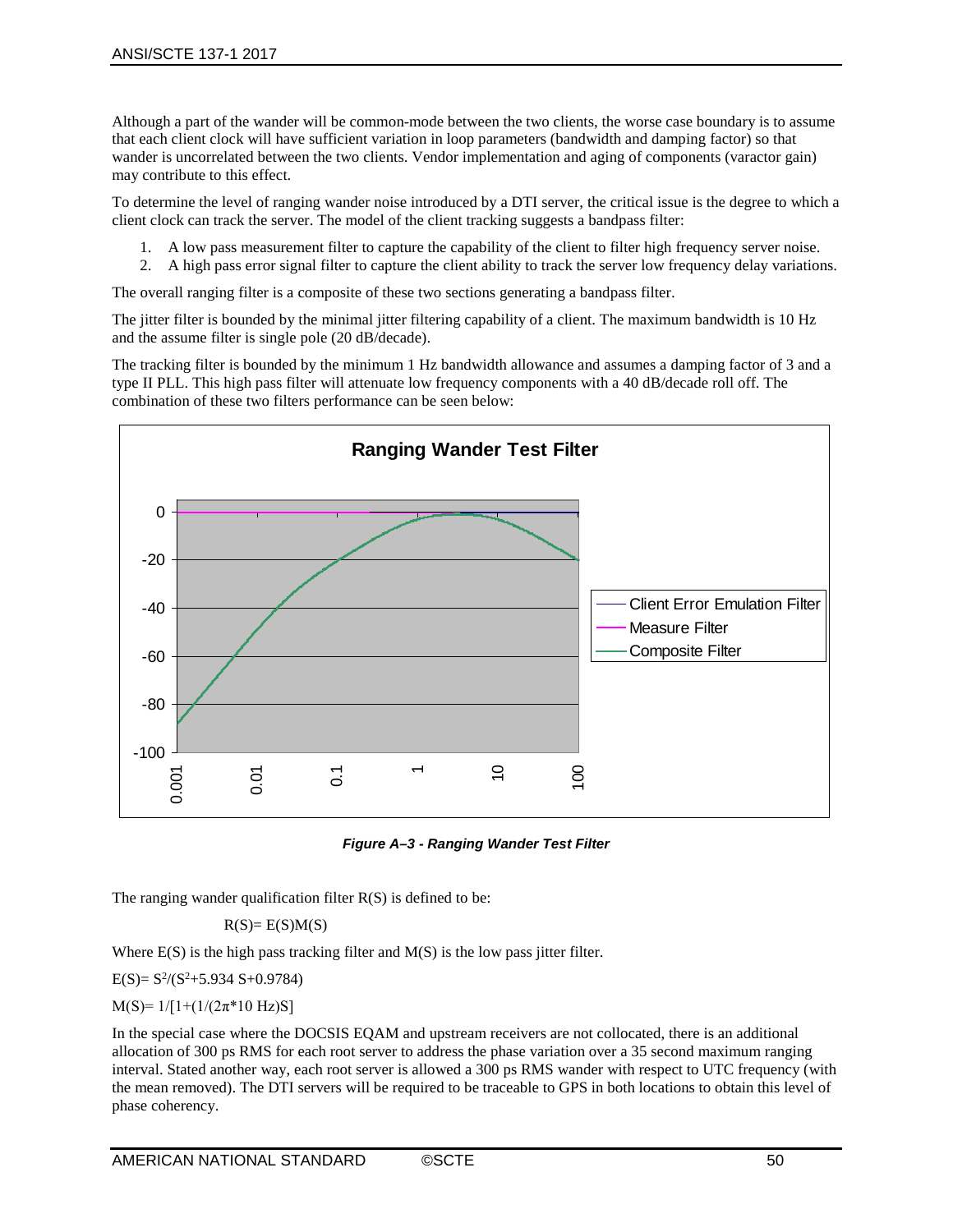# **Annex B DTI-MIB (normative)**

```
DTI-MIB DEFINITIONS ::= BEGIN
IMPORTS
     MODULE-IDENTITY,
     Integer32,
     Unsigned32,
     Counter32,
    OBJECT-TYPE FROM SNMPv2-SMI
     TruthValue,
     TEXTUAL-CONVENTION FROM SNMPv2-TC
     OBJECT-GROUP,
     MODULE-COMPLIANCE FROM SNMPv2-CONF 
     InetAddressType, 
    InetAddress FROM INET-ADDRESS-MIB<br>ifIndex FROM IF-MIR
    ifIndex FROM IF-MIB<br>PhysicalIndex FROM ENTITY
                              FROM ENTITY-MIB
     EntitySensorValue,
     EntitySensorDataScale FROM ENTITY-SENSOR-MIB
                               FROM CLAB-DEF-MIB
\mathcal{L} ; \mathcal{L}dtiMib MODULE-IDENTITY<br>1.AST-UPDATED = 12
     LAST-UPDATED "200812090000Z" -- December 9, 2008
                      "CableLabs Cable Television Laboratories, Inc"
     CONTACT-INFO 
              "Postal: Cable Television Laboratories, Inc 
                         858 Coal Creek Circle
                        Louisville, CO 80027
                       U.S.A.
             Phone: +1 303-661-9100<br>Fax: +1 303-661-9199
                       Fax: +1 303-661-9199
              E-mail: mibs@cablelabs.com"
     DESCRIPTION
               "This MIB module provides the management objects necessary
              to configure and manage the DOCSIS Timing Interface 
              devices.
              Copyright 2005-2008 Cable Television Laboratories, Inc.
    All rights reserved."<br>- "2008120900007"
                  "200812090000Z" -- December 9, 2008
     DESCRIPTION 
              "Revised Version includes ECN DTI-N-08.0698-2
    and is published as CM-SP-DTI-I05-081209."<br>REVISION = 2007120600007" -- December 6, 2007
                 "200712060000Z" -- December 6, 2007
     DESCRIPTION
              "Revised Version includes ECN M-OSSI-N-07.0562-5 
    and published as 107."<br>REVISION "2007080300002"
                   REVISION "200708030000Z"
     DESCRIPTION
               "Revised Version includes ECN M-OSSI-N-07.0451-3
                and published as I06."
     REVISION "200606280000Z" -- June 28, 2006 
     DESCRIPTION
                   "Revised Version
    includes ECN M-OSSI-N-06.0278-4."<br>REVISION "2005080500002" -- August 5, 2005
                   REVISION "200508050000Z" -- August 5, 2005 
     DESCRIPTION
               "Initial version of the DTI MIB module. 
              This revision is published as part of the CableLabs 
              M-CMTS specification."
     ::= { clabProjDocsis 7 }
```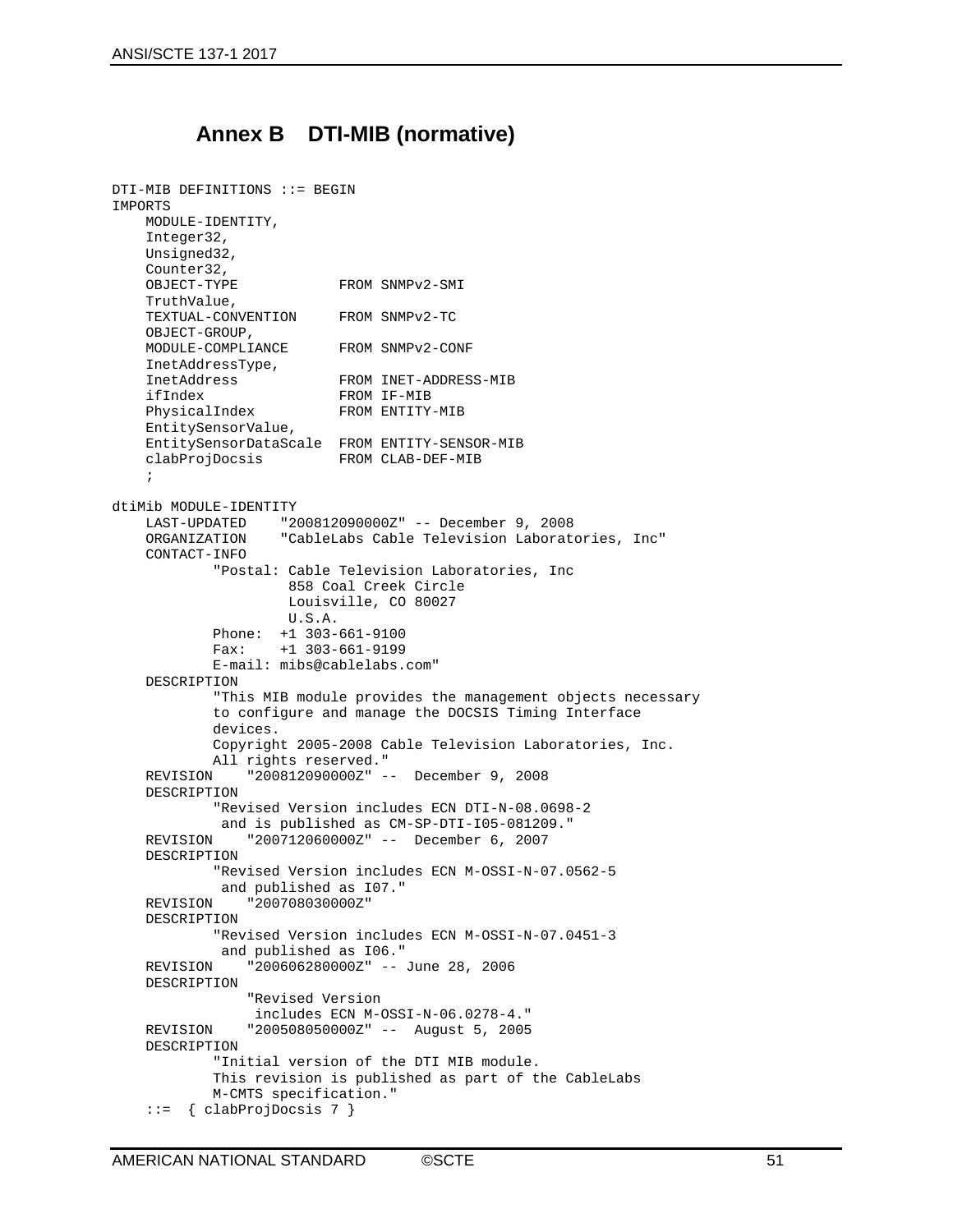```
-- Textual Conventions
DtiCableAdvance ::= TEXTUAL-CONVENTION
     DISPLAY-HINT "2d-1d"
                 current.
     DESCRIPTION
              "The early time adjustment the Client applies to the 
              DTI timing frame to mitigate the propagation delay 
              between the DTI server and client. The cable advance
              value is calculated by the DTI server and sent to the 
              DTI client.
              The DTI cable Advance is a 24-bit field. The first two 
              bytes represent the integer value of the 149.8 MHz sample 
              clock cycles that measure the Cable advance value; the 
              third octet represents the remaining fraction of the cable 
              advance value in units of the 256th of the 149.8 MHz 
    clock cycle."<br>SYNTAX OCTET STR
                 OCTET STRING (SIZE (3))
-- Administrative assignments<br>dtiNotifications OBJI
dtiNotifications OBJECT IDENTIFIER ::= { dtiMib 0 }
dtiMibObjects OBJECT IDENTIFIER ::= { dtiMib 1 }
                           OBJECT IDENTIFIER ::= { dtiMibObjects 1 }
dtiServerObjects OBJECT IDENTIFIER ::= { dtiMibObjects 2 }
dtiClientObjects OBJECT IDENTIFIER ::= { dtiMibObjects 3 }
                         OBJECT IDENTIFIER ::= { dtiServerObjects 1 }
dtiServerGlobalParameters OBJECT IDENTIFIER ::= \int dtiServerObjects 2 }
--
-- The following group describes the objects that apply to
-- both DTI Server and DTI Client
--
dtiProtocolTable OBJECT-TYPE<br>SYNTAX SEQUENCE OF
               SEQUENCE OF DtiProtocolEntry
    MAX-ACCESS not-accessible<br>STATUS current
                 current.
     DESCRIPTION
              "This table describes the DTI protocol related information
              contained in Server and Client Frames of a DTI 
              client-server pair."
     ::= { dtiProtocolObjects 1 }
dtiProtocolEntry OBJECT-TYPE
     SYNTAX DtiProtocolEntry
    MAX-ACCESS not-accessible<br>STATUS current
                current
     DESCRIPTION
              "A conceptual row entry in the DTI Protocol table. 
              A DTI server has an entry for each client interface. 
              A DTI client has an entry for each server connection. 
              A DTI server (proxy) is a client of the root server DTI 
              input."
     INDEX { ifIndex }
    ::= { dtiProtocolTable 1 }
DtiProtocolEntry ::= SEQUENCE {
    dtiProtocolEntityType INTEGER,<br>dtiProtocolClientClockType INTEGER,
    dtiProtocolClientClockType          INTEGER,<br>dtiProtocolServerStatusFlag         INTEGER.
    dtiProtocolServerStatusFlag      INTEGER,<br>dtiProtocolClientStatusFlag       INTEGER,
    dtiProtocolClientStatusFlag
```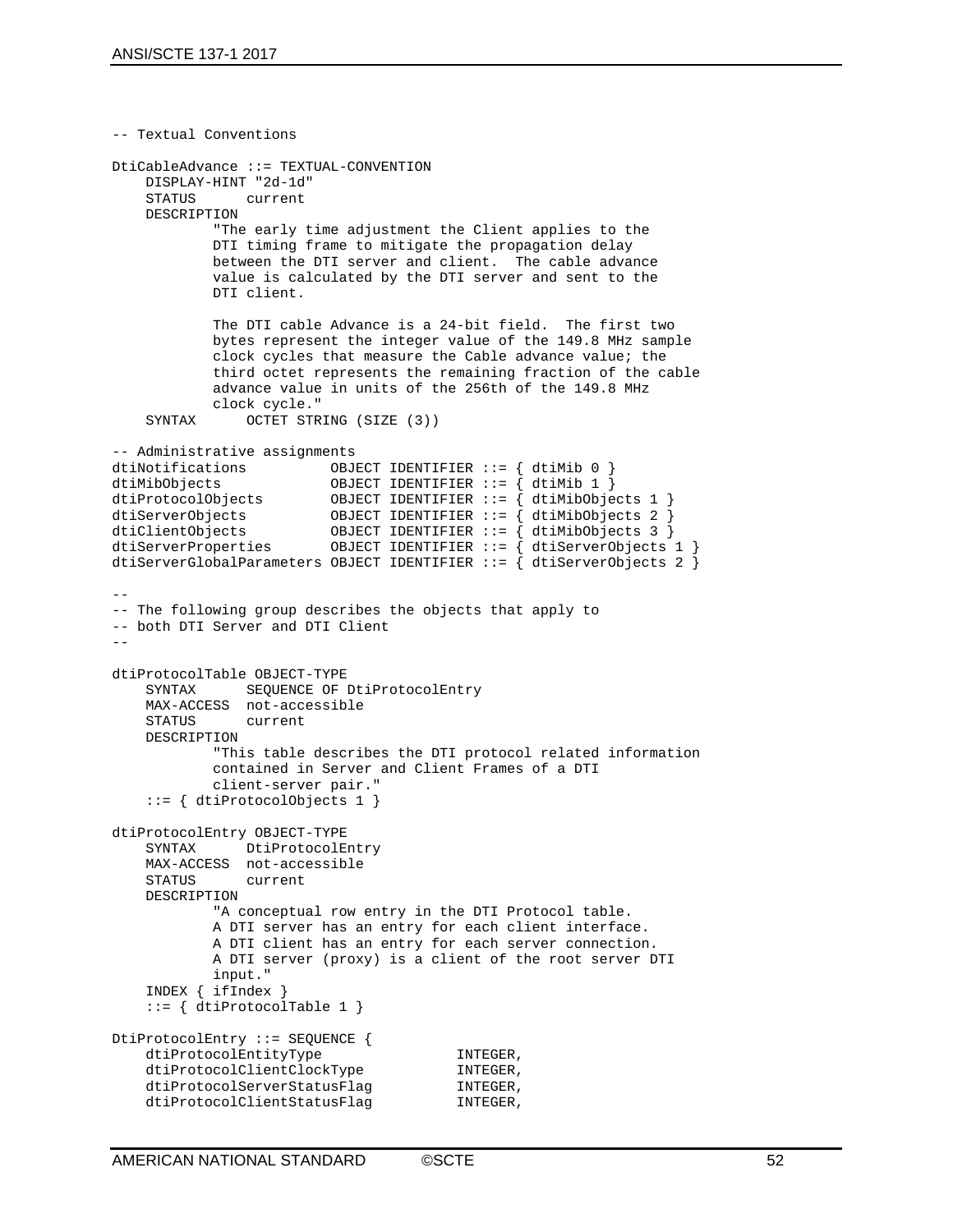```
dtiProtocolServerToDState INTEGER,<br>dtiProtocolServerToDType INTEGER,
    dtiProtocolServerToDType              INTEGER,<br>dtiProtocolServerToDValue                    OCTET STRING,
    dtiProtocolServerToDValue
     dtiProtocolServerCableAdvanceFlag INTEGER,
    dtiProtocolServerCableAdvanceValue DtiCableAdvance,<br>dtiProtocolClientPhaseError Integer32,
    dtiProtocolClientPhaseError Integer32,<br>dtiProtocolClientVersion Unsigned32,
    dtiProtocolClientVersion Unsigned32,<br>dtiProtocolClientPathTraceability Unsigned32,
    dtiProtocolClientPathTraceability Unsignee<br>dtiProtocolServerClientStableFlag INTEGER
    dtiProtocolServerClientStableFlag
 }
dtiProtocolEntityType OBJECT-TYPE<br>SYNTAX INTEGER {
                 INTEGER {
         root(1),
          server(2), 
         client(3)<br>}
 } 
    MAX-ACCESS read-only<br>STATUS current
               current
     DESCRIPTION
               "The type of DTI interface of this entry in the managed 
               entity. 
               'root' 
                  indicates the interface generates DTI Server
                  Frames and processes DTI Client Frames from a proxy 
                  server or a client. 
               'server' 
                  indicates the interface generates DTI Server Frames
                  and processes DTI Client Frames from a DTI client.
               'client' 
                   indicates the interface processes DTI Server Frames and 
                   generates DTI Client Frames."
     ::= { dtiProtocolEntry 1 }
dtiProtocolClientClockType OBJECT-TYPE
                  INTEGER {
         ituI(1),
           ituII(2), 
          ituIII(3), 
          st3(4), 
          dtiClock(5)
 }
 MAX-ACCESS read-only
     STATUS current
     DESCRIPTION
                "The clock Type of the client as reported in DTI client 
               Frames."
      ::= { dtiProtocolEntry 2 }
dtiProtocolServerStatusFlag OBJECT-TYPE<br>SYNTAX INTEGER {
                   INTEGER {
          unknown(0),
          warmup(1), 
          freerun(2), 
          fastTrackingMode(3), 
          normalMode(4), 
          holdoverMode(5), 
          clientStable(6), -- deprecated
          testMode(7)
 }
    MAX-ACCESS read-only<br>STATUS current
                   current
     DESCRIPTION
```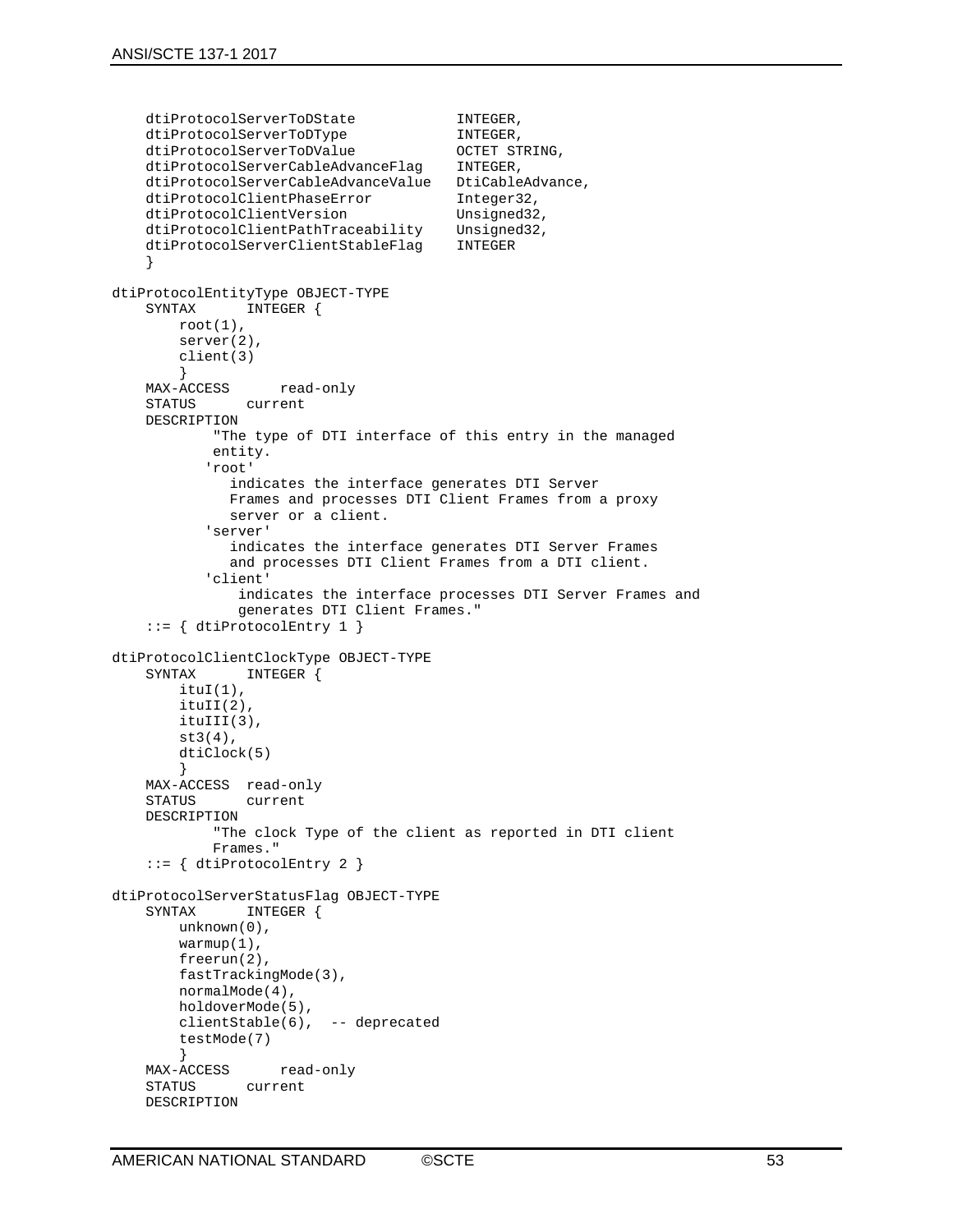```
 "The current Operational Status of the server side of the 
             DTI interface. This MIB object should be updated no more 
             than once per second. The Server reports the status of the
             DTI interface associated to this entry as follows: 
              'warmup' 
                    The server clock has not yet stabilized and has not 
                   acquired a stable Time of Day.
              'freerun'
                    The server has a stable clock and Time of Day but 
                   is not locked to an external clock reference.
              'fastTrackingMode'
                    The server is in the process of locking to the 
                   timing reference.
              'normalMode'
                    The server is locked to the timing reference.
              'holdover'
                    The server has lost the timing reference and is in 
                    holdover mode.
              'clientStable'
                    The server has verified that the Client phase error
                   is acceptable for this DTI interface entry. This 
                    value is deprecated as does not indicate the status
                    of the server side of the DTI interface. The performance 
                   stable client is reported by 
                  dtiProtocolServerClientStableFlag.
              'testMode'
                    The server has entered in Test Mode for this
                   DTI entry interface due a set to 'true' of 
                   dtiProtocolControlTestMode or because is receiving 
                   test mode frames from the DTI client remote end."
     REFERENCE
             "DOCSIS Timing Interface Specification, DTI Server-Client
             Protocol Interaction."
     ::= { dtiProtocolEntry 3 }
dtiProtocolClientStatusFlag OBJECT-TYPE<br>SYNTAX       INTEGER {
               INTEGER {
         unknown(0),
         warmup(1), 
         freerun(2), 
         fastTrackingMode(3), 
         normalMode(4), 
         holdoverMode(5), 
         bridgingMode(6),
         testMode(7)
 }
 MAX-ACCESS read-only
     STATUS current
     DESCRIPTION
              "The current Operational Status of the client side of the 
             DTI interface. This MIB object should be updated no more 
             than once per second.
             The Client status values are:
              'warmup' 
                  The client clock has not stabilized yet.
              'freerun'
                   The client has a stable clock but has not locked 
                  to an external clock reference yet.
              'fastTrackingMode'
                   The client is in the process of locking to the
```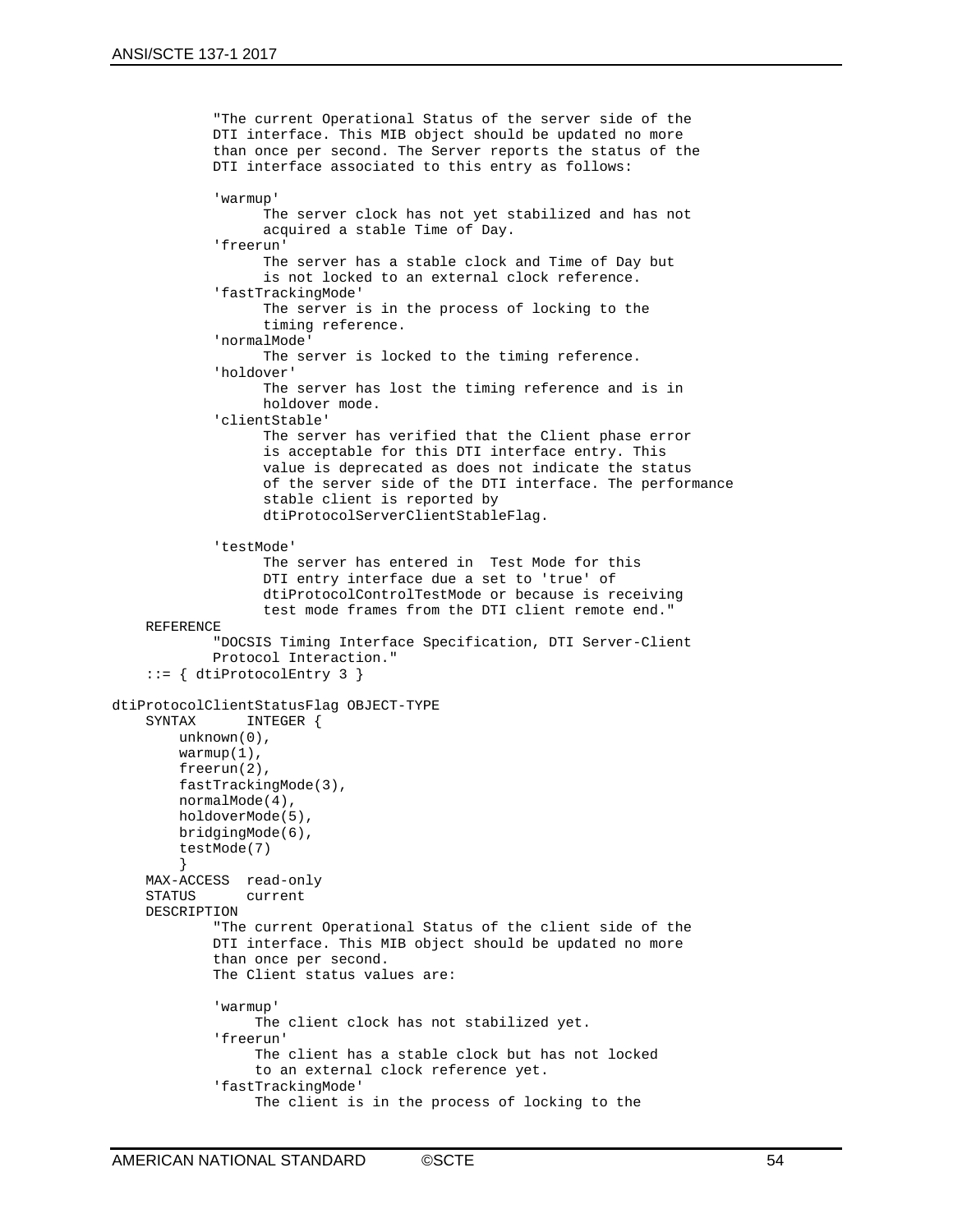```
 timing reference.
              'normalMode'
                   The client is locked to the timing reference.
              'holdover'
                   The client has lost the timing reference and is in 
                  holdover mode.
              'bridgingMode'
                   The client has lost its timing reference but is under
                  acceptable operational conditions based on previous 
                  data acquired in 'normalMode' state.
              'testMode' (Rephrase this definition)
                   The client has entered in Test Mode for this DTI 
                  interface entry due to a set to 'true' of 
                  dtiProtocolControlTestMode or because is receiving 
                  Test Signaling frames from the DTI Server remote end."
     REFERENCE
              "DOCSIS Timing Interface Specification, DTI Client 
             Operation."
    ::= { dtiProtocolEntry 4 }
dtiProtocolServerToDState OBJECT-TYPE
                 INTEGER {
         valid(1), 
         invalid(2) 
 }
    MAX-ACCESS read-only<br>STATUS current
                 current
     DESCRIPTION
              "Indicates the validity of the Time of Day.
             Possible values are 'valid' and 'invalid'.
             When the object dtiProtocolControlToDValue
             Corresponding to this Client-Server connection or the
             global object dtiServerGlobalToDValue 
             is set by a manager rather than acquired via the protocol,
             'valid'.
             A ToD invalid state could be a consequence of an improper 
             configuration of dtiServerToDSources or connectivity 
             problems within the ToD protocol."
     ::= { dtiProtocolEntry 5 }
dtiProtocolServerToDType OBJECT-TYPE<br>SYNTAX TNTEGER {
               INTEGER {
         default(1), 
         userTime(2),
         ntpv4(3),
        qps(4) }
    MAX-ACCESS read-only<br>STATUS current
    STATUS
     DESCRIPTION
              "Indicates the current Time of Day source for DTI 
             Server-Client connection.
              'default' indicates the ToD of the DTI server is used and 
                  implies that this value is not updated via GPS or NTP.
              'userTime' indicates the ToD value was configured by the 
                  management interface. This object reports 'userTime'
                  when dtiProtocolServerToDValue is set by a manager
                  entity.
              'ntpv4' indicates NTP, Network Time Protocol version 4.
              'gps' indicates GPS ToD gpssec."
    ::= { dtiProtocolEntry 6 }
```
dtiProtocolServerToDValue OBJECT-TYPE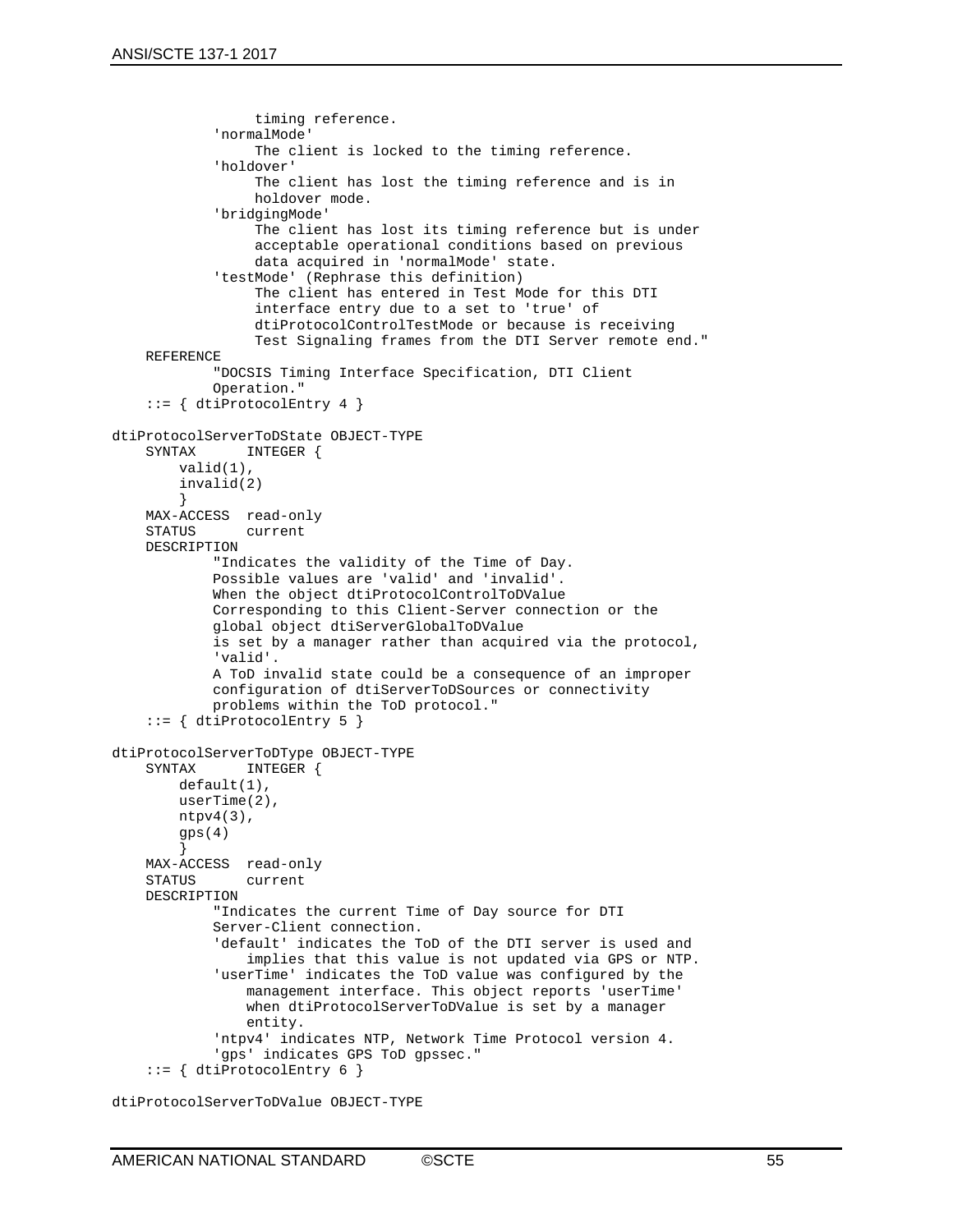```
 SYNTAX OCTET STRING (SIZE (0|33))
    MAX-ACCESS read-only<br>STATUS current
                  current
     DESCRIPTION
              "The value of the Time of Day sent by the server in the 
              format DDDDD.YYYY/MM/DD.HH:MM:SS.SHH:F.D independent of 
              being transmitted in short or verbose message format in
              the DTI Server Frame. Reading this object returns the ToD
              value for the specific DTI Client-Server connection."
     ::= { dtiProtocolEntry 7 }
dtiProtocolServerCableAdvanceFlag OBJECT-TYPE<br>SYNTAX     INTEGER {
                INTEGER {
          valid(1), 
          invalid(2),
         manual(3)
 }
    MAX-ACCESS read-only<br>STATUS current
                current
     DESCRIPTION
              "This object indicates the cable advance status of the DTI 
              Server Frame. This object is not updated more than once per
              second. If dtiProtocolServerCableAdvanceValue is set to a 
              valid value by a manager entity, this objects reports 
              'manual'."
    ::= { dtiProtocolEntry 8 }
dtiProtocolServerCableAdvanceValue OBJECT-TYPE
    SYNTAX DtiCableAdvance<br>UNITS "clockSamples"
                  "clockSamples"
    MAX-ACCESS read-write<br>STATUS current
                 current
     DESCRIPTION
              "A Set to zero-length string returns the control of the 
              Cable Advance Field and Cable Advance Flag Bit to the DTI
              server.
              Setting this object to a valid value sets the DTI Server 
              Frames Frame Cable Advance field to the specified value and
              sets the Cable Advance Status Flag BIT to '1' (valid), and
              sets the object dtiProtocolServerCableAdvanceFlag to 
              'manual' for this entry."
     ::= { dtiProtocolEntry 9 }
dtiProtocolClientPhaseError OBJECT-TYPE<br>SYNTAX Integer32 (-32767..3276)
                Integer32 (-32767..32767)
    MAX-ACCESS read-only<br>STATUS current
                 current
     DESCRIPTION
              "The phase error measured at the client as reported to the
              server in the DTI Client Frames. This object is quantified
              in units of a 149.8 MHz clock cycles. This object 
              represents the 16 MSB bits of the 3 octet Client Clock 
              Integrated Phase field."
     ::= { dtiProtocolEntry 10 }
dtiProtocolClientVersion OBJECT-TYPE<br>SYNTAX Unsigned32 (0..1023)
                Unsigned32 (0..1023)
    MAX-ACCESS read-only<br>STATUS current
                  current
     DESCRIPTION
              "This object reports the client DTI protocol version as 
              indicated in the 10-bit field 'CLIENT DTI VERSION'."
```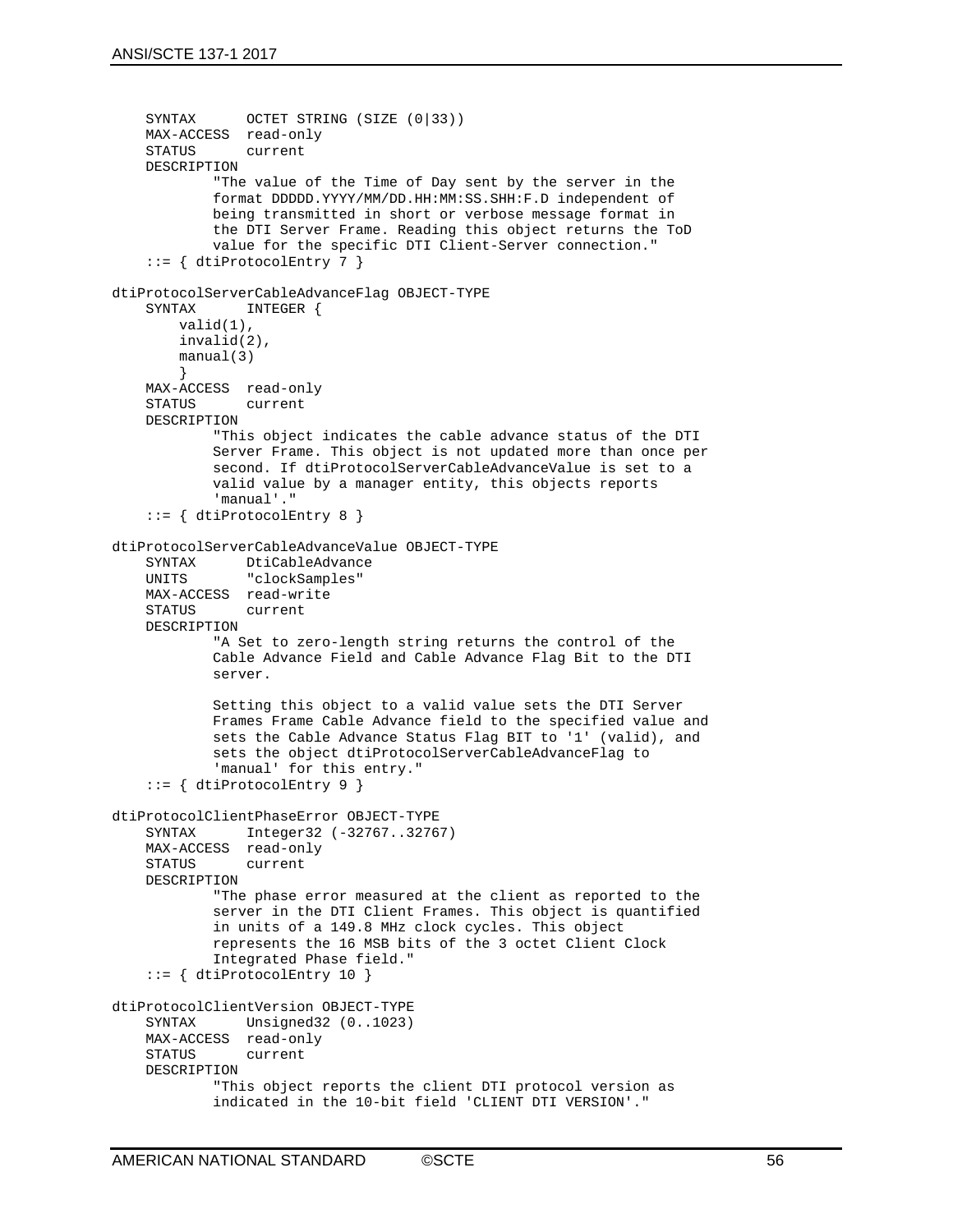```
 ::= { dtiProtocolEntry 11 }
dtiProtocolClientPathTraceability OBJECT-TYPE
     SYNTAX Unsigned32 (0..4294967295)
    MAX-ACCESS read-only<br>STATUS current
                current
     DESCRIPTION
             "A reference to the index of dtiPathTraceabilityTable to 
             which this DTI Client-Server connection has associated its
             traceable path. It is likely that many traceable paths of
             DTI clients would have the same rootServer and proxy server
             for multiple Client Server. A manager application can build
             the Traceability Path, e.g., of a DTI client,
             if reading this entry from a proxy DTI server as follows:
             Client:
                This entry DTI Client IP Address,
                This entry ifIndex, (see below) 
                dtiProtocolClientVersion
             Proxy Server:
                dtiPathTraceabilityServerInetAddr,
                dtiPathTraceabilityServerOutPhyIdx,
                dtiPathTraceabilityServerProtVersion
             RootServer:
                dtiPathTraceabilityRootServerInetAddr,
                dtiPathTraceabilityRootServerOutPhyIdx,
                dtiPathTraceabilityRootServerProtVersion
             For the DTI client the Physical port would correspond to:
                PhysicalIndex where
                entAliasMappingIdentifier.PhysicalIndex = ifIndex"
     ::= { dtiProtocolEntry 12 }
dtiProtocolServerClientStableFlag OBJECT-TYPE
            INTEGER {
                valid(1), 
                invalid(2)
 }
   MAX-ACCESS read-only<br>STATUS current
              current
     DESCRIPTION
         "This object indicates the client performance stable status of the DTI 
          Server Frame. This object is not updated more than once per
          second."
::= { dtiProtocolEntry 13 }
--
-- DTI Protocol Control
-- Provides mechanisms to control the DTI Client-Server connections
-- on a pair basis 
dtiProtocolControlTable OBJECT-TYPE
                SEQUENCE OF DtiProtocolControlEntry
     MAX-ACCESS not-accessible
                current
     DESCRIPTION
             "This table is an extension of dtiProtocolTable for the 
             control of individual DTI Client-Server connections." 
     ::= { dtiProtocolObjects 2 }
dtiProtocolControlEntry OBJECT-TYPE
               DtiProtocolControlEntry
     MAX-ACCESS not-accessible
```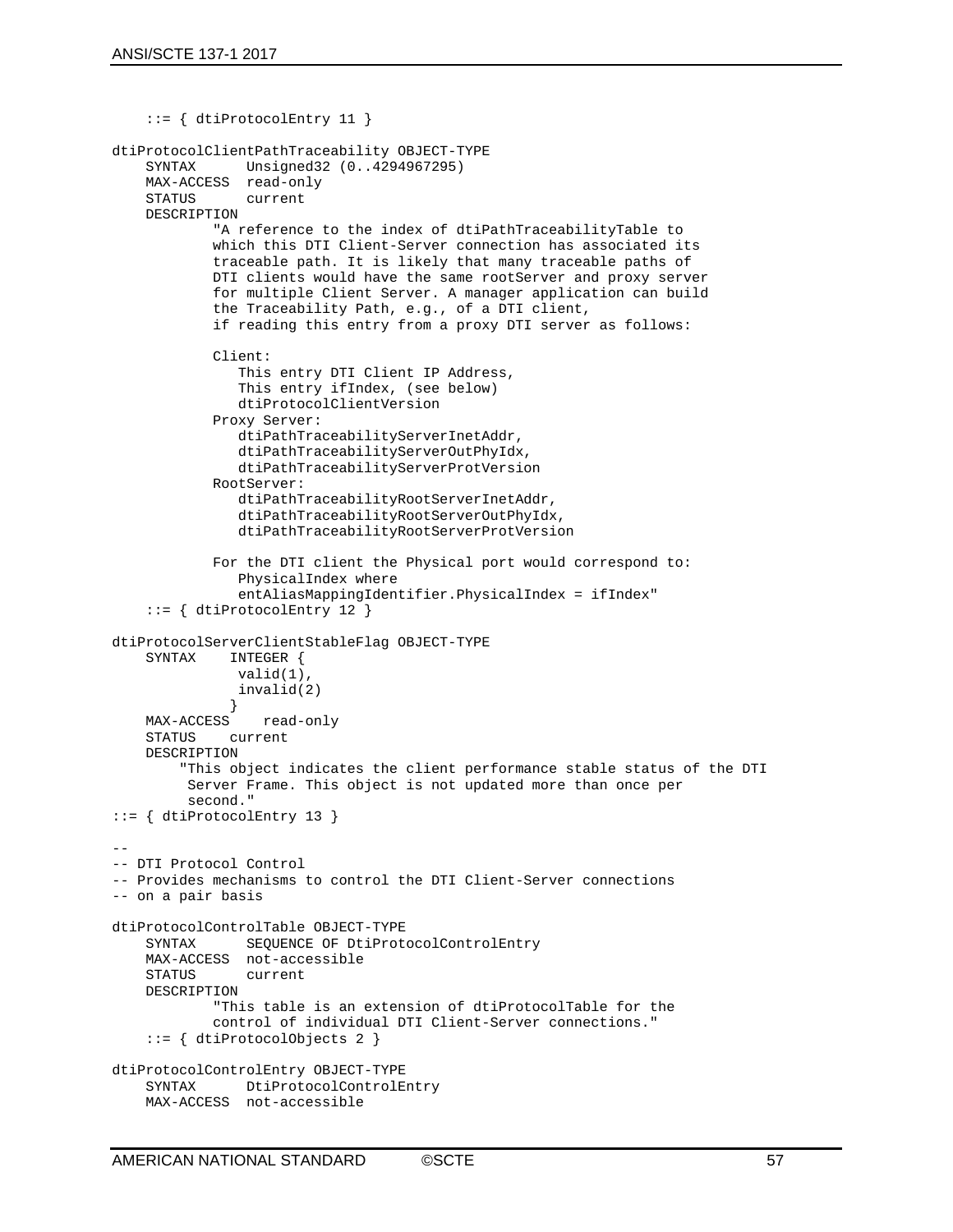```
 STATUS current
     DESCRIPTION
              "A conceptual row entry of this table."
     INDEX { ifIndex }
     ::= { dtiProtocolControlTable 1 }
DtiProtocolControlEntry ::= SEQUENCE {
    dtiProtocolControlTimeInterval Unsigned32,<br>dtiProtocolControlErrorRateInterval Unsigned32,
    dtiProtocolControlErrorRateInterval Unsigned32,<br>dtiProtocolControlJitterTimeInterval Unsigned32,
    dtiProtocolControlJitterTimeInterval Unsigned32,<br>dtiProtocolControlTestMode TruthValue,
     dtiProtocolControlTestMode TruthValue,
    dtiProtocolControlToDValue
 }
dtiProtocolControlTimeInterval OBJECT-TYPE<br>SYNTAX Unsigned32 (0..3600)
    SYNTAX Unsigned32 (0..3600)<br>
INITS "seconds"
                  "seconds"
     MAX-ACCESS read-write
                 current
     DESCRIPTION
               "The time interval used to calculate 
              dtiProtocolPerformanceDelay and 
              dtiProtocolPerformanceWanderTSeconds for this Client-Server
              connection.
              The value zero indicates the Wander for T Seconds and 
              Protocol Delay is not calculated."
     DEFVAL { 0 }
     ::= { dtiProtocolControlEntry 1 }
dtiProtocolControlErrorRateInterval OBJECT-TYPE
    SYNTAX Unsigned32 (0..3600)<br>UNITS "seconds"
                  "seconds"
    MAX-ACCESS read-write<br>STATUS current
                  current
     DESCRIPTION
               "The time interval used to calculate the value of 
              dtiProtocolPerformanceFrameErrorRate for this Client-Server
              connection. The value zero indicates no current FER 
              measurements are being taken."
     DEFVAL { 0 } 
     ::= { dtiProtocolControlEntry 2 }
dtiProtocolControlJitterTimeInterval OBJECT-TYPE
    SYNTAX Unsigned32 (0..3600)<br>UNITS "seconds"
                  "seconds"
     MAX-ACCESS read-write
                 current
     DESCRIPTION
               "The time interval used to calculate 
              dtiProtocolPerformancePeakToPeakJitter for this 
              Client-Server connection.
              The value zero indicates no Jitter measurements are being
               taken."
     DEFVAL { 0 } 
     ::= { dtiProtocolControlEntry 3 }
dtiProtocolControlTestMode OBJECT-TYPE
                TruthValue
    MAX-ACCESS read-write<br>STATUS current
                  current
     DESCRIPTION
               "If set to 'true' starts the sequence of Test Mode
              on this DTI Client-Server connection.
```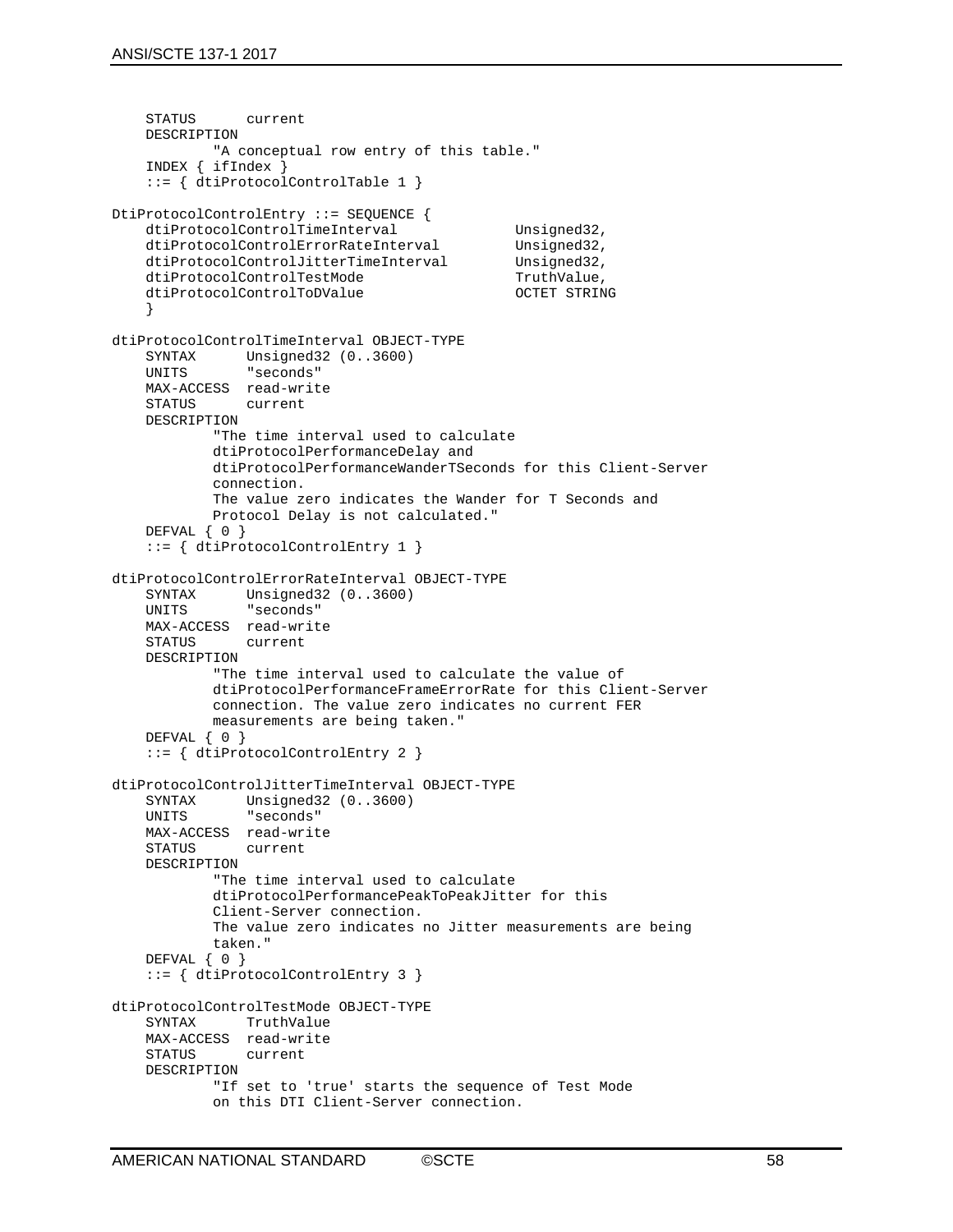```
 The Test Mode consist in a sequence of all DTI frames
              set to '1' before the Manchester line code is applied."
     ::= { dtiProtocolControlEntry 4 }
dtiProtocolControlToDValue OBJECT-TYPE
                OCTET STRING (SIZE (0|33))
    MAX-ACCESS read-write<br>STATUS current
                 current
     DESCRIPTION
              "The control object to specify a particular ToD value to 
              a Client-Server connection. The format of this object is 
              DDDDD.YYYY/MM/DD.HH:MM:SS.SHH:F.D independent of being
              transmitted in short or verbose message format in the DTI
              Server Frame.
              Setting this object to a zero length string resets the ToD
              source of this DTI Client-Server connection to the current
              Server ToD reference of dtiServerGlobalToDMethod and
              dtiServerGlobalToDValue.
              Reading this value returns the last set value of this 
              object or zero length string if a global ToD value and/or
              method were lately performed."
     ::= { dtiProtocolControlEntry 5 }
--
-- DTI protocol performance
--
dtiProtocolPerformanceTable OBJECT-TYPE
     SYNTAX SEQUENCE OF DtiProtocolPerformanceEntry
     MAX-ACCESS not-accessible
                 current
     DESCRIPTION
              "The DTI protocol performance metrics of a DTI 
              Client-Server Connection. In the DTI server an entry
              of this table registers the DTI Client frames performance.
              In the DTI client the measurements 
              correspond to the DTI server frames performance."
     ::= { dtiProtocolObjects 3 }
dtiProtocolPerformanceEntry OBJECT-TYPE
               DtiProtocolPerformanceEntry
     MAX-ACCESS not-accessible
                 current
     DESCRIPTION
              "A conceptual row entry in the DTI performance table.
              This table is an extension of dtiProtocolTable for 
              entries with dtiProtocolEntityType equals to 'root' 
              and 'server'."
     INDEX { ifIndex }
     ::= { dtiProtocolPerformanceTable 1 }
DtiProtocolPerformanceEntry ::= SEQUENCE {
    dtiProtocolPerformanceDelay Unsigned32,<br>dtiProtocolPerformanceFrameErrorRate EntitySensorValue,
    dtiProtocolPerformanceFrameErrorRate EntitySens<br>dtiProtocolPerformancePeakToPeakJitter Integer32,
    dtiProtocolPerformancePeakToPeakJitter Integer32,<br>dtiProtocolPerformanceWander35Second Unsigned32.
    dtiProtocolPerformanceWander35Second Unsigned32,<br>dtiProtocolPerformanceWanderTSeconds Unsigned32,
    dtiProtocolPerformanceWanderTSeconds
     dtiProtocolPerformanceFrameErrorRateScale EntitySensorDataScale
 }
```

```
dtiProtocolPerformanceDelay OBJECT-TYPE
```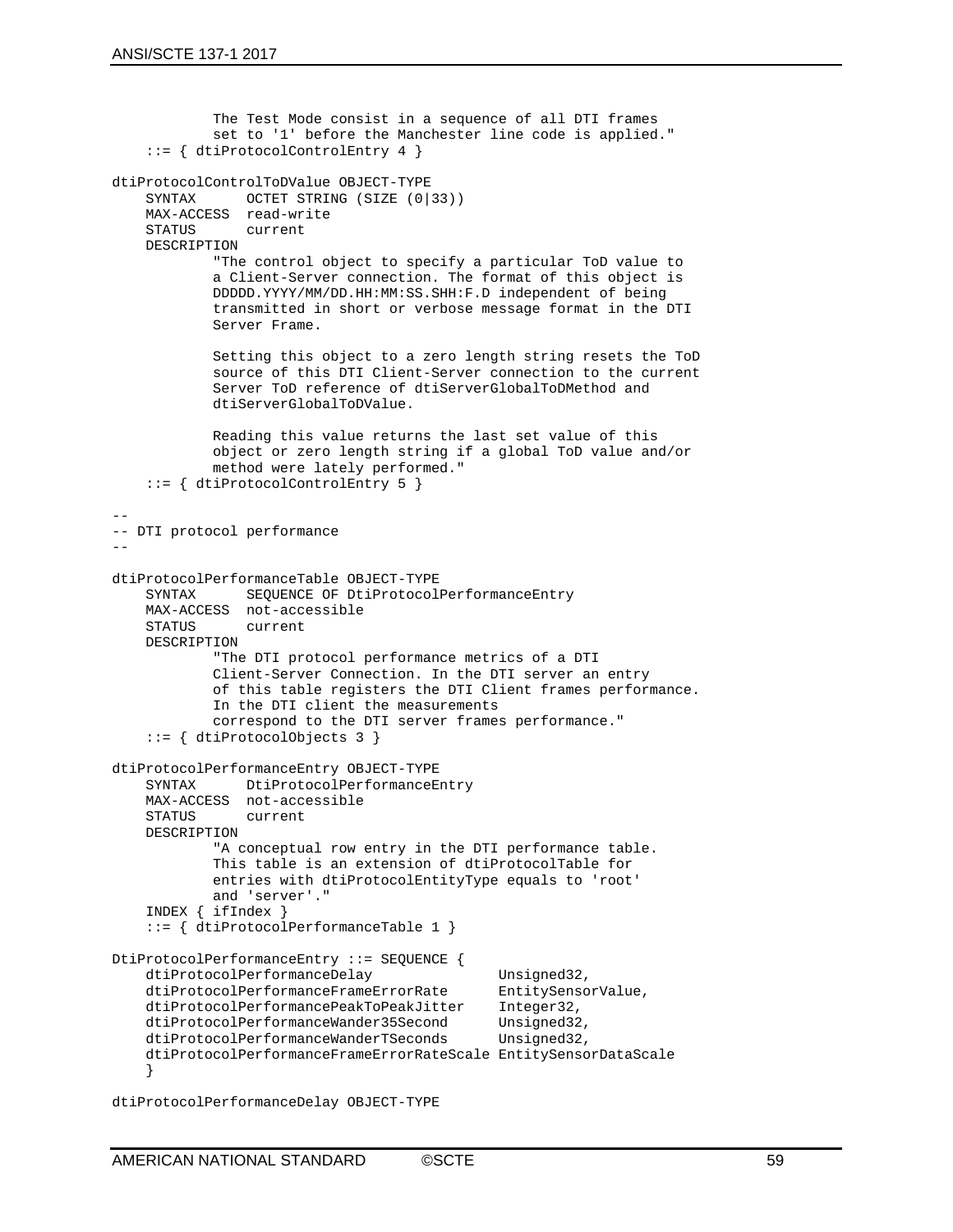```
SYNTAX Unsigned32<br>
UNITS "nanosecon
                 "nanoseconds"
     MAX-ACCESS read-only
     STATUS current
     DESCRIPTION
              "The roundtrip delay measured in nanoseconds."
     ::= { dtiProtocolPerformanceEntry 1 }
dtiProtocolPerformanceFrameErrorRate OBJECT-TYPE
                 EntitySensorValue<br>"FER"
    UNITS
    MAX-ACCESS read-only<br>STATUS current
                 current
     DESCRIPTION
              "Frame Error Rate (FER) corresponds to the ratio of DTI 
              protocol frames in error and the total of frames received
              during a period of time. 
              Frames in error and total frames correspond to the delta
              of ifErrors and ifUcastPackets MIB objects respectively 
              during the period of time defined by 
              dtiProtocolControlErrorRateInterval object. For the DTI 
              server the FER value is based on the DTI client interval
              frames and for the DTI client, corresponds to the DTI 
              server interval frames.
              This value is read in conjunction with 
              dtiProtocolPerformanceFrameErrorRateScale which determines
              The exponential value of this object. Although RFC 3434 
              recommends the use of the EntitySensorValue and
              EntitySensorDataScale data types in conjunction with an 
              objects of type EntitySensorDataScale and
              EntitySensorPrecision, Those two data types are not defined
              in this table as those are not used in the context of a 
              sensor like in entPhySensorTable where specific units and 
              precision is relevant."
     ::= { dtiProtocolPerformanceEntry 2 }
dtiProtocolPerformancePeakToPeakJitter OBJECT-TYPE
    SYNTAX Integer32 (-10000..10000)<br>UNITS "picoseconds"
                 "picoseconds"
    MAX-ACCESS read-only<br>STATUS current
                 current
     DESCRIPTION
              "The maximum phase variation (with frequency components 
              > 10 Hz) in the client frame with respect to the master 
              clock and reported in the DTI client frame for the time 
              interval specified in dtiProtocolControlJitterTimeInterval
              object."
     ::= { dtiProtocolPerformanceEntry 3 }
dtiProtocolPerformanceWander35Second OBJECT-TYPE
    SYNTAX Unsigned32(1..4294967295)<br>UNITS "picoseconds"
                 "picoseconds"
    MAX-ACCESS read-only<br>STATUS current
                 current
     DESCRIPTION
              "The largest wander value observed by the server in a 
              35-second interval for the corresponding Client-Server
              connection."
     ::= { dtiProtocolPerformanceEntry 4 }
dtiProtocolPerformanceWanderTSeconds OBJECT-TYPE
    SYNTAX Unsigned32(1..4294967295)<br>UNITS "picoseconds"
                 "picoseconds"
```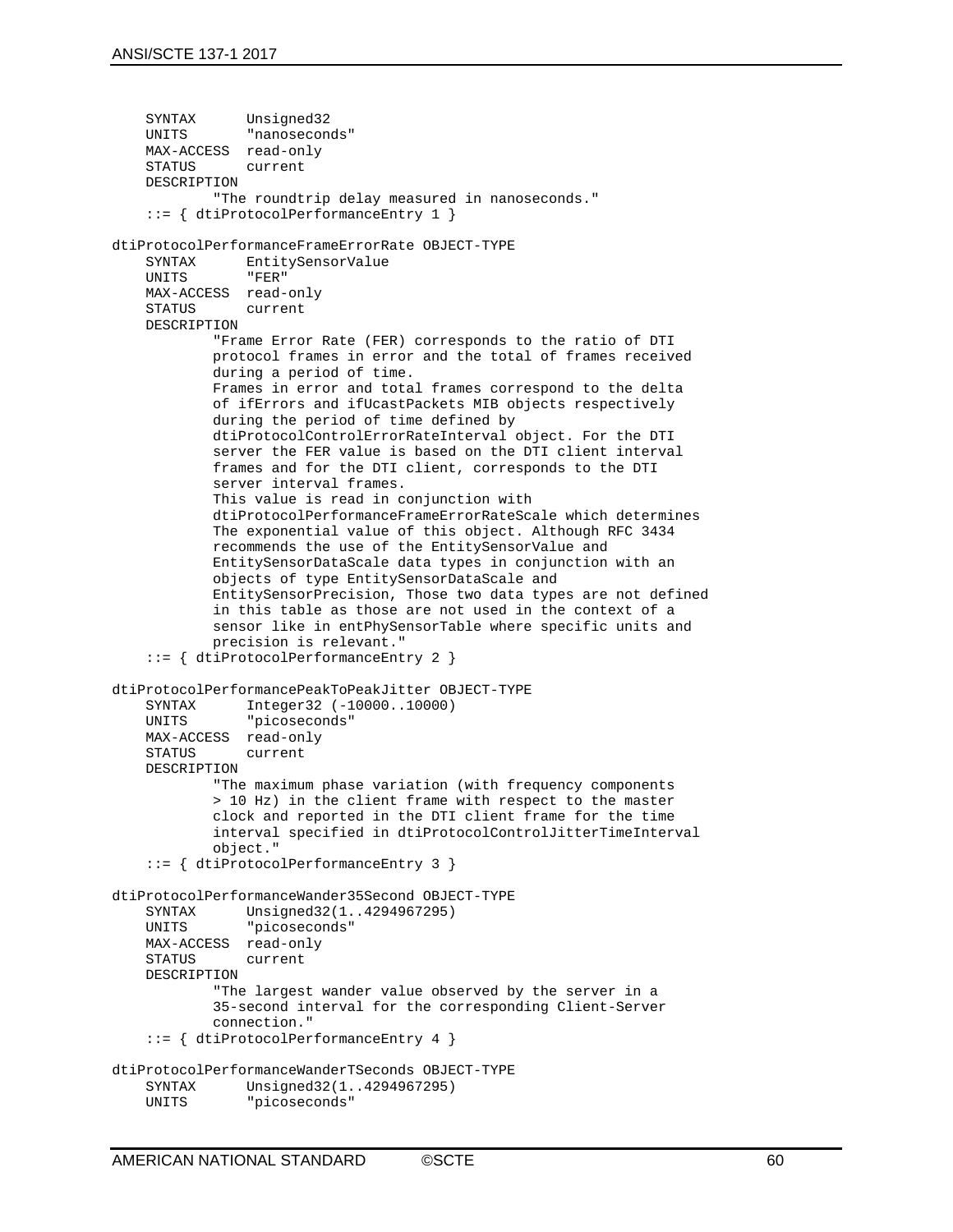```
MAX-ACCESS read-only<br>STATUS current
                 current
     DESCRIPTION
             "The largest wander value observed by the server in a time
             interval defined by dtiWanderTimeInterval for the 
             corresponding Client-Server connection."
     ::= { dtiProtocolPerformanceEntry 5 }
dtiProtocolPerformanceFrameErrorRateScale OBJECT-TYPE
                EntitySensorDataScale
    MAX-ACCESS read-only<br>STATUS current
                 current.
     DESCRIPTION
              "The scale used to measure the Frame Error Rate (FER)
             for dtiProtocolPerformanceFrameErrorRate."
     ::= { dtiProtocolPerformanceEntry 6 }
--
-- DTI Client State Machine
--
dtiProtocolClientFsmStatsTable OBJECT-TYPE
                 SEQUENCE OF DtiProtocolClientFsmStatsEntry
    MAX-ACCESS not-accessible<br>STATUS current
                 current
     DESCRIPTION
             "Statistics associated to the DTI client state machine.
             This table contains counters of the most significant
             DTI finite State machine transitions and states as 
             reported in the DTI Client Frame.
             Below is a description of the State Transition and 
             counters supported (not all State Transitions need 
             object definitions):
             T1: Warmup to Free-run
               Normally once after the clock warms up. 
               Rather than defining a counter for this 
                state transition, the managed system updates
                the object ifDiscontinuity with the time when
                the clock performs a transition to Free-run 
               State
             T2: Free-run to Fast 
               Not defined counter. T2 = T3 + 1
             T3: Fast to Free-run (dtiProtocolClientFsmStatsT3Count)
             T4: Fast to Normal (dtiProtocolClientFsmStatsT4Count)
               Counts the times the clock enters to the normal
               mode of operation.
             T5: Normal to Bridging
               Not defined counter. T5 = T6 + T7
             T6: Bridging to Normal (dtiProtocolClientFsmStatsT6Count)
             T7: Bridging to Holdover (dtiProtocolClientFsmStatsT7Count)
             T8: Holdover to Fast 
                No counter defined. 
                If DTI Client State is Holdover, T8 = T7 - 1 
               other DTI Client State, T8 = T7
             This table also includes the active time the DTI client is
             in Normal state(dtiProtocolClientFsmStatsNormalActiveTime)
             and Holdover state 
             (dtiProtocolClientFsmStatsHoldoverActiveTime)."
     REFERENCE
             "DOCSIS Timing Interface Specification, DTI Client Mode 
             Transition Diagram."
```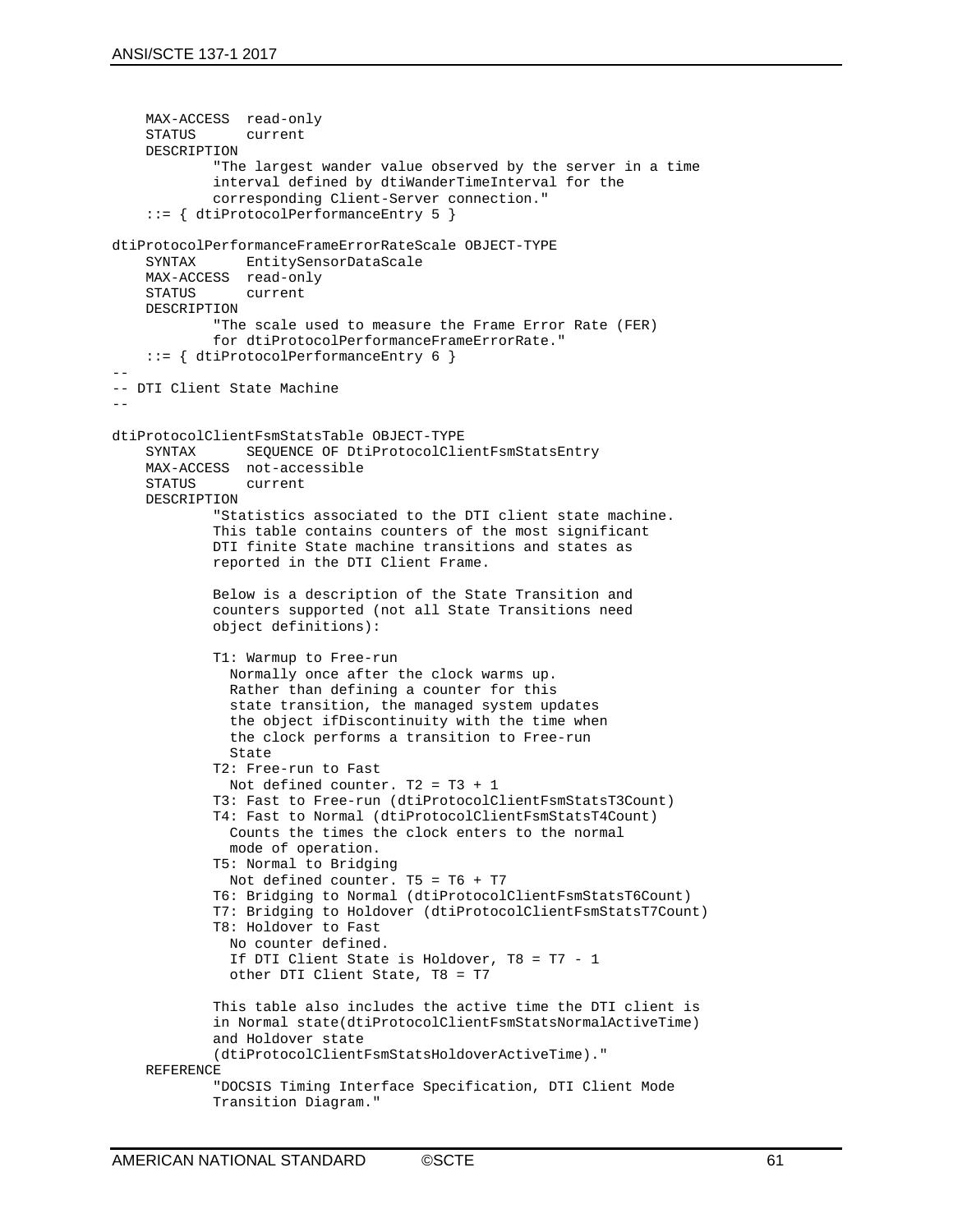```
 ::= { dtiProtocolObjects 6 }
dtiProtocolClientFsmStatsEntry OBJECT-TYPE
     SYNTAX DtiProtocolClientFsmStatsEntry
    MAX-ACCESS not-accessible<br>STATUS current
                 current
     DESCRIPTION
              "A conceptual row entry in the DTI FSM Statistics table.
              In the DTI Server (proxy) this table has an entry for 
              each DTI client interface as well as an entry for each 
              Server (proxy) interface to root server. In the DTI client
              there is an entry for each client interface."
     INDEX { ifIndex }
     ::= { dtiProtocolClientFsmStatsTable 1 }
DtiProtocolClientFsmStatsEntry ::= SEQUENCE {
    dtiProtocolClientFsmStatsT3Count Counter32,<br>dtiProtocolClientFsmStatsT4Count Counter32,
    dtiProtocolClientFsmStatsT4Count Counter32,<br>dtiProtocolClientFsmStatsT6Count Counter32.
    dtiProtocolClientFsmStatsT6Count Counter32,<br>dtiProtocolClientFsmStatsT7Count Counter32,
    dtiProtocolClientFsmStatsT7Count Counter32,<br>dtiProtocolClientFsmStatsNormalActiveTime Counter32.
    dtiProtocolClientFsmStatsNormalActiveTime
     dtiProtocolClientFsmStatsHoldoverActiveTime Counter32
     }
dtiProtocolClientFsmStatsT3Count OBJECT-TYPE
     SYNTAX Counter32
    MAX-ACCESS read-only<br>STATUS current
                  current
     DESCRIPTION
              "Counts the Transition from Fast to Free-run state (T3).
              This transition occurs when the client aborts the clock
              acquisition due to a high Frame Error Rate."
     REFERENCE
              "DOCSIS Timing Interface Specification, DTI Client Mode 
              Transition Diagram."
     ::= { dtiProtocolClientFsmStatsEntry 1 }
dtiProtocolClientFsmStatsT4Count OBJECT-TYPE
                 Counter32
    MAX-ACCESS read-only<br>STATUS current
                 current
     DESCRIPTION
              "Counts the Transition from Fast to Normal state (T4).
              This transition occurs when the client acquires for the 
              first time or recovers a stable clock reference."
     REFERENCE
              "DOCSIS Timing Interface Specification, DTI Client Mode 
              Transition Diagram."
     ::= { dtiProtocolClientFsmStatsEntry 2 }
dtiProtocolClientFsmStatsT6Count OBJECT-TYPE
                 Counter32
    MAX-ACCESS read-only<br>STATUS current
                  current
     DESCRIPTION
              "Counts the Transition from Bridging to Normal state (T6).
              This transition occurs when in Bridging mode the Frame 
              Error rate is reduced and the DTI client recovers the clock
              reference before a bridging mode timeout."
     REFERENCE
              "DOCSIS Timing Interface Specification, DTI Client Mode 
              Transition Diagram."
     ::= { dtiProtocolClientFsmStatsEntry 3 }
```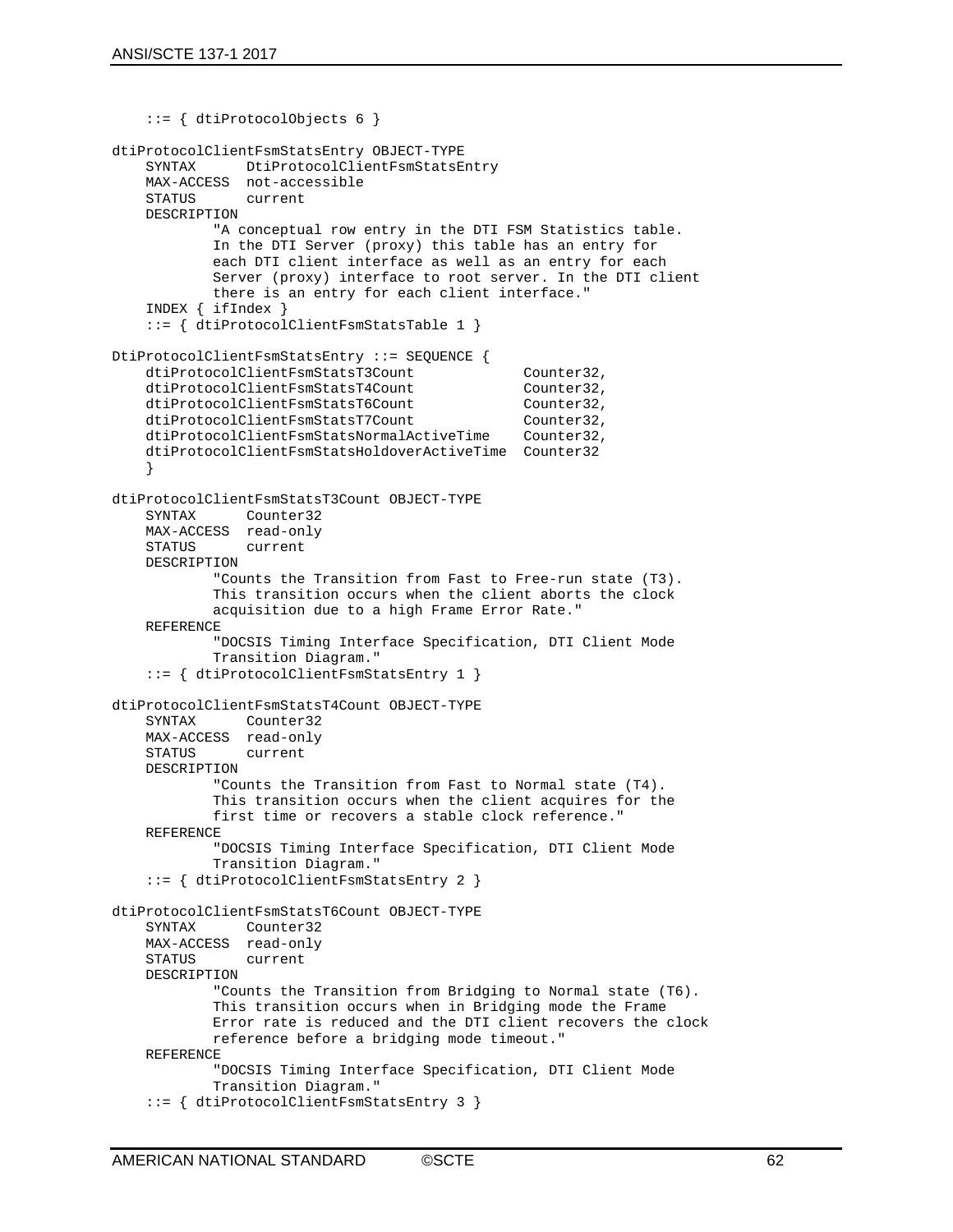```
dtiProtocolClientFsmStatsT7Count OBJECT-TYPE
                Counter32
     MAX-ACCESS read-only
                 current
     DESCRIPTION
              "Counts the Transition from Bridging to Holdover state 
              (T7). This transition occurs when the client is in Bridging
             mode, the bridging timeout expires and the DTI client 
              enters in Holdover mode."
     REFERENCE
              "DOCSIS Timing Interface Specification, DTI Client Mode 
             Transition Diagram."
     ::= { dtiProtocolClientFsmStatsEntry 4 }
dtiProtocolClientFsmStatsNormalActiveTime OBJECT-TYPE
    SYNTAX Counter32<br>UNITS "milliseco
    UNITS "milliseconds"<br>
MAX-ACCESS read-only
    MAX-ACCESS read-only<br>STATUS current
                current
     DESCRIPTION
              "The cumulative count in 10 KHz clock cycles the DTI client
              is being in Normal Mode.
             The percentage of time the DTI client is being operating in
             Normal Mode is calculated as the ratio of this object and 
              sysUpTime within two consecutive measurements. Note that 
             the value sysUpTime is given in hundreds of seconds, 
             therefore it needs to be multiplied by 100."
     REFERENCE
             "DOCSIS Timing Interface Specification, DTI Client Mode 
             Transition Diagram."
     ::= { dtiProtocolClientFsmStatsEntry 5 }
dtiProtocolClientFsmStatsHoldoverActiveTime OBJECT-TYPE
    SYNTAX Counter32<br>UNITS "milliseco
                "milliseconds"
    MAX-ACCESS read-only<br>STATUS current
                 current
     DESCRIPTION
              "The cumulative count in 10 KHz clock cycles the DTI client
             is being in Holdover Mode.
             The percentage of time the DTI client is being operating in
             Holdover Mode is calculated as the ratio of this object and
             sysUpTime within two consecutive measurements. Note that 
             the value sysUpTime is given in hundreds of seconds; 
             therefore it needs to be multiplied by 100."
     REFERENCE
              "DOCSIS Timing Interface Specification, DTI Client Mode 
             Transition Diagram."
     ::= { dtiProtocolClientFsmStatsEntry 6 }
--
-- Path Traceability Table
--
dtiPathTraceabilityTable OBJECT-TYPE
                 SEQUENCE OF DtiPathTraceabilityEntry
     MAX-ACCESS not-accessible
                 current
     DESCRIPTION
              "The Traceable Path information sent from the DTI server
              to the client. The traceability path includes node 
              information about DTI root server and DTI server (proxy).
```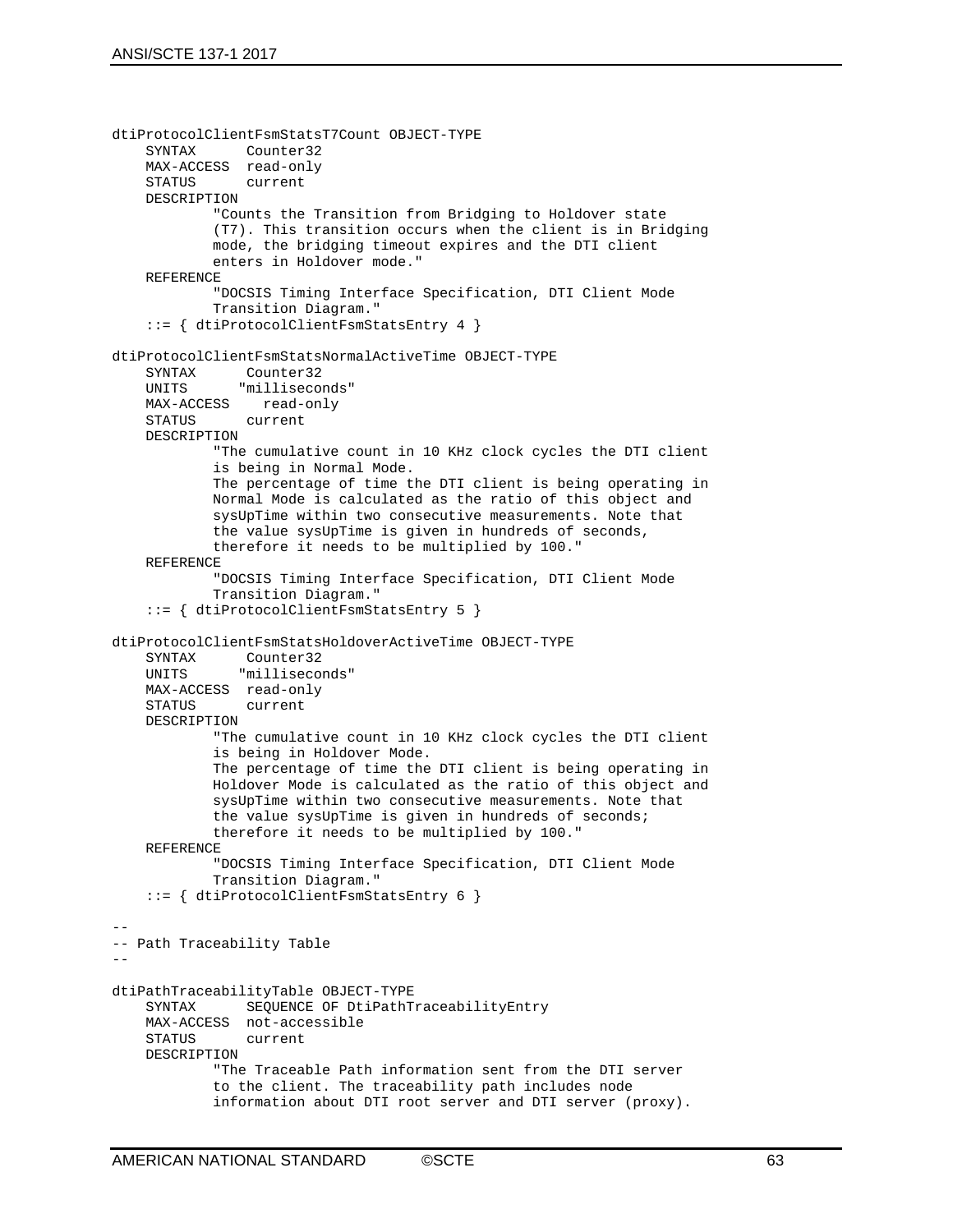```
 The entries of this table are pointed by dtiProtocolTable
               in both DTI Server and Client.
               The DTI server may aggregate in a single entry all the 
               root-to-server traceable paths that are common across
               multiple DTI clients."
      ::= { dtiProtocolObjects 4 }
dtiPathTraceabilityEntry OBJECT-TYPE
                  DtiPathTraceabilityEntry
     MAX-ACCESS not-accessible
                   current
     DESCRIPTION
               "A conceptual row entry in the DTI Path Traceability table.
               This table is an expansion of the dtiProtocolTable for 
               entries with dtiProtocolEntityType equal to 'server' 
               and 'client'."
     INDEX { dtiPathTraceabilityIndex }
     ::= { dtiPathTraceabilityTable 1 }
DtiPathTraceabilityEntry ::= SEQUENCE {
    dtiPathTraceabilityIndex Unsigned32,<br>dtiPathTraceabilityRootServerInetAddrType InetAddressType,
    dtiPathTraceabilityRootServerInetAddrType InetAddressT<br>dtiPathTraceabilityRootServerInetAddr InetAddress,
    dtiPathTraceabilityRootServerInetAddr   InetAddress,<br>dtiPathTraceabilityRootServerOutPhyIdx   PhysicalIndex.
    dtiPathTraceabilityRootServerOutPhyIdx PhysicalIndex,<br>dtiPathTraceabilityServerInetAddrType InetAddressType,
    dtiPathTraceabilityServerInetAddrType
    dtiPathTraceabilityServerInetAddr            InetAddress,<br>dtiPathTraceabilityServerOutPhyIdx              PhysicalIndex,
    dtiPathTraceabilityServerOutPhyIdx PhysicalInd<br>dtiPathTraceabilityRootServerProtVersion Unsigned32,
    dtiPathTraceabilityRootServerProtVersion Unsigned32<br>dtiPathTraceabilityServerProtVersion Unsigned32
    dtiPathTraceabilityServerProtVersion
 }
dtiPathTraceabilityIndex OBJECT-TYPE
                Unsigned32 (1..4294967295)
     MAX-ACCESS not-accessible
    STATUS
     DESCRIPTION
               "The index of this conceptual entry."
      ::= { dtiPathTraceabilityEntry 1 }
dtiPathTraceabilityRootServerInetAddrType OBJECT-TYPE
                 InetAddressType
    MAX-ACCESS read-only<br>STATUS current
                  current
     DESCRIPTION
               "The type of internet address for 
               dtiPathTraceabilityRootServerInetAddr."
      ::= { dtiPathTraceabilityEntry 2 }
dtiPathTraceabilityRootServerInetAddr OBJECT-TYPE
                 InetAddress
    MAX-ACCESS read-only<br>STATUS current
                  current
     DESCRIPTION
               "The IP address of the clock synchronization root server. 
               If this management entity has dtiServerExternalSource 
               'notExternal' this value returns an empty octet string and
               dtiPathTraceabilityRootServerInetAddrType. 
               The type of this address is determined by the value of the
               dtiPathTraceabilityRootServerInetAddrType object."
      ::= { dtiPathTraceabilityEntry 3 }
dtiPathTraceabilityRootServerOutPhyIdx OBJECT-TYPE
```

```
PhysicalIndex
```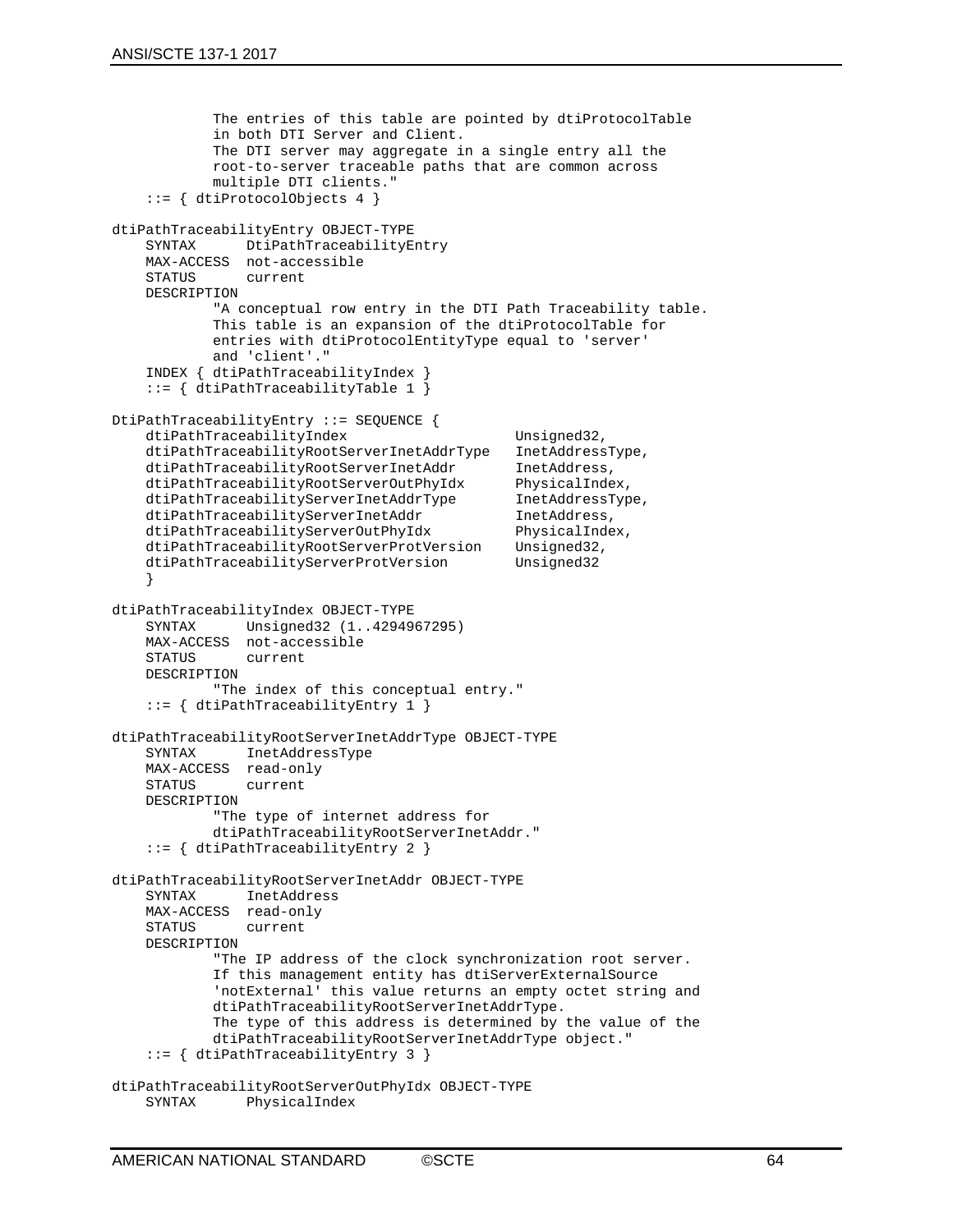```
MAX-ACCESS read-only<br>STATUS current
                 current
     DESCRIPTION
              "The physical port number of the clock synchronization 
              root server."
     ::= { dtiPathTraceabilityEntry 4 }
dtiPathTraceabilityServerInetAddrType OBJECT-TYPE
                 InetAddressType
    MAX-ACCESS read-only<br>STATUS current
                 current
     DESCRIPTION
              "The type of internet address for 
              dtiPathTraceabilityServerInetAddr."
     ::= { dtiPathTraceabilityEntry 5 }
dtiPathTraceabilityServerInetAddr OBJECT-TYPE
                InetAddress
    MAX-ACCESS read-only<br>STATUS current
                 current
     DESCRIPTION
              "The IP address of the clock synchronization server 
              associated with this management entity. The type of this
              address is determined by the value of the 
              dtiPathTraceabilityServerInetAddrType object."
     ::= { dtiPathTraceabilityEntry 6 }
dtiPathTraceabilityServerOutPhyIdx OBJECT-TYPE
                PhysicalIndex
    MAX-ACCESS read-only<br>STATUS current
                 current
     DESCRIPTION
              "The physical port number of the clock synchronization 
              server associated with this management entity."
     ::= { dtiPathTraceabilityEntry 7 }
dtiPathTraceabilityRootServerProtVersion OBJECT-TYPE
                 Unsigned32
    MAX-ACCESS read-only<br>STATUS current
                 current
     DESCRIPTION
              "The DTI Protocol Version of the clock synchronization root
              server."
     ::= { dtiPathTraceabilityEntry 8 }
dtiPathTraceabilityServerProtVersion OBJECT-TYPE
             Unsigned32
    MAX-ACCESS read-only<br>STATUS current
                 current
     DESCRIPTION
              "The DTI Protocol Version of the clock synchronization 
              server associated with this management entity."
     ::= { dtiPathTraceabilityEntry 9 }
--
-- DTI server objects 
--
dtiServerRootClockType OBJECT-TYPE<br>SYNTAX INTEGER {
                 INTEGER {
         ituI(1), 
         ituII(2), 
         ituIII(3),
```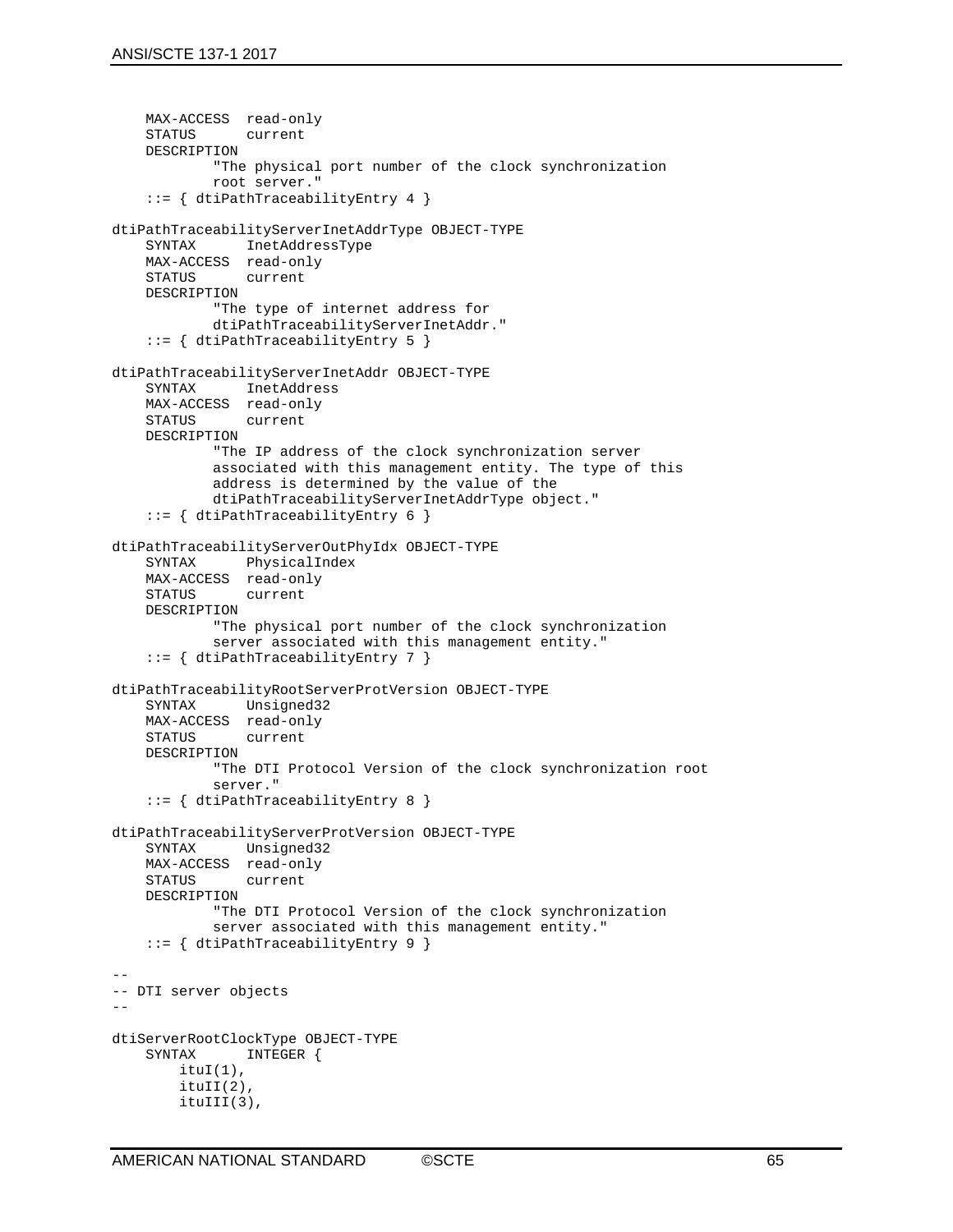```
 st3(4)
 }
     MAX-ACCESS read-only
     STATUS current
     DESCRIPTION
              "The clock type of the root server this server is 
              connected. If dtiServerHopCount is 'root' the clock type
              is the self clock.
              'ituI' corresponds to an ITU Type I clock. 
             'ituII' corresponds to an ITU Type II clock.
              'ituIII' corresponds to an ITU Type III clock.
             'st3' corresponds to an ANSI T1.101 ST3 clock."
     ::= { dtiServerProperties 1 }
dtiServerHopCount OBJECT-TYPE<br>SYNTAX INTEGER { root
               INTEGER \{root(1), prox(Y(2))\}MAX-ACCESS read-only<br>STATUS current
               current
     DESCRIPTION
              "This object indicates the type of the DTI server.
              'root' indicates the server is the DTI root server. 'proxy'
              indicates the DTI server is connected to a root DTI 
              server."
     ::= { dtiServerProperties 2 }
dtiServerExternalTimingSource OBJECT-TYPE
     SYNTAX INTEGER { 
         noExternal(1), 
        qps(2),
         network(3)
 } 
    MAX-ACCESS read-only<br>STATUS current
                current
     DESCRIPTION
              "The type of external clock that provides the reference 
              for this DTI server.
              'none' indicates the DTI server has no timing reference 
                 input.
              'gps' indicates the timing source is GPS.
              'network' indicates the timing is obtained from a network
                such as a PDH, or SONET network."
     ::= { dtiServerProperties 3 }
dtiServerToDSources OBJECT-TYPE<br>SYNTAX BITS {
               BITS {
         default(0), 
         userTime(1),
         ntpv4(2),
         gps(3)
 } 
    MAX-ACCESS read-only<br>STATUS current
                 current
     DESCRIPTION
              "Indicates the DTI Server's registered Time of Day sources.
              A bit set to '1' has the following meaning:
              'default' the internal DTI Server ToD reference without 
                      external updates.
              'userTime' indicates the capability of ToD being set by a
                      manager entity either setting 
                     dtiServerGlobalToDValue or 
                     dtiProtocolControlToDValue. 
              'ntpv4' indicates support of NTP Network Time Protocol
```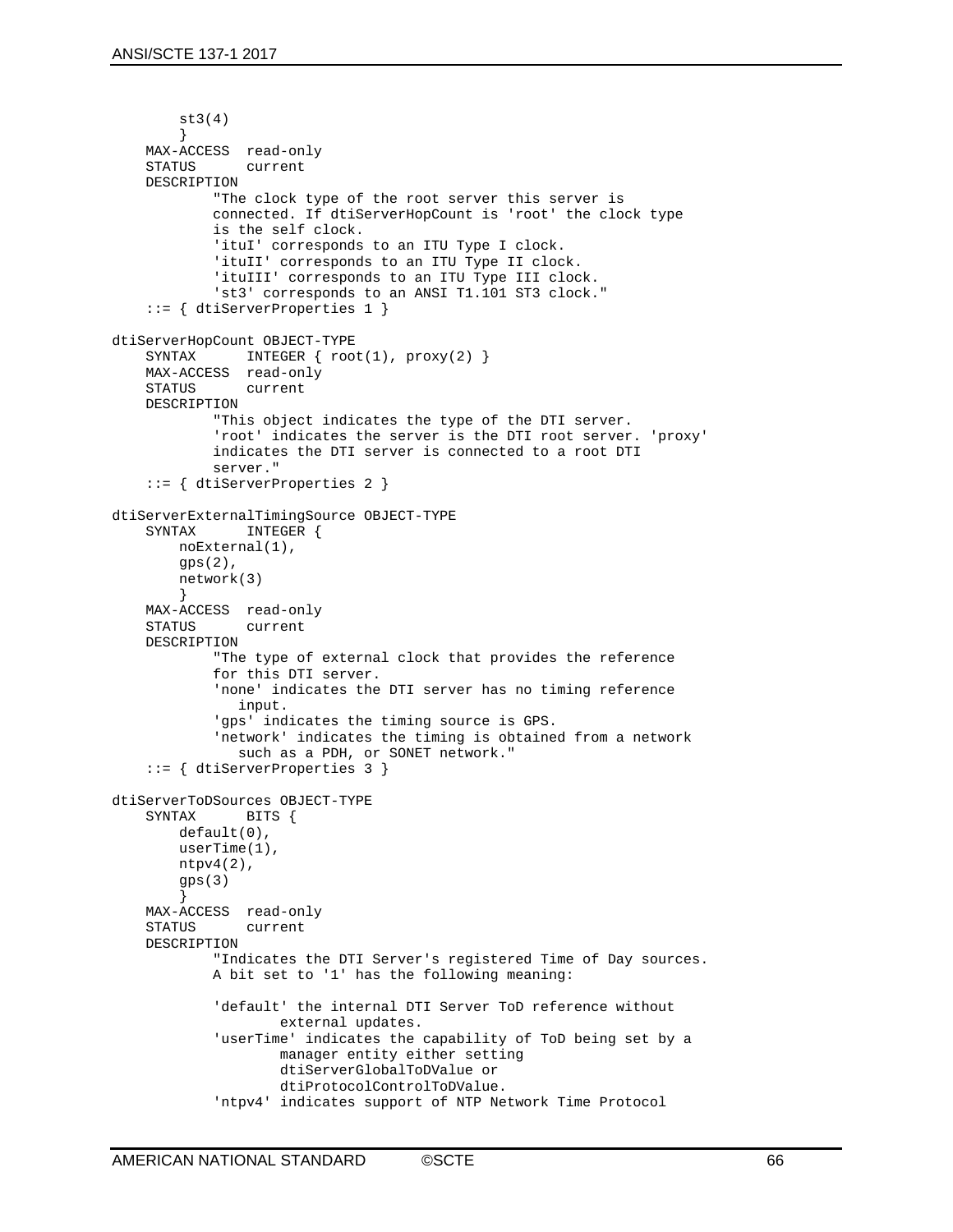```
 version 4.
              'gps' indicates support of GPS ToD gpssec.
              The initialization or configuration of GPS or NTPv4 ToD 
              sources is not defined in this MIB module."
     ::= { dtiServerProperties 4 }
--
--
--
dtiServerGlobalTimeInterval OBJECT-TYPE<br>SYNTAX Unsigned32 (0..3600)
    SYNTAX Unsigned32 (0..3600)<br>
INITS "seconds"
                 "seconds"
     MAX-ACCESS read-write
    STATUS
     DESCRIPTION
              "The time interval used to calculate 
              dtiProtocolPerformanceDelay and 
              dtiProtocolPerformanceWanderTSeconds for all Client-Server
              connections of the managed system.
              A set to this object overrides all the entries of 
              dtiProtocolControlTimeInterval previously configured.
              The value zero indicates the Wander for T Seconds and 
              Protocol Delay is not calculated."
     DEFVAL { 0 }
     ::= { dtiServerGlobalParameters 1 }
dtiServerGlobalErrorRateInterval OBJECT-TYPE<br>SYNTAX Unsigned32 (0 3600)
    SYNTAX Unsigned32 (0..3600)<br>
INITS "seconds"
                 "seconds"
     MAX-ACCESS read-write
                 current
     DESCRIPTION
              "The time interval used to calculate the value of 
              dtiProtocolPerformanceFrameErrorRate for all Client-Server
              connections of the managed system.
              A set to this object overrides all the entries of 
              dtiProtocolControlErrorRateInterval previously configured.
              The value zero indicates no current FER measurements are 
              being taken."
     DEFVAL { 0 } 
     ::= { dtiServerGlobalParameters 2 }
dtiServerGlobalJitterTimeInterval OBJECT-TYPE
    SYNTAX Unsigned32 (0..3600)<br>UNITS "seconds"
                 "seconds"
     MAX-ACCESS read-write
     STATUS current
     DESCRIPTION
              "The time interval used to calculate 
              dtiProtocolPerformancePeakToPeakJitter for all 
              Client-Server connections of the managed system.
              A set to this object overrides all the entries of 
              dtiProtocolControlErrorRateInterval previously configured.
              The value zero indicates no Jitter measurements are being 
              taken."
    DEFVAL { 0 }
     ::= { dtiServerGlobalParameters 3 }
dtiServerGlobalToDMethod OBJECT-TYPE<br>SYNTAX INTEGER {
                 INTEGER {
         default(1), 
         userTime(2),
```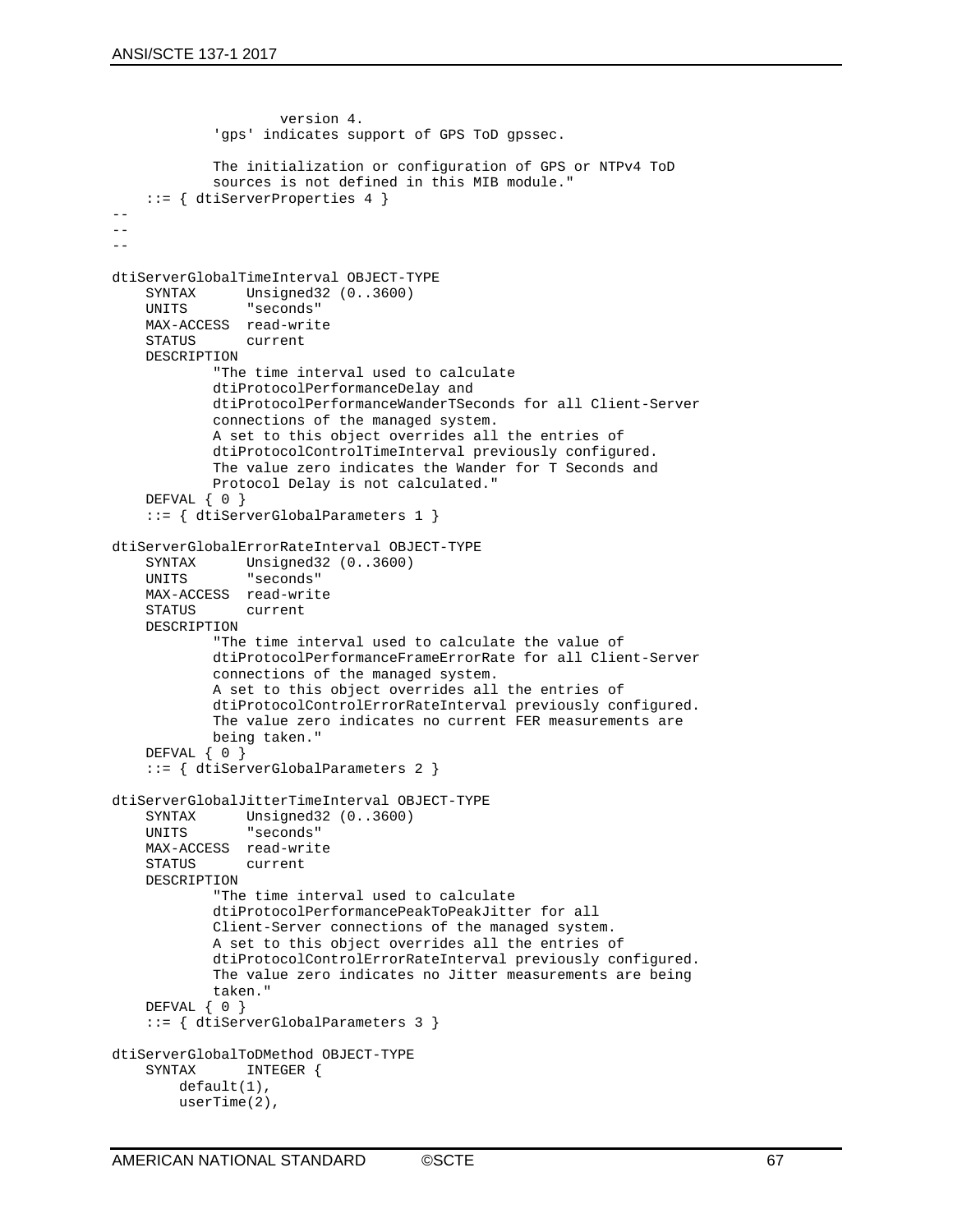```
 ntpv4(3),
        qps(4) }
     MAX-ACCESS read-write
                 current
     DESCRIPTION
              "Selects the type of ToD Source for the DTI server 
              operation. The set of this object to its enumerated
              values is described below:
              'default' instructs the DTI server to use the last ToD 
                      reference as the value for its internal clock.
              'userTime' instructs the DTI server to use the value of 
                      dtiServerGlobalToDValue for the DTI server internal
                     time ticks clock. 
              'ntpv4' instructs the DTI server to use the NTP Network 
                      Time Protocol version 4 as the ToD reference.
              'gps' instructs the DTI server to use the GPS gpssec ToD
                      as the ToD reference.
              It is recommended to reject an SNMP SET to a particular ToD
              method if such ToD capability is not active or requires 
              other configuration steps.
              A successful set of this object sets to a zero length 
              string all the DTI Client-Server connections that 
             previously were set via dtiProtocolControlToDValue to 
              particular ToD Values."
     ::= { dtiServerGlobalParameters 4 }
dtiServerGlobalToDValue OBJECT-TYPE
                OCTET STRING (SIZE (0|33))
    MAX-ACCESS read-write<br>STATUS current
                 current
     DESCRIPTION
              "The control object to specify the ToD value for all DTI 
              server Client-Server connections. The format of this object
              is DDDDD.YYYY/MM/DD.HH:MM:SS.SHH:F.D independent of being
              transmitted in short or verbose message format in the DTI
              Server Frame.
              A set of this object to a valid value different of zero 
              length string automatically sets dtiServerGlobalToDMethod
              to 'userTime'. Setting this object to zero re-establishes
              the ToD source to the current Server ToD reference 
              dtiServerGlobalToDMethod 'default', 'ntpProtocol' 
              or 'gps'."
     ::= { dtiServerGlobalParameters 5 }
--
--
--
-- Conformance information
dtiMibConformance OBJECT IDENTIFIER ::= { dtiMib 2 }
dtiMibCompliances OBJECT IDENTIFIER ::= { dtiMibConformance 1 dtiMibGroups OBJECT IDENTIFIER ::= { dtiMibConformance 2
                   OBJECT IDENTIFIER ::= \begin{cases} \text{dt} \\ \text{dt} \end{cases}-- Compliance statements
dtiMibCompliance MODULE-COMPLIANCE
                 current
     DESCRIPTION
              "The compliance statement for DTI."
M\bigcapIIII.F
```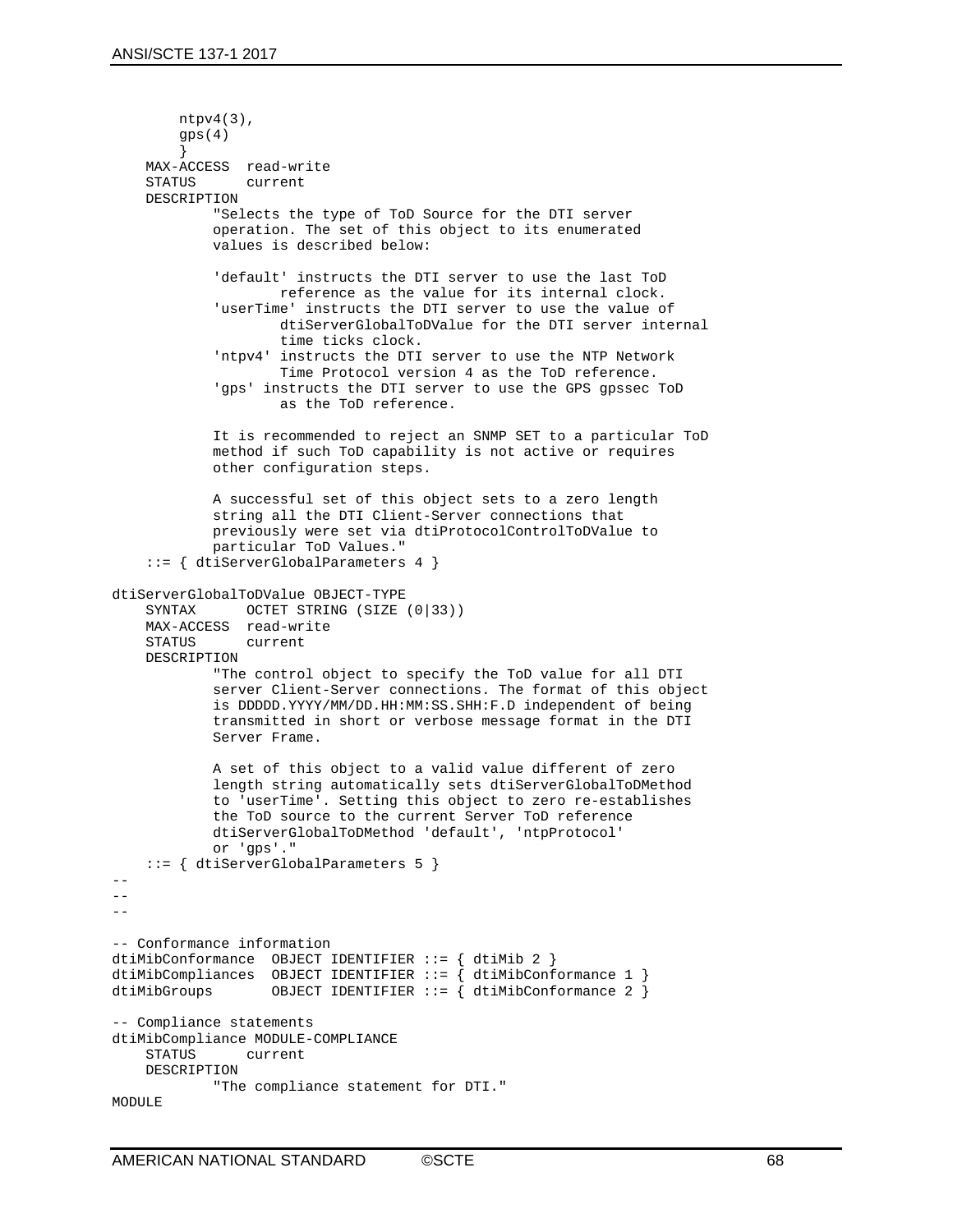```
-- unconditionally mandatory groups
MANDATORY-GROUPS {
             dtiBaseGroup
     }
-- conditionally mandatory groups
GROUP dtiServerGroup
     DESCRIPTION
              "Mandatory group for DTI server."
GROUP dtiClientGroup 
     DESCRIPTION
              "Mandatory group for DTI client."
OBJECT dtiProtocolServerStatusFlag<br>SYNTAX INTEGER {
                 INTEGER {
         unknown(0),
         warmup(1), 
         freerun(2), 
         fastTrackingMode(3), 
         normalMode(4), 
         holdoverMode(5), 
         testMode(7)
         }
     DESCRIPTION
              " The value 'clientStable' is deprecated and not used." 
OBJECT dtiProtocolServerCableAdvanceValue
     MIN-ACCESS read-only
     DESCRIPTION
              "This object is read-write for DTI server interfaces and 
              read-only for DTI client interfaces (e.g., a DTI interface 
              connected to a DTI server or a DTI root server)."
OBJECT dtiProtocolControlErrorRateInterval<br>SYNTAX Unsigned32 (1..3600)
               Unsigned32 (1..3600) WRITE-SYNTAX Unsigned32 (0..3600)
     MIN-ACCESS read-only
     DESCRIPTION
              "This object is read-write for DTI server interfaces and 
              write access for DTI client interfaces is not required.
              (e.g., a DTI interface connected to a DTI server or a DTI 
              root server).The Error Rate Interval for DTI client 
              interfaces is vendor-specific with a suggested value in 
              the interval from 1 to 60 seconds."
     ::= { dtiMibCompliances 1 }
dtiBaseGroup OBJECT-GROUP
     OBJECTS {
     dtiProtocolServerToDState,
     dtiProtocolServerToDValue,
     dtiProtocolServerCableAdvanceFlag,
     dtiProtocolServerCableAdvanceValue,
     dtiProtocolClientPhaseError,
     dtiProtocolClientVersion,
     dtiProtocolEntityType,
     dtiProtocolClientClockType,
     dtiProtocolServerStatusFlag,
     dtiProtocolClientStatusFlag,
     dtiProtocolServerToDState,
     dtiProtocolServerToDType,
```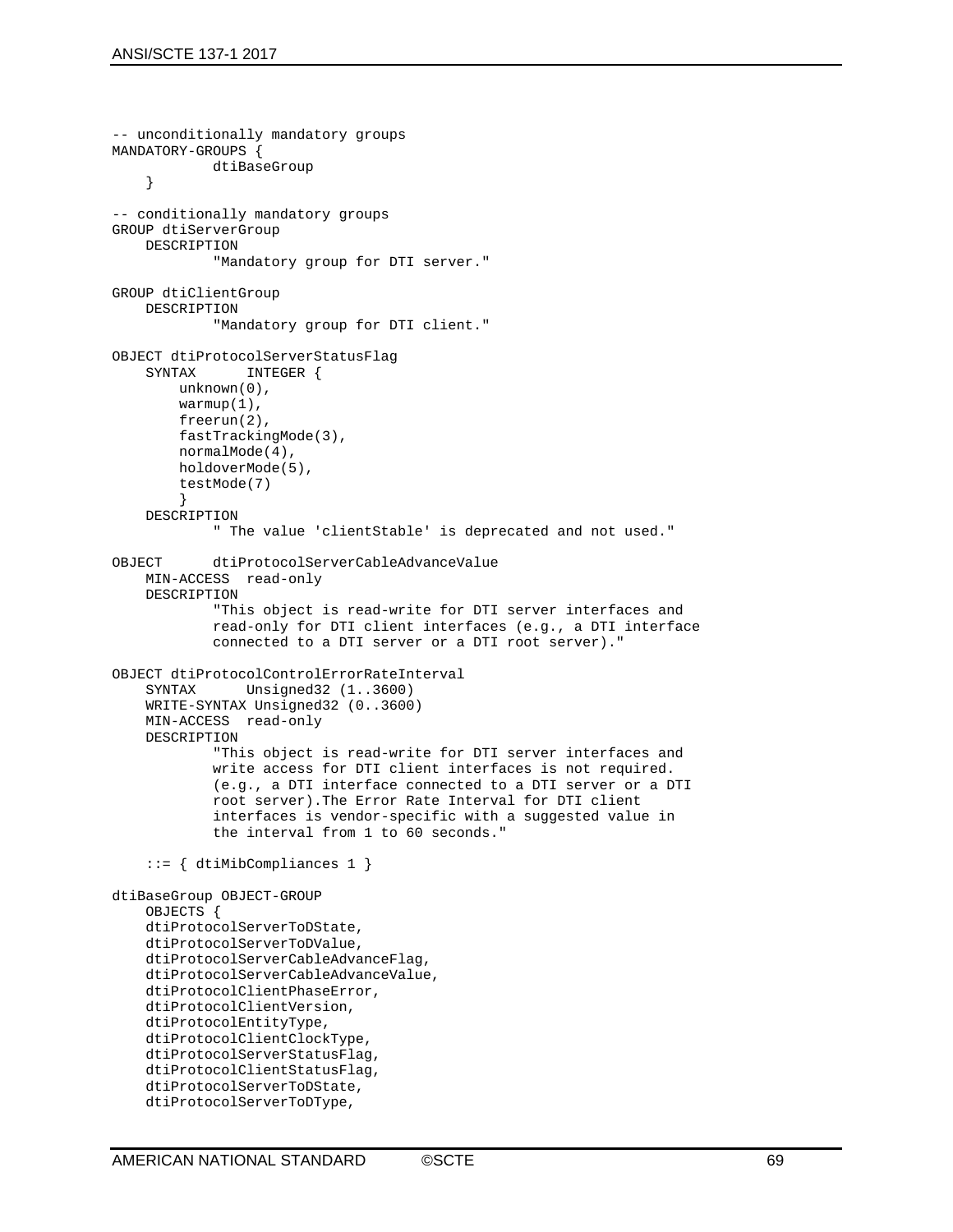```
 dtiProtocolServerToDValue,
     dtiProtocolServerCableAdvanceFlag,
     dtiProtocolServerCableAdvanceValue,
     dtiProtocolClientPhaseError,
     dtiProtocolClientVersion,
     dtiProtocolClientPathTraceability,
     dtiPathTraceabilityRootServerInetAddrType,
     dtiPathTraceabilityRootServerInetAddr,
     dtiPathTraceabilityRootServerOutPhyIdx,
     dtiPathTraceabilityServerInetAddrType,
     dtiPathTraceabilityServerInetAddr,
     dtiPathTraceabilityServerOutPhyIdx,
     dtiPathTraceabilityRootServerProtVersion,
     dtiPathTraceabilityServerProtVersion,
     dtiProtocolControlErrorRateInterval,
     dtiProtocolPerformanceFrameErrorRate,
     dtiProtocolPerformanceFrameErrorRateScale,
     dtiProtocolServerClientStableFlag
    }<br>Status
                current
     DESCRIPTION
             "Group of object applicable to DTI Server and DTI Client."
    ::= { dtiMibGroups 1 }
dtiServerGroup OBJECT-GROUP
     OBJECTS {
     dtiProtocolControlTimeInterval,
     dtiProtocolControlJitterTimeInterval,
    dtiProtocolControlTestMode,
     dtiProtocolControlToDValue,
     dtiProtocolPerformanceDelay,
     dtiProtocolPerformancePeakToPeakJitter,
     dtiProtocolPerformanceWander35Second,
     dtiProtocolPerformanceWanderTSeconds,
     dtiServerRootClockType,
     dtiServerHopCount,
     dtiServerExternalTimingSource,
     dtiServerToDSources,
     dtiServerGlobalTimeInterval,
     dtiServerGlobalErrorRateInterval,
     dtiServerGlobalJitterTimeInterval,
     dtiServerGlobalToDMethod,
     dtiServerGlobalToDValue
 }
     STATUS current
     DESCRIPTION
             "Group of objects applicable to DTI Server only."
     ::= { dtiMibGroups 2 } 
dtiClientGroup OBJECT-GROUP
     OBJECTS {
     dtiProtocolClientFsmStatsT3Count,
     dtiProtocolClientFsmStatsT4Count,
     dtiProtocolClientFsmStatsT6Count,
     dtiProtocolClientFsmStatsT7Count,
     dtiProtocolClientFsmStatsNormalActiveTime,
     dtiProtocolClientFsmStatsHoldoverActiveTime
 }
     STATUS current
     DESCRIPTION
             "Group of objects applicable to DTI Client."
     ::= { dtiMibGroups 3 } 
END
```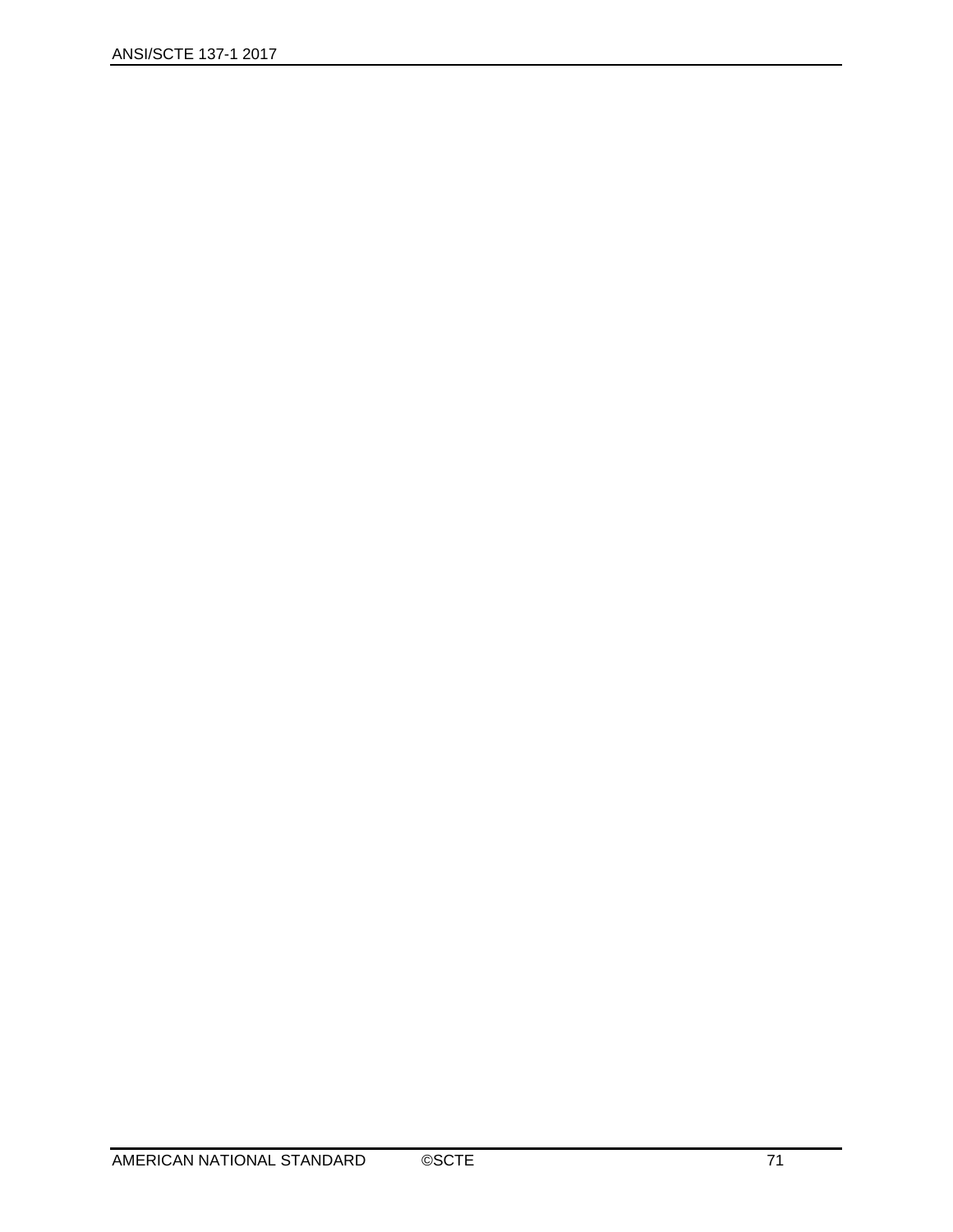# **Annex C DTI-S CRC-16**

The CRC-16 generator MUST be initialized with '1's during the preamble bits. After the last bit of preamble, the payload data MUST be shifted through the CRC-16 code generator. Following the last bit of the payload, the serial output MUST be switched from the transmit shift register to the output of the CRC-16 generator and 16 more '1's MUST be shifted through the generator to shift out the 16 bit CRC.

During Initialization and CRC output, the CRC-16 MUST be implemented as a shift register:



*Figure C–1 - CRC Initialization*

During Payload CRC checking, the CRC-16 MUST be implemented as shown.



*Figure C–2 - CRC Algorithms*

As an example of DTI-S CRC16, when inputs are:

0x313233343536373839,

the CRC16 values are:

0xE4E0.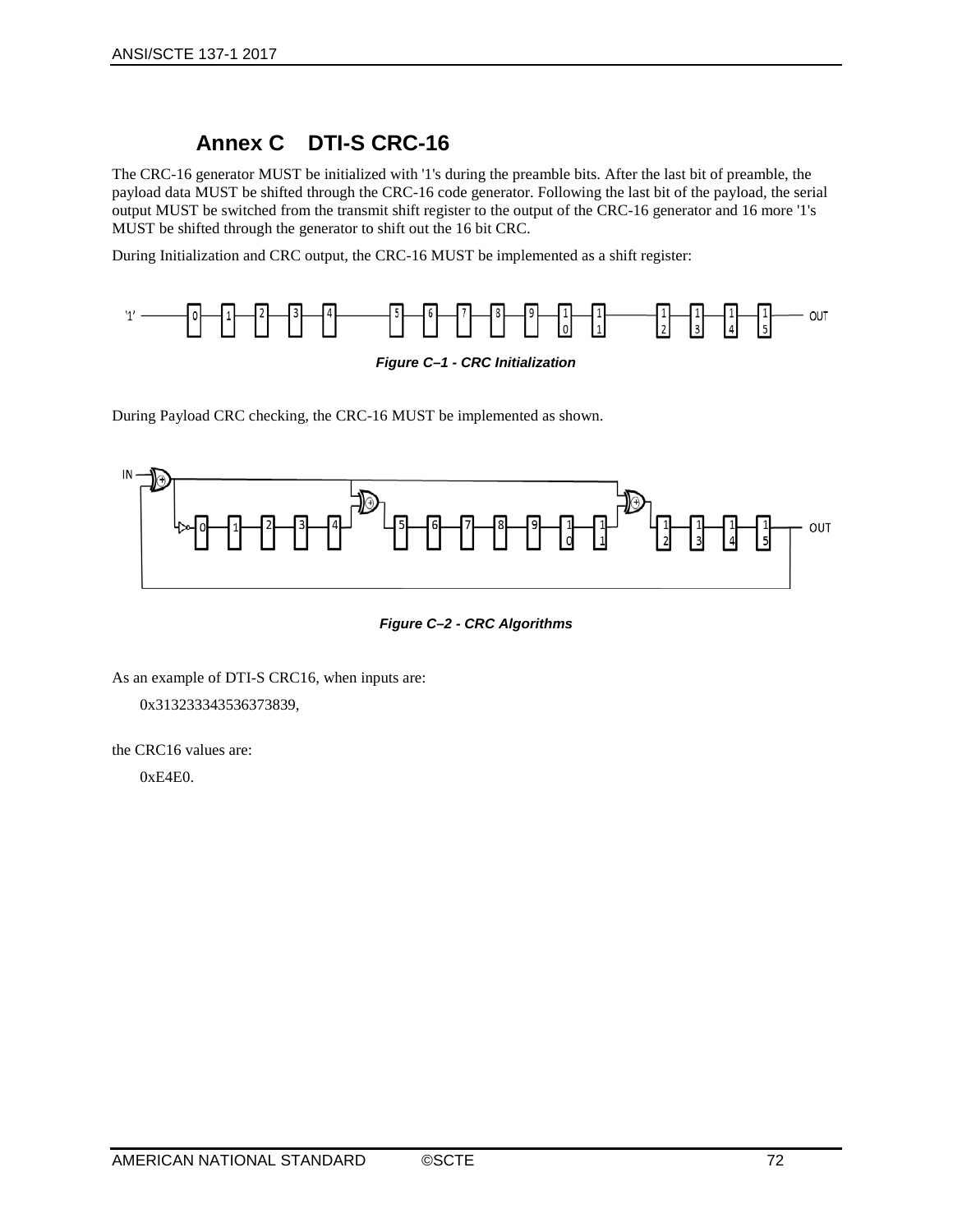# **Appendix I DTI Server Functional Description**

This Appendix provides supporting information to assist development of compliant DTI servers.

[Figure](#page-72-0) I–1 illustrates a reference diagram showing the server processing function relating to external references. Vendors are free to implement alternate internal architecture as long all DTI server requirements are met. The relationship between the gpssec timescale and the DTI timestamp is discussed in detail in Section [6.2.](#page-17-0) This appendix discusses one method to support these requirements.



*Figure I–1 - Server TOD/GPS/Network Signal Processing Reference Block Diagram*

<span id="page-72-0"></span>The core functional block in a Server is the DTI Server Clock. The Server Clock principle function is to control the 10.24 MHz master clock and a precise timing tick (shown as the dejittered 1PPS in the diagram) based on error measurement with respect to the external input. The external input may be either GPS or a Network reference. The Server supports a function to align the DOCSIS Timestamp to the GPS timescale (or externally supplied estimate of GPS time). The DOCSIS Timestamp Generator functional block illustrates this operation. The generator calculates the next DOCSIS Timestamp based on the current gpssec value. This value is loaded synchronously with the dejittered TOD/GPS 1PPS signal if the alignment control is asserted. The dejittered TOD/GPS 1PPS output is maintained in tight coherency with the 10.24 MHz clock to permit a synchronous alignment of the DOCSIS Timestamp within one masterclock period.

### **I.1 Server DTI Signal Processing**

A block diagram of the DTI Server signal processor is shown below in [Figure](#page-73-0) I–2.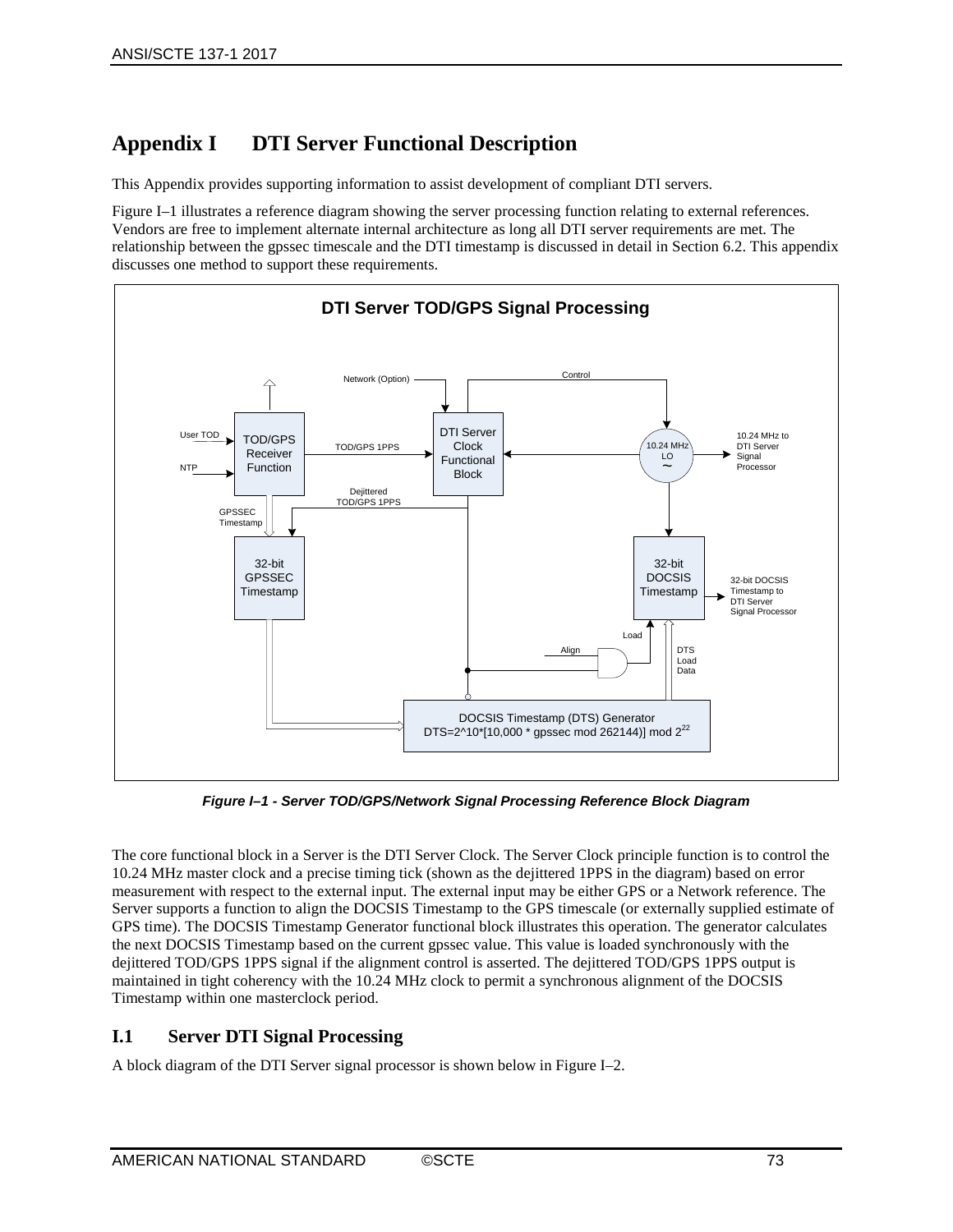

*Figure I–2 - DTI Server Reference Signal Processing Block Diagram*

<span id="page-73-0"></span>The DTI Server Signal Processor generates the DTI timing signal, receives the reply from the client, calculates the round trip cable delay, and relays it back to the client as a cable advance value. The DTI Server Signal Processor receives (from the TOD/GPS/External Reference signal processor) a 10.24 MHz clock, and the 32-bit DOCSIS timestamp. The lower 10 bits of the DOCSIS timestamp are the actual bit counter for the DTI frame. The lower 10 bits of the DOCSIS timestamp will be referred to as "bit counter" for the rest of this explanation. The DTI frame is launched when the bit counter is zero. The DTI timing signal is clocked out using the 10.24 MHz clock (2 clocks per Manchester symbol). The DTI Frame transmitter will append the 68-bit preamble to the beginning of the frame and a 16-bit CRC to the end.

The client will receive the DTI timing signal and respond when its frame counter is at 512. The server DTI Frame Receiver will receive the response from the client and will issue its CRC OK after the 16<sup>th</sup> CRC bit has been received.

A cable delay measurement circuit measures the delay of the received CRC OK flag from where it would appear if the delay were zero. The measurement process may be started when the  $10.24$  MHz DTI counter is at  $746^{13}$  $746^{13}$  $746^{13}$  modulo 1024. Conceptually, if there is zero round-trip cable delay, the last bit of the CRC returning from client will arrive at the 746 server counter value. The received CRC\_OK flag terminates the measurement process. This produces a raw cable delay values that is updated at a 10 kHz rate. The raw cable delay value has a resolution of one 149.8 MHz clock cycle.

A cable delay filter then processes the output of the measurement circuit. The filtering process will remove any transient values and will average the delay value. The averaging process will also produce the fractional delay value.

The 24-bit Cable Advance value is derived by dividing the cable delay by 2.

<span id="page-73-1"></span> $13746 = 512 + 234$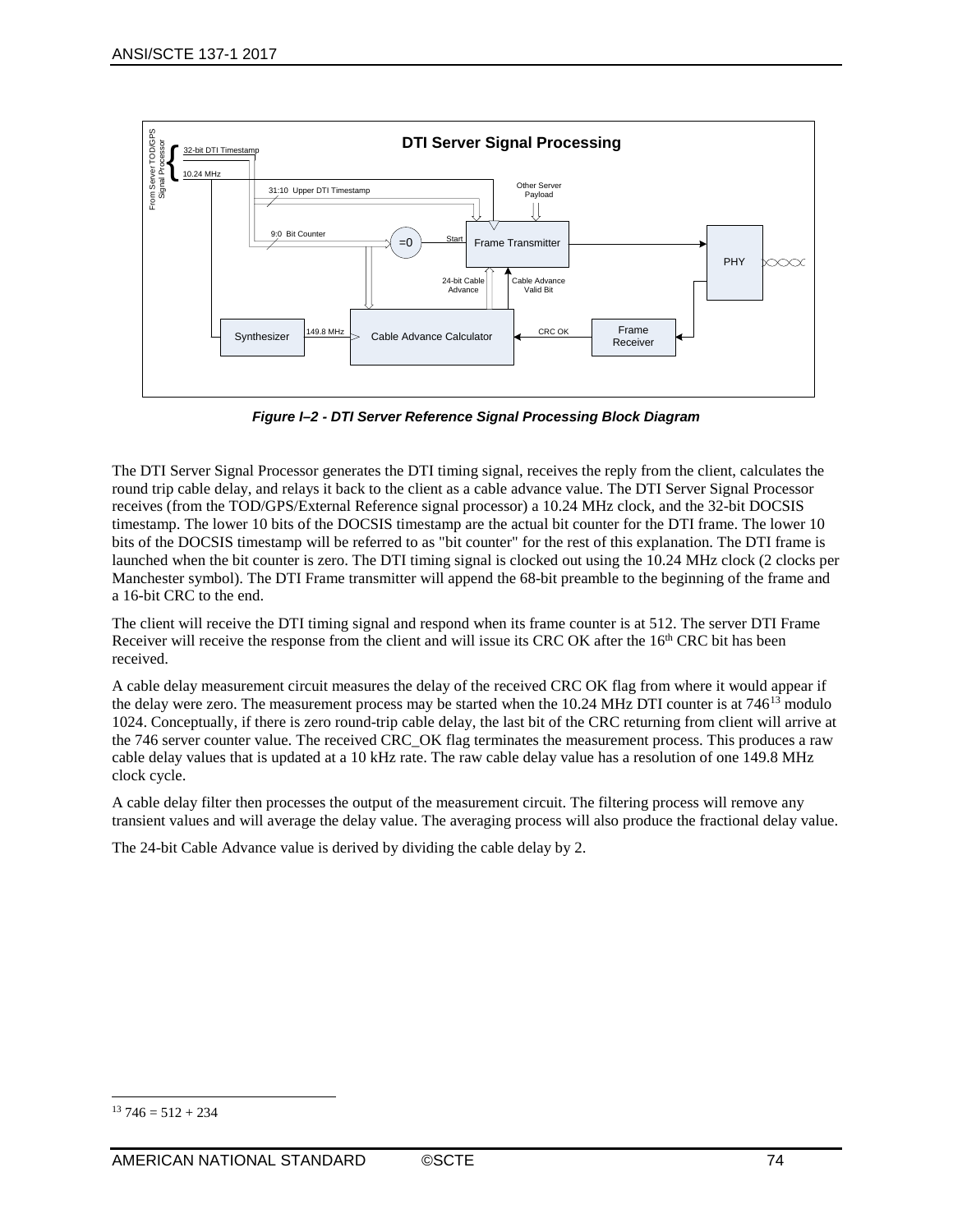# **Appendix II DTI Client Functional Description**

This appendix provides supporting information to assist development of compliant DTI servers.

DTI Client Block Diagram

The block diagram shown below in [Figure](#page-74-0) II–1 shows the data flow of the DTI client signal processing.

<span id="page-74-0"></span>

*Figure II–1 - DTI Client Block Diagram*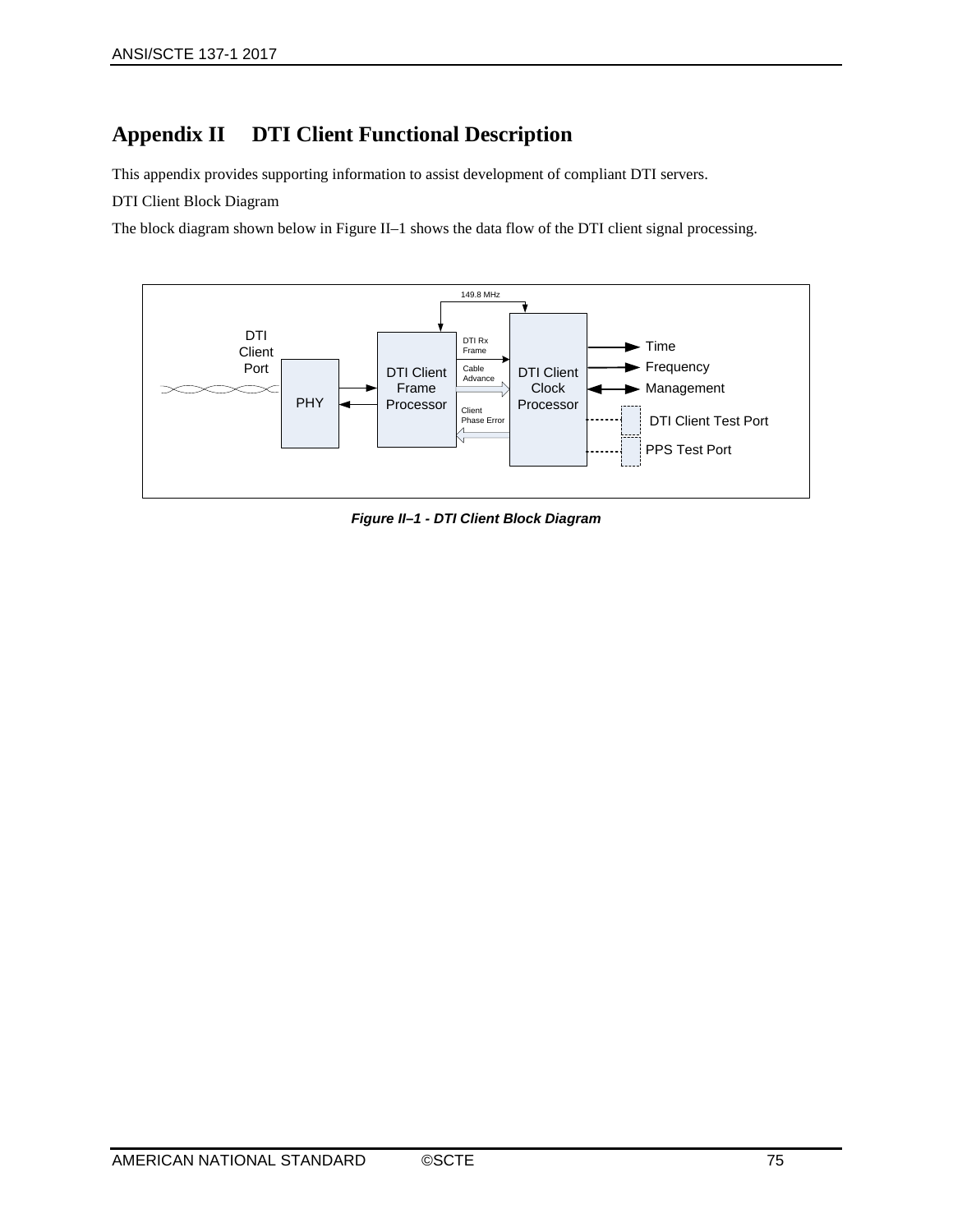

| <b>MOD</b> | <b>DRIVER A</b> | <b>DRIVER B</b> | DRIVER C       |
|------------|-----------------|-----------------|----------------|
| Transmit   | DTI Signal      | DTI Signal      | DTI Signal     |
| Receive    | 61,             | $\lq 0$         | High Impedance |

*Figure II–2 - Example DTI PHY Interface Circuit*

## <span id="page-75-0"></span>**II.1 DTI Client PHY**

The ping-pong DTI timing signal is passed through an EMI filter to ensure EMI compliance and minimize susceptibility. The signal then flows through a transformer to block common mode noise on the DTI timing signal. When receiving the DTI signal, driver A is fixed at '1', driver B is fixed at '0', and driver C is set to high impedance which provides a 100 Ohm termination that is biased at the midpoint. The receive signal is sliced at the zero crossing to recover the data. A receive signal less than a nominal level (400 mV) is not interpreted as data. This can be accomplished by sending the receive signal through a digital comparator with a bias on the inputs as shown in [Figure](#page-75-0) II–2.

The output of the burst detector is filtered so that it will provide a steady active state while data is present. The burst detect signal is used to qualify the RX\_SIG.

In the transmit direction the drivers A, B and C are active and in phase. Drivers A and B generate the NRZ Manchester symbols simultaneously. Driver C provides pre-emphasis for the transmitted DTI signal.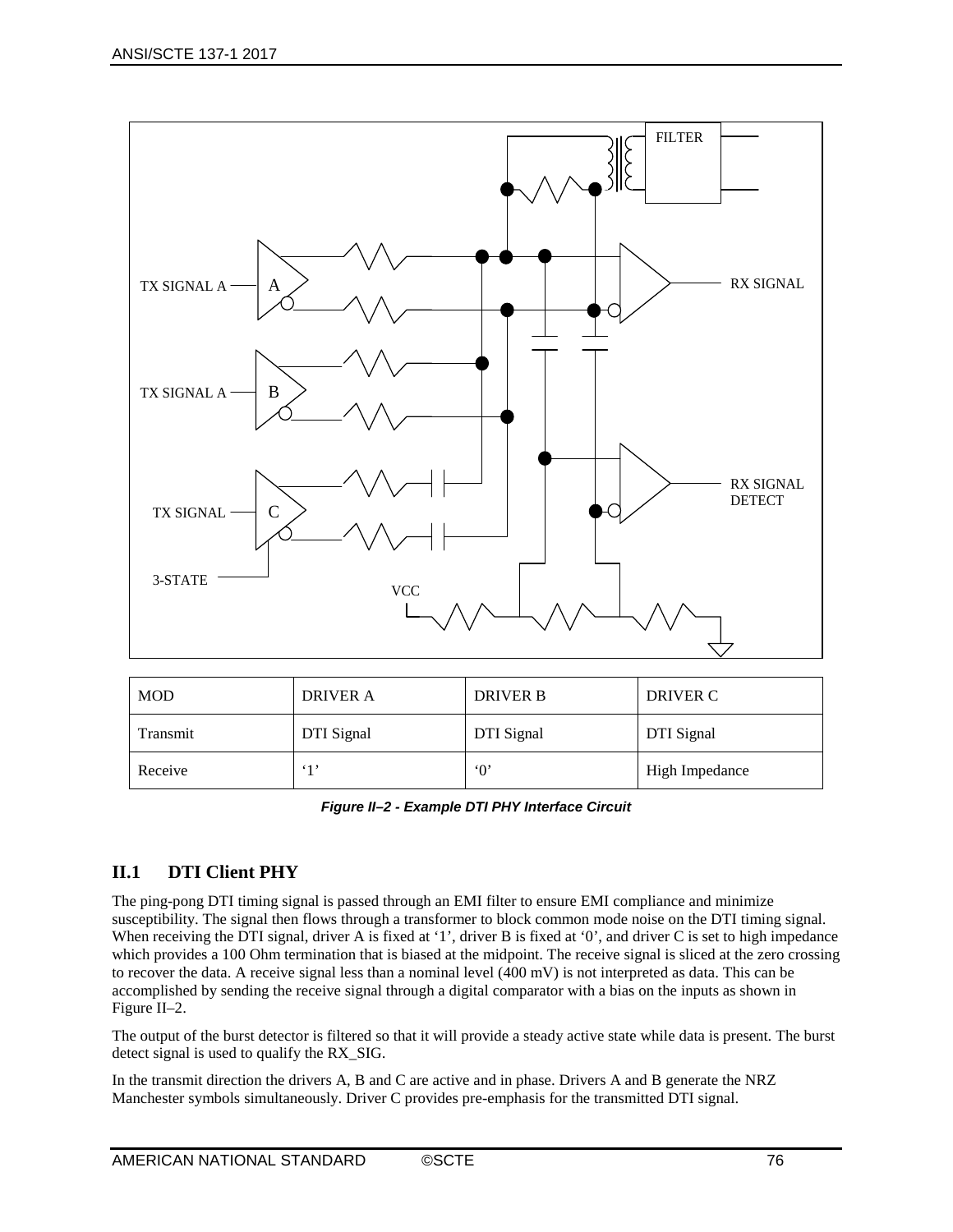### **II.2 DTI Client Frame Processor**

A block diagram of an example DTI Frame processor is shown below in [Figure](#page-76-0) II–3. The input to the DTI Frame processor block is an NRZ Manchester encoded digital signal from the PHY. The burst detect signal is also provided by the PHY (if available). The output from the DTI Frame Transmitter to the DTI PHY is a tri-state differential digital signal (DTI\_TX).



*Figure II–3 - DTI Client Frame Processor*

<span id="page-76-0"></span>The digital clock recovery utilizes a 149.8 MHz sample clock. This sample clock is derived from 10.24 MHz using a 512/35 multiplier. The digital clock recovery circuit operates in 2 states: Tracking and Flywheel. The clock recovery tracks the input signal only while the receive signal is present, and does not track the transmit signal that will be present at the input when the transmitter is enabled.

While the receive signal is not being used, the clock recovery is in the flywheel state and uses the 149.8 MHz sample clock, which is tuned to the correct frequency by the clock, to generate the carrier frequency.

Initially the clock recovery may be gated by the filtered burst detect signal from the DTI PHY until framing is established. The client will not be transmitting until framing is established. Once framing is established, the mod 512 bit counter is aligned. Then the bit counter is decoded and utilized to enable the clock recovery only when the client transmitted burst is completed and the burst detect is triggered.

The entire DTI Client Frame Processor operates from the recovered 10.24 MHz server clock (and the associated 5.12 MHz Manchester bit clock) since the roundtrip measurement process in the DTI Server requires a fixed 256-bit 5.12 MHz symbol clock delay.

The Frame Receiver block detects the preamble, receives the DTI payload, checks the data integrity, and generates a 10 kHz CRC OK signal that is used to steer the clock. The device type, server status flags, and server cable advance, which are part of the DTI payload, are not updated if the frame has a CRC error.

The mod 512 bit counter is decoded to locate the beginning of the transmit slot. The frame transmitter generates the preamble, serializes the payload, appends a CRC16 cyclic redundancy checksum, and sends the serial bit stream to the DTI PHY. The transmitter also reports the current client clock phase error measurement. The control signal for the transmit portion of the DTI PHY needs to be decoded from the mod 512 bit counter, and is only asserted if the receiver has properly framed.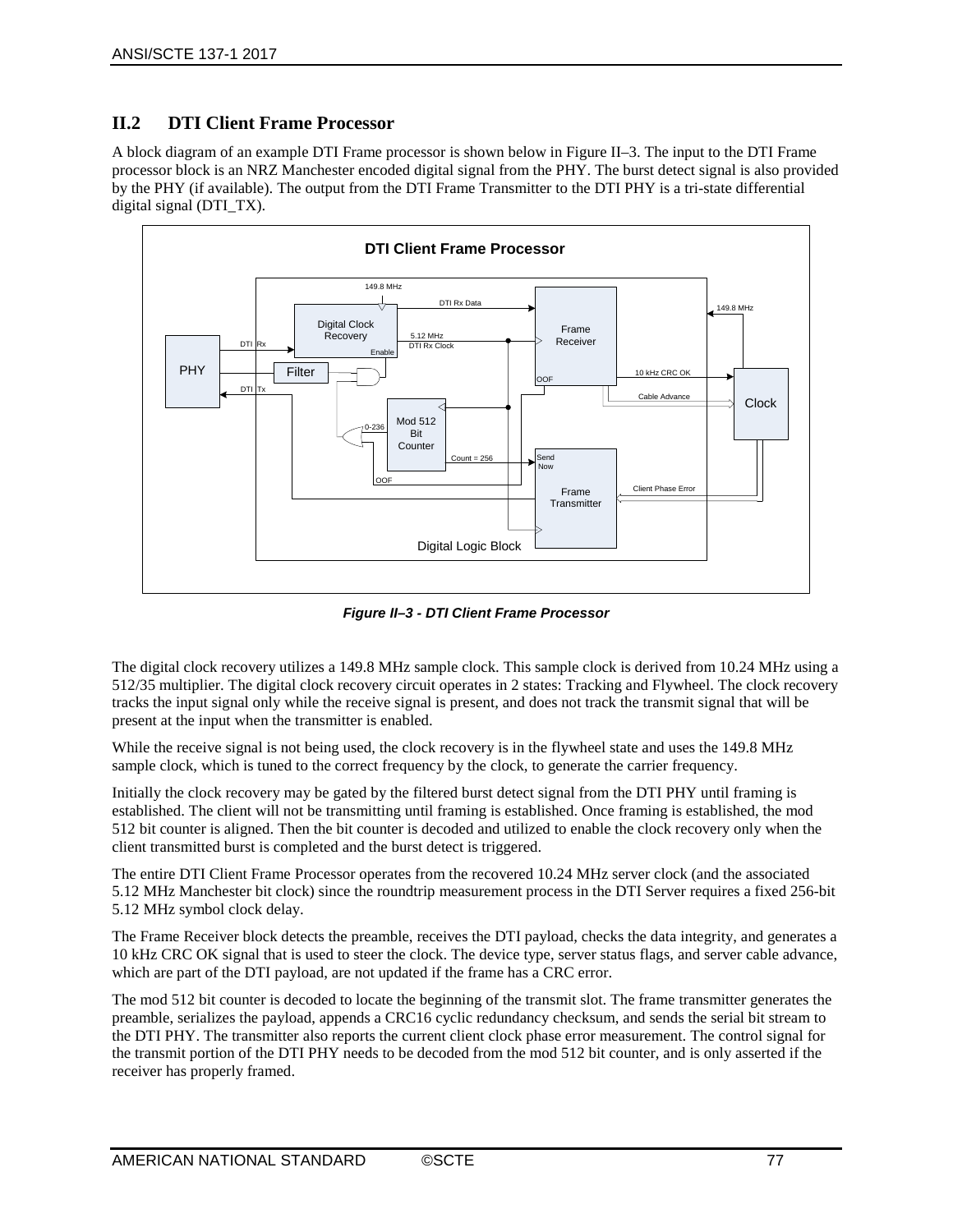The receive signal from the PHY will be processed by the DTI Frame Processor. The DTI Frame Processor decodes the Manchester signal, locates the end of the preamble, and then extracts the payload data. A CRC16 check is done on the receive data, and is used to validate the payload data and generate the DTI RX FRAME signal. The Cable Advance from the payload data and the DTI RX FRAME signal are used to synchronize the client clock.

After the DTI Frame Processor has synchronized to the incoming DTI timing signal, and if the received frame is error free, the client response is launched when the bit counter in the DTI Frame Processor reaches 256.



## **II.3 DTI Client Clock Processor**

*Figure II–4 - DTI Clock Processor*

The client clock is built around a type II digital phase locked loop. Its frequency is steered to achieve phase alignment of its local 10 kHz frame clock with respect to the 10 kHz CRC OK signal from the DTI client frame processor. The phase alignment is advanced by the cable advance value. The phase locked loop needs to be tolerant of missing clocks since any data error will prevent the 10 kHz CRC OK from being asserted in the DTI frame processor.

The client clock should use a local mod 1024 DOCSIS Counter to produce the lower part of the DOCSIS timestamp (the local 10 kHz frame clock), to create a DTI clock-based 10 kHz to run the DPLL phase comparator. This counter utilizes the 10.24 MHz local oscillator and the phase of the counter is controlled by the clock loop. The count value of this mod 1024 counter can be loaded if excessive phase errors exist in the clock loop to accelerate the initial lock time of the loop.

The phase counter generates the digital phase word that controls the loop. The phase can be a signed straight binary counter that is loaded with a negative value by a decoded value off of the mod 1024 counter. The preload value should be such that the phase counter passes through 0 when mod 1024 counter rolls over to 0. If the phase counter saturates, it generates the "too far" signal that is used to adjust the mod 1024 counter.

The 10 kHz CRC OK signal from the DTI frame processor is used to strobe the phase counter value into the phase register. This will cause the phase register to hold the uncorrected phase error in the loop. To correct for the cable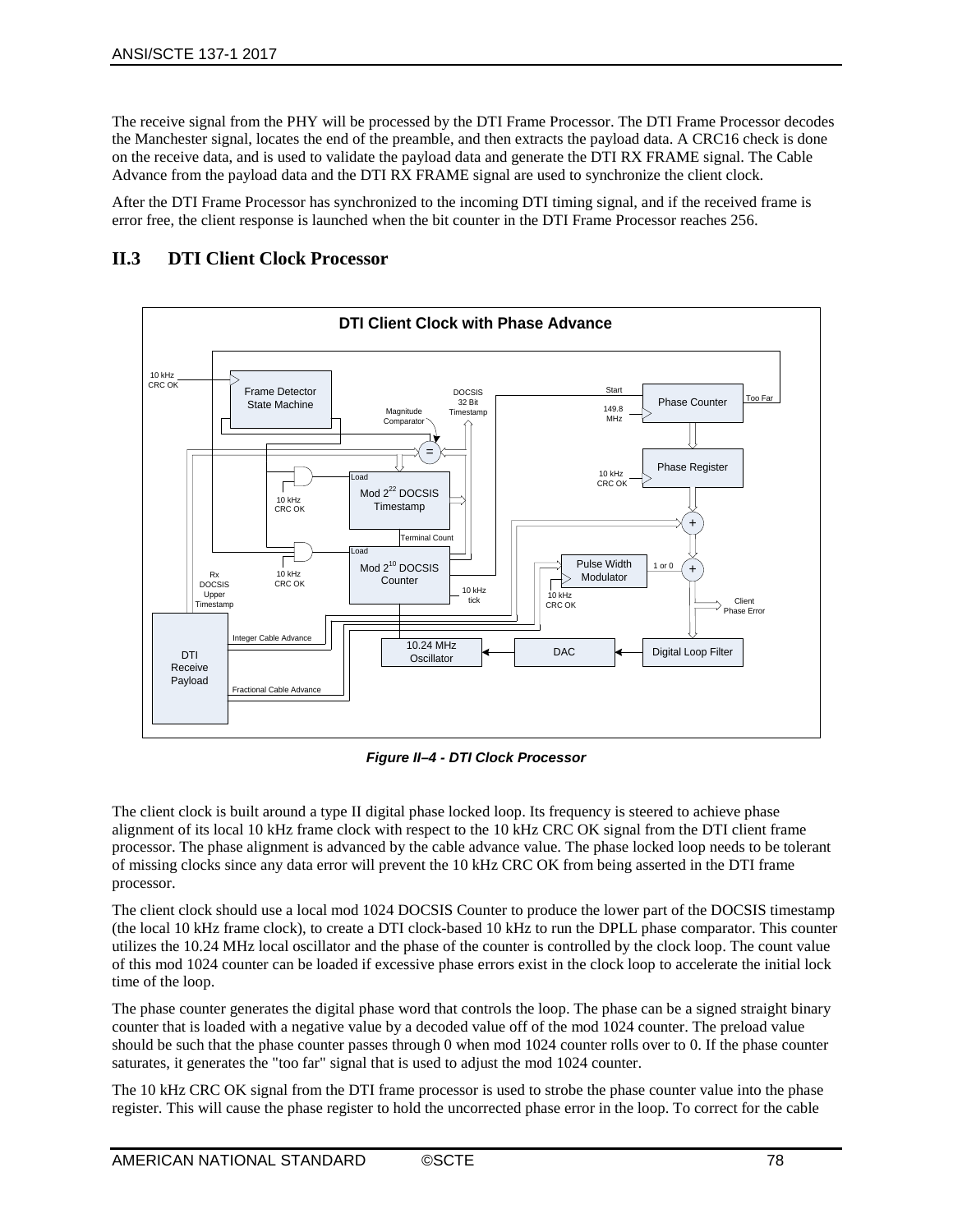delay the integer portion of the server cable advance, received from the payload in the frame receiver, is added to the phase counter register to create a corrected phase error value. This will cause the DPLL to lock with a phase register value that is the negative cable advance value and thus will advance the clock by that amount.

The fractional cable advance, which is a fraction of one of the 149.8 MHz clock cycles, is achieved by pulse-width modulating a 1-bit value that is added to the phase register. The pulse-width modulator creates a pulse-width that is the fractional cable advance/256 duty-cycle. The pulse-width modulator is clocked at 10 kHz since this is the phase update rate of the DPLL.

The corrected phase error is filtered by the digital loop filter and sent to an A to D converter to steer the voltage controlled 10.24 MHz oscillator. The corrected phase error is also sent to the DTI Client Frame processor block to be added to the payload to be sent back to the server.

The upper 22 bit DOCSIS timestamp value, received in the DTI server payload, is compared against the mod  $2^{22}$ DOCSIS timestamp counter and is checked at the 10 kHz CRC OK rate. A frame detector state machine checks this to determine if the two are in agreement, and if not, the local DOCSIS timestamp counter will be synchronized to the value received from the DTI server. The mod  $2<sup>22</sup>$  DOCSIS timestamp counter is only loaded if the frame detector state machine indicates an out of frame condition. The upper  $2^{22}$  DOCSIS timestamp is concatenated with the mod 1024 counter to produce the complete 232 DOCSIS timestamp.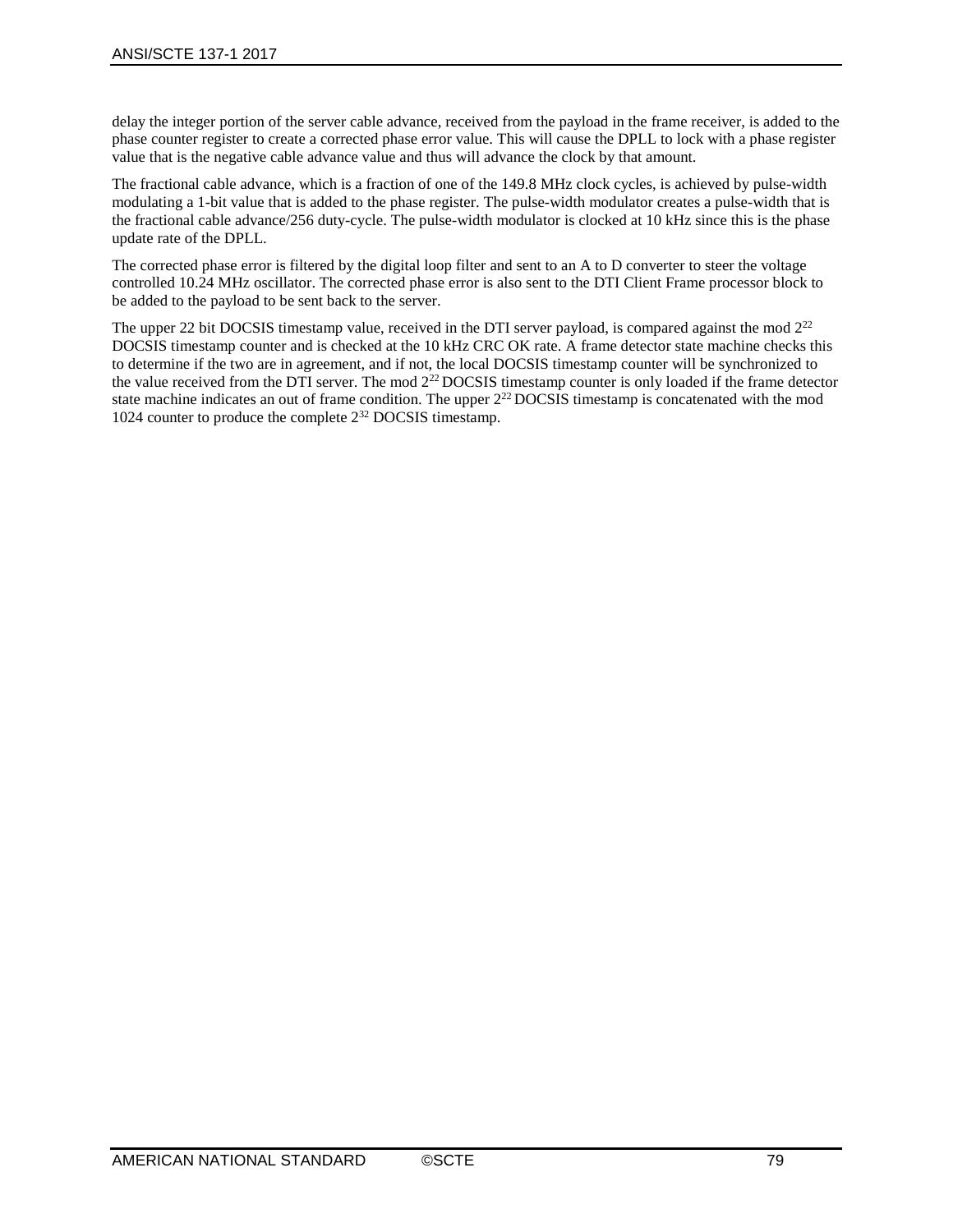# **Appendix III DTI Jitter Budget**

The diagram below shows a reference model for the jitter budget analysis:



*Figure III–1 - DTI Jitter Budget Reference Model*

## **III.1 Model Description**

The model characterized the accumulated jitter in the forward path (from the DTI server to the DTI client). The reverse path is not included as its impact is limited to establishing cable advance.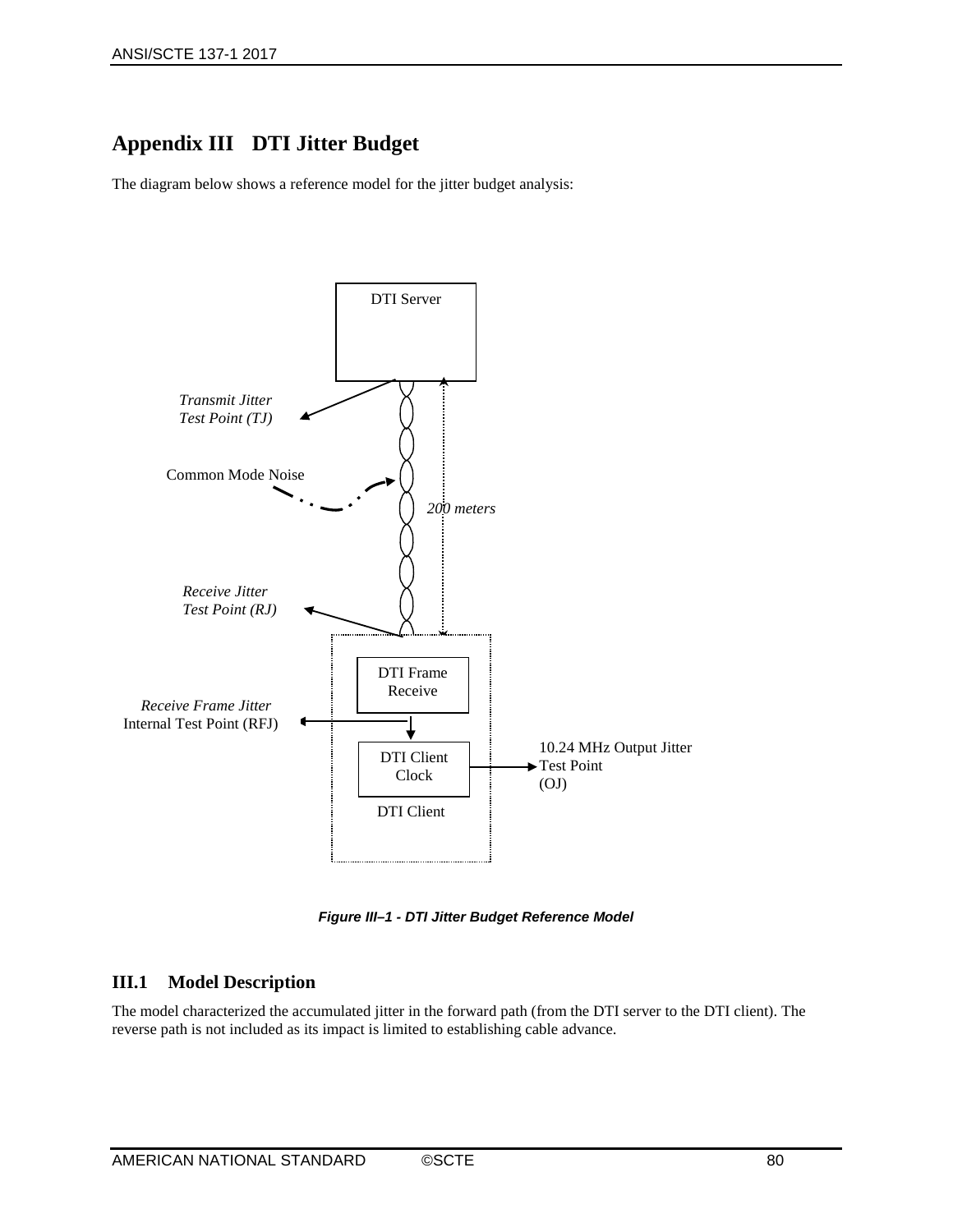The output of the DTI server is a Manchester encoded frame. The frame includes the preamble, payload and CRC and is transmitted at a 10 kHz rate. The physical layer characteristics are specified in section 5 of the proposed standard. The principle specifications are:

- Peak differential symbol voltage: 2.2 to 2.6 V
- Common mode source noise: <50 mV
- 100 Ohm differential impedance

The DTI standard supports an all ones test signal mode at the output. The Transmit Jitter (TJ) test point is at the DTI server RJ-45 connector.

The next component is the transport. Sectio[n 5](#page-14-0) stipulates that the transport is UTP category 5E cable (or better) with a maximum distance limit of 200 meters. The DTI transmission is half duplex (ping-pong) and is the only wire pair active in the cable to minimize interference and optimize delay compensation.

Section [5.4.5](#page-15-0) specifies the common mode rejection requirements. The induced common mode noise level is 15 V (the same as 10BT in 802.3). Both the differential noise level in voltage and edge jitter is specified.

The mapping from common mode noise to edge jitter is modeled in two steps. First the differential noise level is established based on the following:

- The model assumes a white noise common mode source at the 15 V peak level.
- The minimum Common Mode Rejection Ratio (CMRR) is specified for both the cable and the terminating transformers (35 dB).

The second step is to map the amplitude noise level to the jitter level based on the minimum slew rate of the receive signal over the cable.

This jitter performance is testable at the input DTI client RJ45 connector. The Receive Jitter (RJ) is modeled as the power sum of the transmit jitter and common mode induced jitter in the transport.

The DTI frame receive process recovers the receive 10 kHz frame rate from the incoming bursts. The recovery process utilizes the preamble for alignment. The vendor is free to implement the frame recovery process parameters in any method consisting with meeting the output performance objectives. The model assumes a digital PLL based on the high frequency ~149 MHz local clock used for cable advance. The bandwidth of this recovery PLL is assumed to be a maximum of one full frame or less. The Receive Frame Jitter (RFJ) is therefore an internal test point that is included in the model to capture the jitter filtering aspects of the frame recovery process.

Finally, the DTI client clock is modeled in steady state as PLL. The reference input to the PLL is the 10 kHz receive frame process included the 149 MHz digital quantization noise.

The local oscillator is assumed to be the DTI minimum client oscillator. The loop bandwidth is assumed to be 1 Hz for this analysis.

### **III.2 Analysis**

#### **III.2.1 Transmit Jitter Specification**

The high frequency jitter >10 Hz is specified to be less than 50 ps RMS. This jitter allowance accommodates the expected noise in digital drive circuitry required in a DTI server. The transmit jitter is modeled as a white noise source.

#### **III.2.2 Receive Jitter Analysis**

The receive jitter is the power sum of the transmit jitter and the common mode noise related jitter. It can be viewed in the time domain as the delay variation of the receive eye-pattern. The common mode component is bounded by physical layer requirements.

The common mode induced edge jitter bound over 200 meters of cable is less than 2.005 ns RMS.

The total receive jitter is the power sum which is dominated by the common mode effect (2.01 ns RMS).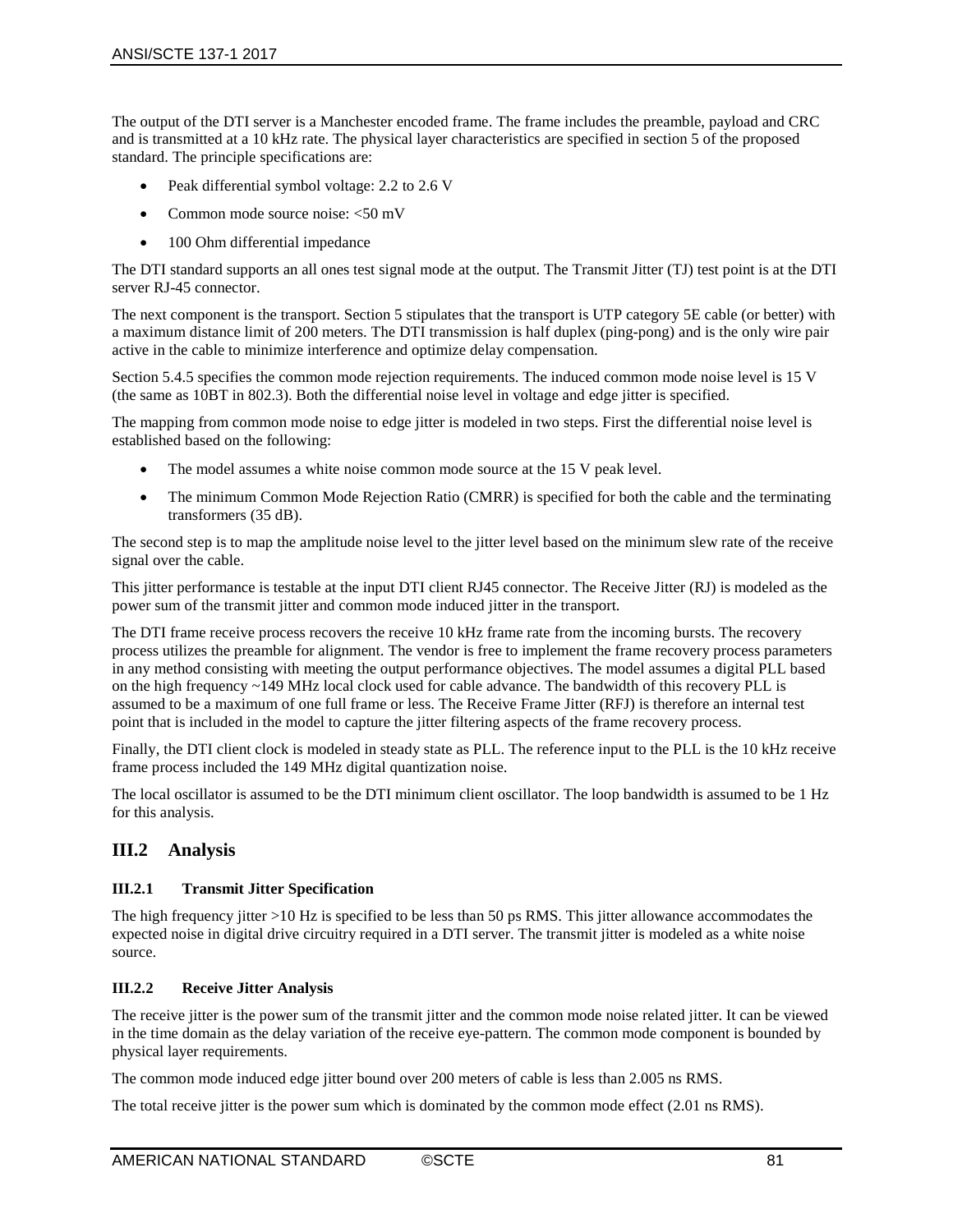#### **III.2.3 Receive Frame Jitter Analysis**

The edge jitter on the eye-pattern is filtered in the frame recovery process. Assuming a preamble based filtering approach the effective noise reduction factor prior to aliasing into the 10 kHz frame rate is  $11.3^{14}$  $11.3^{14}$  $11.3^{14}$ . The resulting Receive Frame Jitter is then 177 ps RMS.

#### **III.2.4 10.24 MHz Output Jitter**

The output jitter is the power sum of two components:

The jitter power of the DTI minimum oscillator in the band of interest.

The residual jitter power of the quantized 10 kHz frame signal in the band of interest

The output jitter given a 1 Hz loop filter bandwidth with no enhanced jitter suppression techniques is:

| <b>HPF Jitter Cutoff</b><br>Freq $Hz^{15}$ | Integrate Jitter in Band ps RMS                      |                                                |                                       |                                         |
|--------------------------------------------|------------------------------------------------------|------------------------------------------------|---------------------------------------|-----------------------------------------|
|                                            | <b>Residual 10 kHz</b><br>input jitter <sup>16</sup> | <b>DTI Minimum</b><br>Oscillator <sup>17</sup> | <b>DTI 10.24</b><br><b>MHz Jitter</b> | <b>DOCSIS 2.0</b><br>Spec <sup>18</sup> |
| 10                                         | 6.8                                                  | 4.02                                           | 7.9                                   | 88                                      |
| 100                                        | 3.44                                                 | 1.55                                           | 3.8                                   | 73                                      |
| 1000                                       | 0.72                                                 | 0.46                                           | 0.86                                  | 70                                      |

*Table III–1 - DTI 10.24 MHz Output Jitter Performance*

The broadband jitter (10 Hz to  $\frac{1}{2}$  master clock) is shown in the first row. The 88 ps RMS budget is calculated from the DOCSIS 2.0 (6.3.8) by power summing the individual bands. In contrast, the DTI 10.24 MHz broadband jitter is 7.9 ps RMS. Recall that this jitter is under the conditions of maximum cable distance, maximum common mode noise and minimum DTI client oscillator. There is a better than 20 dB margin compared to the required master clock performance.

If we consider the direct use of the 10.24 MHz DTI signal to support RF carrier operation (with minimal additional jitter filtering), the more important aspect may be the high frequency jitter, as the carrier recovery will track the lower frequency components.

The third row shows the integrated jitter above 1 kHz. The 10.24 MHz output directly from the client has less than 1 ps (0.86) of jitter in this band. This is better than a 38 dB margin compared to the required master clock performance in this band.

<span id="page-81-0"></span><sup>&</sup>lt;sup>14</sup> Based on a particular implementation of frame clock recovery other methods may have more or less noise suppression.

<span id="page-81-1"></span><sup>&</sup>lt;sup>15</sup> High pass from cutoff to  $\frac{1}{2}$  master clock rate (5.12MHz)

<span id="page-81-2"></span><sup>16</sup> Assuming worse case common mode noise over maximum 200 meter cable distance

<span id="page-81-3"></span><sup>17</sup> Typical measured performance of a compliant VCTCXO

<span id="page-81-4"></span><sup>&</sup>lt;sup>18</sup> The numbers derived from the 50ps, 20ps, 50ps, 50ps integrated phase noise requirements for the master clock in DOCSIS 2.0.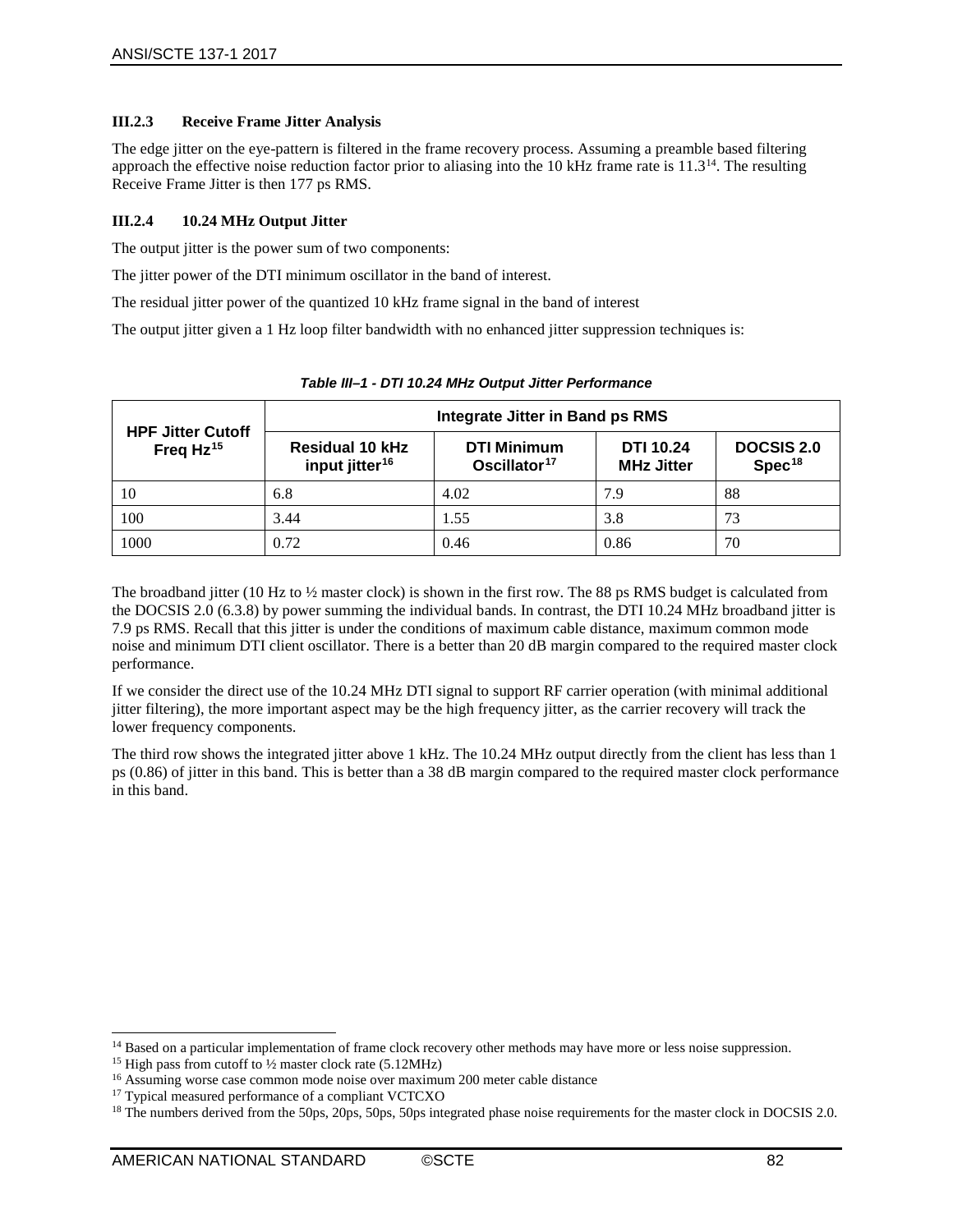# **Appendix IV Symbol Clock Synchronization**

In synchronous (S-CDMA) operation, the Downstream Symbol Clock is locked to the 10.24 MHz Master Clock using a 16 bit integer M/N ratio.

<span id="page-82-0"></span>For the standard DOCSIS and EuroDOCSIS symbol rates, the recommended M/N ratios are shown in [Table](#page-82-0) IV–1.

| <b>Modulation</b> | <b>Symbol Rate</b> | M/N      |
|-------------------|--------------------|----------|
| <b>EuroDOCSIS</b> | 6.952              | 869/1280 |
| DOCSIS 64-QAM     | 5.056941           | 401/812  |
| DOCSIS 256-QAM    | 5.360537           | 78/149   |

*Table IV–1 - Symbol Clock Synchronization*

In an M-CMTS installation, the DTI Server-Client distributes a phase aligned Master Clock across multiple EQAMs. It is also desirable to control the phase of the Symbol Clocks generated by each EQAM. This can be achieved without additional signaling across the DTI interface.

The DOCSIS Timestamp Counter is a 32 bit counter clocked by the 10.24 Master Clock, which rolls over every 4294967296 clock cycles. Unfortunately, none of the required 'n' values divide evenly into this number.

The DTI Client also provides a 'gpssec' value. 'gpssec' is a 32-bit timestamp that is incremented every second, or more accurately, every 10240000 cycles of the 10.24 MHz Master Clock.

It is convenient to declare that a positive zero-crossing of all symbol clocks occurred at the Master Clock edge where the 'gpssec' counter was set to zero (January 6, 1980). Given this, it is possible, given the 'gpssec' counter value, to determine how many Master Clock cycles remain before the next symbol clock positive zero-crossing, as follows:

Master Clock cycles remaining = ('gpssec' x 10240000) MOD 'N'

For example, if the 'gpssec' value has just updated to 123456, then the number of Master Clock cycles remaining before a positive zero-crossing of the DOCSIS 256-QAM Symbol Clock (M/N=78/149) is given by:

Master Clock cycles remaining = (123456 x 10240000) % 149 = 135.

This means that the DOCSIS 256-QAM Symbol will experience a positive zero-crossing in exactly 135 Master Clock cycles. This remainder value (135) can be used to 'count-down' to a reset pulse, or alternatively, can be forced directly into the divisor register of the NCO used to generate the symbol clock.

Given that the set of N values is limited, specific formulas can be used which simplify the math. Specifically for the three values of N in the table:

| $N=1280$  | Master Clock cycles remaining $= 0$ .                                                                          |
|-----------|----------------------------------------------------------------------------------------------------------------|
| $N = 812$ | Master Clock cycles remaining = $((\text{gpssec} + \text{rollover}) \text{ MOD } 203)^* 680) \text{ MOD } 812$ |
| $N = 149$ | Master Clock cycles remaining = $((\text{gpssec} + \text{rollover}) \text{ MOD } 149)^*124) \text{ MOD } 149$  |

Note that for N=1280 there are exactly 8000 divide by N cycles in a second so that the cycle remaining is constant and zero.

Since this 'n' value does not divide evenly into 2^32 x 10240000, this mechanism could cause a single cycle glitch when 'gpssec' rolls over. This will occur once every 136 years, and will occur first in the year 2116. To prevent this effect a rollover term is included. The rollover should be added starting at the rollover event in the year 2116. The rollover term is 74 for  $N=812$  and 129 for  $N=149$ .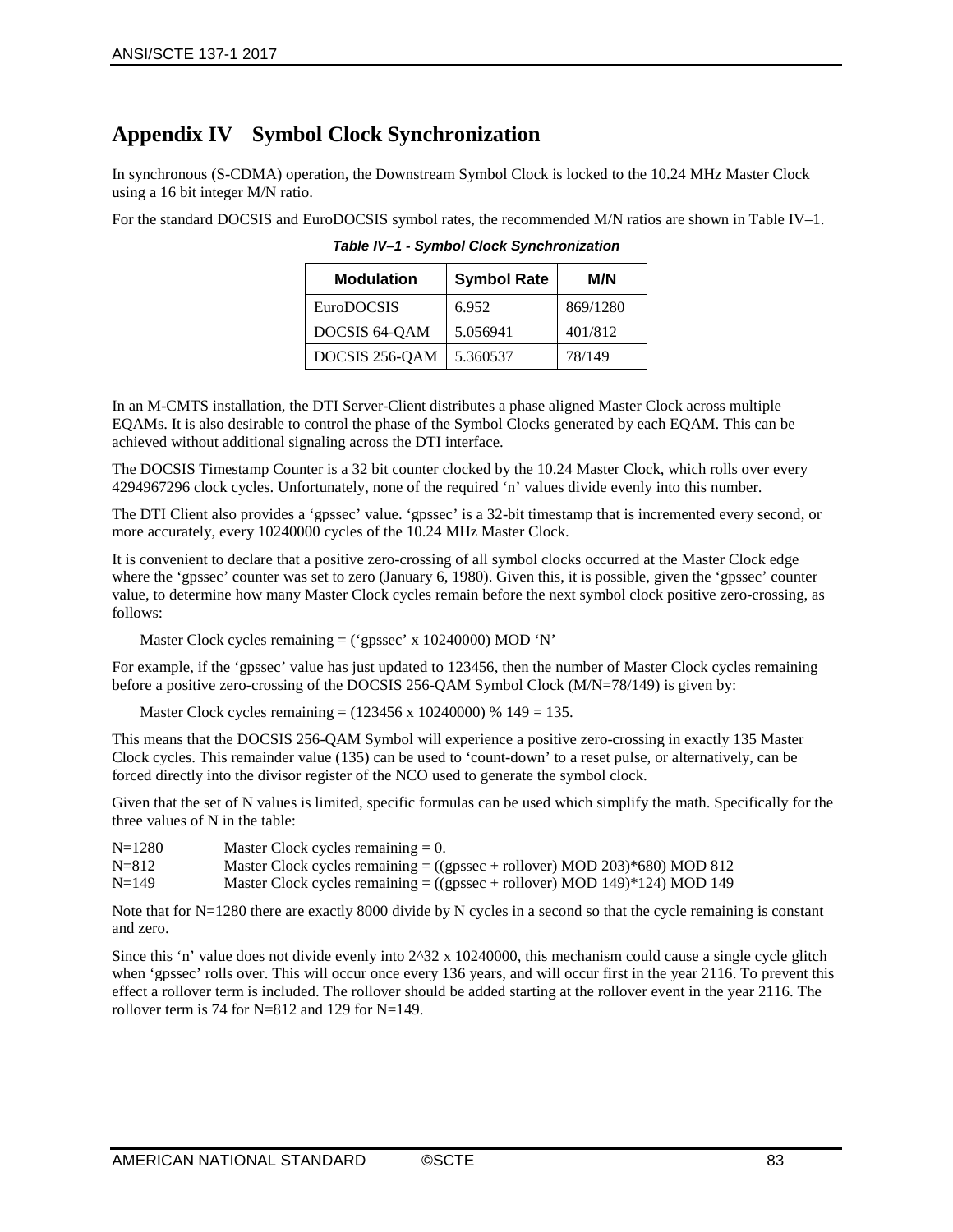# **Appendix V DTI High Speed Clock Considerations**

One key aspect of the DTI timing protocol is the adoption of the nominal 149.8 MHz DTI high-speed clock. The precise definition of the DTI high-speed clock is: 10.24 MHz \* 512/35. The DTI high-speed clock permits an alldigital integrated implementation of phase measurement functions with low residual jitter and phase bias. Phase measurement is required in the client to precisely lock the client 10 kHz clock to the receive clock with cable advance applied. The server requires precise phase measurement to perform calculation of cable advance. Also, digital receive clock recovery may utilize the high-speed clock to support all digital implementations. The selection of the DTI high-speed clock is a trade-off between output jitter and bias.

For example, one simple approach is to select a direct multiple of the master clock. A high-speed clock of 153.6 MHz is exactly 10.24 MHz \*15. One could consider a counter measuring the delta phase between the 10 kHz receive clock and the local client 10 kHz clock.<sup>[19](#page-83-1)</sup> In the absence of noise, the measurement result would be static for delay changes up to the nominal 6.5 ns of the high-speed clock. While the resulting jitter would be low the alignment error could be the full 6.5 ns. Real world noise and bias variation would yield 6.5 ns transient activity and degrade operation, especially S-CDMA precise ranging.

The selection of the non-integer  $(512/35 = 14.62857...)$  multiple generates a fractional clock dither pattern that repeats every 35 DTI timeslots as shown in [Figure](#page-83-0) V–1.



*Figure V–1 - Fractional Clock Dither Pattern*

<span id="page-83-0"></span>This dither pattern permits discrimination of phase shifts error to 190 ps resolution while constraining pattern jitter so that the client PLL can effectively filter it. Consider the same counter as above measuring the delta phase between the receive signal and local 10kHz signal, but now using the 149.8 MHz DTI high-speed clock. If the phase offset is 191 ps, the least significant bit of the counter will toggle as shown in [Figure](#page-84-0) V–2. The least significant bit toggles to "one" once every 35 DTI timeslots. This pattern will be averaged over the client PLL bandwidth, and for a 10 Hz PLL, the average phase is 187 ps with less than 5 ps residual jitter. If we increase the phase offset to 381 ps, the least significant bit will now toggle as shown in [Figure](#page-84-1) V–3. Now the pattern is two "one" pulses every 35 DTI timeslots with the average output phase measurement of 374 ps and less than 5 ps of residual jitter.

<span id="page-83-1"></span><sup>&</sup>lt;sup>19</sup> This is just one example where jitter and bias issues could arise. The same issues need to be consider for digital clock recovery of the DTI receive signal as well as cable delay measurement.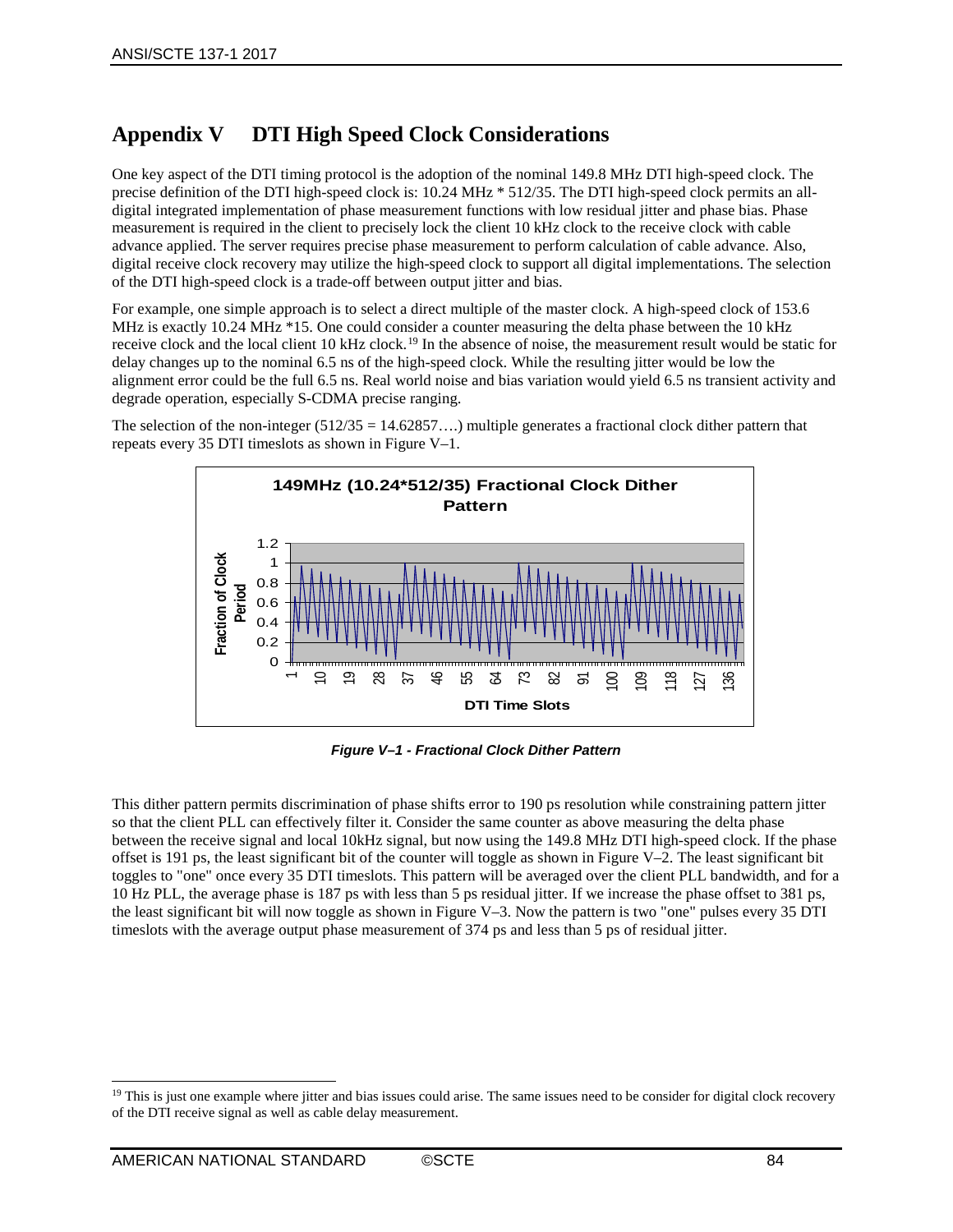

*Figure V–2 - Phase Measurement Dither Pattern 191 ps Offset*

<span id="page-84-0"></span>

<span id="page-84-1"></span>*Figure V–3 - Phase Measurement Dither Pattern 381 ps Offset*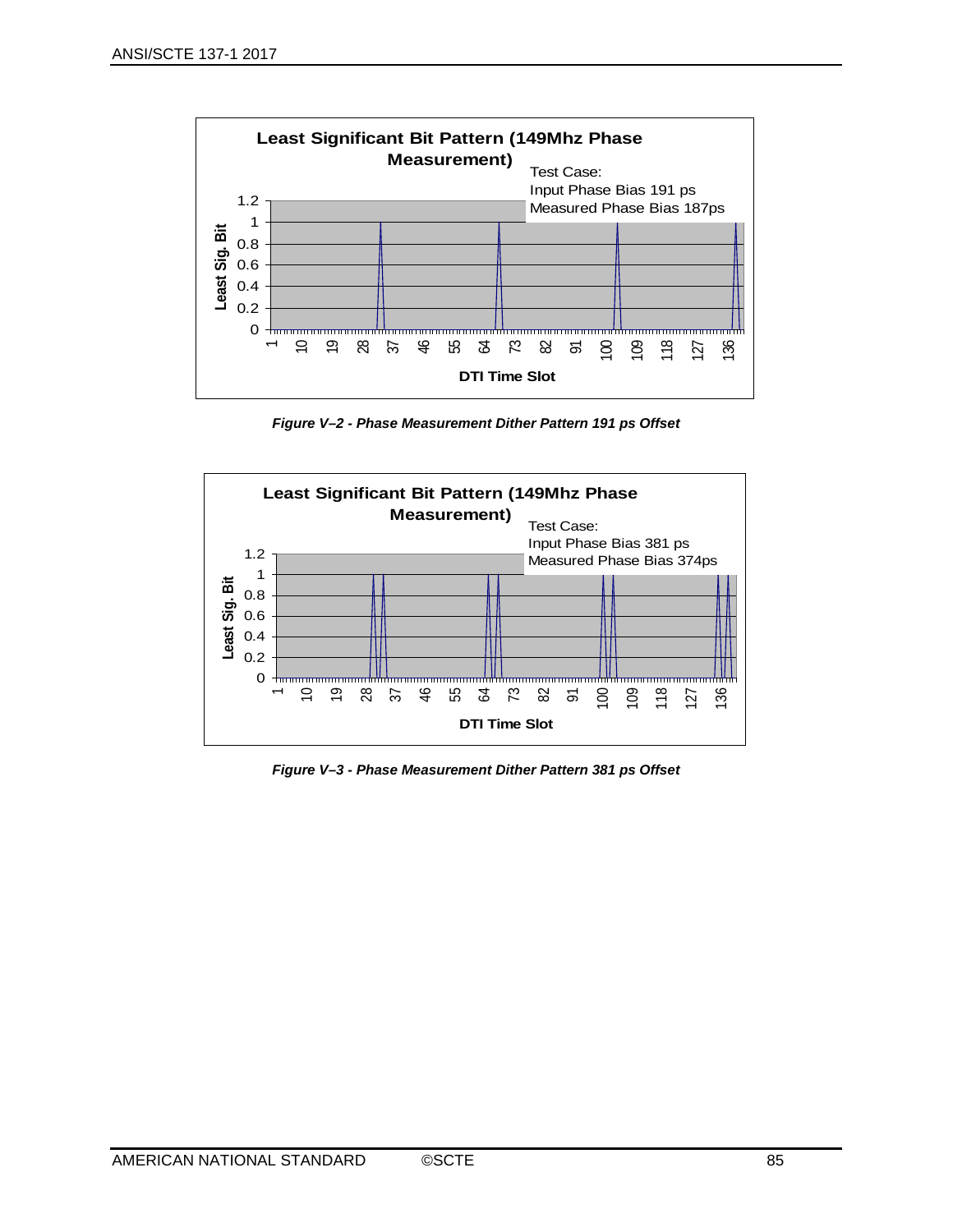# **Appendix VI M-CMTS System Issues Regarding Use of DTI Conveyed Timebase by an M-CMTS Entity Incorporating a DTI Client**

The DTI specification specifies all that is required for the DTI interface between a DTI server and a DTI client. A DTI client resides in an M-CMTS entity, such as the M-CMTS Core, the EQAM, and the future consideration of an Upstream Receiver. The functionality about how the master clock timebase is delivered from the DTI server to DTI clients and the timing accuracy performance of this delivery is carefully specified in this document. However, there then is the topic of how an M-CMTS entity incorporating a DTI client will make use of this DTI delivered timebase and what delay is allowed in the use of this delivered timebase.

For example, the replicated master timebase in the EQAM is used for timestamps placed into inserted or corrected SYNC messages. For example, at the M-CMTS Core, a replicated master timebase is needed for scheduling and creating MAP messages and knowing when to send MAP messages in the downstream and when to send MAP information to the Upstream Receiver. At an Upstream Receiver, a replicated master timebase is needed to correctly receive upstream burst transmissions and to perform the timing adjustment operation in Initial or Station Maintenance.

Specific requirements regarding how readily an M-CMTS Core or EQAM utilize the DTI conveyed time are covered in [\[DEPI\].](#page-10-0) In this Appendix, the discussion focuses on some of the system issues related to how readily the DTI conveyed time is used by an M-CMTS entity.

### **VI.1 Example Issues**

Consider if a M-CMTS Core, EQAM, or the future Upstream Receiver, introduces unreasonable delays in how it applies the DTI conveyed timebase such that there is a significant difference in applied time at each of these M-CMTS entities. Various issues could arise, such as:

1. The size of Initial Maintenance opportunities provided by the M-CMTS Core may not be sufficient such that some CMs may have trouble ranging or be prevented completely from successfully ranging.

Today, an Initial Maintenance opportunity is typically sized to accommodate the maximum round trip propagation delay on the HFC plant, the transmission time of the Ranging Request message itself, and other latencies incurred in the HFC round trip path that a CM does not offset prior to Initial Maintenance. Any delay that a M-CMTS Core applies to the DTI conveyed time that is not compensated in some other means manifests as additional delay in the round trip for the ranging process. If this lag of the applied time by the M-CMTS Core compared to the DTI conveyed time is not accounted for in the sizing of the Initial Maintenance opportunities, these opportunities may not be large enough. However, if there are significant differences in notion of utilized time at the Burst Receiver compared to the M-CMTS Core and Initial Maintenance opportunities are made large enough, there is lost bandwidth due to the oversizing of the Initial Maintenance opportunities.

2. The M-CMTS Core may have to employ much larger MAP advance times (the time in advance that the M-CMTS Core sends a MAP message downstream such that it can arrive at any CM in sufficient time such that the MAP can be used). This could significantly reduce throughput performance by enlarging the round trip delay.

This was not a concern with an integrated CMTS since all the functions that required consultation of the master timebase were integrated on one line card or within a single chassis. That is not the case with an M-CMTS architecture.

- 3. The EQAM may timestamp SYNC messages with a greatly delayed version which may artificially enlarge the round trip time and thereby reduce throughput performance.
- 4. Large differences in notions of time between M-CMTS Core and a separate Upstream Receiver unit may be unworkable from a system standpoint.

For example, if the MAP information being sent from the M-CMTS Core to the Upstream Receiver is past the point of time-relevance, i.e., the MAP information is late, the burst demodulator in the Upstream Receiver will not be able to properly receive any upstream burst.